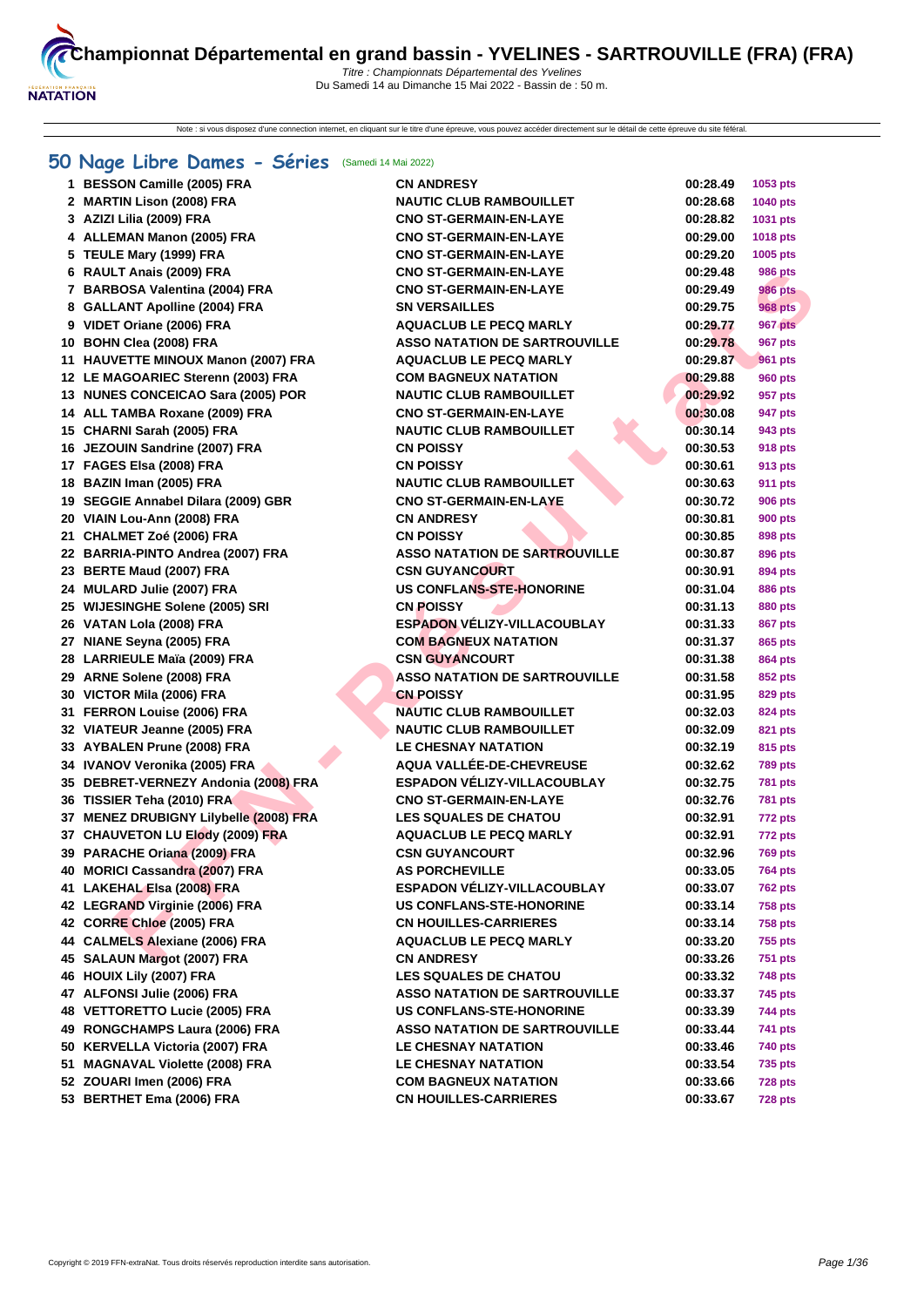

## **[50 Nage L](http://www.ffnatation.fr/webffn/index.php)ibre Dames - Séries (suite)**

| 54 MAHLI Jade (2009) FRA                | <b>ASSO NATATION DE SARTROUVILLE</b> | 00:33.70                                                       |            | <b>726 pts</b>  |
|-----------------------------------------|--------------------------------------|----------------------------------------------------------------|------------|-----------------|
| 55 ASKRI Myriam-Dahlia (2008) FRA       | <b>SN VERSAILLES</b>                 | 00:33.80                                                       |            | <b>720 pts</b>  |
| 56 STOREZ Cléa (2007) FRA               | <b>CN ANDRESY</b>                    | 00:33.91                                                       |            | <b>714 pts</b>  |
| 57 DUVAL Nine (2009) FRA                | <b>NAUTIC CLUB RAMBOUILLET</b>       | 00:33.93                                                       |            | 713 pts         |
| 58 TAHON Salomé (2009) FRA              | ESPADON VÉLIZY-VILLACOUBLAY          | 00:34.06                                                       |            | <b>706 pts</b>  |
| 59 WANG Eloise (2009) FRA               | <b>AQUACLUB LE PECQ MARLY</b>        | 00:34.12                                                       |            | <b>702 pts</b>  |
| 60 AH-SOON Ines (2005) FRA              | <b>ASSO NATATION DE SARTROUVILLE</b> | 00:34.17                                                       |            | <b>700 pts</b>  |
| 61 QUANTIN Manon (2007) FRA             | <b>ASSO NATATION DE SARTROUVILLE</b> | 00:34.28                                                       |            | <b>694 pts</b>  |
| 62 MANGIN Eva (2011) FRA                | <b>AQUACLUB LE PECQ MARLY</b>        | 00:34.46                                                       |            | <b>684 pts</b>  |
| 63 LONGUET Clarisse (2011) FRA          | <b>SN VERSAILLES</b>                 | 00:34.78                                                       |            | <b>666 pts</b>  |
| 64 VIDET Laurene (2011) FRA             | <b>AQUACLUB LE PECQ MARLY</b>        | 00:34.81                                                       |            | <b>664 pts</b>  |
| 65 JOUBERT Charlotte (2007) FRA         | <b>LES SQUALES DE CHATOU</b>         | 00:35.06                                                       |            | <b>651 pts</b>  |
| 66 GREMILLET Enola (2010) FRA           | <b>CSN GUYANCOURT</b>                | 00:35.08                                                       |            | 650 pts         |
| 67 BENTAJAR Malake (2008) FRA           | <b>CN POISSY</b>                     | 00:35.18                                                       |            | <b>644 pts</b>  |
| 68 BEREAU-GAIGNEUR Capucine (2011) FRA  | <b>CNO ST-GERMAIN-EN-LAYE</b>        | 00:35.48                                                       |            | <b>628 pts</b>  |
| 69 AITOUALI Farah (2010) FRA            | <b>CNO ST-GERMAIN-EN-LAYE</b>        | 00:35.72                                                       |            | <b>616 pts</b>  |
| 70 CASTOR HELAINE Anna (2011) FRA       | <b>ASSO NATATION DE SARTROUVILLE</b> | 00:35.78                                                       |            | <b>613 pts</b>  |
| 71 HENNERESSE Capucine (2009) FRA       | <b>ASSO NATATION DE SARTROUVILLE</b> | 00:35.98                                                       |            | <b>602 pts</b>  |
| 71 ROLOT Maloé (2007) FRA               | <b>CN ANDRESY</b>                    | 00:35.98                                                       |            | <b>602 pts</b>  |
| 73 NANKO NJIKAM Eliane-janet (2010) FRA | <b>NAUTIC CLUB RAMBOUILLET</b>       | 00:36.60                                                       |            | <b>570 pts</b>  |
| 74 HERVELEU Léna (2010) FRA             | <b>AQUACLUB LE PECQ MARLY</b>        | 00:36.76                                                       |            | <b>562 pts</b>  |
| 75 CURSENTE Emma (2011) FRA             | <b>CN ANDRESY</b>                    | 00:37.23                                                       |            | 539 pts         |
| 76 ALBEROLA Maïtena (2011) FRA          | <b>CSN GUYANCOURT</b>                | 00:37.91                                                       |            | <b>506 pts</b>  |
| 77 STREK-DEPLECHIN Clara (2009) FRA     | <b>AQUACLUB LE PECQ MARLY</b>        | 00:38.32                                                       |            | 487 pts         |
| 78 PAROISSIEN Naïa (2010) FRA           | <b>CN VERNEUIL VERNOUILLET</b>       | 00:39.13                                                       |            | <b>450 pts</b>  |
| 79 ELIE Pauline (2011) FRA              | <b>CSN GUYANCOURT</b>                | 00:39.84                                                       |            | 419 pts         |
| --- PERRIN Nina (2011) FRA              | <b>ESPADON VÉLIZY-VILLACOUBLAY</b>   |                                                                | <b>DSQ</b> |                 |
|                                         |                                      |                                                                |            |                 |
| 00 Nage Libre Dames - Séries            | (Dimanche 15 Mai 2022)               |                                                                |            |                 |
| 1 MARTIN Lison (2008) FRA               | <b>NAUTIC CLUB RAMBOUILLET</b>       | 01:01.76                                                       |            | <b>1049 pts</b> |
|                                         |                                      | 50m: 00:29.92 (00:29.92) 100m: 01:01.76 (00:31.84)             |            |                 |
| 2 TEULE Mary (1999) FRA                 | <b>CNO ST-GERMAIN-EN-LAYE</b>        | 01:02.33                                                       |            | 1030 pts        |
|                                         |                                      | 50m: 00:30.36 (00:30.36) 100m: 01:02.33 (00:31.97)             |            |                 |
| 2 BESSON Camille (2005) FRA             | <b>CN ANDRESY</b>                    | 01:02.33                                                       |            | <b>1030 pts</b> |
|                                         |                                      | 50m: 00:30.52 (00:30.52) 100m: 01:02.33 (00:31.81)             |            |                 |
| 4 JENVRIN Malia (2004) FRA              | <b>CSN GUYANCOURT</b>                | 01:03.26<br>50m: 00:30.88 (00:30.88) 100m: 01:03.26 (00:32.38) |            | 999 pts         |
| 5 VIDET Oriane (2006) FRA               | <b>AQUACLUB LE PECQ MARLY</b>        | 01:03.71                                                       |            | 984 pts         |
|                                         |                                      | 50m: 00:30.76 (00:30.76) 100m: 01:03.71 (00:32.95)             |            |                 |
| 6 NUNES CONCEICAO Sara (2005) POR       | <b>NAUTIC CLUB RAMBOUILLET</b>       | 01:04.96                                                       |            | 944 pts         |
|                                         |                                      | 50m: 00:30.91 (00:30.91) 100m: 01:04.96 (00:34.05)             |            |                 |
| 7 BAZIN Iman (2005) FRA                 | <b>NAUTIC CLUB RAMBOUILLET</b>       | 01:05.09                                                       |            | 940 pts         |
|                                         |                                      | 50m: 00:31.38 (00:31.38) 100m: 01:05.09 (00:33.71)             |            |                 |
| 8 CHARNI Sarah (2005) FRA               | <b>NAUTIC CLUB RAMBOUILLET</b>       | 01:05.15                                                       |            | 938 pts         |
| 9 HAUVETTE MINOUX Manon (2007) FRA      | <b>AQUACLUB LE PECQ MARLY</b>        | 50m: 00:31.63 (00:31.63) 100m: 01:05.15 (00:33.52)<br>01:05.71 |            |                 |
|                                         |                                      | 50m: 00:31.90 (00:31.90) 100m: 01:05.71 (00:33.81)             |            | <b>920 pts</b>  |
| 10 VIAIN Lou-Ann (2008) FRA             | <b>CN ANDRESY</b>                    | 01:07.04                                                       |            | <b>878 pts</b>  |

# **100 Nage Libre Dames - Séries** (Dimanche 15 Mai 2022)

| 1 MARTIN Lison (2008) FRA |  |  |
|---------------------------|--|--|
|                           |  |  |

- 
- **BESSON Camille (2005) FRA CN ANDRESY**
- **JENVRIN Malia (2004) FRA CSN GUYANCOURT**
- 
- **NUNES CONCEICAO Sara (2005) POR NAUTIC CLUB RAMBOUILLET 01:04.96 944 pts**
- 
- 
- **HAUVETTE MINOUX Manon (2007) FRA AQUACLUB LE PECQ MARLY**
- **VIAIN Lou-Ann (2008) FRA CN ANDRESY**
- **LARRIEULE Maïa (2009) FRA CSN GUYANCOURT 01:07.97 850 pts**
- 
- 
- **VICTOR Mila (2006) FRA CN POISSY 01:08.54 833 pts**

 **MARTIN Lison (2008) FRA NAUTIC CLUB RAMBOUILLET 01:01.76 1049 pts TEULE Mary (1999) FRA CNO ST-GERMAIN-EN-LAYE VIDET Oriane (2006) FRA AQUACLUB LE PECQ MARLY BAZIN Iman (2005) FRA NAUTIC CLUB RAMBOUILLET CHARNI Sarah (2005) FRA NAUTIC CLUB RAMBOUILLET JULLIOT Eva (2009) FRA C.N DE MANTES EN YVELINES 01:08.01 849 pts FIALEYRE Cerise (2006) FRA ESPADON VÉLIZY-VILLACOUBLA** 

|    |  | 01:01.76 1049 pts                                                      |  |
|----|--|------------------------------------------------------------------------|--|
|    |  | 50m: 00:29.92 (00:29.92) 100m: 01:01.76 (00:31.84)                     |  |
|    |  | 01:02.33 1030 pts                                                      |  |
|    |  | 50m: 00:30.36 (00:30.36) 100m: 01:02.33 (00:31.97)                     |  |
|    |  | 01:02.33 1030 pts                                                      |  |
|    |  | 50m: 00:30.52 (00:30.52) 100m: 01:02.33 (00:31.81)                     |  |
|    |  | 01:03.26 999 pts<br>50m: 00:30.88 (00:30.88) 100m: 01:03.26 (00:32.38) |  |
|    |  | 01:03.71 984 pts                                                       |  |
|    |  | 50m: 00:30.76 (00:30.76) 100m: 01:03.71 (00:32.95)                     |  |
|    |  | 01:04.96 944 pts                                                       |  |
|    |  | 50m: 00:30.91 (00:30.91) 100m: 01:04.96 (00:34.05)                     |  |
|    |  | $01:05.09$ 940 pts                                                     |  |
|    |  | 50m: 00:31.38 (00:31.38) 100m: 01:05.09 (00:33.71)                     |  |
|    |  | 01:05.15 938 pts                                                       |  |
|    |  | 50m: 00:31.63 (00:31.63) 100m: 01:05.15 (00:33.52)                     |  |
|    |  | 01:05.71 920 pts                                                       |  |
|    |  | 50m: 00:31.90 (00:31.90) 100m: 01:05.71 (00:33.81)                     |  |
|    |  | 01:07.04 878 pts                                                       |  |
|    |  | 50m: 00:31.82 (00:31.82) 100m: 01:07.04 (00:35.22)                     |  |
|    |  | 01:07.97 850 pts                                                       |  |
|    |  | 50m: 00:32.61 (00:32.61) 100m: 01:07.97 (00:35.36)                     |  |
|    |  | 01:08.01 849 pts                                                       |  |
|    |  | 50m: 00:32.65 (00:32.65) 100m: 01:08.01 (00:35.36)                     |  |
| ΔY |  | 01:08.29 840 pts                                                       |  |
|    |  | 50m: 00:33.08 (00:33.08) 100m: 01:08.29 (00:35.21)                     |  |
|    |  | 01:08.54 833 pts                                                       |  |
|    |  | 50m: 00:33.27 (00:33.27) 100m: 01:08.54 (00:35.27)                     |  |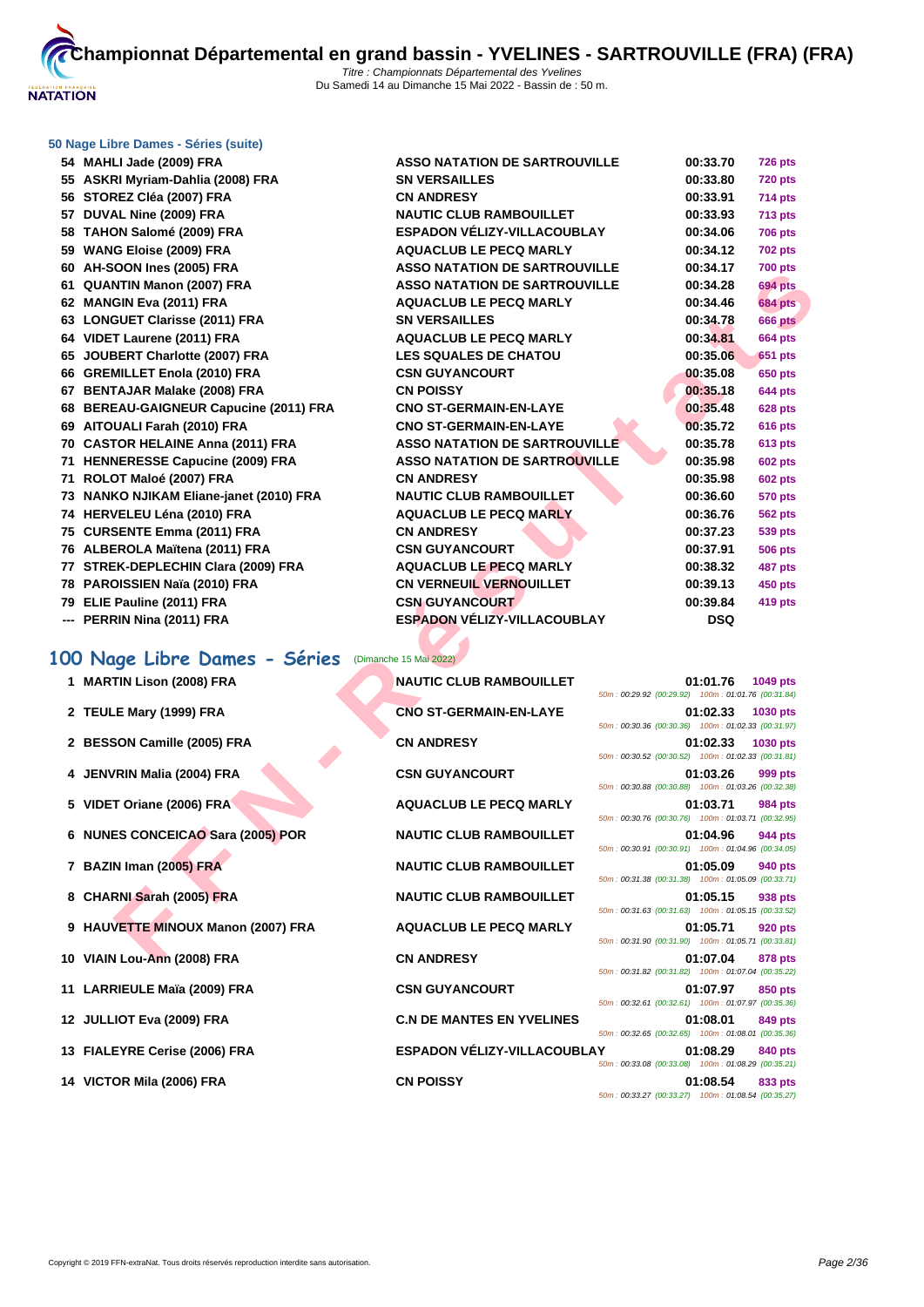

|    | 100 Nage Libre Dames - Séries (suite)<br>15 VATAN Lola (2008) FRA | <b>ESPADON VÉLIZY-VILLACOUBLAY</b>   | 01:08.55                                                                                                             | 832 pts        |
|----|-------------------------------------------------------------------|--------------------------------------|----------------------------------------------------------------------------------------------------------------------|----------------|
|    | 16 GRALL Anaïs (2001) FRA                                         | <b>CN ANDRESY</b>                    | 50m: 00:33.97 (00:33.97) 100m: 01:08.55 (00:34.58)<br>01:09.01                                                       | 819 pts        |
|    | 17 VIATEUR Jeanne (2005) FRA                                      | <b>NAUTIC CLUB RAMBOUILLET</b>       | 50m: 00:32.07 (00:32.07) 100m: 01:09.01 (00:36.94)<br>01:09.32                                                       | 809 pts        |
|    | 18 ROGER Margot (2006) FRA                                        | <b>AQUACLUB LE PECQ MARLY</b>        | 50m: 00:33.50 (00:33.50) 100m: 01:09.32 (00:35.82)<br>01:09.46                                                       | 805 pts        |
|    | 19 PARACHE Oriana (2009) FRA                                      | <b>CSN GUYANCOURT</b>                | 50m: 00:33.26 (00:33.26) 100m: 01:09.46 (00:36.20)<br>01:09.97<br>50m: 00:33.78 (00:33.78) 100m: 01:09.97 (00:36.19) | 790 pts        |
|    | 20 BARRIA-PINTO Andrea (2007) FRA                                 | <b>ASSO NATATION DE SARTROUVILLE</b> | 01:09.98<br>50m: 00:33.02 (00:33.02) 100m: 01:09.98 (00:36.96)                                                       | <b>790 pts</b> |
|    | 21 SAUNIER Emma (2006) FRA                                        | ESPADON VÉLIZY-VILLACOUBLAY          | 01:10.24<br>50m: 00:34.10 (00:34.10) 100m: 01:10.24 (00:36.14)                                                       | <b>782 pts</b> |
|    | 22 DEBRET-VERNEZY Andonia (2008) FRA                              | ESPADON VÉLIZY-VILLACOUBLAY          | 01:10.32<br>50m: 00:33.25 (00:33.25) 100m: 01:10.32 (00:37.07)                                                       | <b>780 pts</b> |
|    | 23 AYBALEN Prune (2008) FRA                                       | <b>LE CHESNAY NATATION</b>           | 01:10.62<br>50m: 00:33.28 (00:33.28) 100m: 01:10.62 (00:37.34)                                                       | 771 pts        |
|    | 24 MORICI Cassandra (2007) FRA                                    | <b>AS PORCHEVILLE</b>                | 01:11.52<br>50m: 00:34.76 (00:34.76) 100m: 01:11.52 (00:36.76)                                                       | 745 pts        |
|    | 25 SOUDRY HANG HU Leila (2007) FRA                                | <b>COM BAGNEUX NATATION</b>          | 01:11.54<br>50m: 00:33.96 (00:33.96) 100m: 01:11.54 (00:37.58)                                                       | 745 pts        |
|    | 26 ARNE Solene (2008) FRA                                         | <b>ASSO NATATION DE SARTROUVILLE</b> | 01:11.66<br>50m: 00:32.98 (00:32.98) 100m: 01:11.66 (00:38.68)                                                       | 741 pts        |
|    | 27 LAKEHAL Elsa (2008) FRA                                        | <b>ESPADON VÉLIZY-VILLACOUBLAY</b>   | 01:12.05<br>50m: 00:34.86 (00:34.86) 100m: 01:12.05 (00:37.19)                                                       | <b>730 pts</b> |
| 28 | DU CHAYLA Garance (2007) FRA                                      | LE CHESNAY NATATION                  | 01:12.10<br>50m: 00:33.71 (00:33.71) 100m: 01:12.10 (00:38.39)                                                       | 729 pts        |
| 29 | <b>CHAUVETON LU Elody (2009) FRA</b>                              | <b>AQUACLUB LE PECQ MARLY</b>        | 01:12.22<br>50m: 00:33.90 (00:33.90) 100m: 01:12.22 (00:38.32)                                                       | <b>726 pts</b> |
|    | 30 MENEZ DRUBIGNY Lilybelle (2008) FRA                            | <b>LES SQUALES DE CHATOU</b>         | 01:12.70<br>50m: 00:33.85 (00:33.85) 100m: 01:12.70 (00:38.85)                                                       | <b>712 pts</b> |
|    | 31 BERTHET Ema (2006) FRA                                         | <b>CN HOUILLES-CARRIERES</b>         | 01:12.82<br>50m: 00:33.73 (00:33.73) 100m: 01:12.82 (00:39.09)                                                       | <b>709 pts</b> |
|    | 32 ASKRI Myriam-Dahlia (2008) FRA                                 | <b>SN VERSAILLES</b>                 | 01:13.13<br>50m: 00:33.90 (00:33.90) 100m: 01:13.13 (00:39.23)                                                       | <b>700 pts</b> |
|    | 33 ROUDILLON Anae (2007) FRA                                      | <b>CN HOUILLES-CARRIERES</b>         | 01:13.42<br>50m: 00:35.57 (00:35.57) 100m: 01:13.42 (00:37.85)                                                       | 692 pts        |
|    | 34 LEGRAND Virginie (2006) FRA                                    | <b>US CONFLANS-STE-HONORINE</b>      | 01:13.45<br>50m: 00:33.59 (00:33.59) 100m: 01:13.45 (00:39.86)                                                       | 692 pts        |
|    | 35 CALMELS Alexiane (2006) FRA                                    | <b>AQUACLUB LE PECQ MARLY</b>        | 01:14.48<br>50m: 00:35.73 (00:35.73) 100m: 01:14.48 (00:38.75)                                                       | 664 pts        |
|    | 36 QUANTIN Manon (2007) FRA                                       | <b>ASSO NATATION DE SARTROUVILLE</b> | 01:14.50<br>50m: 00:35.31 (00:35.31) 100m: 01:14.50 (00:39.19)                                                       | 663 pts        |
|    | 37 MAGNAVAL Violette (2008) FRA                                   | LE CHESNAY NATATION                  | 01:14.58<br>50m: 00:35.83 (00:35.83) 100m: 01:14.58 (00:38.75)                                                       | 661 pts        |
|    | 38 SALAUN Margot (2007) FRA                                       | <b>CN ANDRESY</b>                    | 01:14.82<br>50m: 00:33.78 (00:33.78) 100m: 01:14.82 (00:41.04)                                                       | 655 pts        |
|    | 39 MAHLI Jade (2009) FRA                                          | <b>ASSO NATATION DE SARTROUVILLE</b> | 01:15.05<br>50m: 00:34.40 (00:34.40) 100m: 01:15.05 (00:40.65)                                                       | 648 pts        |
|    | 40 DUVAL Nine (2009) FRA                                          | <b>NAUTIC CLUB RAMBOUILLET</b>       | 01:16.10<br>50m: 00:36.61 (00:36.61) 100m: 01:16.10 (00:39.49)                                                       | 621 pts        |
|    | 41 THEVOT Anaé (2010) FRA                                         | <b>C.N DE MANTES EN YVELINES</b>     | 01:16.43<br>50m: 00:36.12 (00:36.12) 100m: 01:16.43 (00:40.31)                                                       | 612 pts        |
|    | 42 ROLOT Maloé (2007) FRA                                         | <b>CN ANDRESY</b>                    | 01:16.49<br>50m: 00:36.95 (00:36.95) 100m: 01:16.49 (00:39.54)                                                       | <b>611 pts</b> |
|    | 42 SNEP Ava-Rebeca (2010) FRA                                     | <b>SN VERSAILLES</b>                 | 01:16.49<br>50m: 00:36.20 (00:36.20) 100m: 01:16.49 (00:40.29)                                                       | 611 pts        |
|    | 44 JUILLET Manon (2007) FRA                                       | <b>USM VIROFLAY</b>                  | 01:16.71<br>50m: 00:36.08 (00:36.08) 100m: 01:16.71 (00:40.63)                                                       | 605 pts        |
|    | 45 WANG Eloise (2009) FRA                                         | <b>AQUACLUB LE PECQ MARLY</b>        | 01:18.24<br>50m: 00:37.67 (00:37.67) 100m: 01:18.24 (00:40.57)                                                       | 567 pts        |
|    |                                                                   |                                      |                                                                                                                      |                |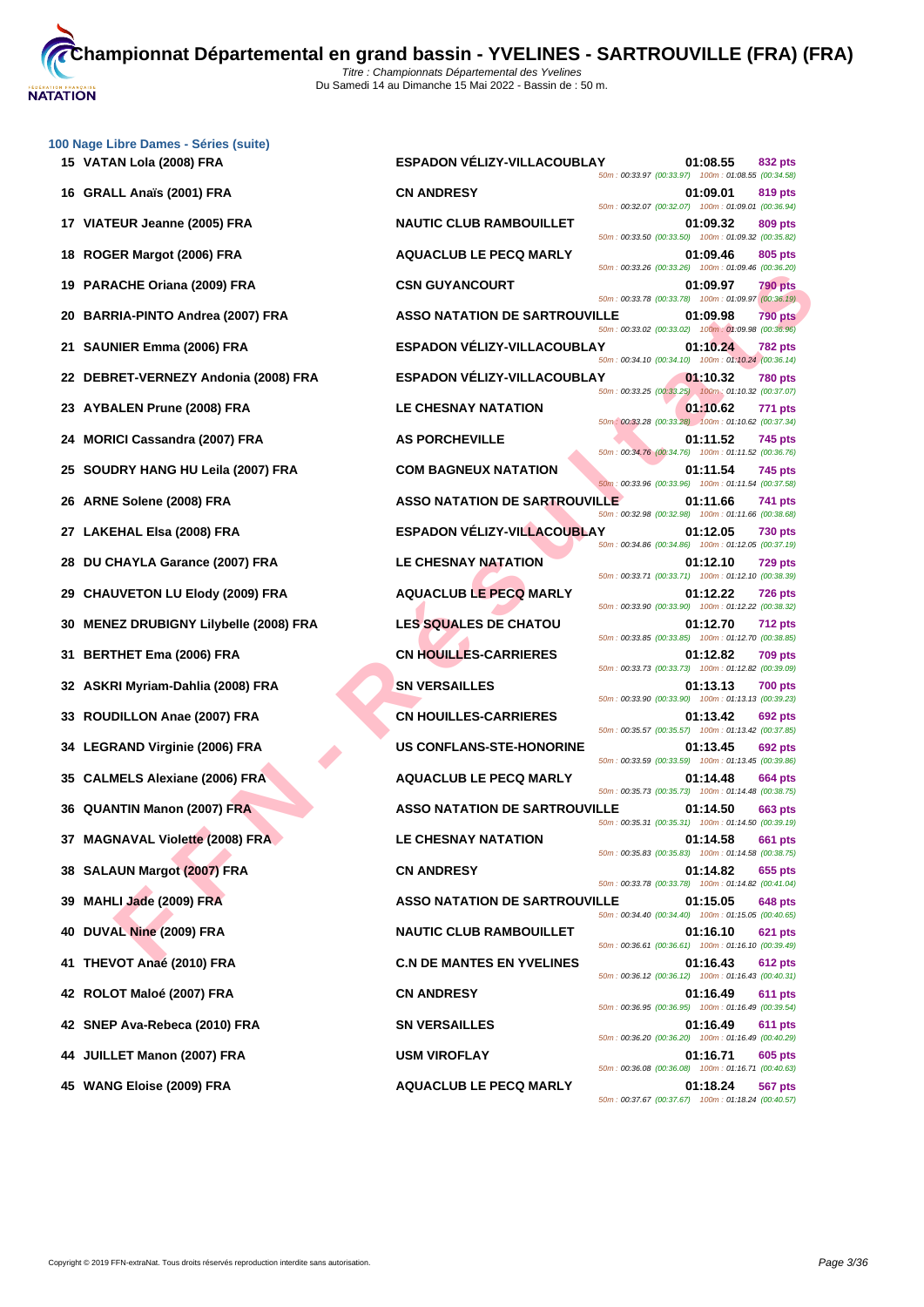| 100 Nage Libre Dames - Séries (suite) |                                      |                                                    |          |                |
|---------------------------------------|--------------------------------------|----------------------------------------------------|----------|----------------|
| 46 ALBEROLA Maïtena (2011) FRA        | <b>CSN GUYANCOURT</b>                |                                                    | 01:18.51 | <b>560 pts</b> |
|                                       |                                      | 50m: 00:38.23 (00:38.23) 100m: 01:18.51 (00:40.28) |          |                |
| 47 CASTOR HELAINE Anna (2011) FRA     | <b>ASSO NATATION DE SARTROUVILLE</b> | 50m: 00:39.22 (00:39.22) 100m: 01:18.92 (00:39.70) | 01:18.92 | 550 pts        |
| 48 ASSADI Viana (2009) FRA            | <b>AQUACLUB LE PECQ MARLY</b>        |                                                    | 01:18.99 | <b>548 pts</b> |
|                                       |                                      | 50m: 00:37.45 (00:37.45) 100m: 01:18.99 (00:41.54) |          |                |
| 49 LONGUET Clarisse (2011) FRA        | <b>SN VERSAILLES</b>                 |                                                    | 01:19.93 | <b>526 pts</b> |
|                                       |                                      | 50m: 00:38.00 (00:38.00) 100m: 01:19.93 (00:41.93) |          |                |
| 50 HERVELEU Léna (2010) FRA           | <b>AQUACLUB LE PECQ MARLY</b>        |                                                    | 01:20.19 | <b>519 pts</b> |
|                                       |                                      | 50m: 00:38.89 (00:38.89) 100m: 01:20.19 (00:41.30) |          |                |
| 51 TRABELSI Nermine (2010) FRA        | <b>ASSO NATATION DE SARTROUVILLE</b> |                                                    | 01:24.84 | <b>415 pts</b> |
|                                       |                                      | 50m: 00:40.90 (00:40.90) 100m: 01:24.84 (00:43.94) |          |                |
| 52 ELIE Pauline (2011) FRA            | <b>CSN GUYANCOURT</b>                |                                                    | 01:30.02 | <b>312 pts</b> |
|                                       |                                      | 50m: 00:41.73 (00:41.73) 100m: 01:30.02 (00:48.29) |          |                |

# 200 Nage Libre Dames - Séries **(Samedi**

- 
- 
- 
- 
- 
- 
- 
- 
- **9 HAUVETTE MINOUX Manon (2007) FRA AQUACLUB LE PECQ MARLY 02:25.55 901 pts**
- 
- 
- 
- 
- **14 NUNES CONCEICAO Sara (2005) POR NAUTIC CLUB RAMBOUILLET 02:28.93 855 pts**
- 
- 
- 
- 
- 
- 
- 
- 

|                                    |                                                                                          | JUIII. UU.JU.UU (UU.JU.UU)<br>$100111.01.15.50$ $100.41.50$                                                                              |
|------------------------------------|------------------------------------------------------------------------------------------|------------------------------------------------------------------------------------------------------------------------------------------|
| 50 HERVELEU Léna (2010) FRA        | <b>AQUACLUB LE PECQ MARLY</b>                                                            | 01:20.19<br>519 pts<br>50m: 00:38.89 (00:38.89) 100m: 01:20.19 (00:41.30)                                                                |
| 51 TRABELSI Nermine (2010) FRA     | <b>ASSO NATATION DE SARTROUVILLE</b>                                                     | <b>415 pts</b><br>01:24.84<br>50m: 00:40.90 (00:40.90) 100m: 01:24.84 (00:43.94)                                                         |
| 52 ELIE Pauline (2011) FRA         | <b>CSN GUYANCOURT</b>                                                                    | 01:30.02<br><b>312 pts</b><br>50m: 00:41.73 (00:41.73) 100m: 01:30.02 (00:48.29)                                                         |
| --- HOUIX Lily (2007) FRA          | <b>LES SQUALES DE CHATOU</b>                                                             | <b>DNS</b>                                                                                                                               |
| 00 Nage Libre Dames - Séries       | (Samedi 14 Mai 2022)                                                                     |                                                                                                                                          |
| 1 GALLANT Apolline (2004) FRA      | <b>SN VERSAILLES</b><br>50m: 00:31.81 (00:31.81) 100m: 01:06.33 (00:34.52)               | 02:15.36<br>1048 pts<br>150m: 01:41.56 (00:35.23) 200m: 02:15.36 (00:33.80)                                                              |
| 2 SAUZEAU Lilou (2009) FRA         | <b>SN VERSAILLES</b><br>50m: 00:31.68 (00:31.68) 100m: 01:06.17 (00:34.49)               | 02:16.12<br>1036 pts<br>150m: 01:42.05 (00:35.88) 200m: 02:16.12 (00:34.07)                                                              |
| 3 MARTIN Lison (2008) FRA          | <b>NAUTIC CLUB RAMBOUILLET</b><br>50m: 00:32.10 (00:32.10) 100m: 01:07.82 (00:35.72)     | 02:18.03<br>1008 pts<br>150m: 01:43.54 (00:35.72) 200m: 02:18.03 (00:34.49)                                                              |
| 4 BARBOSA Domitilla (2007) FRA     | <b>CNO ST-GERMAIN-EN-LAYE</b><br>50m: 00:32.96 (00:32.96) 100m: 01:08.10 (00:35.14)      | 1005 pts<br>02:18.27<br>150m: 01:43.34 (00:35.24) 200m: 02:18.27 (00:34.93)                                                              |
| 5 BARBOSA Valentina (2004) FRA     | <b>CNO ST-GERMAIN-EN-LAYE</b>                                                            | 02:19.18<br>992 pts<br>50m : 00:32.91 (00:32.91) 100m : 01:08.38 (00:35.47) 150m : 01:44.11 (00:35.73) 200m : 02:19.18 (00:35.07)        |
| 6 POBEL-CRAPPE Laura (2008) FRA    | <b>CSN GUYANCOURT</b>                                                                    | 02:20.25<br>976 pts<br>150m: 01:44.67 (00:36.20) 200m: 02:20.25 (00:35.58)                                                               |
| 7 BAZIN Iman (2005) FRA            | 50m: 00:32.68 (00:32.68) 100m: 01:08.47 (00:35.79)<br><b>NAUTIC CLUB RAMBOUILLET</b>     | 02:21.30<br>961 pts                                                                                                                      |
| 8 BOHN Clea (2008) FRA             | <b>ASSO NATATION DE SARTROUVILLE</b>                                                     | 50m: 00:33.38 (00:33.38) 100m: 01:09.10 (00:35.72) 150m: 01:45.73 (00:36.63) 200m: 02:21.30 (00:35.57)<br>02:24.68<br>913 pts            |
| 9 HAUVETTE MINOUX Manon (2007) FRA | <b>AQUACLUB LE PECQ MARLY</b>                                                            | 50m: 00:32.25 (00:32.25) 100m: 01:07.73 (00:35.48) 150m: 01:46.02 (00:38.29) 200m: 02:24.68 (00:38.66)<br>02:25.55<br>901 pts            |
| 10 MASSOU Alexia (2010) FRA        | <b>CNO ST-GERMAIN-EN-LAYE</b>                                                            | 50m : 00:33.38 (00:33.38) 100m : 01:10.71 (00:37.33) 150m : 01:48.66 (00:37.95) 200m : 02:25.55 (00:36.89)<br>02:26.26<br>892 pts        |
| 11 ALL TAMBA Roxane (2009) FRA     | <b>CNO ST-GERMAIN-EN-LAYE</b>                                                            | 60m: 00:35.11 (00:35.11) 100m: 01:12.62 (00:37.51) 150m: 01:49.81 (00:37.19) 200m: 02:26.26 (00:36.45)<br>02:26.36<br>890 pts            |
| 12 RAULT Anais (2009) FRA          | <b>CNO ST-GERMAIN-EN-LAYE</b>                                                            | 50m : 00:35.58 (00:35.58) 100m : 01:13.31 (00:37.73) 150m : 01:50.18 (00:36.87) 200m : 02:26.36 (00:36.18)<br>02:26.61<br>887 pts        |
| 13 SOUPIZON Maeva (2004) FRA       | <b>NAUTIC CLUB RAMBOUILLET</b>                                                           | 50m: 00:35.34 (00:35.34) 100m: 01:13.19 (00:37.85) 150m: 01:50.90 (00:37.71) 200m: 02:26.61 (00:35.71)<br>02:27.40<br>876 pts            |
| 14 NUNES CONCEICAO Sara (2005) POR | 50m: 00:33.64 (00:33.64) 100m: 01:11.13 (00:37.49)<br><b>NAUTIC CLUB RAMBOUILLET</b>     | 150m: 01:49.54 (00:38.41) 200m: 02:27.40 (00:37.86)<br>02:28.93<br>855 pts                                                               |
| 15 VATAN Lola (2008) FRA           | <b>ESPADON VELIZY-VILLACOUBLAY</b>                                                       | 50m : 00:33.78 (00:33.78) 100m : 01:12.48 (00:38.70) 150m : 01:51.03 (00:38.55) 200m : 02:28.93 (00:37.90)<br>02:29.61<br>846 pts        |
| 16 CUREAU Lys (2008) FRA           | <b>CSN GUYANCOURT</b>                                                                    | 50m: 00:35.22 (00:35.22) 100m: 01:13.31 (00:38.09) 150m: 01:51.90 (00:38.59) 200m: 02:29.61 (00:37.71)<br>02:31.27<br>824 pts            |
| 17 JEZOUIN Sandrine (2007) FRA     | <b>CN POISSY</b>                                                                         | 50m: 00:34.20 (00:34.20) 100m: 01:11.86 (00:37.66) 150m: 01:51.42 (00:39.56) 200m: 02:31.27 (00:39.85)<br>02:34.19<br><b>786 pts</b>     |
| 18 CHAUVETON LU Elody (2009) FRA   | <b>AQUACLUB LE PECQ MARLY</b>                                                            | 50m : 00:33.46 (00:33.46) 100m : 01:11.57 (00:38.11) 150m : 01:53.53 (00:41.96) 200m : 02:34.19 (00:40.66)<br>02:35.36<br><b>771 pts</b> |
| 19 LAKEHAL Elsa (2008) FRA         | 50m: 00:35.52 (00:35.52) 100m: 01:14.61 (00:39.09)<br><b>ESPADON VELIZY-VILLACOUBLAY</b> | 150m: 01:55.53 (00:40.92) 200m: 02:35.36 (00:39.83)<br>02:38.86<br><b>727 pts</b>                                                        |
| 20 MORICI Cassandra (2007) FRA     | <b>AS PORCHEVILLE</b>                                                                    | 50m : 00:37.70 (00:37.70) 100m : 01:18.53 (00:40.83) 150m : 02:00.30 (00:41.77) 200m : 02:38.86 (00:38.56)<br>02:39.59<br><b>718 pts</b> |
|                                    |                                                                                          | 50m : 00:37.24 (00:37.24) 100m : 01:17.96 (00:40.72) 150m : 02:00.01 (00:42.05) 200m : 02:39.59 (00:39.58)                               |
| 21 ROUDILLON Anae (2007) FRA       | <b>CN HOUILLES-CARRIERES</b>                                                             | 02:40.29<br><b>709 pts</b><br>50m: 00:36.47 (00:36.47) 100m: 01:17.49 (00:41.02) 150m: 01:59.40 (00:41.91) 200m: 02:40.29 (00:40.89)     |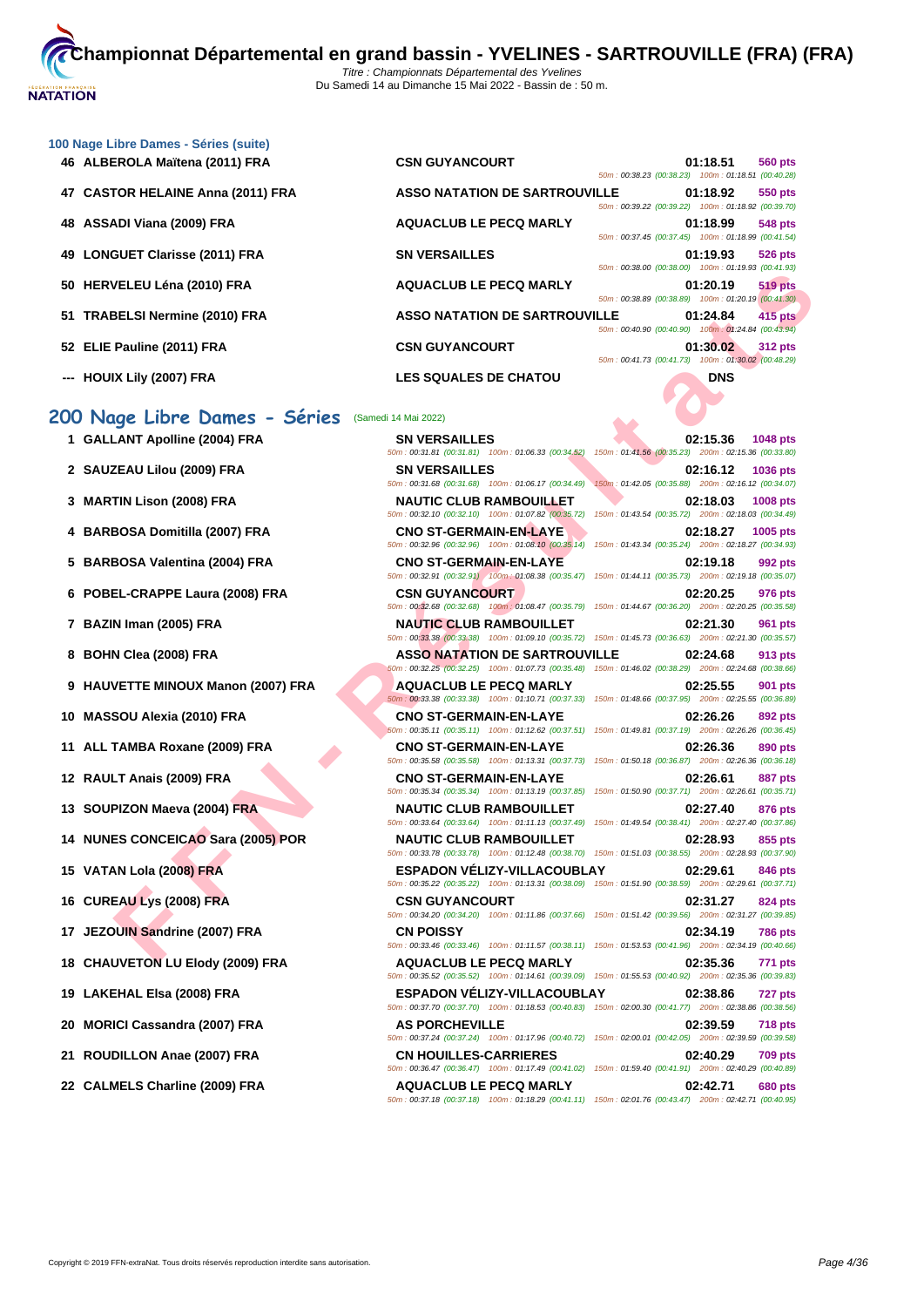#### **[200 Nage](http://www.ffnatation.fr/webffn/index.php) Libre Dames - Séries (suite)**

- **23 SALAUN Margot (2007) FRA**
- **24 BARBOSA Antonella (2009) FRA**
- **25 CHAUVEAU Eline (2006) FRA A.O. TRAPPES NATATION 02:46.59 634 pts**

**26 MULARD Julie (2007) FRA US CONFLANS-STE-HONORINE 02:49.35 602 pts**

- **27 AITOUALI Farah (2010) FRA**
- **28 ASKRI Myriam-Dahlia (2008) FRA**
- **29 BENTAJAR Malake (2008) FRA**
- **30 ALBEROLA Maïtena (2011) FRA**
- **31 TRABELSI Nermine (2010) FRA**

# **400 Nage Libre Dames - Séries** (Dimanche 15 Mai 2022)

- 
- 
- 
- 
- 
- 
- 
- 
- 
- 
- 
- 
- 
- 

**800 Nage Libre Dames - Séries** (Samedi 14 Mai 2022)

| <b>CN ANDRESY</b>             |                                                                                                        | 02:43.18 674 pts |                |
|-------------------------------|--------------------------------------------------------------------------------------------------------|------------------|----------------|
|                               | 50m: 00:35.94 (00:35.94) 100m: 01:16.27 (00:40.33) 150m: 01:59.03 (00:42.76) 200m: 02:43.18 (00:44.15) |                  |                |
| <b>CNO ST-GERMAIN-EN-LAYE</b> |                                                                                                        | 02:45.95 641 pts |                |
|                               | 50m: 00:38.23 (00:38.23) 100m: 01:20.48 (00:42.25) 150m: 02:04.08 (00:43.60) 200m: 02:45.95 (00:41.87) |                  |                |
| A.O. TRAPPES NATATION         |                                                                                                        | 02:46.59         | 634 pts        |
|                               | 50m: 00:37.69 (00:37.69) 100m: 01:19.32 (00:41.63) 150m: 02:03.19 (00:43.87) 200m: 02:46.59 (00:43.40) |                  |                |
|                               | US CONFLANS-STE-HONORINE                                                                               | 02:49.35         | <b>602 pts</b> |
|                               | 50m: 00:38.55 (00:38.55) 100m: 01:21.25 (00:42.70) 150m: 02:05.83 (00:44.58) 200m: 02:49.35 (00:43.52) |                  |                |
| <b>CNO ST-GERMAIN-EN-LAYE</b> |                                                                                                        | 02:54.20         | 549 pts        |
|                               | 50m: 00:38.25 (00:38.25) 100m: 01:21.48 (00:43.23) 150m: 02:08.31 (00:46.83) 200m: 02:54.20 (00:45.89) |                  |                |
| <b>SN VERSAILLES</b>          |                                                                                                        | 02:54.97 541 pts |                |
|                               | 50m: 00:39.11 (00:39.11) 100m: 01:23.41 (00:44.30) 150m: 02:10.82 (00:47.41) 200m: 02:54.97 (00:44.15) |                  |                |
| <b>CN POISSY</b>              |                                                                                                        | 02.55.82         | 532 pts        |
|                               | 50m: 00:38.21 (00:38.21) 100m: 01:22.41 (00:44.20) 150m: 02:10.21 (00:47.80) 200m: 02:55.82 (00:45.61) |                  |                |
| <b>CSN GUYANCOURT</b>         |                                                                                                        | 02:58.82         | <b>500 pts</b> |
|                               | 50m: 00:41.06 (00:41.06) 100m: 01:26.90 (00:45.84) 150m: 02:14.45 (00:47.55) 200m: 02:58.82 (00:44.37) |                  |                |
|                               | ASSO NATATION DE SARTROUVILLE                                                                          | 03:08.39         | 407 pts        |
|                               | 50m: 00:38.62 (00:38.62) 100m: 01:26.35 (00:47.73) 150m: 02:18.73 (00:52.38) 200m: 03:08.39 (00:49.66) |                  |                |

# UALI Farsh (201) FRA - COLOR TORE RANGER (COLOR TORE RANGER COLOR TORE RANGER COLOR TORE STATES (201) FRA - COLOR TORE STATES (201) FRA - COLOR TORE STATES (201) FRA - COLOR TORE STATES (201) FRA - COLOR TORE STATES (201) **1 HOCQUARD Margaux (2002) FRA SN VERSAILLES 04:36.75 1100 pts** 50m : 00:31.37 (00:31.37) 100m : 01:05.19 (00:33.82) 150m : 01:40.02 (00:34.83) 200m : 02:15.77 (00:35.75) 250m : 02:51.05 (00:35.28) 300m : 03:27.14 (00:36.09) 350m : 04:02.85 (00:35.71) 400m : 04:36.75 (00:33.90) **2 POBEL-CRAPPE Laura (2008) FRA CSN GUYANCOURT 04:50.74 997 pts** 50m : 00:33.52 (00:33.52) 100m : 01:09.85 (00:36.33) 150m : 01:46.94 (00:37.09) 200m : 02:24.37 (00:37.43) 250m : 03:01.70 (00:37.33) 300m : 03:38.52 (00:36.82) 350m : 04:15.48 (00:36.96) 400m : 04:50.74 (00:35.26) **3 BAUDOT Louise (2006) FRA SN VERSAILLES 04:51.25 993 pts** 50m : 00:32.78 (00:32.78) 100m : 01:08.66 (00:35.88) 150m : 01:45.67 (00:37.01) 200m : 02:23.18 (00:37.51) 250m : 02:59.84 (00:36.66) 300m : 03:38.29 (00:38.45) 350m : 04:15.83 (00:37.54) 400m : 04:51.25 (00:35.42) **4 BAZIN Iman (2005) FRA NAUTIC CLUB RAMBOUILLET 04:55.28 964 pts** 50m : 00:33.52 (00:33.52) 100m : 01:10.13 (00:36.61) 150m : 01:47.59 (00:37.46) 200m : 02:24.82 (00:37.23) 250m : 03:02.56 (00:37.74) 300m : 03:40.44 (00:37.88) 350m : 04:18.32 (00:37.88) 400m : 04:55.28 (00:36.96) **5 FREMION Capucine-Latinka (2008) FRA AQUA VALLÉE-DE-CHEVREUSE 04:58.63 941 pts**<br>
50m : 00:32.84 (00:32.84 (00:32.84 (00:32.84 (00:32.84 (00:32.84 (00:32.84 (00:32.84 (00:38.9) 100m : 01:03.93) 150m : 01:47.89 (00 50m : 00:32.84 (00:32.84) 100m : 01:09.78 (00:36.94) 150m : 01:47.89 (00:38.11) 200m : 02:26.27 (00:38.38) 250m : 03:04.86 (00:38.59) 300m : 03:43.72 (00:38.86) 350m : 04:21.83 (00:38.11) 400m : 04:58.63 (00:36.80) **6 PARACHE Oriana (2009) FRA CSN GUYANCOURT 05:04.26 902 pts** 50m : 00:34.77 (00:34.77) 100m : 01:12.91 (00:38.14) 150m : 01:51.90 (00:38.99) 200m : 02:30.64 (00:38.74) 250m : 03:09.51 (00:38.87) 300m : 03:48.23 (00:38.72) 350m : 04:26.84 (00:38.61) 400m : 05:04.26 (00:37.42) **7 HAUVETTE MINOUX Manon (2007) FRA AQUACLUB LE PECQ MARLY 05:05.78 891 pts** 50m : 00:34.96 (00:34.96) 100m : 01:13.78 (00:38.82) 150m : 01:51.23 (00:37.45) 200m : 02:29.80 (00:38.57) 250m : 03:08.84 (00:39.04) 300m : 03:48.37 (00:39.53) 350m : 04:27.71 (00:39.34) 400m : 05:05.78 (00:38.07) **8 CHALMET Zoé (2006) FRA CN POISSY 05:06.12 889 pts** 50m : 00:34.95 (00:34.95) 100m : 01:12.92 (00:37.97) 150m : 01:51.90 (00:38.98) 200m : 02:30.83 (00:38.93) 250m : 03:09.71 (00:38.88) 300m : 03:49.15 (00:39.44) 350m : 04:28.44 (00:39.29) 400m : 05:06.12 (00:37.68) **9 VATAN Lola (2008) FRA ESPADON VÉLIZY-VILLACOUBLAY 05:21.31 789 pts** 50m : 00:37.14 (00:37.14) 100m : 01:17.81 (00:40.67) 150m : 01:58.63 (00:40.82) 200m : 02:39.67 (00:41.04) 250m : 03:20.39 (00:40.72) 300m : 04:01.89 (00:41.50) 350m : 04:42.43 (00:40.54) 400m : 05:21.31 (00:38.88) **10 DAUGE-DUJARDIN Héléna (2005) FRA A.O. TRAPPES NATATION 05:37.67 688 pts** 50m : 00:36.49 (00:36.49) 100m : 01:17.84 (00:41.35) 150m : 02:00.96 (00:43.12) 200m : 02:44.53 (00:43.57) 250m : 03:29.01 (00:44.48) 300m : 04:12.27 (00:43.26) 350m : 04:56.23 (00:43.96) 400m : 05:37.67 (00:41.44) **11 SNEP Ava-Rebeca (2010) FRA SN VERSAILLES 05:41.15 667 pts** 50m : 00:37.14 (00:37.14) 100m : 01:18.94 (00:41.80) 150m : 02:03.32 (00:44.38) 200m : 02:47.32 (00:44.00) 250m : 03:32.35 (00:45.03) 300m : 04:16.26 (00:43.91) 350m : 05:00.02 (00:43.76) 400m : 05:41.15 (00:41.13) **12 MAGNAVAL Violette (2008) FRA LE CHESNAY NATATION 05:46.76 635 pts** 50m : 00:39.02 (00:39.02) 100m : 01:22.78 (00:43.76) 150m : 02:06.91 (00:44.13) 200m : 02:52.41 (00:45.50) 250m : 03:36.59 (00:44.18) 300m : 04:21.90 (00:45.31) 350m : 05:05.57 (00:43.67) 400m : 05:46.76 (00:41.19) **13 GREMILLET Enola (2010) FRA CSN GUYANCOURT 05:51.56 607 pts** 50m : 00:39.23 (00:39.23) 100m : 01:23.46 (00:44.23) 150m : 02:08.75 (00:45.29) 200m : 02:54.02 (00:45.27) 250m : 03:39.05 (00:45.03) 300m : 04:24.76 (00:45.71) 350m : 05:09.47 (00:44.71) 400m : 05:51.56 (00:42.09) **14 MAHLI Jade (2009) FRA ASSO NATATION DE SARTROUVILLE 06:04.80 535 pts** 50m : 00:36.49 (00:36.49) 100m : 01:21.02 (00:44.53) 150m : 02:11.38 (00:50.36) 200m : 02:59.37 (00:47.99) 250m : 03:47.10 (00:47.73) 300m : 04:34.43 (00:47.33) 350m : 05:22.03 (00:47.60) 400m : 06:04.80 (00:42.77)

**1 BARBOSA Domitilla (2007) FRA CNO ST-GERMAIN-EN-LAYE 09:54.21 997 pts** .50m : 00:34.73 (00:34.73) 100m : 01:12.26 (00:36.53) 150m : 01:49.52 (00:37.26) 200m : 02:27.16 (00:37.29) 500m : 08:40.8 (00:37.20) 300m : 03:42.08 (00:37.72) 300m : 03:42.89 (00:37.72) 300m : 03:42.89 (00:37.28) 700m : **2 POBEL-CRAPPE Laura (2008) FRA CSN GUYANCOURT 09:55.28 993 pts**

.50m : 00:34.32 (00:34.32) 100m : 01:11.32 (00:37.63) 350m : 01:48.33 (00:37.01) 200m : 02:25.59 (00:37.67) 36:00 : 05:37.65 (00:37.65) 300m : 03:41.06 (00:37.69) 500m : 06:11.06 (00:37.63) 550m : 04:279 (00:37.69 (00:37.6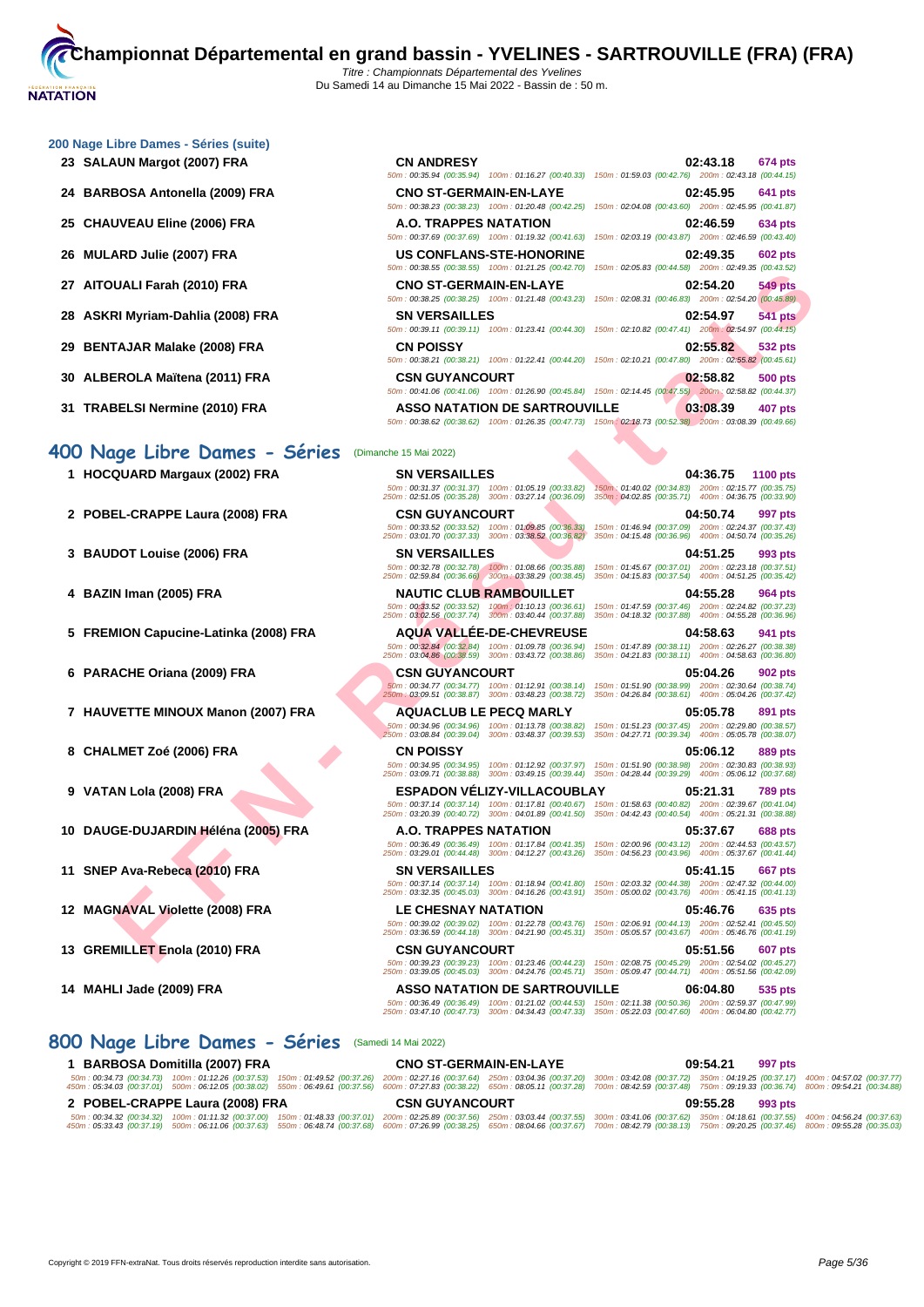

# **[800 Nage](http://www.ffnatation.fr/webffn/index.php) Libre Dames - Séries (suite)**

| 3 FREMION Capucine-Latinka (2008) FRA                                                                                                                                                                                                                                            |                       | <b>AQUA VALLÉE-DE-CHEVREUSE</b>                                               | 10:13.65<br>928 pts |                                                                                                                                                                                                                    |
|----------------------------------------------------------------------------------------------------------------------------------------------------------------------------------------------------------------------------------------------------------------------------------|-----------------------|-------------------------------------------------------------------------------|---------------------|--------------------------------------------------------------------------------------------------------------------------------------------------------------------------------------------------------------------|
| 50m: 00:33.79 (00:33.79) 100m: 01:11.09 (00:37.30) 150m: 01:48.38 (00:37.29)<br>450m: 05:40.28 (00:38.42) 500m: 06:19.83 (00:39.55) 550m: 06:58.84 (00:39.01)                                                                                                                    |                       | 200m: 02:26.62 (00:38.24) 250m: 03:04.49 (00:37.87)                           |                     | 300m: 03:43.66 (00:39.17) 350m: 04:22.17 (00:38.51) 400m: 05:01.86 (00:39.69)<br>600m: 07:38.48 (00:39.64) 650m: 08:17.96 (00:39.48) 700m: 08:57.85 (00:39.89) 750m: 09:35.84 (00:37.99) 800m: 10:13.65 (00:37.81) |
| 4 PARACHE Oriana (2009) FRA                                                                                                                                                                                                                                                      | <b>CSN GUYANCOURT</b> |                                                                               | 10:19.06<br>909 pts |                                                                                                                                                                                                                    |
| 50m; 00:35.83 (00:35.83) 100m; 01:14.34 (00:38.51) 150m; 01:53.64 (00:39.30)<br>450m: 05:49.07 (00:39.33) 500m: 06:28.32 (00:39.25) 550m: 07:07.20 (00:38.88)                                                                                                                    |                       | 200m: 02:33.02 (00:39.38) 250m: 03:12.03 (00:39.01) 300m: 03:51.25 (00:39.22) |                     | 350m: 04:30.49 (00:39.24) 400m: 05:09.74 (00:39.25)<br>600m: 07:46.18 (00:38.98) 650m: 08:25.09 (00:38.91) 700m: 09:03.70 (00:38.61) 750m: 09:41.74 (00:38.04) 800m: 10:19.06 (00:37.32)                           |
| 5 BERTHIER Capucine (2008) FRA                                                                                                                                                                                                                                                   |                       | <b>AQUA VALLÉE-DE-CHEVREUSE</b>                                               | 10:36.75<br>849 pts |                                                                                                                                                                                                                    |
| 50m: 00:36.26 (00:36.26) 100m: 01:15.00 (00:38.74) 150m: 01:54.46 (00:39.46)<br>450m; 05:54.87 (00:40.68) 500m; 06:35.47 (00:40.60) 550m; 07:16.22 (00:40.75)                                                                                                                    |                       | 600m: 07:56.85 (00:40.63) 650m: 08:37.90 (00:41.05)                           |                     | 200m: 02:33.73 (00:39.27) 250m: 03:13.88 (00:40.15) 300m: 03:53.65 (00:39.77) 350m: 04:34.01 (00:40.36) 400m: 05:14.19 (00:40.18)<br>700m: 09:18.36 (00:40.46) 750m: 09:58.11 (00:39.75) 800m: 10:36.75 (00:38.64) |
| 6 SNEP Ava-Rebeca (2010) FRA                                                                                                                                                                                                                                                     | <b>SN VERSAILLES</b>  |                                                                               | 11:34.16<br>669 pts |                                                                                                                                                                                                                    |
| 50m: 00:37.28 (00:37.28) 100m: 01:19.60 (00:42.32) 150m: 02:03.95 (00:44.35) 200m: 02:47.78 (00:44.38) 250m: 03:32.81 (00:45.03) 300m: 04:16.82 (00:44.01) 350m: 05:02.43 (00:45.61) 400m: 05:46.96 (00:44.53) 600:44.53)<br>450m: 06:31.26 (00:44.30) 500m: 07:15.67 (00:44.41) |                       |                                                                               |                     | 550m: 08:00.77 (00:45.10) 600m: 08:44.11 (00:43.34) 650m: 09:28.17 (00:44.06) 700m: 10:11.89 (00:43.72) 750m: 10:54.17 (00:42.28) 800m: 11:34.16 (00:39.99)                                                        |

# **50 Dos Dames - Séries** (Dimanche 15 Mai 2022)

| 6 SNEP Ava-Rebeca (2010) FRA                                                                                                                                                                                                                                                             | <b>SN VERSAILLES</b>                                                             | 11:34.16                  | <b>669 pts</b>  |
|------------------------------------------------------------------------------------------------------------------------------------------------------------------------------------------------------------------------------------------------------------------------------------------|----------------------------------------------------------------------------------|---------------------------|-----------------|
| 50m : 00:37.28 (00:37.28) 100m : 01:19.60 (00:42.32) 150m : 02:03.95 (00:44.35) 200m : 02:47.78 (00:43.83) 250m : 03:32.81 (00:45.03) 300m : 04:16.82 (00:44.01) 350m : 05:02.43 (00:45.61) 400m : 0<br>450m: 06:31.26 (00:44.30) 500m: 07:15.67 (00:44.41)<br>550m: 08:00.77 (00:45.10) | 600m: 08:44.11 (00:43.34) 650m: 09:28.17 (00:44.06)<br>700m: 10:11.89 (00:43.72) | 750m: 10:54.17 (00:42.28) | 800m:           |
|                                                                                                                                                                                                                                                                                          |                                                                                  |                           |                 |
| 0 Dos Dames - Séries<br>(Dimanche 15 Mai 2022)                                                                                                                                                                                                                                           |                                                                                  |                           |                 |
| 1 CHARNI Sarah (2005) FRA                                                                                                                                                                                                                                                                | <b>NAUTIC CLUB RAMBOUILLET</b>                                                   | 00:32.78                  | <b>1035 pts</b> |
| 2 TEULE Mary (1999) FRA                                                                                                                                                                                                                                                                  | <b>CNO ST-GERMAIN-EN-LAYE</b>                                                    | 00:33.55                  | 995 pts         |
| 3 BESSON Camille (2005) FRA                                                                                                                                                                                                                                                              | <b>CN ANDRESY</b>                                                                | 00:33.78                  | 983 pts         |
| 4 CABIOCLeonie (2008) FRA                                                                                                                                                                                                                                                                | <b>CSN GUYANCOURT</b>                                                            | 00:33.96                  | 974 pts         |
| 5 BOHN Leane (2005) FRA                                                                                                                                                                                                                                                                  | <b>ASSO NATATION DE SARTROUVILLE</b>                                             | 00:34.54                  | 945 pts         |
| 5 WIJESINGHE Solene (2005) SRI                                                                                                                                                                                                                                                           | <b>CN POISSY</b>                                                                 | 00:34.54                  | 945 pts         |
| 7 BERTE Maud (2007) FRA                                                                                                                                                                                                                                                                  | <b>CSN GUYANCOURT</b>                                                            | 00:35.53                  | 895 pts         |
| 8 MULARD Julie (2007) FRA                                                                                                                                                                                                                                                                | <b>US CONFLANS-STE-HONORINE</b>                                                  | 00:35.54                  | 895 pts         |
| 9 VIAIN Lou-Ann (2008) FRA                                                                                                                                                                                                                                                               | <b>CN ANDRESY</b>                                                                | 00:35.61                  | 891 pts         |
| 10 BOHN Clea (2008) FRA                                                                                                                                                                                                                                                                  | <b>ASSO NATATION DE SARTROUVILLE</b>                                             | 00:35.87                  | 879 pts         |
| 11 VICTOR Mila (2006) FRA                                                                                                                                                                                                                                                                | <b>CN POISSY</b>                                                                 | 00:36.17                  | <b>864 pts</b>  |
| 12 CHALMET Zoé (2006) FRA                                                                                                                                                                                                                                                                | <b>CN POISSY</b>                                                                 | 00:36.31                  | 857 pts         |
| 13 ROGER Margot (2006) FRA                                                                                                                                                                                                                                                               | <b>AQUACLUB LE PECQ MARLY</b>                                                    | 00:36.75                  | 836 pts         |
| 14 JULLIOT Eva (2009) FRA                                                                                                                                                                                                                                                                | <b>C.N DE MANTES EN YVELINES</b>                                                 | 00:38.02                  | 777 pts         |
| 15 VETTORETTO Lucie (2005) FRA                                                                                                                                                                                                                                                           | <b>US CONFLANS-STE-HONORINE</b>                                                  | 00:38.12                  | <b>773 pts</b>  |
| 16 DU CHAYLA Garance (2007) FRA                                                                                                                                                                                                                                                          | <b>LE CHESNAY NATATION</b>                                                       | 00:38.43                  | <b>759 pts</b>  |
| 17 DEBRET-VERNEZY Andonia (2008) FRA                                                                                                                                                                                                                                                     | <b>ESPADON VÉLIZY-VILLACOUBLAY</b>                                               | 00:38.61                  | <b>751 pts</b>  |
| 18 ALFONSI Julie (2006) FRA                                                                                                                                                                                                                                                              | <b>ASSO NATATION DE SARTROUVILLE</b>                                             | 00:38.82                  | 741 pts         |
| 19 LEGRAND Virginie (2006) FRA                                                                                                                                                                                                                                                           | <b>US CONFLANS-STE-HONORINE</b>                                                  | 00:39.37                  | 717 pts         |
| 20 HENNERESSE Lily (2007) FRA                                                                                                                                                                                                                                                            | <b>ASSO NATATION DE SARTROUVILLE</b>                                             | 00:39.64                  | <b>705 pts</b>  |
| 21 QUANTIN Manon (2007) FRA                                                                                                                                                                                                                                                              | <b>ASSO NATATION DE SARTROUVILLE</b>                                             | 00:39.70                  | <b>702 pts</b>  |
| 22 ASSADI Viana (2009) FRA                                                                                                                                                                                                                                                               | <b>AQUACLUB LE PECQ MARLY</b>                                                    | 00:39.75                  | <b>700 pts</b>  |
| 23 CALMELS Alexiane (2006) FRA                                                                                                                                                                                                                                                           | <b>AQUACLUB LE PECQ MARLY</b>                                                    | 00:40.43                  | <b>671 pts</b>  |
| 24 THEVOT Anaé (2010) FRA                                                                                                                                                                                                                                                                | <b>C.N DE MANTES EN YVELINES</b>                                                 | 00:40.49                  | 668 pts         |
| 25 CHAUVETON LU Elody (2009) FRA                                                                                                                                                                                                                                                         | <b>AQUACLUB LE PECQ MARLY</b>                                                    | 00:40.69                  | <b>660 pts</b>  |
| 26 ROLOT Maloé (2007) FRA                                                                                                                                                                                                                                                                | <b>CN ANDRESY</b>                                                                | 00:40.79                  | 656 pts         |
| 27 PERRIN Nina (2011) FRA                                                                                                                                                                                                                                                                | <b>ESPADON VÉLIZY-VILLACOUBLAY</b>                                               | 00:40.91                  | 651 pts         |
| 28 WANG Eloise (2009) FRA                                                                                                                                                                                                                                                                | <b>AQUACLUB LE PECQ MARLY</b>                                                    | 00:41.18                  | 639 pts         |
| 29 TAHON Salomé (2009) FRA                                                                                                                                                                                                                                                               | ESPADON VÉLIZY-VILLACOUBLAY                                                      | 00:41.72                  | 617 pts         |
| 30 BENTAJAR Malake (2008) FRA                                                                                                                                                                                                                                                            | <b>CN POISSY</b>                                                                 | 00:42.00                  | <b>606 pts</b>  |
| 31 MEDKOR Inès (2011) MAR                                                                                                                                                                                                                                                                | <b>ESPADON VÉLIZY-VILLACOUBLAY</b>                                               | 00:42.12                  | <b>601 pts</b>  |
| 32 HERVELEU Léna (2010) FRA                                                                                                                                                                                                                                                              | <b>AQUACLUB LE PECQ MARLY</b>                                                    | 00:42.75                  | 576 pts         |
| 33 TRABELSI Nermine (2010) FRA                                                                                                                                                                                                                                                           | <b>ASSO NATATION DE SARTROUVILLE</b>                                             | 00:43.02                  | 565 pts         |
| 34 ZOUARI Imen (2006) FRA                                                                                                                                                                                                                                                                | <b>COM BAGNEUX NATATION</b>                                                      | 00:43.36                  | 552 pts         |
| 35 CURSENTE Emma (2011) FRA                                                                                                                                                                                                                                                              | <b>CN ANDRESY</b>                                                                | 00:44.39                  | <b>513 pts</b>  |
| 36 MASSON Zoe (2009) FRA                                                                                                                                                                                                                                                                 | <b>ASSO NATATION DE SARTROUVILLE</b>                                             | 00:45.41                  | 476 pts         |
| 37 MARQUIE Alice (2010) FRA                                                                                                                                                                                                                                                              | <b>SN VERSAILLES</b>                                                             | 00:48.71                  | 365 pts         |
|                                                                                                                                                                                                                                                                                          |                                                                                  |                           |                 |

# **100 Dos Dames - Séries** (Samedi 14 Mai 2022)

| 1 CABIOCLeonie (2008) FRA | <b>CSN GUYANCOURT</b>         | 01:10.87<br>1005 pts                               |  |
|---------------------------|-------------------------------|----------------------------------------------------|--|
|                           |                               | 50m: 00:34.92 (00:34.92) 100m: 01:10.87 (00:35.95) |  |
| 2 TEULE Mary (1999) FRA   | <b>CNO ST-GERMAIN-EN-LAYE</b> | 01:11.25<br>996 pts                                |  |
|                           |                               | 50m: 00:34.56 (00:34.56) 100m: 01:11.25 (00:36.69) |  |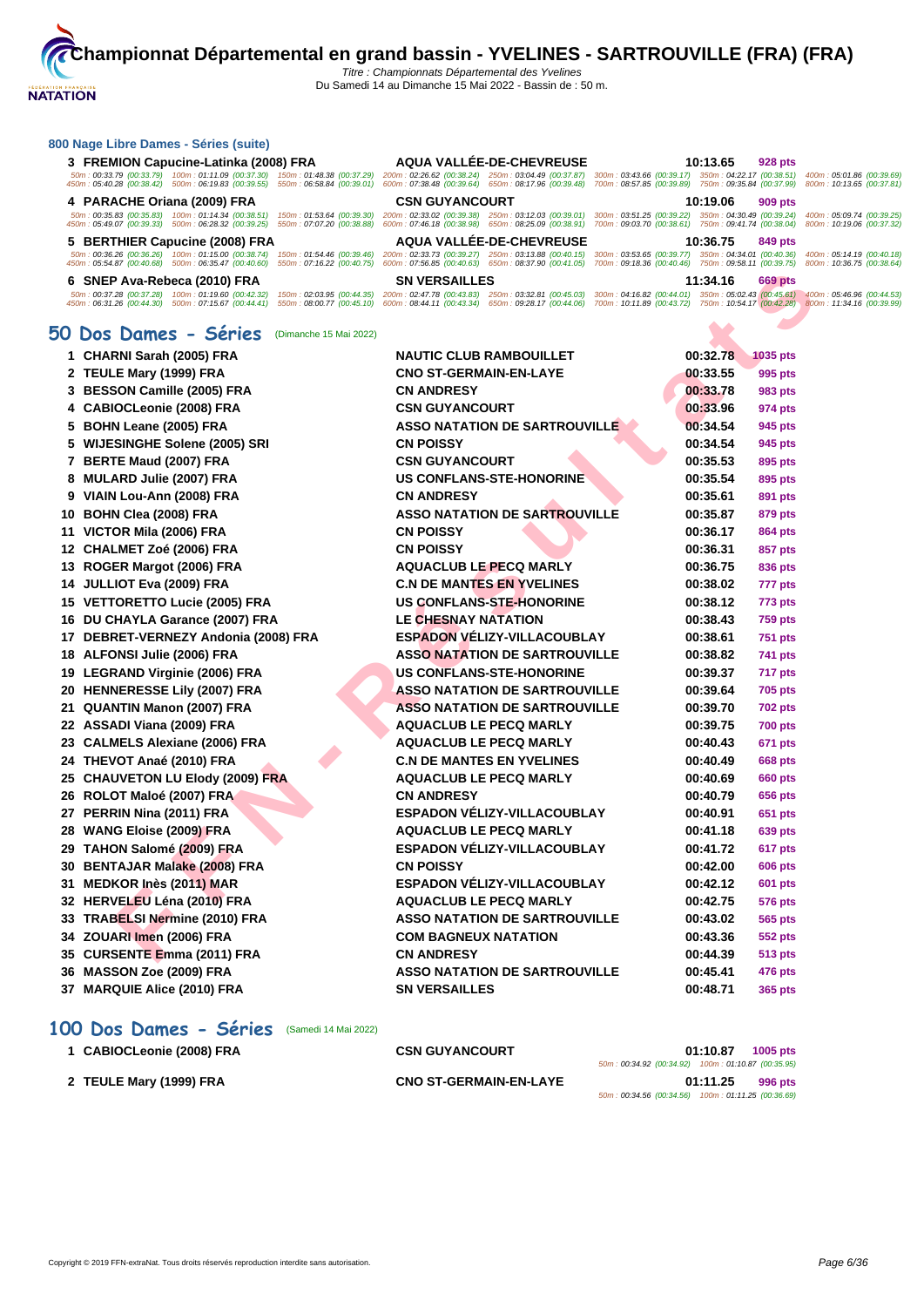

**[100 Dos D](http://www.ffnatation.fr/webffn/index.php)ames - Séries (suite)**

|     | 3 CHARNI Sarah (2005) FRA              | <b>NAUTIC CLUB RAMBOUILLET</b>       | 50m: 00:34.42 (00:34.42) 100m: 01:11.70 (00:37.28) | 01:11.70 | 984 pts        |
|-----|----------------------------------------|--------------------------------------|----------------------------------------------------|----------|----------------|
|     | <b>WIJESINGHE Solene (2005) SRI</b>    | <b>CN POISSY</b>                     | 50m: 00:36.12 (00:36.12) 100m: 01:14.19 (00:38.07) | 01:14.19 | 923 pts        |
|     | 5 BERTE Maud (2007) FRA                | <b>CSN GUYANCOURT</b>                | 50m: 00:36.79 (00:36.79) 100m: 01:15.03 (00:38.24) | 01:15.03 | 902 pts        |
|     | 6 VIDET Oriane (2006) FRA              | <b>AQUACLUB LE PECQ MARLY</b>        | 50m: 00:36.34 (00:36.34) 100m: 01:15.22 (00:38.88) | 01:15.22 | 898 pts        |
|     | 7 CHALMET Zoé (2006) FRA               | <b>CN POISSY</b>                     | 50m: 00:36.46 (00:36.46) 100m: 01:15.73 (00:39.27) | 01:15.73 | <b>886 pts</b> |
|     | 8 FAGES Elsa (2008) FRA                | <b>CN POISSY</b>                     | 50m: 00:36.98 (00:36.98) 100m: 01:18.05 (00:41.07) | 01:18.05 | 831 pts        |
|     | 9 LE MAGOARIEC Sterenn (2003) FRA      | <b>COM BAGNEUX NATATION</b>          | 50m: 00:39.13 (00:39.13) 100m: 01:18.81 (00:39.68) | 01:18.81 | 814 pts        |
|     | 10 VICTOR Mila (2006) FRA              | <b>CN POISSY</b>                     | 50m: 00:38.36 (00:38.36) 100m: 01:19.19 (00:40.83) | 01:19.19 | 805 pts        |
|     | 11 JAILLET PEYREGNE Chloé (2009) FRA   | <b>CSN GUYANCOURT</b>                | 50m: 00:38.77 (00:38.77) 100m: 01:19.34 (00:40.57) | 01:19.34 | 802 pts        |
|     | 12 LARRIEULE Maïa (2009) FRA           | <b>CSN GUYANCOURT</b>                | 50m: 00:38.47 (00:38.47) 100m: 01:19.64 (00:41.17) | 01:19.64 | 795 pts        |
|     | 13 VIAIN Lou-Ann (2008) FRA            | <b>CN ANDRESY</b>                    | 50m: 00:40.52 (00:40.52) 100m: 01:20.41 (00:39.89) | 01:20.41 | <b>778 pts</b> |
|     | 14 CALMELS Charline (2009) FRA         | <b>AQUACLUB LE PECQ MARLY</b>        | 50m: 00:40.03 (00:40.03) 100m: 01:21.47 (00:41.44) | 01:21.47 | 754 pts        |
|     | 15 SOUDRY HANG HU Leila (2007) FRA     | <b>COM BAGNEUX NATATION</b>          | 50m: 00:40.10 (00:40.10) 100m: 01:22.19 (00:42.09) | 01:22.19 | <b>738 pts</b> |
|     | 16 DEBRET-VERNEZY Andonia (2008) FRA   | <b>ESPADON VÉLIZY-VILLACOUBLAY</b>   | 50m: 00:40.42 (00:40.42) 100m: 01:23.29 (00:42.87) | 01:23.29 | <b>715 pts</b> |
|     | 17 TISSIER Teha (2010) FRA             | <b>CNO ST-GERMAIN-EN-LAYE</b>        | 50m: 00:41.29 (00:41.29) 100m: 01:23.59 (00:42.30) | 01:23.59 | 708 pts        |
|     | 18 MORICI Cassandra (2007) FRA         | <b>AS PORCHEVILLE</b>                | 50m: 00:41.38 (00:41.38) 100m: 01:23.61 (00:42.23) | 01:23.61 | <b>708 pts</b> |
|     | 19 RONGCHAMPS Laura (2006) FRA         | <b>ASSO NATATION DE SARTROUVILLE</b> | 50m: 00:40.93 (00:40.93) 100m: 01:24.37 (00:43.44) | 01:24.37 | 692 pts        |
|     | 20 CHOTARD Morine (2006) FRA           | AQUA VALLÉE-DE-CHEVREUSE             | 50m: 00:40.96 (00:40.96) 100m: 01:24.50 (00:43.54) | 01:24.50 | 689 pts        |
|     | 21 IVANOV Veronika (2005) FRA          | AQUA VALLÉE-DE-CHEVREUSE             | 50m: 00:40.96 (00:40.96) 100m: 01:24.58 (00:43.62) | 01:24.58 | 687 pts        |
|     | 22 VIDET Laurene (2011) FRA            | <b>AQUACLUB LE PECQ MARLY</b>        | 50m: 00:40.99 (00:40.99) 100m: 01:25.24 (00:44.25) | 01:25.24 | 673 pts        |
|     | 23 ALFONSI Julie (2006) FRA            | <b>ASSO NATATION DE SARTROUVILLE</b> | 50m: 00:41.73 (00:41.73) 100m: 01:25.92 (00:44.19) | 01:25.92 | <b>659 pts</b> |
|     | 24 JEZOUIN Sandrine (2007) FRA         | <b>CN POISSY</b>                     | 50m: 00:42.72 (00:42.72) 100m: 01:26.17 (00:43.45) | 01:26.17 | <b>654 pts</b> |
|     | 25 BEREAU-GAIGNEUR Capucine (2011) FRA | <b>CNO ST-GERMAIN-EN-LAYE</b>        | 50m: 00:42.61 (00:42.61) 100m: 01:26.18 (00:43.57) | 01:26.18 | 654 pts        |
|     | 26 FERRON Louise (2006) FRA            | <b>NAUTIC CLUB RAMBOUILLET</b>       | 50m: 00:42.42 (00:42.42) 100m: 01:26.20 (00:43.78) | 01:26.20 | 654 pts        |
|     | 27 QUANTIN Manon (2007) FRA            | <b>ASSO NATATION DE SARTROUVILLE</b> | 50m: 00:42.57 (00:42.57) 100m: 01:26.46 (00:43.89) | 01:26.46 | 648 pts        |
|     | 28 MAHLI Jade (2009) FRA               | <b>ASSO NATATION DE SARTROUVILLE</b> | 50m: 00:41.87 (00:41.87) 100m: 01:26.50 (00:44.63) | 01:26.50 | 647 pts        |
| 29  | <b>KERVELLA Victoria (2007) FRA</b>    | LE CHESNAY NATATION                  | 50m: 00:41.02 (00:41.02) 100m: 01:26.77 (00:45.75) | 01:26.77 | 642 pts        |
| 30. | <b>MANGIN Eva (2011) FRA</b>           | <b>AQUACLUB LE PECQ MARLY</b>        | 50m: 00:43.27 (00:43.27) 100m: 01:27.61 (00:44.34) | 01:27.61 | 625 pts        |
| 31  | <b>BARBOSA Antonella (2009) FRA</b>    | <b>CNO ST-GERMAIN-EN-LAYE</b>        | 50m: 00:43.16 (00:43.16) 100m: 01:27.68 (00:44.52) | 01:27.68 | 624 pts        |
|     | 32 ROLOT Maloé (2007) FRA              | <b>CN ANDRESY</b>                    | 50m: 00:43.96 (00:43.96) 100m: 01:28.45 (00:44.49) | 01:28.45 | 608 pts        |
|     | 33 PERRIN Nina (2011) FRA              | ESPADON VÉLIZY-VILLACOUBLAY          |                                                    | 01:28.83 | 601 pts        |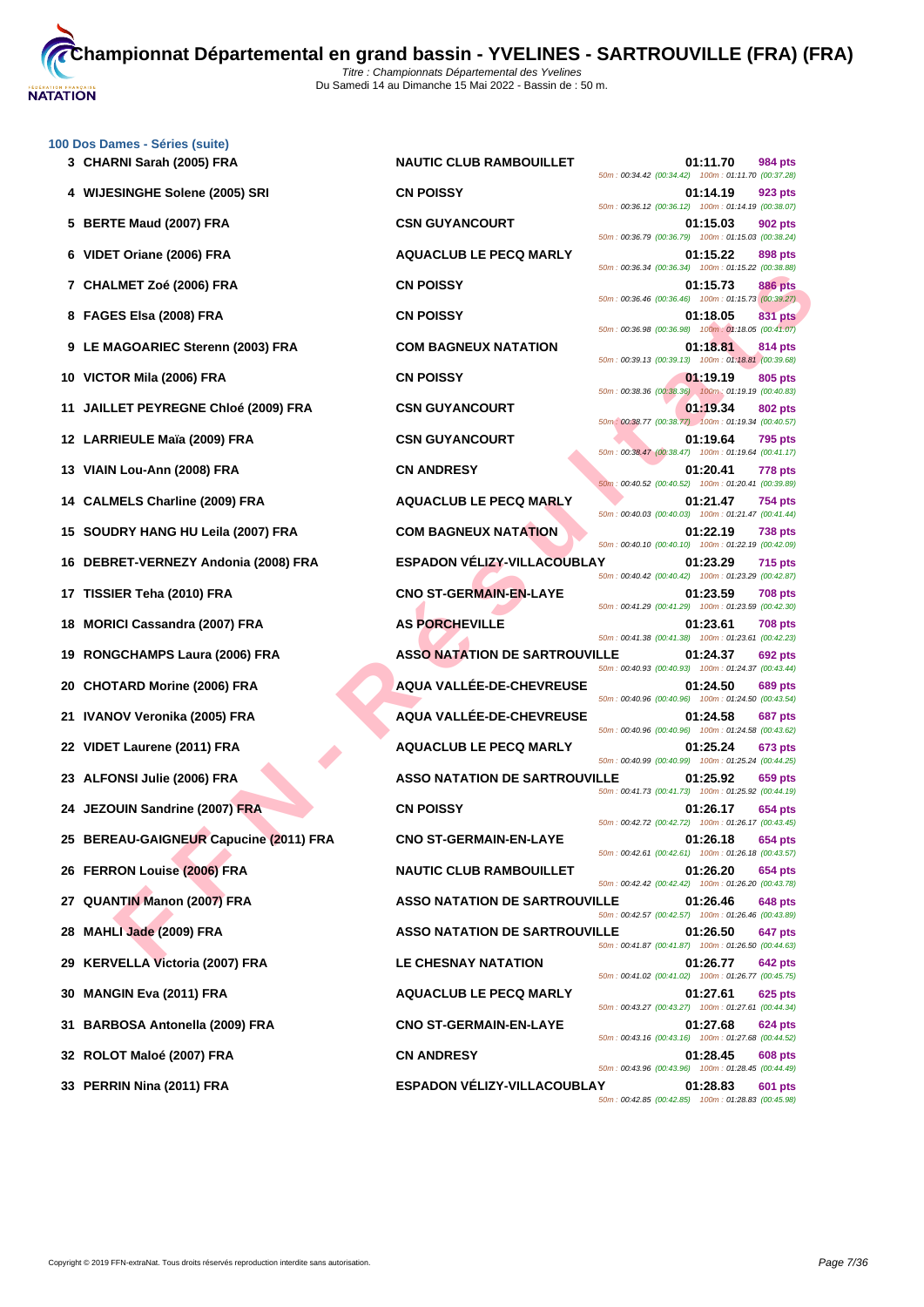|  |  |  | 100 Dos Dames - Séries (suite) |  |  |
|--|--|--|--------------------------------|--|--|
|--|--|--|--------------------------------|--|--|

- **34 GREMILLET Enola (2010) FRA C**S
- **35 DUVAL Nine (2009) FRA NAUTIC CLUB RAMBOUILLET N**
- **36 TAHON Salomé (2009) FRA ESPADON VELIX**
- **37 CASTOR HELAINE Anna (2011) FRA ASSAURATE**
- **38 ZOUARI Imen (2006) FRA C**
- **39 HERVELEU Léna (2010) FRA AQUACLUB LE PECQ MARLY 01:35.91 470 pts**
- **--- ROGER Margot (2006) FRA AQUACLUB LE PECQ MARLY DSQ**

|  |  |  |  |  | 200 Dos Dames - Séries (Samedi 14 Mai 2022) |
|--|--|--|--|--|---------------------------------------------|
|--|--|--|--|--|---------------------------------------------|

- **1 TEULE Mary (1999) FRA**
- **2 SAUZEAU Lilou (2009) FRA**
- **3** CABIOCLeonie (2008) FRA
- **4 CHARNI Sarah (2005) FRA NAUTIC CLUB RAMBOUILLET 02:36.56 933 pts**
- **5** POBEL-CRAPPE Laura (2008) FRA
- **6** WIJESINGHE Solene (2005) SRI
- **7 BERTE Maud (2007) FRA**
- **8 VIDET Oriane (2006) FRA**
- **9 CHALMET Zoé (2006) FRA CN POISSY 02:45.88 822 pts**
- **10 LARRIEULE Maïa (2009) FRA**
- **11 SOUDRY HANG HU Leila (2007) FRA**
- **12 VIAIN Lou-Ann (2008) FRA**
- **13** DAUGE-DUJARDIN Héléna (2005) FRA
- **14 DEBRET-VERNEZY Andonia (2008) FRA**
- **15 PASCAL Elise (2008) FRA**
- **16 TAHON Salomé (2009) FRA**
- **17 BEREAU-GAIGNEUR Capucine (2011) FRA**

**18 MAHLI Jade (2009) FRA** 

- **19 ASSADI Viana (2009) FRA**
- **20 MANGIN Eva (2011) FRA**
- **21 PERRIN Nina (2011) FRA**
- **22 JUILLET Manon (2007) FRA**
- **23 KERVELLA Victoria (2007) FRA**

| <b>SN GUYANCOURT</b>                               | 01:29.14 | 595 pts        |
|----------------------------------------------------|----------|----------------|
| 50m: 00:43.14 (00:43.14) 100m: 01:29.14 (00:46.00) |          |                |
| <b>AUTIC CLUB RAMBOUILLET</b>                      | 01:29.76 | 583 pts        |
| 50m: 00:44.69 (00:44.69) 100m: 01:29.76 (00:45.07) |          |                |
| SPADON VÉLIZY-VILLACOUBLAY                         | 01:30.48 | <b>569 pts</b> |
| 50m: 00:43.94 (00:43.94) 100m: 01:30.48 (00:46.54) |          |                |
| <b>SSO NATATION DE SARTROUVILLE</b>                | 01:33.28 | <b>517 pts</b> |
| 50m: 00:45.78 (00:45.78) 100m: 01:33.28 (00:47.50) |          |                |
| <b>OM BAGNEUX NATATION</b>                         | 01:33.84 | <b>506 pts</b> |
| 50m: 00:45.05 (00:45.05) 100m: 01:33.84 (00:48.79) |          |                |
| <b>QUACLUB LE PECQ MARLY</b>                       | 01:35.91 | <b>470 pts</b> |
| 50m: 00:46.63 (00:46.63) 100m: 01:35.91 (00:49.28) |          |                |
| <b>QUACLUB LE PECQ MARLY</b>                       | DSQ      |                |

|                                          |                                                                                                                                                                                                                                                             | $0.40.40.70$ (00.40.70) T00111. 01.00.20 (00.47.00)                                                                               |
|------------------------------------------|-------------------------------------------------------------------------------------------------------------------------------------------------------------------------------------------------------------------------------------------------------------|-----------------------------------------------------------------------------------------------------------------------------------|
| ARI Imen (2006) FRA                      | <b>COM BAGNEUX NATATION</b>                                                                                                                                                                                                                                 | 01:33.84<br><b>506 pts</b><br>50m: 00:45.05 (00:45.05) 100m: 01:33.84 (00:48.79)                                                  |
| VELEU Léna (2010) FRA                    | <b>AQUACLUB LE PECQ MARLY</b>                                                                                                                                                                                                                               | 01:35.91<br><b>470 pts</b><br>50m: 00:46.63 (00:46.63) 100m: 01:35.91 (00:49.28)                                                  |
| ER Margot (2006) FRA                     | <b>AQUACLUB LE PECQ MARLY</b>                                                                                                                                                                                                                               | <b>DSQ</b>                                                                                                                        |
| s Dames - Séries<br>(Samedi 14 Mai 2022) |                                                                                                                                                                                                                                                             |                                                                                                                                   |
| <b>.E Mary (1999) FRA</b>                | <b>CNO ST-GERMAIN-EN-LAYE</b>                                                                                                                                                                                                                               | 02:32.98<br>978 pts                                                                                                               |
| ZEAU Lilou (2009) FRA                    | <b>SN VERSAILLES</b>                                                                                                                                                                                                                                        | 50m: 00:36.39 (00:36.39) 100m: 01:15.86 (00:39.47) 150m: 01:55.46 (00:39.60) 200m: 02:32.98 (00:37.52)<br>02:35.76<br>943 pts     |
|                                          | 50m: 00:38.09 (00:38.09) 100m: 01:17.93 (00:39.84)                                                                                                                                                                                                          | 150m: 01:57.86 (00:39.93) 200m: 02:35.76 (00:37.90)                                                                               |
| IOCLeonie (2008) FRA                     | <b>CSN GUYANCOURT</b><br>50m: 00:37.21 (00:37.21) 100m: 01:17.19 (00:39.98)                                                                                                                                                                                 | 02:36.18<br>938 pts<br>150m: 01:57.61 (00:40.42) 200m: 02:36.18 (00:38.57)                                                        |
| RNI Sarah (2005) FRA                     | <b>NAUTIC CLUB RAMBOUILLET</b><br>50m : 00:37.00 (00:37.00) 100m : 01:17.09 (00:40.09) 150m : 01:58.20 (00:41.11) 200m : 02:36.56 (00:38.36)                                                                                                                | 02:36.56<br>933 pts                                                                                                               |
| EL-CRAPPE Laura (2008) FRA               | <b>CSN GUYANCOURT</b>                                                                                                                                                                                                                                       | 02:36.90<br>929 pts                                                                                                               |
|                                          | 50m : 00:36.98 (00:36.98) 100m : 01:17.14 (00:40.16) 150m : 01:57.92 (00:40.78) 200m : 02:36.90 (00:38.98)                                                                                                                                                  |                                                                                                                                   |
| :SINGHE Solene (2005) SRI                | <b>CN POISSY</b>                                                                                                                                                                                                                                            | 02:36.92<br>928 pts<br>50m : 00:37.34 (00:37.34) 100m : 01:17.44 (00:40.10) 150m : 01:57.99 (00:40.55) 200m : 02:36.92 (00:38.93) |
| <b>TE Maud (2007) FRA</b>                | <b>CSN GUYANCOURT</b><br>50m: 00:37.57 (00:37.57) 100m: 01:17.40 (00:39.83) 150m: 01:58.16 (00:40.76) 200m: 02:38.04 (00:39.88)                                                                                                                             | 02:38.04<br>915 pts                                                                                                               |
| T Oriane (2006) FRA                      | <b>AQUACLUB LE PECQ MARLY</b><br>50m : 00:36.53 (00:36.53) 100m : 01:16.68 (00:40.15) 150m : 01:58.36 (00:41.68) 200m : 02:39.59 (00:41.23)                                                                                                                 | 02:39.59<br>896 pts                                                                                                               |
| LMET Zoé (2006) FRA                      | <b>CN POISSY</b>                                                                                                                                                                                                                                            | 02:45.88<br>822 pts                                                                                                               |
| RIEULE Maïa (2009) FRA                   | 50m : 00:38.60 (00:38.60) 100m : 01:21.18 (00:42.58) 150m : 02:04.28 (00:43.10) 200m : 02:45.88 (00:41.60)<br><b>CSN GUYANCOURT</b><br>50m : 00:39.70 (00:39.70) 100m : 01:22.65 (00:42.95) 150m : 02:06.05 (00:43.40) 200m : 02:48.80 (00:42.75)           | 02:48.80<br><b>788 pts</b>                                                                                                        |
| DRY HANG HU Leila (2007) FRA             | <b>COM BAGNEUX NATATION</b>                                                                                                                                                                                                                                 | 02:49.69<br><b>778 pts</b>                                                                                                        |
|                                          | 50m: 00:40.27 (00:40.27) 100m: 01:24.11 (00:43.84) 150m: 02:07.09 (00:42.98) 200m: 02:49.69 (00:42.60)                                                                                                                                                      |                                                                                                                                   |
| <b>\ Lou-Ann (2008) FRA</b>              | <b>CN ANDRESY</b><br>50m : 00:40.66 (00:40.66) 100m : 01:25.07 (00:44.41) 150m : 02:10.14 (00:45.07) 200m : 02:52.34 (00:42.20)                                                                                                                             | 02:52.34<br>749 pts                                                                                                               |
| GE-DUJARDIN Héléna (2005) FRA            | A.O. TRAPPES NATATION<br>50m: 00:39.91 (00:39.91) 100m: 01:24.19 (00:44.28) 150m: 02:08.92 (00:44.73) 200m: 02:52.52 (00:43.60)                                                                                                                             | 02:52.52<br>747 pts                                                                                                               |
| RET-VERNEZY Andonia (2008) FRA           | <b>ESPADON VELIZY-VILLACOUBLAY</b>                                                                                                                                                                                                                          | 02:52.68<br>745 pts                                                                                                               |
| CAL Elise (2008) FRA                     | 50m : 00:40.97 (00:40.97) 100m : 01:24.31 (00:43.34) 150m : 02:09.39 (00:45.08) 200m : 02:52.68 (00:43.29)<br><b>AQUA VALLEE-DE-CHEVREUSE</b><br>50m : 00:42.17 (00:42.17) 100m : 01:27.50 (00:45.33) 150m : 02:11.67 (00:44.17) 200m : 02:52.91 (00:41.24) | 02:52.91<br>742 pts                                                                                                               |
| ON Salomé (2009) FRA                     | <b>ESPADON VÉLIZY-VILLACOUBLAY</b><br>50m : 00:42.53 (00:42.53) 100m : 01:28.87 (00:46.34) 150m : 02:14.86 (00:45.99) 200m : 02:59.93 (00:45.07)                                                                                                            | 02:59.93<br><b>667 pts</b>                                                                                                        |
| EAU-GAIGNEUR Capucine (2011) FRA         | <b>CNO ST-GERMAIN-EN-LAYE</b><br>50m : 00:44.25 (00:44.25) 100m : 01:30.43 (00:46.18) 150m : 02:16.17 (00:45.74) 200m : 03:01.29 (00:45.12)                                                                                                                 | 03:01.29<br>653 pts                                                                                                               |
| LI Jade (2009) FRA                       | <b>ASSO NATATION DE SARTROUVILLE</b><br>50m: 00:43.03 (00:43.03) 100m: 01:30.10 (00:47.07) 150m: 02:17.99 (00:47.89) 200m: 03:02.48 (00:44.49)                                                                                                              | 03:02.48<br>641 pts                                                                                                               |
| ADI Viana (2009) FRA                     | <b>AQUACLUB LE PECQ MARLY</b><br>50m: 00:44.15 (00:44.15) 100m: 01:30.42 (00:46.27) 150m: 02:17.91 (00:47.49) 200m: 03:03.62 (00:45.71)                                                                                                                     | 03:03.62<br>629 pts                                                                                                               |
| <b>GIN Eva (2011) FRA</b>                | <b>AQUACLUB LE PECQ MARLY</b><br>50m : 00:46.09 (00:46.09) 100m : 01:33.06 (00:46.97) 150m : 02:19.28 (00:46.22) 200m : 03:04.29 (00:45.01)                                                                                                                 | 03:04.29<br>623 pts                                                                                                               |
| RIN Nina (2011) FRA                      | <b>ESPADON VELIZY-VILLACOUBLAY</b><br>50m: 00:46.09 (00:46.09) 100m: 01:34.30 (00:48.21) 150m: 02:22.03 (00:47.73) 200m: 03:06.80 (00:44.77)                                                                                                                | 03:06.80<br>598 pts                                                                                                               |
| LET Manon (2007) FRA                     | <b>USM VIROFLAY</b><br>50m : 00:41.51 (00:41.51) 100m : 01:30.15 (00:48.64) 150m : 02:20.88 (00:50.73) 200m : 03:07.57 (00:46.69)                                                                                                                           | 03:07.57<br>590 pts                                                                                                               |
| VELLA Victoria (2007) FRA                | <b>LE CHESNAY NATATION</b>                                                                                                                                                                                                                                  | 03:07.93<br>586 pts<br>50m; 00:40.79 (00:40.79) 100m; 01:27.87 (00:47.08) 150m; 02:18.28 (00:50.41) 200m; 03:07.93 (00:49.65)     |
|                                          |                                                                                                                                                                                                                                                             |                                                                                                                                   |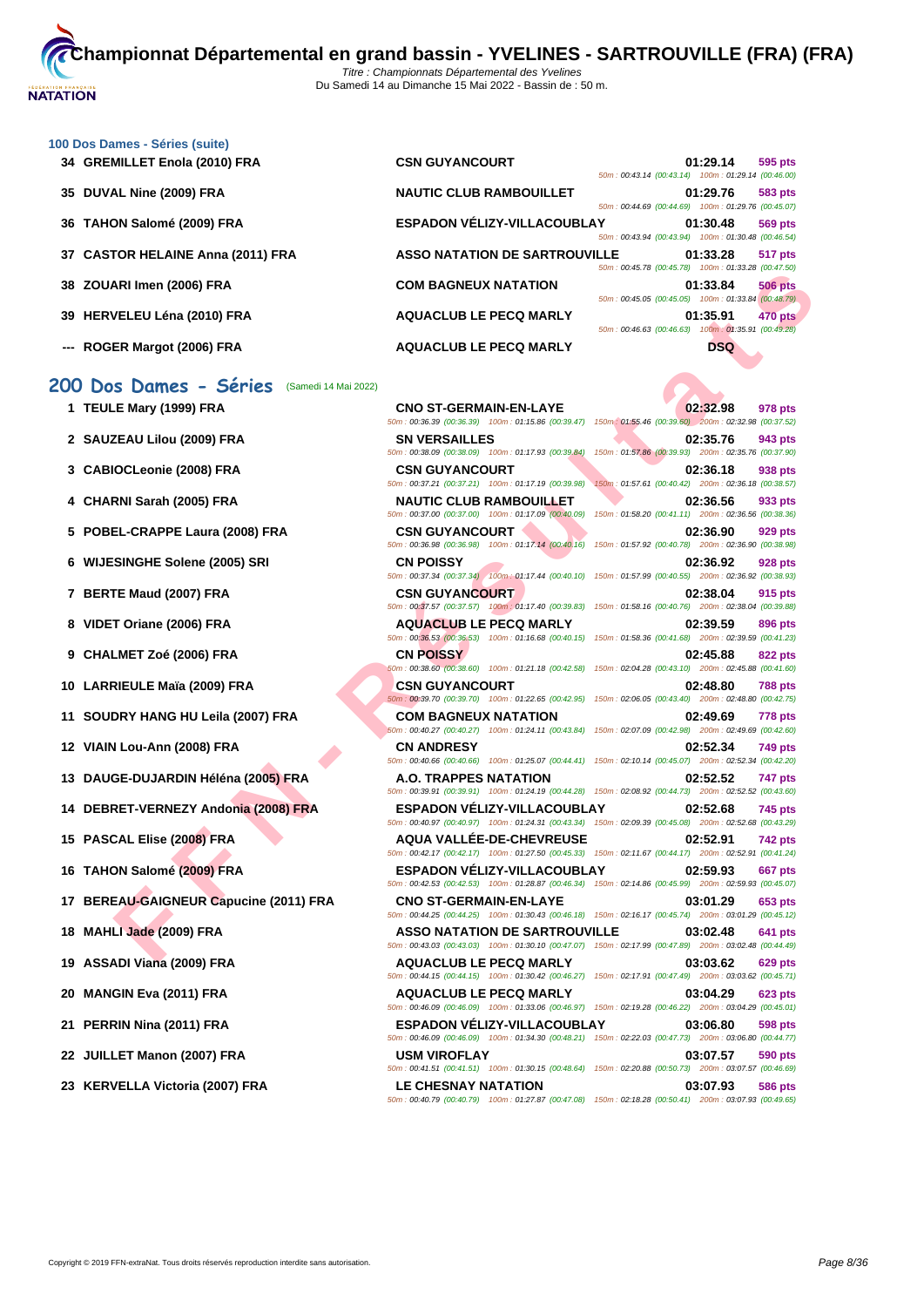# **[200 Dos D](http://www.ffnatation.fr/webffn/index.php)ames - Séries (suite)**

- **24 ROLOT Maloé (2007) FRA**
- **25 DUVAL Nine (2009) FRA**
- **TRABELSI Nermine (2010) FRA**
- **OUNAS-KELESOGLU Shahinez (2010) FRA**

| <b>CN ANDRESY</b> |                                                                                                        | 03:09.16 | 574 pts        |
|-------------------|--------------------------------------------------------------------------------------------------------|----------|----------------|
|                   | 50m: 00:45.83 (00:45.83) 100m: 01:35.04 (00:49.21) 150m: 02:24.13 (00:49.09) 200m: 03:09.16 (00:45.03) |          |                |
|                   | <b>NAUTIC CLUB RAMBOUILLET</b>                                                                         | 03:10.39 | 563 pts        |
|                   | 50m: 00:45.54 (00:45.54) 100m: 01:36.46 (00:50.92) 150m: 02:25.37 (00:48.91) 200m: 03:10.39 (00:45.02) |          |                |
|                   | <b>ASSO NATATION DE SARTROUVILLE</b>                                                                   | 03:14.29 | <b>526 pts</b> |
|                   | 50m: 00:45.85 (00:45.85) 100m: 01:35.97 (00:50.12) 150m: 02:26.54 (00:50.57) 200m: 03:14.29 (00:47.75) |          |                |
|                   | ESPADON VÉLIZY-VILLACOUBLAY                                                                            | 03:27.27 | 413 pts        |
|                   | 50m: 00:47.26 (00:47.26) 100m: 01:40.64 (00:53.38) 150m: 02:34.44 (00:53.80) 200m: 03:27.27 (00:52.83) |          |                |

# **50 Brasse Dames - Séries** (Samedi 14 Mai 2022)

|                                                  | $10011. 01.40.04 100.00.007 10011. 02.04.44 100.00.007$ |          |                 |
|--------------------------------------------------|---------------------------------------------------------|----------|-----------------|
| i0 Brasse Dames - Séries<br>(Samedi 14 Mai 2022) |                                                         |          |                 |
| 1 DELMAS Justine (2005) FRA                      | <b>CNO ST-GERMAIN-EN-LAYE</b>                           | 00:32.53 | <b>1232 pts</b> |
| 2 DELMAS Lucie (2005) FRA                        | <b>CNO ST-GERMAIN-EN-LAYE</b>                           | 00:34.95 | 1101 pts        |
| 3 HUMBERT Juliette (2003) FRA                    | <b>CNO ST-GERMAIN-EN-LAYE</b>                           | 00:35.30 | <b>1082 pts</b> |
| 4 HAMELIN Lili-Jeanne (2007) FRA                 | <b>CNO ST-GERMAIN-EN-LAYE</b>                           | 00:36.40 | 1026 pts        |
| 5 CALMELS Charline (2009) FRA                    | <b>AQUACLUB LE PECQ MARLY</b>                           | 00:37.09 | 991 pts         |
| 6 DIMITRI Lise (2008) FRA                        | <b>CSN GUYANCOURT</b>                                   | 00:37.39 | 976 pts         |
| 7 BESSON Camille (2005) FRA                      | <b>CN ANDRESY</b>                                       | 00:37.58 | 967 pts         |
| 8 SIELLET Alexia (2007) FRA                      | <b>CSN GUYANCOURT</b>                                   | 00:37.79 | 956 pts         |
| 9 MASSOU Alexia (2010) FRA                       | <b>CNO ST-GERMAIN-EN-LAYE</b>                           | 00:38.57 | <b>918 pts</b>  |
| 9 VETTORETTO Lucie (2005) FRA                    | <b>US CONFLANS-STE-HONORINE</b>                         | 00:38.57 | <b>918 pts</b>  |
| 11 MARTIN Lison (2008) FRA                       | <b>NAUTIC CLUB RAMBOUILLET</b>                          | 00:38.75 | 910 pts         |
| 12 TOURNAY Sarah (2008) FRA                      | <b>CNO ST-GERMAIN-EN-LAYE</b>                           | 00:39.79 | 861 pts         |
| 13 SEGGIE Annabel Dilara (2009) GBR              | <b>CNO ST-GERMAIN-EN-LAYE</b>                           | 00:39.80 | <b>860 pts</b>  |
| 14 MAFILLE Julie (2006) FRA                      | <b>CNO ST-GERMAIN-EN-LAYE</b>                           | 00:40.04 | 849 pts         |
| 15 MARTINS Daphnee (2004) FRA                    | <b>CNO ST-GERMAIN-EN-LAYE</b>                           | 00:40.13 | 845 pts         |
| 16 SOUPIZON Maeva (2004) FRA                     | <b>NAUTIC CLUB RAMBOUILLET</b>                          | 00:40.18 | 843 pts         |
| 17 LE MAGOARIEC Sterenn (2003) FRA               | <b>COM BAGNEUX NATATION</b>                             | 00:40.31 | 837 pts         |
| 18 DAUGE-DUJARDIN Héléna (2005) FRA              | <b>A.O. TRAPPES NATATION</b>                            | 00:41.26 | <b>794 pts</b>  |
| 19 FERRON Louise (2006) FRA                      | <b>NAUTIC CLUB RAMBOUILLET</b>                          | 00:41.55 | <b>781 pts</b>  |
| 20 FIALEYRE Cerise (2006) FRA                    | <b>ESPADON VÉLIZY-VILLACOUBLAY</b>                      | 00:41.69 | <b>775 pts</b>  |
| 21 AYBALEN Prune (2008) FRA                      | <b>LE CHESNAY NATATION</b>                              | 00:41.92 | <b>764 pts</b>  |
| 22 JAILLET PEYREGNE Chloé (2009) FRA             | <b>CSN GUYANCOURT</b>                                   | 00:42.22 | <b>751 pts</b>  |
| 23 TISSIER Teha (2010) FRA                       | <b>CNO ST-GERMAIN-EN-LAYE</b>                           | 00:42.27 | <b>749 pts</b>  |
| 24 MULARD Julie (2007) FRA                       | <b>US CONFLANS-STE-HONORINE</b>                         | 00:42.58 | <b>736 pts</b>  |
| 25 CHAUVEAU Eline (2006) FRA                     | <b>A.O. TRAPPES NATATION</b>                            | 00:42.77 | <b>728 pts</b>  |
| 26 SAUNIER Emma (2006) FRA                       | <b>ESPADON VÉLIZY-VILLACOUBLAY</b>                      | 00:42.78 | 727 pts         |
| 27 CALMELS Alexiane (2006) FRA                   | <b>AQUACLUB LE PECQ MARLY</b>                           | 00:42.83 | <b>725 pts</b>  |
| 28 SALAUN Margot (2007) FRA                      | <b>CN ANDRESY</b>                                       | 00:44.19 | <b>668 pts</b>  |
| 29 HAUVETTE MINOUX Manon (2007) FRA              | <b>AQUACLUB LE PECQ MARLY</b>                           | 00:44.22 | <b>667 pts</b>  |
| 30 BERTRAND Rachel (2008) FRA                    | <b>AQUA VALLÉE-DE-CHEVREUSE</b>                         | 00:44.75 | <b>645 pts</b>  |
| 31 VICTOR Mila (2006) FRA                        | <b>CN POISSY</b>                                        | 00:45.72 | <b>607 pts</b>  |
| 32 BERTHET Ema (2006) FRA                        | <b>CN HOUILLES-CARRIERES</b>                            | 00:45.79 | 604 pts         |
| 33 ALFONSI Marie (2009) FRA                      | <b>ASSO NATATION DE SARTROUVILLE</b>                    | 00:45.80 | <b>604 pts</b>  |
| 34 VIDET Laurene (2011) FRA                      | <b>AQUACLUB LE PECQ MARLY</b>                           | 00:45.87 | <b>601 pts</b>  |
| 35 SNEP Ava-Rebeca (2010) FRA                    | <b>SN VERSAILLES</b>                                    | 00:46.01 | <b>596 pts</b>  |
| 36 LONGUET Clarisse (2011) FRA                   | <b>SN VERSAILLES</b>                                    | 00:46.89 | <b>562 pts</b>  |
| 37 STREK-DEPLECHIN Clara (2009) FRA              | <b>AQUACLUB LE PECQ MARLY</b>                           | 00:48.40 | 507 pts         |

# **100 Brasse Dames - Séries** (Dimanche 15 Mai 2022)

| 1 HUMBERT Juliette (2003) FRA | <b>CNO ST-GERMAIN-EN-LAYE</b> | 01:17.32<br>1079 pts                               |
|-------------------------------|-------------------------------|----------------------------------------------------|
|                               |                               | 50m: 00:36.89 (00:36.89) 100m: 01:17.32 (00:40.43) |
| 2 JENVRIN Malia (2004) FRA    | <b>CSN GUYANCOURT</b>         | 01:17.98<br><b>1064 pts</b>                        |
|                               |                               | 50m: 00:36.93 (00:36.93) 100m: 01:17.98 (00:41.05) |
| 3 SAUZEAU Lilou (2009) FRA    | <b>SN VERSAILLES</b>          | 01:19.62<br><b>1028 pts</b>                        |
|                               |                               | 50m: 00:37.17 (00:37.17) 100m: 01:19.62 (00:42.45) |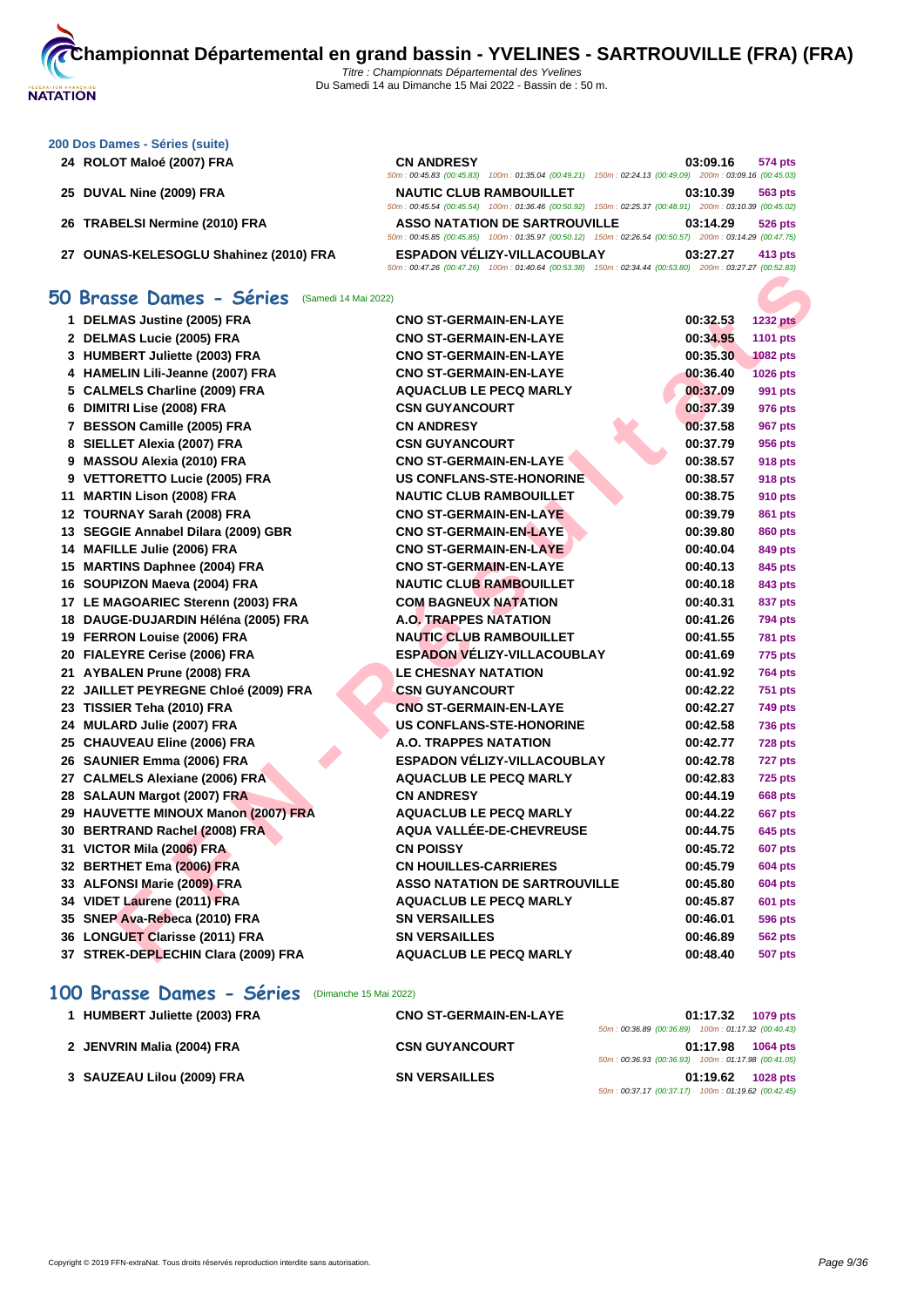

| 100 Brasse Dames - Séries (suite)<br>4 SIELLET Alexia (2007) FRA | <b>CSN GUYANCOURT</b>                | 01:21.82<br>979 pts                                                                                                                    |
|------------------------------------------------------------------|--------------------------------------|----------------------------------------------------------------------------------------------------------------------------------------|
| <b>MARTIN Lison (2008) FRA</b><br>5                              | <b>NAUTIC CLUB RAMBOUILLET</b>       | 50m: 00:39.32 (00:39.32) 100m: 01:21.82 (00:42.50)<br>01:22.94<br>955 pts                                                              |
| <b>BAUDOT Louise (2006) FRA</b><br>6                             | <b>SN VERSAILLES</b>                 | 50m: 00:38.91 (00:38.91) 100m: 01:22.94 (00:44.03)<br>01:24.35<br>925 pts                                                              |
| 7 MAFILLE Julie (2006) FRA                                       | <b>CNO ST-GERMAIN-EN-LAYE</b>        | 50m: 00:39.60 (00:39.60) 100m: 01:24.35 (00:44.75)<br>01:24.47<br>922 pts                                                              |
| <b>DIMITRI Lise (2008) FRA</b><br>8                              | <b>CSN GUYANCOURT</b>                | 50m: 00:40.13 (00:40.13) 100m: 01:24.47 (00:44.34)<br>917 pts<br>01:24.74                                                              |
| <b>BERTHIER Capucine (2008) FRA</b><br>9                         | AQUA VALLÉE-DE-CHEVREUSE             | 50m: 00:39.44 (00:39.44) 100m: 01:24.74 (00:45.30)<br><b>861 pts</b><br>01:27.42<br>50m: 00:41.72 (00:41.72) 100m: 01:27.42 (00:45.70) |
| 10 MALLéUS Estelle (2005) FRA                                    | <b>USM VIROFLAY</b>                  | 01:28.17<br>846 pts                                                                                                                    |
| DAUGE-DUJARDIN Héléna (2005) FRA<br>11                           | A.O. TRAPPES NATATION                | 50m: 00:41.76 (00:41.76) 100m: 01:28.17 (00:46.41)<br>01:29.55<br>819 pts                                                              |
| 12 VETTORETTO Lucie (2005) FRA                                   | <b>US CONFLANS-STE-HONORINE</b>      | 50m: 00:42.40 (00:42.40) 100m: 01:29.55 (00:47.15)<br>01:29.60<br>818 pts                                                              |
| 13 LE MAGOARIEC Sterenn (2003) FRA                               | <b>COM BAGNEUX NATATION</b>          | 50m: 00:43.34 (00:43.34) 100m: 01:29.60 (00:46.26)<br>01:30.98<br><b>790 pts</b>                                                       |
| 14 MARTINS Daphnee (2004) FRA                                    | <b>CNO ST-GERMAIN-EN-LAYE</b>        | 50m: 00:43.18 (00:43.18) 100m: 01:30.98 (00:47.80)<br>01:31.35<br><b>783 pts</b>                                                       |
| 15 FIALEYRE Cerise (2006) FRA                                    | ESPADON VÉLIZY-VILLACOUBLAY          | 50m: 00:43.14 (00:43.14) 100m: 01:31.35 (00:48.21)<br>01:31.69<br>777 pts                                                              |
| 16 BESSETTES Lena (2006) FRA                                     | <b>AQUACLUB LE PECQ MARLY</b>        | 50m: 00:43.77 (00:43.77) 100m: 01:31.69 (00:47.92)<br>01:33.91<br>734 pts                                                              |
| 17 SAUNIER Emma (2006) FRA                                       | <b>ESPADON VÉLIZY-VILLACOUBLAY</b>   | 50m: 00:43.92 (00:43.92) 100m: 01:33.91 (00:49.99)<br>01:34.03<br><b>732 pts</b>                                                       |
| JAILLET PEYREGNE Chloé (2009) FRA<br>18                          | <b>CSN GUYANCOURT</b>                | 50m: 00:44.21 (00:44.21) 100m: 01:34.03 (00:49.82)<br>01:34.25<br><b>728 pts</b>                                                       |
| 19 AYBALEN Prune (2008) FRA                                      | <b>LE CHESNAY NATATION</b>           | 50m: 00:44.47 (00:44.47) 100m: 01:34.25 (00:49.78)<br>01:35.83<br>699 pts                                                              |
| 20 CALMELS Alexiane (2006) FRA                                   | <b>AQUACLUB LE PECQ MARLY</b>        | 50m: 00:44.34 (00:44.34) 100m: 01:35.83 (00:51.49)<br>01:36.40<br><b>688 pts</b>                                                       |
| <b>LONGUET Clarisse (2011) FRA</b><br>21                         | <b>SN VERSAILLES</b>                 | 50m: 00:45.85 (00:45.85) 100m: 01:36.40 (00:50.55)<br>01:39.32<br>636 pts                                                              |
| 22 SALAUN Margot (2007) FRA                                      | <b>CN ANDRESY</b>                    | 50m: 00:46.47 (00:46.47) 100m: 01:39.32 (00:52.85)<br>01:40.39<br>617 pts                                                              |
| 23 ALFONSI Marie (2009) FRA                                      | <b>ASSO NATATION DE SARTROUVILLE</b> | 50m: 00:44.97 (00:44.97) 100m: 01:40.39 (00:55.42)<br>01:41.93<br>591 pts                                                              |
| 24 ASSADI Viana (2009) FRA                                       | <b>AQUACLUB LE PECQ MARLY</b>        | 50m: 00:47.47 (00:47.47) 100m: 01:41.93 (00:54.46)<br>01:42.91<br>575 pts                                                              |
| 25 STREK-DEPLECHIN Clara (2009) FRA                              | <b>AQUACLUB LE PECQ MARLY</b>        | 50m: 00:48.16 (00:48.16) 100m: 01:42.91 (00:54.75)<br>01:45.06<br>540 pts                                                              |
| 26 BENTAJAR Malake (2008) FRA                                    | <b>CN POISSY</b>                     | 50m: 00:49.15 (00:49.15) 100m: 01:45.06 (00:55.91)<br>01:45.45<br>533 pts                                                              |
| 27 ORSEL Inès (2010) FRA                                         | <b>SN VERSAILLES</b>                 | 50m: 00:49.36 (00:49.36) 100m: 01:45.45 (00:56.09)<br>01:46.67<br>514 pts                                                              |
| 28 PERRIN Nina (2011) FRA                                        | ESPADON VÉLIZY-VILLACOUBLAY          | 50m: 00:52.39 (00:52.39) 100m: 01:46.67 (00:54.28)<br>01:49.07<br>477 pts                                                              |
| SOUSA GOUVEIA Leonor (2010) FRA<br>29                            | <b>USM VIROFLAY</b>                  | 50m: 00:52.24 (00:52.24) 100m: 01:49.07 (00:56.83)<br>01:50.01<br>463 pts                                                              |
| 30 MARQUIE Alice (2010) FRA                                      | <b>SN VERSAILLES</b>                 | 50m: 00:53.49 (00:53.49) 100m: 01:50.01 (00:56.52)<br>01:51.21<br>445 pts                                                              |
| --- TORRADO Maria (2007) FRA                                     | <b>AQUACLUB LE PECQ MARLY</b>        | 50m: 00:54.24 (00:54.24) 100m: 01:51.21 (00:56.97)<br>DSQ                                                                              |

# **200 Brasse Dames - Séries** (Dimanche 15 Mai 2022)

| JENVRIN Malia (2004) FRA      | <b>CSN GUYANCOURT</b>         | 02:41.06<br>1121 pts                                                                                   |
|-------------------------------|-------------------------------|--------------------------------------------------------------------------------------------------------|
|                               |                               | 50m: 00:37.23 (00:37.23) 100m: 01:17.95 (00:40.72) 150m: 01:59.58 (00:41.63) 200m: 02:41.06 (00:41.48) |
| 2 HUMBERT Juliette (2003) FRA | <b>CNO ST-GERMAIN-EN-LAYE</b> | 02:41.11 1120 pts                                                                                      |
|                               |                               | 50m: 00:37.17 (00:37.17) 100m: 01:18.15 (00:40.98) 150m: 01:59.50 (00:41.35) 200m: 02:41.11 (00:41.61) |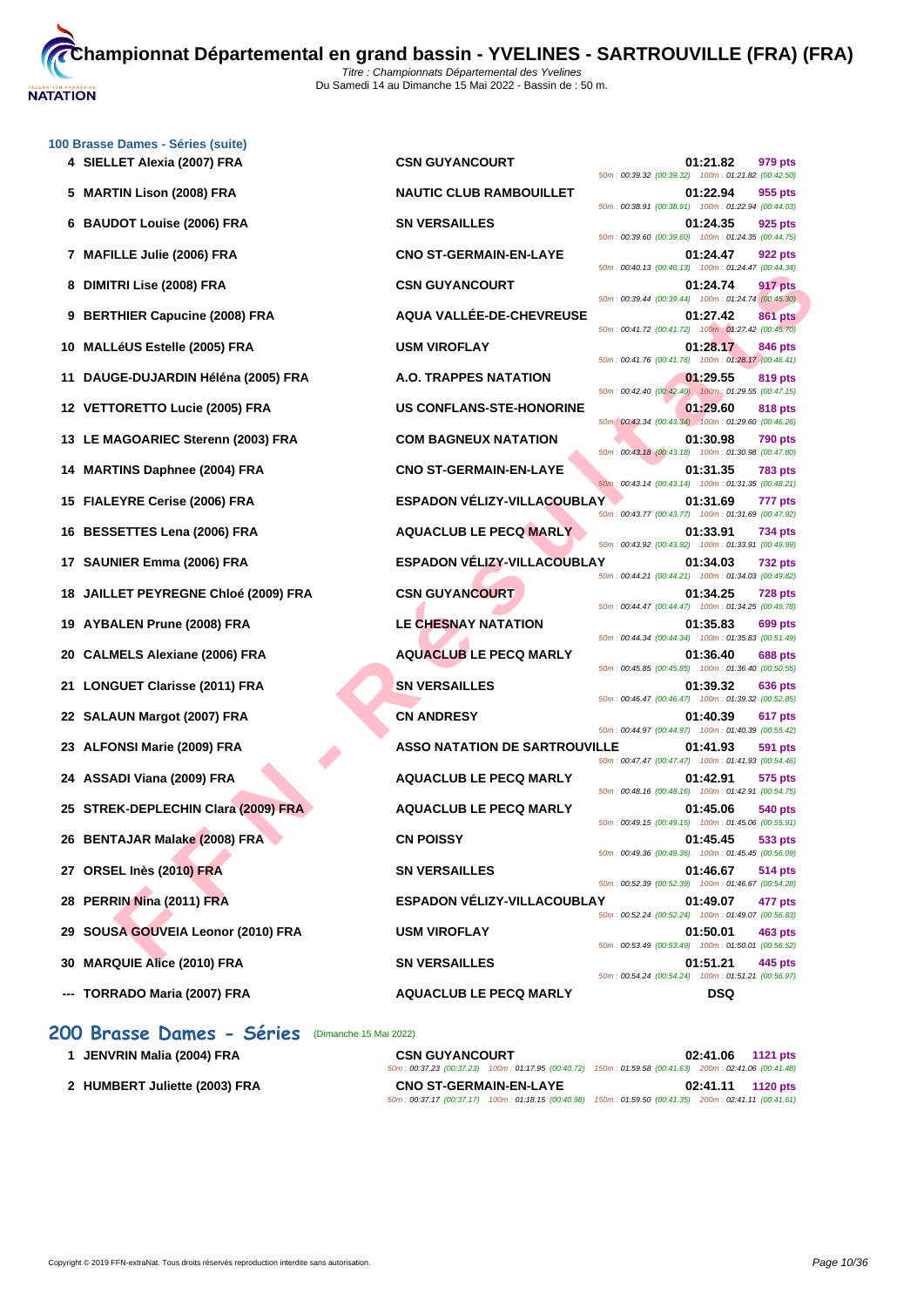# **[200 Brass](http://www.ffnatation.fr/webffn/index.php)e Dames - Séries (suite)**

- **3 SAUZEAU Lilou (2009) FRA SN VERSAILLES 02:49.77 1021 pts**
- **4 SIELLET Alexia (2007) FRA**
- **5 DIMITRI Lise (2008) FRA**
- **6 SOUPIZON Maeva (2004) FRA**
- **7 FERRON Louise (2006) FRA**
- **8 CHAUVEAU Eline (2006) FRA**
- **9 FIALEYRE Cerise (2006) FRA**
- **10** JAILLET PEYREGNE Chloé (2009) FRA
- **11 SAUNIER Emma (2006) FRA**
- **12 ALFONSI Marie (2009) FRA**
- **13 TARENTO Yumi (2011) FRA**
- **14 STREK-DEPLECHIN Clara (2009) FRA**
- **15 ORSEL Inès (2010) FRA**
- **16 TRABELSI Nermine (2010) FRA**
- **17 MARQUIE Alice (2010) FRA**
- **18 BOHN Emma (2011) FRA**
- **19 BARGEOLLE Mathilde (2010) FRA**
- **20 FOISSY DUCHESNE Vilianna (2010) FRA**
- **21 CANEL Judith (2011) FRA SN VERSAILLES 04:06.18 344 pts**

# **50 Papillon Dames - Séries** (Samedi 14 Mai 2022)

| 1 DELMAS Lucie (2005) FRA        | <b>CNO ST-GERMAIN-EN-LAYE</b> | 00:27.79 | <b>1225 pts</b> |
|----------------------------------|-------------------------------|----------|-----------------|
| 2 MEUTER Adelaide (2003) FRA     | <b>CNO ST-GERMAIN-EN-LAYE</b> | 00:28.10 | 1205 pts        |
| 3 DELMAS Justine (2005) FRA      | <b>CNO ST-GERMAIN-EN-LAYE</b> | 00:28.56 | 1175 pts        |
| 4 FAGES Elsa (2008) FRA          | <b>CN POISSY</b>              | 00:30.38 | <b>1060 pts</b> |
| 5 ALLEMAN Manon (2005) FRA       | <b>CNO ST-GERMAIN-EN-LAYE</b> | 00:30.56 | 1049 pts        |
| 6 TOURNAY Sarah (2008) FRA       | <b>CNO ST-GERMAIN-EN-LAYE</b> | 00:30.70 | 1040 pts        |
| 7 AZIZI Lilia (2009) FRA         | <b>CNO ST-GERMAIN-EN-LAYE</b> | 00:30.74 | <b>1038 pts</b> |
| 8 HAMELIN Lili-Jeanne (2007) FRA | <b>CNO ST-GERMAIN-EN-LAYE</b> | 00:30.83 | 1032 pts        |
| 9 HUMBERT Juliette (2003) FRA    | <b>CNO ST-GERMAIN-EN-LAYE</b> | 00:30.88 | 1029 pts        |
| 10 RAULT Anais (2009) FRA        | <b>CNO ST-GERMAIN-EN-LAYE</b> | 00:31.63 | <b>984 pts</b>  |
| 11 CABIOCLeonie (2008) FRA       | <b>CSN GUYANCOURT</b>         | 00:31.87 | 970 pts         |
| 12 MAFILLE Julie (2006) FRA      | <b>CNO ST-GERMAIN-EN-LAYE</b> | 00:32.06 | 959 pts         |
| 13 ALL TAMBA Roxane (2009) FRA   | <b>CNO ST-GERMAIN-EN-LAYE</b> | 00:32.23 | 949 pts         |
| 14 VIDET Oriane (2006) FRA       | <b>AQUACLUB LE PECQ MARLY</b> | 00:32.27 | <b>946 pts</b>  |
| 15 SIELLET Alexia (2007) FRA     | <b>CSN GUYANCOURT</b>         | 00:32.31 | 944 pts         |
| 16 BARBOSA Domitilla (2007) FRA  | <b>CNO ST-GERMAIN-EN-LAYE</b> | 00:32.34 | 942 pts         |
| 17 BARBOSA Valentina (2004) FRA  | <b>CNO ST-GERMAIN-EN-LAYE</b> | 00:32.82 | 915 pts         |
| 18 BERTE Maud (2007) FRA         | <b>CSN GUYANCOURT</b>         | 00:32.87 | <b>912 pts</b>  |
| 19 DIMITRI Lise (2008) FRA       | <b>CSN GUYANCOURT</b>         | 00:33.03 | <b>903 pts</b>  |

|                                              | 50m: 00:38.61 (00:38.61) 100m: 01:21.91 (00:43.30) 150m: 02:06.02 (00:44.11) 200m: 02:49.77 (00:43.75)                                             |                            |
|----------------------------------------------|----------------------------------------------------------------------------------------------------------------------------------------------------|----------------------------|
| LET Alexia (2007) FRA                        | <b>CSN GUYANCOURT</b><br>50m : 00:39.84 (00:39.84) 100m : 01:23.86 (00:44.02) 150m : 02:08.14 (00:44.28) 200m : 02:53.07 (00:44.93)                | 02:53.07<br>984 pts        |
| TRI Lise (2008) FRA                          | <b>CSN GUYANCOURT</b>                                                                                                                              | 02:58.79<br>922 pts        |
|                                              | 50m : 00:40.73 (00:40.73) 100m : 01:26.08 (00:45.35) 150m : 02:12.79 (00:46.71) 200m : 02:58.79 (00:46.00)                                         |                            |
| PIZON Maeva (2004) FRA                       | <b>NAUTIC CLUB RAMBOUILLET</b><br>50m: 00:42.30 (00:42.30) 100m: 01:30.31 (00:48.01) 150m: 02:19.45 (00:49.14) 200m: 03:08.75 (00:49.30)           | 03:08.75<br>819 pts        |
| २ON Louise (2006) FRA                        | <b>NAUTIC CLUB RAMBOUILLET</b>                                                                                                                     | 03:10.88<br><b>798 pts</b> |
|                                              | 50m : 00:43.57 (00:43.57) 100m : 01:31.67 (00:48.10) 150m : 02:20.63 (00:48.96) 200m : 03:10.88 (00:50.25)                                         |                            |
| UVEAU Eline (2006) FRA                       | A.O. TRAPPES NATATION<br>50m: 00:43.25 (00:43.25) 100m: 01:31.77 (00:48.52) 150m: 02:21.94 (00:50.17) 200m: 03:11.17 (00:49.23)                    | <b>795 pts</b><br>03:11.17 |
| EYRE Cerise (2006) FRA                       | <b>ESPADON VÉLIZY-VILLACOUBLAY</b><br>50m: 00:43.90 (00:43.90) 100m: 01:32.30 (00:48.40) 150m: 02:22.42 (00:50.12) 200m: 03:11.71 (00:49.29)       | 03:11.71<br><b>790 pts</b> |
| LET PEYREGNE Chloé (2009) FRA                | <b>CSN GUYANCOURT</b>                                                                                                                              | 03:12.71<br><b>780 pts</b> |
|                                              | 50m : 00:44.31 (00:44.31) 100m : 01:33.72 (00:49.41) 150m : 02:23.67 (00:49.95) 200m : 03:12.71 (00:49.04)                                         |                            |
| NIER Emma (2006) FRA                         | <b>ESPADON VELIZY-VILLACOUBLAY</b><br>50m : 00:45.38 (00:45.38) 100m : 01:35.33 (00:49.95) 150m : 02:26.63 (00:51.30) 200m : 03:17.72 (00:51.09)   | 03:17.72<br><b>732 pts</b> |
| <b>DNSI Marie (2009) FRA</b>                 | <b>ASSO NATATION DE SARTROUVILLE</b>                                                                                                               | 03:33.48<br>590 pts        |
|                                              | 50m : 00:47.63 (00:47.63) 100m : 01:41.23 (00:53.60) 150m : 02:38.33 (00:57.10) 200m : 03:33.48 (00:55.15)                                         |                            |
| ENTO Yumi (2011) FRA                         | <b>SN VERSAILLES</b><br>50m : 00:49.28 (00:49.28) 100m : 01:43.81 (00:54.53) 150m : 02:39.59 (00:55.78) 200m : 03:35.05 (00:55.46)                 | 03:35.05<br>576 pts        |
| EK-DEPLECHIN Clara (2009) FRA                | <b>AQUACLUB LE PECQ MARLY</b>                                                                                                                      | 03:40.20<br>534 pts        |
|                                              | 50m : 00:50.74 (00:50.74) 100m : 01:47.20 (00:56.46) 150m : 02:43.71 (00:56.51) 200m : 03:40.20 (00:56.49)                                         |                            |
| EL Inès (2010) FRA                           | <b>SN VERSAILLES</b>                                                                                                                               | 03:43.98<br>504 pts        |
|                                              | 50m: 00:52.71 (00:52.71) 100m: 01:49.94 (00:57.23) 150m: 02:48.72 (00:58.78) 200m: 03:43.98 (00:55.26)                                             |                            |
| <b>BELSI Nermine (2010) FRA</b>              | <b>ASSO NATATION DE SARTROUVILLE</b><br>50m : 00:51.87 (00:51.87) 100m : 01:51.21 (00:59.34) 150m : 02:49.91 (00:58.70) 200m : 03:46.65 (00:56.74) | 03:46.65<br><b>483 pts</b> |
| QUIE Alice (2010) FRA                        | <b>SN VERSAILLES</b>                                                                                                                               | 03:49.37<br>462 pts        |
|                                              | 50m: 00:54.23 (00:54.23) 100m: 01:51.54 (00:57.31) 150m: 02:52.12 (01:00.58) 200m: 03:49.37 (00:57.25)                                             |                            |
| N Emma (2011) FRA                            | <b>ASSO NATATION DE SARTROUVILLE</b>                                                                                                               | 03:53.35<br>433 pts        |
|                                              | 50m: 00:53.01 (00:53.01) 100m: 01:52.54 (00:59.53) 150m: 02:53.12 (01:00.58) 200m: 03:53.35 (01:00.23)                                             |                            |
| GEOLLE Mathilde (2010) FRA                   | <b>ASSO NATATION DE SARTROUVILLE</b><br>50m: 00:53.82 (00:53.82) 100m: 01:54.60 (01:00.78) 150m: 02:55.81 (01:01.21) 200m: 03:54.05 (00:58.24)     | 03:54.05<br>428 pts        |
| SY DUCHESNE Vilianna (2010) FRA              | <b>US CONFLANS-STE-HONORINE</b>                                                                                                                    | 04:04.60<br>355 pts        |
|                                              | 50m: 00:53.69 (00:53.69) 100m: 01:55.57 (01:01.88) 150m: 02:59.78 (01:04.21) 200m: 04:04.60 (01:04.82)                                             |                            |
| EL Judith (2011) FRA                         | <b>SN VERSAILLES</b>                                                                                                                               | 04:06.18<br>344 pts        |
|                                              | 50m: 00:54.23 (00:54.23) 100m: 01:57.30 (01:03.07) 150m: 03:02.33 (01:05.03) 200m: 04:06.18 (01:03.85)                                             |                            |
| illon Dames - Séries<br>(Samedi 14 Mai 2022) |                                                                                                                                                    |                            |
| <b>MAS Lucie (2005) FRA</b>                  | <b>CNO ST-GERMAIN-EN-LAYE</b>                                                                                                                      | 00:27.79<br>1225 pts       |
| TER Adelaide (2003) FRA                      | <b>CNO ST-GERMAIN-EN-LAYE</b>                                                                                                                      | 00:28.10<br>1205 pts       |
| <b>MAS Justine (2005) FRA</b>                | <b>CNO ST-GERMAIN-EN-LAYE</b>                                                                                                                      | 00:28.56<br>1175 pts       |
| ES Elsa (2008) FRA                           | <b>CN POISSY</b>                                                                                                                                   | 00:30.38<br>1060 pts       |
| EMAN Manon (2005) FRA                        | <b>CNO ST-GERMAIN-EN-LAYE</b>                                                                                                                      | 00:30.56<br>1049 pts       |
| RNAY Sarah (2008) FRA                        | <b>CNO ST-GERMAIN-EN-LAYE</b>                                                                                                                      | 00:30.70<br>1040 pts       |
| I Lilia (2009) FRA                           | <b>CNO ST-GERMAIN-EN-LAYE</b>                                                                                                                      | 00:30.74<br>1038 pts       |
| ELIN Lili-Jeanne (2007) FRA                  | <b>CNO ST-GERMAIN-EN-LAYE</b>                                                                                                                      | 00:30.83<br>1032 pts       |
| BERT Juliette (2003) FRA                     | <b>CNO ST-GERMAIN-EN-LAYE</b>                                                                                                                      | 00:30.88<br>1029 pts       |
| LT Anais (2009) FRA                          | <b>CNO ST-GERMAIN-EN-LAYE</b>                                                                                                                      | 00:31.63<br><b>984 pts</b> |
| IOCLeonie (2008) FRA                         | <b>CSN GUYANCOURT</b>                                                                                                                              | 00:31.87<br>970 pts        |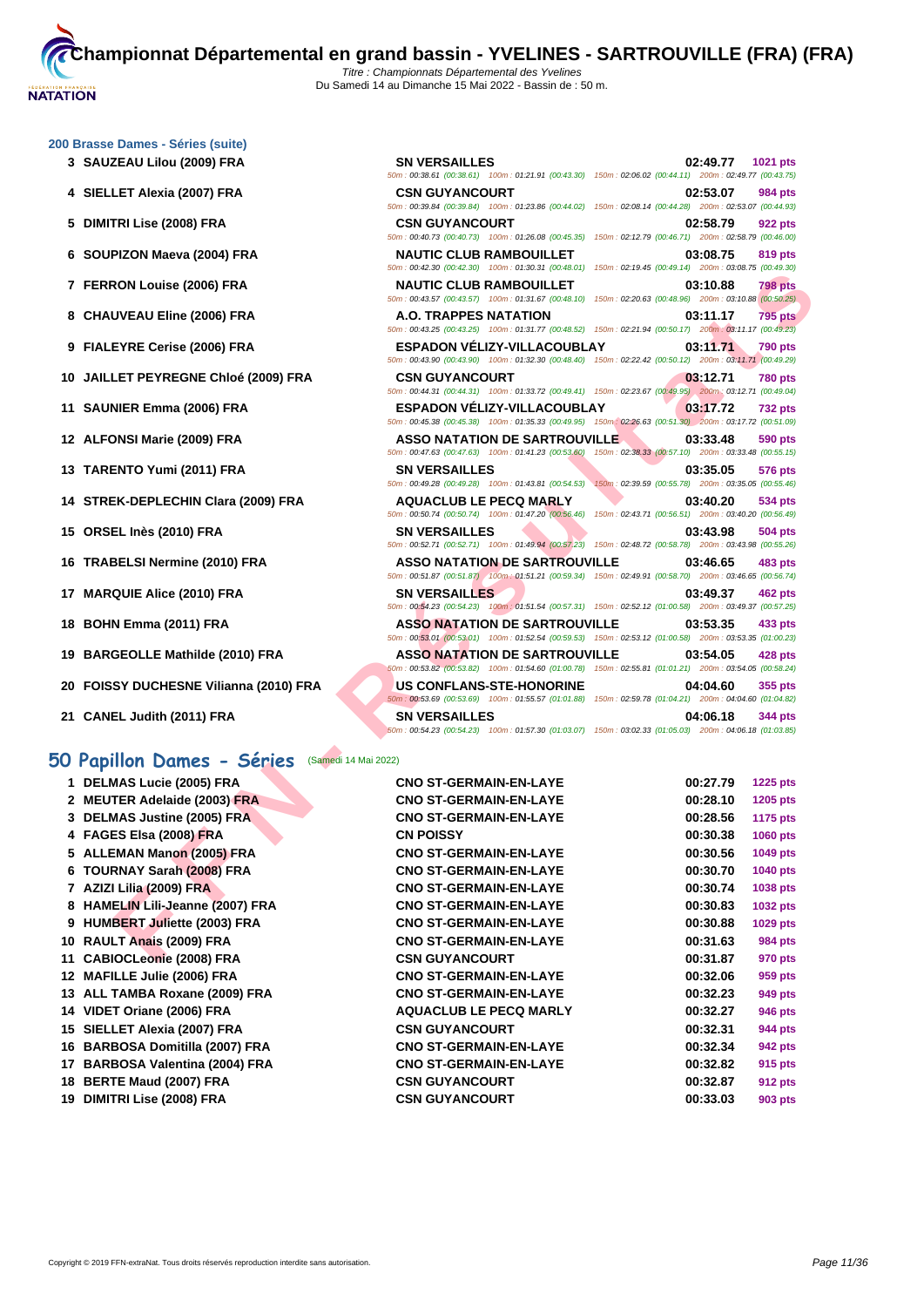

| 50 Papillon Dames - Séries (suite)                    |                                      |                                                    |            |                |
|-------------------------------------------------------|--------------------------------------|----------------------------------------------------|------------|----------------|
| 20 BAZIN Iman (2005) FRA                              | <b>NAUTIC CLUB RAMBOUILLET</b>       |                                                    | 00:33.11   | 898 pts        |
| 21 BESSON Camille (2005) FRA                          | <b>CN ANDRESY</b>                    |                                                    | 00:33.31   | 887 pts        |
| 21 BOHN Clea (2008) FRA                               | <b>ASSO NATATION DE SARTROUVILLE</b> |                                                    | 00:33.31   | <b>887 pts</b> |
| 23 VIATEUR Jeanne (2005) FRA                          | <b>NAUTIC CLUB RAMBOUILLET</b>       |                                                    | 00:33.64   | <b>868 pts</b> |
| 24 MASSOU Alexia (2010) FRA                           | <b>CNO ST-GERMAIN-EN-LAYE</b>        |                                                    | 00:33.70   | 865 pts        |
| 25 CORRE Chloe (2005) FRA                             | <b>CN HOUILLES-CARRIERES</b>         |                                                    | 00:33.96   | 850 pts        |
| 26 BARRIA-PINTO Andrea (2007) FRA                     | <b>ASSO NATATION DE SARTROUVILLE</b> |                                                    | 00:34.36   | 828 pts        |
| 27 LAKEHAL Elsa (2008) FRA                            | <b>ESPADON VÉLIZY-VILLACOUBLAY</b>   |                                                    | 00:34.37   | <b>828 pts</b> |
| 28 ROUDILLON Anae (2007) FRA                          | <b>CN HOUILLES-CARRIERES</b>         |                                                    | 00:34.96   | <b>796 pts</b> |
| 29 ARNE Solene (2008) FRA                             | <b>ASSO NATATION DE SARTROUVILLE</b> |                                                    | 00:35.00   | <b>794 pts</b> |
| 30 NUNES CONCEICAO Sara (2005) POR                    | <b>NAUTIC CLUB RAMBOUILLET</b>       |                                                    | 00:35.20   | <b>783 pts</b> |
| 31 CHOTARD Morine (2006) FRA                          | AQUA VALLÉE-DE-CHEVREUSE             |                                                    | 00:35.32   | 777 pts        |
| 32 PASCAL Elise (2008) FRA                            | AQUA VALLÉE-DE-CHEVREUSE             |                                                    | 00:35.49   | <b>768 pts</b> |
| 33 ROGER Margot (2006) FRA                            | <b>AQUACLUB LE PECQ MARLY</b>        |                                                    | 00:35.68   | <b>758 pts</b> |
| 34 CALMELS Charline (2009) FRA                        | <b>AQUACLUB LE PECQ MARLY</b>        |                                                    | 00:35.69   | <b>758 pts</b> |
| 35 BARBOSA Antonella (2009) FRA                       | <b>CNO ST-GERMAIN-EN-LAYE</b>        |                                                    | 00:35.97   | 743 pts        |
| 36 WANG Eloise (2009) FRA                             | <b>AQUACLUB LE PECQ MARLY</b>        |                                                    | 00:37.14   | <b>684 pts</b> |
| 37 CHAUVETON LU Elody (2009) FRA                      | <b>AQUACLUB LE PECQ MARLY</b>        |                                                    | 00:37.24   | 679 pts        |
| 38 BEREAU-GAIGNEUR Capucine (2011) FRA                | <b>CNO ST-GERMAIN-EN-LAYE</b>        |                                                    | 00:37.50   | <b>666 pts</b> |
| 39 LEGRAND Virginie (2006) FRA                        | <b>US CONFLANS-STE-HONORINE</b>      |                                                    | 00:37.62   | <b>660 pts</b> |
| 40 ASKRI Myriam-Dahlia (2008) FRA                     | <b>SN VERSAILLES</b>                 |                                                    | 00:37.67   | <b>658 pts</b> |
| 41 BERTRAND Rachel (2008) FRA                         | <b>AQUA VALLÉE-DE-CHEVREUSE</b>      |                                                    | 00:37.70   | <b>656 pts</b> |
| 42 ASSADI Viana (2009) FRA                            | <b>AQUACLUB LE PECQ MARLY</b>        |                                                    | 00:37.93   | <b>645 pts</b> |
| 43 DUVAL Nine (2009) FRA                              | <b>NAUTIC CLUB RAMBOUILLET</b>       |                                                    | 00:40.21   | <b>540 pts</b> |
| 44 TARENTO Yumi (2011) FRA                            | <b>SN VERSAILLES</b>                 |                                                    | 00:40.37   | 533 pts        |
| 45 MANGIN Eva (2011) FRA                              | <b>AQUACLUB LE PECQ MARLY</b>        |                                                    | 00:40.45   | 530 pts        |
| 46 ZOUARI Imen (2006) FRA                             | <b>COM BAGNEUX NATATION</b>          |                                                    | 00:40.96   | 508 pts        |
| 47 GREMILLET Enola (2010) FRA                         | <b>CSN GUYANCOURT</b>                |                                                    | 00:40.97   | <b>507 pts</b> |
| 48 VIDET Laurene (2011) FRA                           | <b>AQUACLUB LE PECQ MARLY</b>        |                                                    | 00:41.58   | <b>482 pts</b> |
| 49 CASTOR HELAINE Anna (2011) FRA                     | <b>ASSO NATATION DE SARTROUVILLE</b> |                                                    | 00:41.88   | 469 pts        |
| 50 ALBEROLA Maïtena (2011) FRA                        | <b>CSN GUYANCOURT</b>                |                                                    | 00:42.78   | 433 pts        |
| 51 STREK-DEPLECHIN Clara (2009) FRA                   | <b>AQUACLUB LE PECQ MARLY</b>        |                                                    | 00:43.61   | <b>401 pts</b> |
| 52 HERVELEU Léna (2010) FRA                           | <b>AQUACLUB LE PECQ MARLY</b>        |                                                    | 00:44.15   | 381 pts        |
| 53 CHEVRIER Emma (2011) FRA                           | <b>CNO ST-GERMAIN-EN-LAYE</b>        |                                                    | 00:45.81   | <b>322 pts</b> |
| --- CUREAU Lys (2008) FRA                             | <b>CSN GUYANCOURT</b>                |                                                    | <b>DNS</b> |                |
|                                                       |                                      |                                                    |            |                |
| 100 Papillon Dames - Séries<br>(Dimanche 15 Mai 2022) |                                      |                                                    |            |                |
| 1 FAGES Elsa (2008) FRA                               | <b>CN POISSY</b>                     |                                                    | 01:08.20   | 1052 pts       |
|                                                       |                                      | 50m: 00:31.63 (00:31.63) 100m: 01:08.20 (00:36.57) |            |                |
| 2 JENVRIN Malia (2004) FRA                            | <b>CSN GUYANCOURT</b>                | 50m: 00:33.05 (00:33.05) 100m: 01:12.52 (00:39.47) | 01:12.52   | 938 pts        |
| 3 MAFILLE Julie (2006) FRA                            | <b>CNO ST-GERMAIN-EN-LAYE</b>        |                                                    | 01:12.58   | 937 pts        |
|                                                       |                                      | 50m: 00:34.23 (00:34.23) 100m: 01:12.58 (00:38.35) |            |                |
| 4 CABIOCLeonie (2008) FRA                             | <b>CSN GUYANCOURT</b>                | 50m: 00:34.54 (00:34.54) 100m: 01:13.70 (00:39.16) | 01:13.70   | 908 pts        |
| 5 DURIS Eléna (2005) FRA                              | <b>USM VIROFLAY</b>                  |                                                    | 01:14.84   | 880 pts        |
|                                                       |                                      | 50m: 00:35.03 (00:35.03) 100m: 01:14.84 (00:39.81) |            |                |

# **100 Papillon Dames - Séries** (Dimanche 15 Mai 2022)

| 1 FAGES Elsa (2008) FRA     | <b>CN POISSY</b>                     |                                                    | 01:08.20 | 1052 pts       |
|-----------------------------|--------------------------------------|----------------------------------------------------|----------|----------------|
|                             |                                      | 50m: 00:31.63 (00:31.63) 100m: 01:08.20 (00:36.57) |          |                |
| 2 JENVRIN Malia (2004) FRA  | <b>CSN GUYANCOURT</b>                |                                                    | 01:12.52 | 938 pts        |
|                             |                                      | 50m: 00:33.05 (00:33.05) 100m: 01:12.52 (00:39.47) |          |                |
| 3 MAFILLE Julie (2006) FRA  | <b>CNO ST-GERMAIN-EN-LAYE</b>        |                                                    | 01:12.58 | 937 pts        |
|                             |                                      | 50m: 00:34.23 (00:34.23) 100m: 01:12.58 (00:38.35) |          |                |
| 4 CABIOCLeonie (2008) FRA   | <b>CSN GUYANCOURT</b>                |                                                    | 01:13.70 | 908 pts        |
|                             |                                      | 50m: 00:34.54 (00:34.54) 100m: 01:13.70 (00:39.16) |          |                |
|                             |                                      |                                                    |          |                |
| 5 DURIS Eléna (2005) FRA    | <b>USM VIROFLAY</b>                  | 50m: 00:35.03 (00:35.03) 100m: 01:14.84 (00:39.81) | 01:14.84 | 880 pts        |
|                             |                                      |                                                    |          |                |
| 6 NIANE Seyna (2005) FRA    | <b>COM BAGNEUX NATATION</b>          |                                                    | 01:15.29 | 869 pts        |
|                             |                                      | 50m: 00:35.73 (00:35.73) 100m: 01:15.29 (00:39.56) |          |                |
| 7 BOHN Clea (2008) FRA      | <b>ASSO NATATION DE SARTROUVILLE</b> |                                                    | 01:18.96 | <b>781 pts</b> |
|                             |                                      | 50m: 00:35.51 (00:35.51) 100m: 01:18.96 (00:43.45) |          |                |
| 8 VIATEUR Jeanne (2005) FRA | <b>NAUTIC CLUB RAMBOUILLET</b>       |                                                    | 01:19.45 | <b>770 pts</b> |
|                             |                                      | 50m: 00:35.02 (00:35.02) 100m: 01:19.45 (00:44.43) |          |                |
| 9 LAKEHAL Elsa (2008) FRA   | <b>ESPADON VÉLIZY-VILLACOUBLAY</b>   |                                                    | 01:21.24 | <b>729 pts</b> |
|                             |                                      | 50m: 00:37.83 (00:37.83) 100m: 01:21.24 (00:43.41) |          |                |
| 10 JULLIOT Eva (2009) FRA   | <b>C.N DE MANTES EN YVELINES</b>     |                                                    | 01:21.29 | <b>728 pts</b> |
|                             |                                      | 50m: 00:36.16 (00:36.16) 100m: 01:21.29 (00:45.13) |          |                |
|                             |                                      |                                                    |          |                |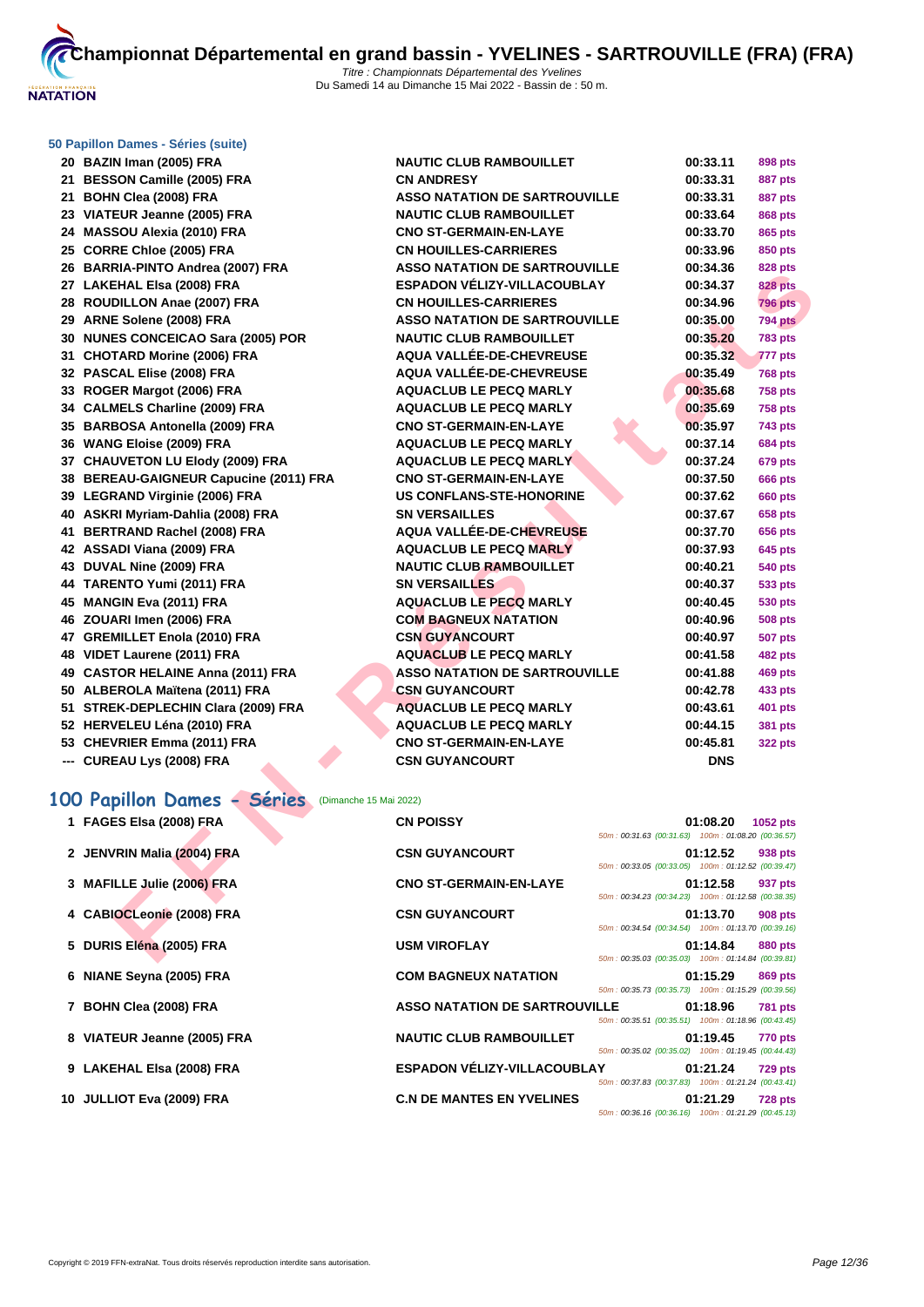

**[100 Papil](http://www.ffnatation.fr/webffn/index.php)lon Dames - Séries (suite)**

| <u>ivu i apliluli Daliles - Jelies (Suite)</u>                                       |                                                                                                                                                                                                                                                  |                |
|--------------------------------------------------------------------------------------|--------------------------------------------------------------------------------------------------------------------------------------------------------------------------------------------------------------------------------------------------|----------------|
| 11 ROUDILLON Anae (2007) FRA                                                         | <b>CN HOUILLES-CARRIERES</b><br>01:23.32<br>50m: 00:37.49 (00:37.49) 100m: 01:23.32 (00:45.83)                                                                                                                                                   | 683 pts        |
| 12 KERVELLA Victoria (2007) FRA                                                      | <b>LE CHESNAY NATATION</b><br>01:24.62<br>50m: 00:37.23 (00:37.23) 100m: 01:24.62 (00:47.39)                                                                                                                                                     | 655 pts        |
| 13 ZEMMOURI Layla (2005) FRA                                                         | ESPADON VÉLIZY-VILLACOUBLAY<br>01:24.68<br>50m: 00:39.55 (00:39.55) 100m: 01:24.68 (00:45.13)                                                                                                                                                    | 653 pts        |
| 14 MORICI Cassandra (2007) FRA                                                       | <b>AS PORCHEVILLE</b><br>01:24.93<br>50m: 00:38.36 (00:38.36) 100m: 01:24.93 (00:46.57)                                                                                                                                                          | 648 pts        |
| 15 WANG Eloise (2009) FRA                                                            | <b>AQUACLUB LE PECQ MARLY</b><br>01:25.69                                                                                                                                                                                                        | <b>632 pts</b> |
| 16 MAGNAVAL Violette (2008) FRA                                                      | 50m: 00:40.20 (00:40.20) 100m: 01:25.69 (00:45.49)<br><b>LE CHESNAY NATATION</b><br>01:27.44                                                                                                                                                     | <b>596 pts</b> |
| 17 MULARD Julie (2007) FRA                                                           | 50m : 00:39.63 (00:39.63) 100m : 01:27.44 (00:47.81)<br><b>US CONFLANS-STE-HONORINE</b><br>01:27.51                                                                                                                                              | 595 pts        |
| 18 ROGER Margot (2006) FRA                                                           | 50m: 00:36.21 (00:36.21) 100m: 01:27.51 (00:51.30)<br><b>AQUACLUB LE PECQ MARLY</b><br>01:29.27                                                                                                                                                  | 559 pts        |
| 19 GREMILLET Enola (2010) FRA                                                        | 50m: 00:40.79 (00:40.79) 100m: 01:29.27 (00:48.48)<br><b>CSN GUYANCOURT</b><br>01:34.80                                                                                                                                                          | 456 pts        |
| 20 TARENTO Yumi (2011) FRA                                                           | 50m: 00:41.96 (00:41.96) 100m: 01:34.80 (00:52.84)<br><b>SN VERSAILLES</b><br>01:35.34                                                                                                                                                           | 446 pts        |
| 21 THEVOT Anaé (2010) FRA                                                            | 50m: 00:44.20 (00:44.20) 100m: 01:35.34 (00:51.14)<br><b>C.N DE MANTES EN YVELINES</b><br>01:35.92                                                                                                                                               | 436 pts        |
| 22 CASTOR HELAINE Anna (2011) FRA                                                    | 50m: 00:41.91 (00:41.91) 100m: 01:35.92 (00:54.01)<br><b>ASSO NATATION DE SARTROUVILLE</b><br>01:45.42                                                                                                                                           | <b>286 pts</b> |
| --- ZOUARI Imen (2006) FRA                                                           | 50m: 00:46.57 (00:46.57) 100m: 01:45.42 (00:58.85)<br><b>COM BAGNEUX NATATION</b><br><b>DNF</b>                                                                                                                                                  |                |
|                                                                                      |                                                                                                                                                                                                                                                  |                |
|                                                                                      |                                                                                                                                                                                                                                                  |                |
|                                                                                      | (Samedi 14 Mai 2022)                                                                                                                                                                                                                             |                |
| 1 BARBOSA Domitilla (2007) FRA                                                       | <b>CNO ST-GERMAIN-EN-LAYE</b><br>02:35.29<br>50m: 00:34.32 (00:34.32) 100m: 01:14.65 (00:40.33) 150m: 01:54.77 (00:40.12) 200m: 02:35.29 (00:40.52)                                                                                              | 947 pts        |
| 2 AZIZI Lilia (2009) FRA                                                             | <b>CNO ST-GERMAIN-EN-LAYE</b><br>02:37.41                                                                                                                                                                                                        | <b>920 pts</b> |
| 3 PARACHE Oriana (2009) FRA                                                          | 50m : 00:34.62 (00:34.62) 100m : 01:15.53 (00:40.91) 150m : 01:57.39 (00:41.86) 200m : 02:37.41 (00:40.02)<br><b>CSN GUYANCOURT</b><br>03:02.64                                                                                                  | 623 pts        |
| 4 BARBOSA Antonella (2009) FRA                                                       | 50m: 00:40.48 (00:40.48) 100m: 01:27.57 (00:47.09) 150m: 02:15.49 (00:47.92) 200m: 03:02.64 (00:47.15)<br><b>CNO ST-GERMAIN-EN-LAYE</b><br>03:03.72                                                                                              | 612 pts        |
|                                                                                      | 50m: 00:39.17 (00:39.17) 100m: 01:26.85 (00:47.68) 150m: 02:16.72 (00:49.87) 200m: 03:03.72 (00:47.00)                                                                                                                                           |                |
|                                                                                      | (Dimanche 15 Mai 2022)                                                                                                                                                                                                                           |                |
| 1 JENVRIN Malia (2004) FRA                                                           | <b>CSN GUYANCOURT</b><br>02:30.65<br>1034 pts<br>50m: 00:31.85 (00:31.85) 100m: 01:11.57 (00:39.72) 150m: 01:54.48 (00:42.91) 200m: 02:30.65 (00:36.17)                                                                                          |                |
| 2 SAUZEAU Lilou (2009) FRA                                                           | <b>SN VERSAILLES</b><br>02:34.47<br>50m: 00:33.42 (00:33.42) 100m: 01:14.76 (00:41.34) 150m: 01:57.78 (00:43.02) 200m: 02:34.47 (00:36.69)                                                                                                       | 983 pts        |
| 3 POBEL-CRAPPE Laura (2008) FRA                                                      | <b>CSN GUYANCOURT</b><br>02:37.98                                                                                                                                                                                                                | 937 pts        |
| 4 DIMITRI Lise (2008) FRA                                                            | 50m: 00:35.10 (00:35.10) 100m: 01:14.91 (00:39.81) 150m: 02:02.07 (00:47.16) 200m: 02:37.98 (00:35.91)<br><b>CSN GUYANCOURT</b><br>02:40.58<br><b>904 pts</b>                                                                                    |                |
| 5 SIELLET Alexia (2007) FRA                                                          | 50m : 00:35.28 (00:35.28) 100m : 01:16.88 (00:41.60) 150m : 02:02.95 (00:46.07) 200m : 02:40.58 (00:37.63)<br><b>CSN GUYANCOURT</b><br>02:40.85                                                                                                  | <b>901 pts</b> |
| 200 Papillon Dames - Séries<br>200 4 Nages Dames - Séries<br>6 FAGES Elsa (2008) FRA | 50m: 00:34.34 (00:34.34) 100m: 01:17.62 (00:43.28) 150m: 02:02.84 (00:45.22) 200m: 02:40.85 (00:38.01)<br><b>CN POISSY</b><br>02:41.06                                                                                                           | 898 pts        |
| 7 DURIS Eléna (2005) FRA                                                             | 50m: 00:31.62 (00:31.62) 100m: 01:12.86 (00:41.24) 150m: 02:03.12 (00:50.26) 200m: 02:41.06 (00:37.94)<br>USM VIROFLAY<br>02:43.11<br>50m : 00:33.89 (00:33.89) 100m : 01:17.79 (00:43.90) 150m : 02:05.89 (00:48.10) 200m : 02:43.11 (00:37.22) | 872 pts        |

# **200 Papillon Dames - Séries** (Samedi 14 Mai 2022)

- 
- 
- 
- 

# 200 4 Nages Dames - Séries

- 
- **2 SAUZEAU Lilou (2009) FRA**
- **3 POBEL-CRAPPE Laura (2008) FRA**
- **4 DIMITRI Lise (2008) FRA**
- **5 SIELLET Alexia (2007) FRA**

- **7 DURIS Eléna (2005) FRA USM VIROFLAY 02:43.11 872 pts**
- **8 SOUPIZON Maeva (2004) FRA**
- **9 NIANE Seyna (2005) FRA**
- **10 FIALEYRE Cerise (2006) FRA**
- **11 LARRIEULE Maïa (2009) FRA**
- **12 LE MAGOARIEC Sterenn (2003) FRA**

| (Dimanche 15 Mai 2022) |  |  |
|------------------------|--|--|
|                        |  |  |

| 1 JENVRIN Malia (2004) FRA        | <b>CSN GUYANCOURT</b><br>50m: 00:31.85 (00:31.85) 100m: 01:11.57 (00:39.72) 150m: 01:54.48 (00:42.91) 200m: 02:30.65 (00:36.17)          | 02:30.65<br>1034 pts       |
|-----------------------------------|------------------------------------------------------------------------------------------------------------------------------------------|----------------------------|
| 2 SAUZEAU Lilou (2009) FRA        | <b>SN VERSAILLES</b><br>50m: 00:33.42 (00:33.42) 100m: 01:14.76 (00:41.34) 150m: 01:57.78 (00:43.02) 200m: 02:34.47 (00:36.69)           | 02:34.47<br><b>983 pts</b> |
| 3 POBEL-CRAPPE Laura (2008) FRA   | <b>CSN GUYANCOURT</b><br>50m: 00:35.10 (00:35.10) 100m: 01:14.91 (00:39.81) 150m: 02:02.07 (00:47.16) 200m: 02:37.98 (00:35.91)          | 02:37.98<br>937 pts        |
| 4 DIMITRI Lise (2008) FRA         | <b>CSN GUYANCOURT</b><br>50m: 00:35.28 (00:35.28) 100m: 01:16.88 (00:41.60) 150m: 02:02.95 (00:46.07) 200m: 02:40.58 (00:37.63)          | 02:40.58<br><b>904 pts</b> |
| 5 SIELLET Alexia (2007) FRA       | <b>CSN GUYANCOURT</b><br>50m: 00:34.34 (00:34.34) 100m: 01:17.62 (00:43.28) 150m: 02:02.84 (00:45.22) 200m: 02:40.85 (00:38.01)          | 02:40.85<br><b>901 pts</b> |
| 6 FAGES Elsa (2008) FRA           | <b>CN POISSY</b><br>50m : 00:31.62 (00:31.62) 100m : 01:12.86 (00:41.24) 150m : 02:03.12 (00:50.26) 200m : 02:41.06 (00:37.94)           | 02:41.06<br>898 pts        |
| 7 DURIS Eléna (2005) FRA          | <b>USM VIROFLAY</b><br>50m: 00:33.89 (00:33.89) 100m: 01:17.79 (00:43.90) 150m: 02:05.89 (00:48.10) 200m: 02:43.11 (00:37.22)            | 02:43.11<br>872 pts        |
| 8 SOUPIZON Maeva (2004) FRA       | <b>NAUTIC CLUB RAMBOUILLET</b><br>50m: 00:35.10 (00:35.10) 100m: 01:18.72 (00:43.62) 150m: 02:05.80 (00:47.08) 200m: 02:44.00 (00:38.20) | 02:44.00<br><b>861 pts</b> |
| 9 NIANE Seyna (2005) FRA          | <b>COM BAGNEUX NATATION</b><br>50m: 00:35.85 (00:35.85) 100m: 01:19.61 (00:43.76) 150m: 02:10.08 (00:50.47) 200m: 02:47.46 (00:37.38)    | 02:47.46<br>819 pts        |
| 0 FIALEYRE Cerise (2006) FRA      | ESPADON VÉLIZY-VILLACOUBLAY<br>50m: 00:37.43 (00:37.43) 100m: 01:22.23 (00:44.80) 150m: 02:11.83 (00:49.60) 200m: 02:51.12 (00:39.29)    | 02:51.12<br>776 pts        |
| 1 LARRIEULE Maïa (2009) FRA       | <b>CSN GUYANCOURT</b><br>50m: 00:36.13 (00:36.13) 100m: 01:19.27 (00:43.14) 150m: 02:13.26 (00:53.99) 200m: 02:51.60 (00:38.34)          | 02:51.60<br><b>770 pts</b> |
| 2 LE MAGOARIEC Sterenn (2003) FRA | <b>COM BAGNEUX NATATION</b>                                                                                                              | 02:51.75<br><b>769 pts</b> |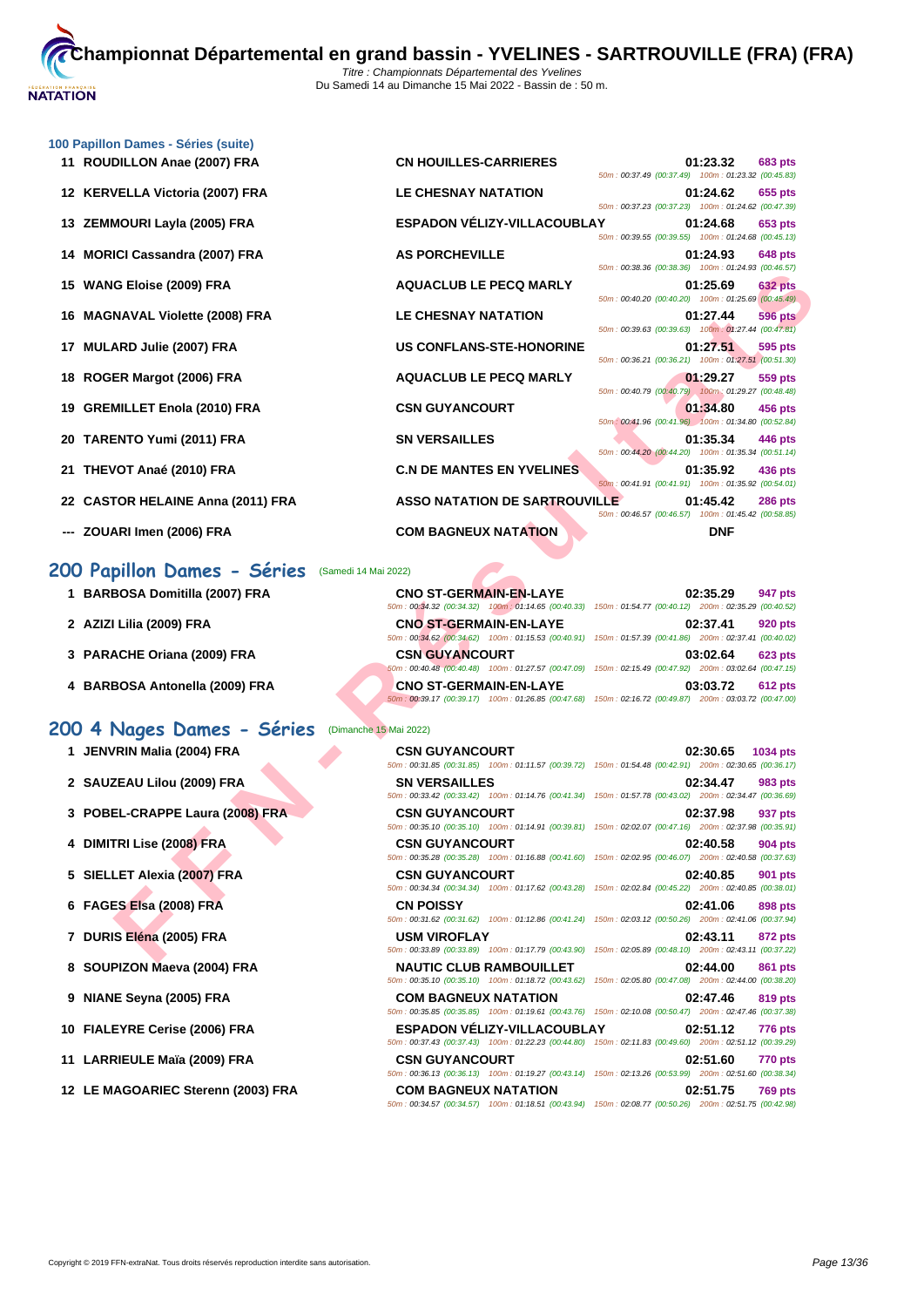**[200 4 Nag](http://www.ffnatation.fr/webffn/index.php)es Dames - Séries (suite)**

| 13 JAILLET PEYREGNE Chloé (2009) FRA                                                                                                           | <b>CSN GUYANCOURT</b><br>50m: 00:39.05 (00:39.05) 100m: 01:24.09 (00:45.04) 150m: 02:15.29 (00:51.20) 200m: 02:54.93 (00:39.64)                                                                                   | 02:54.93<br>732 pts                                                               |
|------------------------------------------------------------------------------------------------------------------------------------------------|-------------------------------------------------------------------------------------------------------------------------------------------------------------------------------------------------------------------|-----------------------------------------------------------------------------------|
| 14 VATAN Lola (2008) FRA                                                                                                                       | <b>ESPADON VELIZY-VILLACOUBLAY</b><br>50m : 00:39.29 (00:39.29) 100m : 01:26.22 (00:46.93) 150m : 02:18.78 (00:52.56) 200m : 02:55.41 (00:36.63)                                                                  | 02:55.41<br>727 pts                                                               |
| 15 SOUDRY HANG HU Leila (2007) FRA                                                                                                             | <b>COM BAGNEUX NATATION</b><br>50m: 00:38.47 (00:38.47) 100m: 01:22.38 (00:43.91) 150m: 02:17.47 (00:55.09) 200m: 02:57.00 (00:39.53)                                                                             | 02:57.00<br>709 pts                                                               |
| 16 JULLIOT Eva (2009) FRA                                                                                                                      | <b>C.N DE MANTES EN YVELINES</b><br>50m: 00:39.41 (00:39.41) 100m: 01:26.46 (00:47.05)                                                                                                                            | 02:58.51<br>692 pts<br>150m: 02:21.36 (00:54.90) 200m: 02:58.51 (00:37.15)        |
| 17 ZEMMOURI Layla (2005) FRA                                                                                                                   | <b>ESPADON VELIZY-VILLACOUBLAY</b><br>50m : 00:39.02 (00:39.02) 100m : 01:24.25 (00:45.23) 150m : 02:20.09 (00:55.84) 200m : 03:00.97 (00:40.88)                                                                  | <b>665 pts</b><br>03:00.97                                                        |
| 18 TAHON Salomé (2009) FRA                                                                                                                     | <b>ESPADON VELIZY-VILLACOUBLAY</b><br>50m: 00:39.67 (00:39.67) 100m: 01:26.60 (00:46.93) 150m: 02:21.81 (00:55.21) 200m: 03:02.91 (00:41.10)                                                                      | 644 pts<br>03:02.91                                                               |
| 19 ROUDILLON Anae (2007) FRA                                                                                                                   | <b>CN HOUILLES-CARRIERES</b><br>50m: 00:36.19 (00:36.19) 100m: 01:25.76 (00:49.57)                                                                                                                                | 03:03.27<br>641 pts<br>150m: 02:22.31 (00:56.55) 200m: 03:03.27 (00:40.96)        |
| <b>MAGNAVAL Violette (2008) FRA</b><br>20                                                                                                      | <b>LE CHESNAY NATATION</b><br>50m: 00:39.63 (00:39.63) 100m: 01:26.89 (00:47.26)                                                                                                                                  | 03:04.61<br>627 pts<br>150m: 02:23.27 (00:56.38) 200m: 03:04.61 (00:41.34)        |
| SNEP Ava-Rebeca (2010) FRA<br>21                                                                                                               | <b>SN VERSAILLES</b><br>50m: 00:44.04 (00:44.04) 100m: 01:32.52 (00:48.48)                                                                                                                                        | 03:05.52<br>617 pts<br>150m: 02:25.59 (00:53.07) 200m: 03:05.52 (00:39.93)        |
| 22 BESSETTES Lena (2006) FRA                                                                                                                   | <b>AQUACLUB LE PECQ MARLY</b><br>50m: 00:41.21 (00:41.21) 100m: 01:29.66 (00:48.45)                                                                                                                               | 03:07.65<br>595 pts<br>150m: 02:21.49 (00:51.83) 200m: 03:07.65 (00:46.16)        |
| 23 TARENTO Yumi (2011) FRA                                                                                                                     | <b>SN VERSAILLES</b><br>50m: 00:43.97 (00:43.97) 100m: 01:34.48 (00:50.51)                                                                                                                                        | 03:12.15<br>550 pts<br>150m: 02:29.75 (00:55.27) 200m: 03:12.15 (00:42.40)        |
| 24 THEVOT Anaé (2010) FRA                                                                                                                      | <b>C.N DE MANTES EN YVELINES</b><br>50m: 00:41.09 (00:41.09) 100m: 01:30.47 (00:49.38)                                                                                                                            | 03:15.09<br>521 pts<br>150m: 02:29.09 (00:58.62) 200m: 03:15.09 (00:46.00)        |
| 25 JUILLET Manon (2007) FRA                                                                                                                    | <b>USM VIROFLAY</b><br>50m: 00:41.50 (00:41.50) 100m: 01:27.69 (00:46.19)                                                                                                                                         | 03:15.83<br><b>514 pts</b><br>150m: 02:29.58 (01:01.89) 200m: 03:15.83 (00:46.25) |
| 26 ALBEROLA Maïtena (2011) FRA                                                                                                                 | <b>CSN GUYANCOURT</b><br>50m: 00:45.45 (00:45.45) 100m: 01:36.95 (00:51.50)                                                                                                                                       | 03:15.90<br>514 pts<br>150m: 02:32.86 (00:55.91) 200m: 03:15.90 (00:43.04)        |
| 27 ELIE Pauline (2011) FRA                                                                                                                     | <b>CSN GUYANCOURT</b><br>50m : 00:44.07 (00:44.07) 100m : 01:35.22 (00:51.15) 150m : 02:35.01 (00:59.79) 200m : 03:23.36 (00:48.35)                                                                               | 03:23.36<br>445 pts                                                               |
| 28 SOUSA GOUVEIA Leonor (2010) FRA                                                                                                             | <b>USM VIROFLAY</b><br>50m: 00:48.67 (00:48.67) 100m: 01:49.92 (01:01.25) 150m: 02:52.14 (01:02.22) 200m: 03:43.89 (00:51.75)                                                                                     | 03:43.89<br><b>282 pts</b>                                                        |
| 400 4 Nages Dames - Séries                                                                                                                     | (Samedi 14 Mai 2022)                                                                                                                                                                                              |                                                                                   |
| 1 NIANE Seyna (2005) FRA                                                                                                                       | <b>COM BAGNEUX NATATION</b><br>50m: 00:37.93 (00:37.93) 100m: 01:21.89 (00:43.96)                                                                                                                                 | 05:55.16<br><b>787 pts</b><br>150m: 02:07.98 (00:46.09) 200m: 02:52.81 (00:44.83) |
| 2 SOUDRY HANG HU Leila (2007) FRA                                                                                                              | 250m: 03:44.98 (00:52.17) 300m: 04:35.57 (00:50.59)<br><b>COM BAGNEUX NATATION</b>                                                                                                                                | 350m: 05:16.70 (00:41.13) 400m: 05:55.16 (00:38.46)<br>06:31.84<br>587 pts        |
|                                                                                                                                                | 50m: 00:41.01 (00:41.01) 100m: 01:31.95 (00:50.94)                                                                                                                                                                | 150m: 02:19.94 (00:47.99) 200m: 03:06.64 (00:46.70)                               |
| 3 TARENTO Yumi (2011) FRA                                                                                                                      | 250m: 04:05.66 (00:59.02) 300m: 05:02.65 (00:56.99)<br><b>SN VERSAILLES</b>                                                                                                                                       | 350m: 05:48.30 (00:45.65) 400m: 06:31.84 (00:43.54)<br>06:38.45<br>554 pts        |
|                                                                                                                                                | 50m: 00:43.87 (00:43.87) 100m: 01:35.61 (00:51.74) 150m: 02:27.49 (00:51.88) 200m: 03:19.70 (00:52.21)                                                                                                            |                                                                                   |
| 4 LONGUET Clarisse (2011) FRA                                                                                                                  | 250m: 04:13.33 (00:53.63) 300m: 05:09.29 (00:55.96) 350m: 05:55.32 (00:46.03) 400m: 06:38.45 (00:43.13)<br><b>SN VERSAILLES</b>                                                                                   | 06:44.10<br><b>526 pts</b>                                                        |
|                                                                                                                                                | 50m: 00:43.86 (00:43.86) 100m: 01:36.77 (00:52.91) 150m: 02:31.40 (00:54.63) 200m: 03:22.29 (00:50.89)<br>250m: 04:17.65 (00:55.36) 300m: 05:13.45 (00:55.80) 350m: 05:58.99 (00:45.54) 400m: 06:44.10 (00:45.11) |                                                                                   |
| 4x50 Nage Libre Dames - Séries                                                                                                                 | (Samedi 14 Mai 2022)                                                                                                                                                                                              |                                                                                   |
| 1 MEUTER Adelaide (2003) FRA                                                                                                                   | <b>CNO ST-GERMAIN-EN-LAYE</b>                                                                                                                                                                                     | 01:52.68<br><b>1182 pts</b>                                                       |
| DELMAS Lucie (2005) FRA                                                                                                                        |                                                                                                                                                                                                                   |                                                                                   |
| <b>HUMBERT Juliette (2003) FRA</b>                                                                                                             |                                                                                                                                                                                                                   |                                                                                   |
| DELMAS Justine (2005) FRA                                                                                                                      |                                                                                                                                                                                                                   |                                                                                   |
| 50m : 00:28.05 (00:28.05) 100m : 00:56.56 (00:28.51) 150m : 01:24.81 (00:28.25) 200m : 01:52.68 (00:27.87)<br>2 RAULT Anais (2009) FRA         | <b>CNO ST-GERMAIN-EN-LAYE</b>                                                                                                                                                                                     | 02:00.20<br><b>1076 pts</b>                                                       |
|                                                                                                                                                |                                                                                                                                                                                                                   |                                                                                   |
| AZIZI Lilia (2009) FRA                                                                                                                         |                                                                                                                                                                                                                   |                                                                                   |
| <b>MASSOU Alexia (2010) FRA</b>                                                                                                                |                                                                                                                                                                                                                   |                                                                                   |
| SEGGIE Annabel Dilara (2009) GBR<br>50m : 00:29.60 (00:29.60) 100m : 00:57.84 (00:28.24) 150m : 01:29.67 (00:31.83) 200m : 02:00.20 (00:30.53) |                                                                                                                                                                                                                   |                                                                                   |
| 3 CABIOCLeonie (2008) FRA                                                                                                                      | <b>CSN GUYANCOURT</b>                                                                                                                                                                                             | 02:00.65<br><b>1070 pts</b>                                                       |
| DIMITRI Lise (2008) FRA                                                                                                                        |                                                                                                                                                                                                                   |                                                                                   |
|                                                                                                                                                |                                                                                                                                                                                                                   |                                                                                   |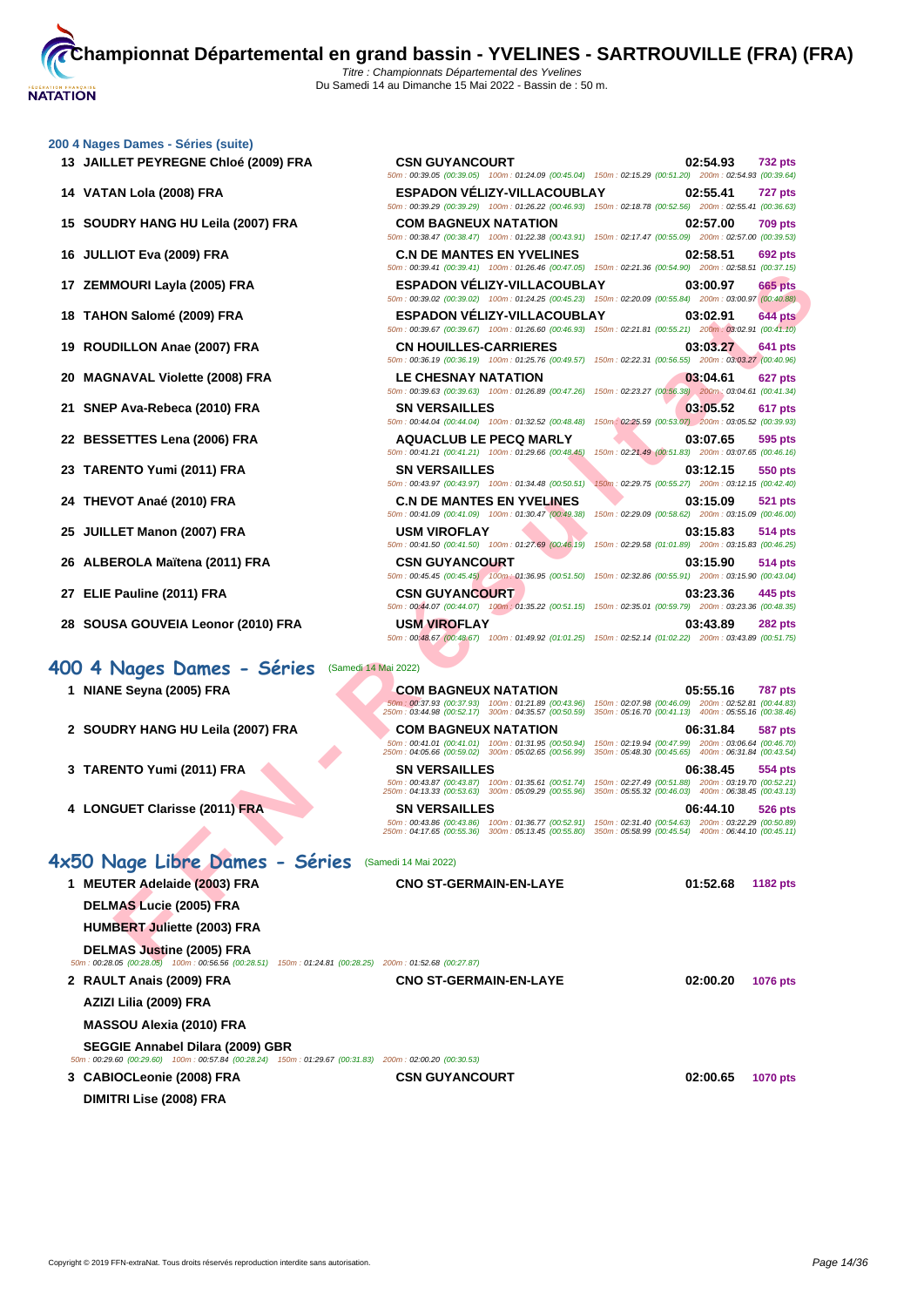| 4x50 Nage Libre Dames - Séries (suite)<br>SIELLET Alexia (2007) FRA                                                                                  |                                      |          |                 |
|------------------------------------------------------------------------------------------------------------------------------------------------------|--------------------------------------|----------|-----------------|
| POBEL-CRAPPE Laura (2008) FRA<br>50m : 00:30.39 (00:30.39) 100m : 00:59.73 (00:29.34) 150m : 01:30.07 (00:30.34) 200m : 02:00.65 (00:30.58)          |                                      |          |                 |
| 4 HAMELIN Lili-Jeanne (2007) FRA                                                                                                                     | <b>CNO ST-GERMAIN-EN-LAYE</b>        | 02:01.45 | 1059 pts        |
| TOURNAY Sarah (2008) FRA                                                                                                                             |                                      |          |                 |
| TISSIER Teha (2010) FRA                                                                                                                              |                                      |          |                 |
| <b>BARBOSA Domitilla (2007) FRA</b>                                                                                                                  |                                      |          |                 |
| 50m: 00:29.83 (00:29.83) 100m: 00:58.94 (00:29.11) 150m: 01:31.17 (00:32.23) 200m: 02:01.45 (00:30.28)                                               |                                      |          |                 |
| 5 BAZIN Iman (2005) FRA                                                                                                                              | <b>NAUTIC CLUB RAMBOUILLET</b>       | 02:02.09 | <b>1050 pts</b> |
| VIATEUR Jeanne (2005) FRA                                                                                                                            |                                      |          |                 |
| CHARNI Sarah (2005) FRA                                                                                                                              |                                      |          |                 |
| <b>NUNES CONCEICAO Sara (2005) POR</b><br>50m: 00:30.83 (00:30.83) 100m: 01:02.27 (00:31.44) 150m: 01:32.24 (00:29.97) 200m: 02:02.09 (00:29.85)     |                                      |          |                 |
| 6 WIJESINGHE Solene (2005) SRI                                                                                                                       | <b>CN POISSY</b>                     | 02:06.13 | 995 pts         |
| VICTOR Mila (2006) FRA                                                                                                                               |                                      |          |                 |
| FAGES Elsa (2008) FRA                                                                                                                                |                                      |          |                 |
| <b>CHALMET Zoé (2006) FRA</b><br>50m : 00:31.22 (00:31.22) 100m : 01:03.43 (00:32.21) 150m : 01:34.06 (00:30.63) 200m : 02:06.13 (00:32.07)          |                                      |          |                 |
| 7 CALMELS Charline (2009) FRA                                                                                                                        | <b>AQUACLUB LE PECQ MARLY</b>        | 02:06.64 | 989 pts         |
| ROGER Margot (2006) FRA                                                                                                                              |                                      |          |                 |
| <b>CALMELS Alexiane (2006) FRA</b>                                                                                                                   |                                      |          |                 |
| VIDET Oriane (2006) FRA<br>50m: 00:32.17 (00:32.17) 100m: 01:03.43 (00:31.26) 150m: 01:36.79 (00:33.36) 200m: 02:06.64 (00:29.85)                    |                                      |          |                 |
| 8 MARTIN Lison (2008) FRA                                                                                                                            | <b>NAUTIC CLUB RAMBOUILLET</b>       | 02:06.78 | 987 pts         |
| <b>GERVAIS Axelle (2004) FRA</b>                                                                                                                     |                                      |          |                 |
| <b>FERRON Louise (2006) FRA</b>                                                                                                                      |                                      |          |                 |
| SOUPIZON Maeva (2004) FRA<br>50m : 00:29.48 (00:29.48) 100m : 01:03.04 (00:33.56) 150m : 01:34.51 (00:31.47) 200m : 02:06.78 (00:32.27)              |                                      |          |                 |
| 9 FIALEYRE Cerise (2006) FRA                                                                                                                         | <b>ESPADON VELIZY-VILLACOUBLAY</b>   | 02:08.79 | 960 pts         |
| DEBRET-VERNEZY Andonia (2008) FRA                                                                                                                    |                                      |          |                 |
| VATAN Lola (2008) FRA                                                                                                                                |                                      |          |                 |
| LAKEHAL Elsa (2008) FRA                                                                                                                              |                                      |          |                 |
| 50m: 00:31.64 (00:31.64) 100m: 01:05.02 (00:33.38) 150m: 01:36.23 (00:31.21) 200m: 02:08.79 (00:32.56)                                               |                                      |          |                 |
| 10 ALLEMAN Manon (2005) FRA                                                                                                                          | <b>CNO ST-GERMAIN-EN-LAYE</b>        | 02:11.29 | <b>928 pts</b>  |
| <b>BARBOSA Antonella (2009) FRA</b>                                                                                                                  |                                      |          |                 |
| MAFILLE Julie (2006) FRA                                                                                                                             |                                      |          |                 |
| <b>BEREAU-GAIGNEUR Capucine (2011) FRA</b><br>50m: 00:29.39 (00:29.39) 100m: 01:05.53 (00:36.14) 150m: 01:35.87 (00:30.34) 200m: 02:11.29 (00:35.42) |                                      |          |                 |
| 11 LARRIEULE Maïa (2009) FRA                                                                                                                         | <b>CSN GUYANCOURT</b>                | 02:12.68 | 910 pts         |
| <b>GREMILLET Enola (2010) FRA</b>                                                                                                                    |                                      |          |                 |
| PARACHE Oriana (2009) FRA                                                                                                                            |                                      |          |                 |
| <b>JAILLET PEYREGNE Chloé (2009) FRA</b><br>50m: 00:31.38 (00:31.38) 100m: 01:05.83 (00:34.45) 150m: 01:39.36 (00:33.53) 200m: 02:12.68 (00:33.32)   |                                      |          |                 |
| 12 ARNE Solene (2008) FRA                                                                                                                            | <b>ASSO NATATION DE SARTROUVILLE</b> | 02:13.31 | 902 pts         |
| <b>MORYUSELisa (2007) FRA</b>                                                                                                                        |                                      |          |                 |
| BARRIA-PINTO Andrea (2007) FRA                                                                                                                       |                                      |          |                 |
| BOHN Clea (2008) FRA                                                                                                                                 |                                      |          |                 |
| 50m: 00:31.54 (00:31.54) 100m: 01:11.25 (00:39.71) 150m: 01:42.94 (00:31.69) 200m: 02:13.31 (00:30.37)                                               |                                      |          |                 |
| 13 VIDET Laurene (2011) FRA                                                                                                                          | <b>AQUACLUB LE PECQ MARLY</b>        | 02:13.80 | 896 pts         |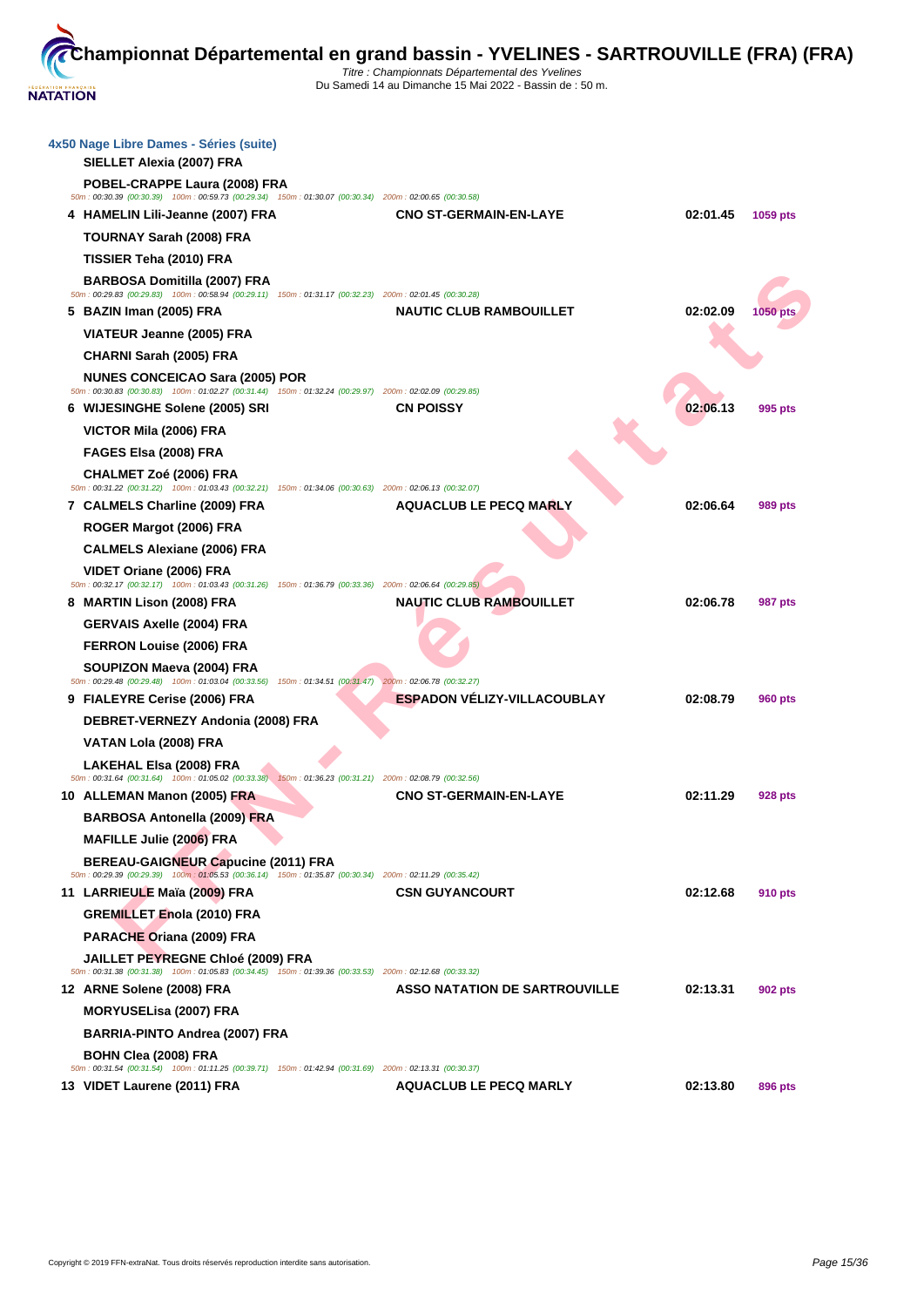| 4x50 Nage Libre Dames - Séries (suite)<br><b>CHAUVETON LU Elody (2009) FRA</b>                                                                            |                                      |          |                |
|-----------------------------------------------------------------------------------------------------------------------------------------------------------|--------------------------------------|----------|----------------|
| <b>MANGIN Eva (2011) FRA</b>                                                                                                                              |                                      |          |                |
| <b>HAUVETTE MINOUX Manon (2007) FRA</b><br>50m: 00:35.66 (00:35.66) 100m: 01:08.21 (00:32.55) 150m: 01:44.18 (00:35.97) 200m: 02:13.80 (00:29.62)         |                                      |          |                |
| 14 SAUZEAU Lilou (2009) FRA                                                                                                                               | <b>SN VERSAILLES</b>                 | 02:17.17 | 854 pts        |
| TARENTO Yumi (2011) FRA                                                                                                                                   |                                      |          |                |
| <b>LONGUET Clarisse (2011) FRA</b>                                                                                                                        |                                      |          |                |
| SNEP Ava-Rebeca (2010) FRA<br>50m: 00:30.01 (00:30.01) 100m: 01:06.01 (00:36.00) 150m: 01:41.38 (00:35.37) 200m: 02:17.17 (00:35.79)                      |                                      |          |                |
| 15 QUANTIN Manon (2007) FRA                                                                                                                               | <b>ASSO NATATION DE SARTROUVILLE</b> | 02:20.45 | 814 pts        |
| <b>HENNERESSE Lily (2007) FRA</b>                                                                                                                         |                                      |          |                |
| VILLAIN-LESAVRE Chloé (2006) FRA                                                                                                                          |                                      |          |                |
| AH-SOON Ines (2005) FRA<br>50m : 00:35.18 (00:35.18) 100m : 01:10.06 (00:34.88) 150m : 01:45.90 (00:35.84) 200m : 02:20.45 (00:34.55)                     |                                      |          |                |
| 16 ASSADI Viana (2009) FRA                                                                                                                                | <b>AQUACLUB LE PECQ MARLY</b>        | 02:25.25 | <b>758 pts</b> |
| STREK-DEPLECHIN Clara (2009) FRA                                                                                                                          |                                      |          |                |
| <b>HERVELEU Léna (2010) FRA</b>                                                                                                                           |                                      |          |                |
| <b>WANG Eloise (2009) FRA</b><br>50m: 00:35.30 (00:35.30) 100m: 01:14.02 (00:38.72) 150m: 01:50.76 (00:36.74) 200m: 02:25.25 (00:34.49)                   |                                      |          |                |
| 17 MAHLI Jade (2009) FRA                                                                                                                                  | <b>ASSO NATATION DE SARTROUVILLE</b> | 02:29.98 | 704 pts        |
| <b>BARGEOLLE Mathilde (2010) FRA</b>                                                                                                                      |                                      |          |                |
| <b>TRABELSI Nermine (2010) FRA</b>                                                                                                                        |                                      |          |                |
| ALFONSI Marie (2009) FRA<br>50m : 00:33.80 (00:33.80) 100m : 01:15.44 (00:41.64) 150m : 01:52.64 (00:37.20) 200m : 02:29.98 (00:37.34)                    |                                      |          |                |
| 18 JACQUINOD Marion (2008) FRA                                                                                                                            | <b>CN VERNEUIL VERNOUILLET</b>       | 02:31.80 | 684 pts        |
| <b>PAROISSIEN Naïa (2010) FRA</b>                                                                                                                         |                                      |          |                |
| <b>CHUIMERT Emma (2002) FRA</b>                                                                                                                           |                                      |          |                |
| <b>CHUIMERT Justine (2008) FRA</b><br>50m: 00:36.57 (00:36.57) 100m: 01:15.69 (00:39.12) 150m: 01:54.60 (00:38.91) 200m: 02:31.80 (00:37.20)              |                                      |          |                |
| 19 DUVAL Nine (2009) FRA                                                                                                                                  | <b>NAUTIC CLUB RAMBOUILLET</b>       | 02:36.92 | <b>628 pts</b> |
| <b>LAHITTE Ambre (2011) FRA</b>                                                                                                                           |                                      |          |                |
| <b>CHARNI Anaelle (2011) FRA</b>                                                                                                                          |                                      |          |                |
| <b>NANKO NJIKAM Eliane-janet (2010) FRA</b><br>50m : 00:35.13 (00:35.13) 100m : 01:15.12 (00:39.99) 150m : 02:00.67 (00:45.55) 200m : 02:36.92 (00:36.25) |                                      |          |                |
| 4x50 4 Nages Dames - Séries (Dimanche 15 Mai 2022)                                                                                                        |                                      |          |                |
| 1 TEULE Mary (1999) FRA                                                                                                                                   | <b>CNO ST-GERMAIN-EN-LAYE</b>        | 02:08.53 | 1123 pts       |
| <b>HUMBERT Juliette (2003) FRA</b>                                                                                                                        |                                      |          |                |
| MAFILLE Julie (2006) FRA                                                                                                                                  |                                      |          |                |
| <b>ALLEMAN Manon (2005) FRA</b><br>50m : 00:32.78 (00:32.78) 100m : 01:07.93 (00:35.15) 150m : 01:39.22 (00:31.29) 200m : 02:08.53 (00:29.31)             |                                      |          |                |
| 2 CHARNI Sarah (2005) FRA                                                                                                                                 | <b>NAUTIC CLUB RAMBOUILLET</b>       | 02:20.69 | 976 pts        |
| BAZIN Iman (2005) FRA                                                                                                                                     |                                      |          |                |
| VIATEUR Jeanne (2005) FRA                                                                                                                                 |                                      |          |                |
| <b>NUNES CONCEICAO Sara (2005) POR</b><br>50m: 00:33.19 (00:33.19) 100m: 01:16.86 (00:43.67) 150m: 01:51.61 (00:34.75) 200m: 02:20.69 (00:29.08)          |                                      |          |                |
| 3 VIDET Oriane (2006) FRA                                                                                                                                 | <b>AQUACLUB LE PECQ MARLY</b>        | 02:21.20 | 970 pts        |
| <b>CALMELS Alexiane (2006) FRA</b>                                                                                                                        |                                      |          |                |
| ROGER Margot (2006) FRA                                                                                                                                   |                                      |          |                |
|                                                                                                                                                           |                                      |          |                |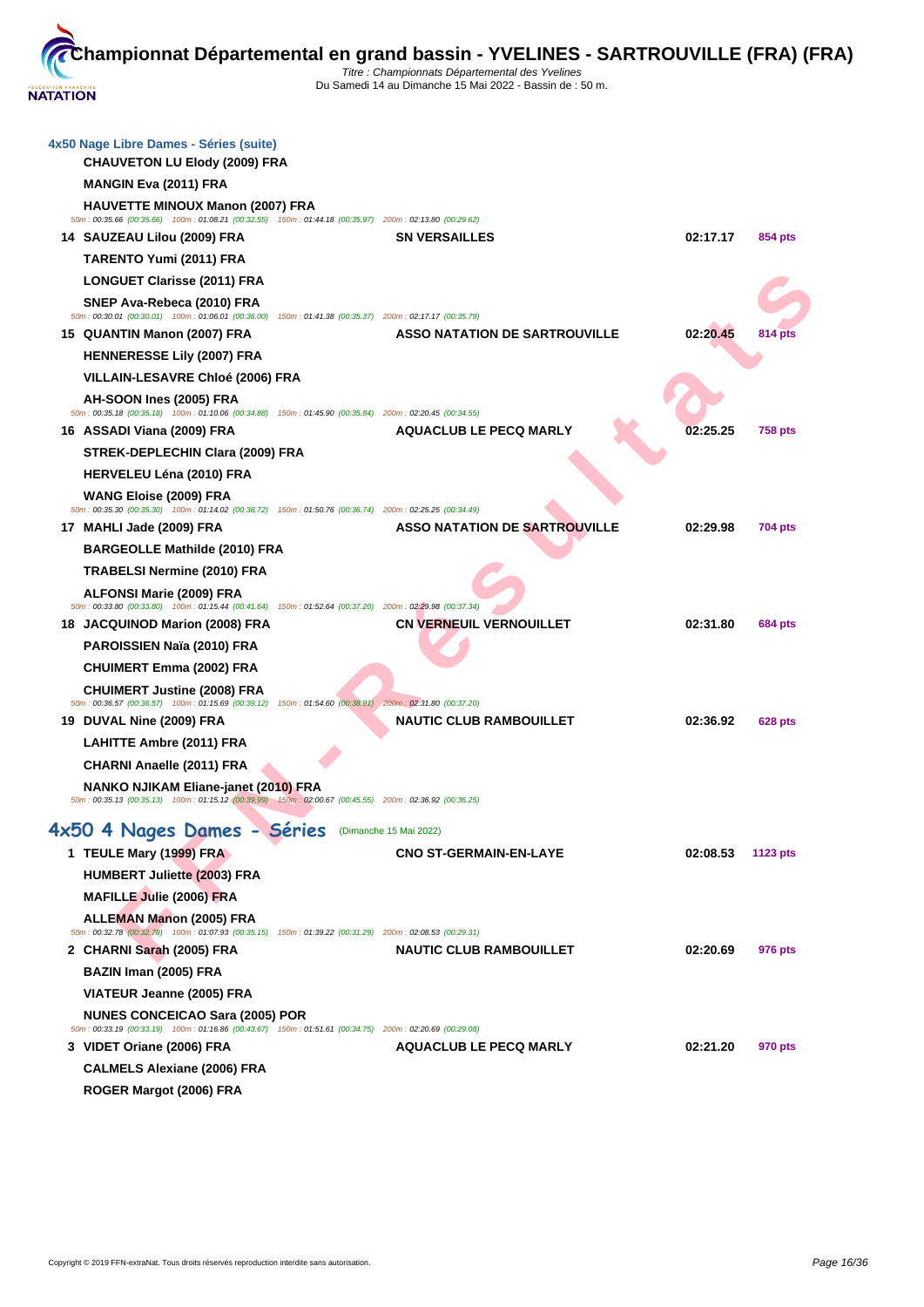| 4x50 4 Nages Dames - Séries (suite)<br><b>HAUVETTE MINOUX Manon (2007) FRA</b>                                                                      |                                      |          |                |
|-----------------------------------------------------------------------------------------------------------------------------------------------------|--------------------------------------|----------|----------------|
| 50m : 00:33.21 (00:33.21) 100m : 01:16.88 (00:43.67) 150m : 01:52.03 (00:35.15) 200m : 02:21.20 (00:29.17)<br>4 GRALL Anaïs (2001) FRA              | <b>CN ANDRESY</b>                    | 02:21.95 | 962 pts        |
| SALAUN Margot (2007) FRA                                                                                                                            |                                      |          |                |
| VIAIN Lou-Ann (2008) FRA                                                                                                                            |                                      |          |                |
| BESSON Camille (2005) FRA                                                                                                                           |                                      |          |                |
| 50m : 00:35.86 (00:35.86) 100m : 01:20.76 (00:44.90) 150m : 01:53.26 (00:32.50) 200m : 02:21.95 (00:28.69)                                          |                                      |          |                |
| 5  FERRON Louise (2006) FRA                                                                                                                         | <b>NAUTIC CLUB RAMBOUILLET</b>       | 02:26.18 | 913 pts        |
| SOUPIZON Maeva (2004) FRA                                                                                                                           |                                      |          |                |
| <b>MARTIN Lison (2008) FRA</b>                                                                                                                      |                                      |          |                |
| <b>GERVAIS Axelle (2004) FRA</b><br>50m : 00:39.24 (00:39.24) 100m : 01:19.93 (00:40.69) 150m : 01:53.11 (00:33.18) 200m : 02:26.18 (00:33.07)      |                                      |          |                |
| 6 ALFONSI Julie (2006) FRA                                                                                                                          | <b>ASSO NATATION DE SARTROUVILLE</b> | 02:27.47 | <b>899 pts</b> |
| BARRIA-PINTO Andrea (2007) FRA                                                                                                                      |                                      |          |                |
| BOHN Clea (2008) FRA                                                                                                                                |                                      |          |                |
| ARNE Solene (2008) FRA                                                                                                                              |                                      |          |                |
| 50m : 00:38.60 (00:38.60) 100m : 01:21.56 (00:42.96) 150m : 01:55.01 (00:33.45) 200m : 02:27.47 (00:32.46)<br>7 DU CHAYLA Garance (2007) FRA        | <b>LE CHESNAY NATATION</b>           | 02:32.89 | 839 pts        |
| AYBALEN Prune (2008) FRA                                                                                                                            |                                      |          |                |
| <b>KERVELLA Victoria (2007) FRA</b>                                                                                                                 |                                      |          |                |
| <b>MAGNAVAL Violette (2008) FRA</b>                                                                                                                 |                                      |          |                |
| 50m : 00:38.22 (00:38.22) 100m : 01:22.71 (00:44.49) 150m : 01:59.14 (00:36.43) 200m : 02:32.89 (00:33.75)<br>8 LONGUET Clarisse (2011) FRA         | <b>SN VERSAILLES</b>                 | 02:34.51 | 822 pts        |
| SAUZEAU Lilou (2009) FRA                                                                                                                            |                                      |          |                |
| TARENTO Yumi (2011) FRA                                                                                                                             |                                      |          |                |
| SNEP Ava-Rebeca (2010) FRA                                                                                                                          |                                      |          |                |
| 50m : 00:41.92 (00:41.92) 100m : 01:17.74 (00:35.82) 150m : 01:58.68 (00:40.94) 200m : 02:34.51 (00:35.83)                                          |                                      |          |                |
| 9 JAILLET PEYREGNE Chloé (2009) FRA                                                                                                                 | <b>CSN GUYANCOURT</b>                | 02:35.34 | 813 pts        |
| ALBEROLA Maïtena (2011) FRA                                                                                                                         |                                      |          |                |
| <b>LARRIEULE Maïa (2009) FRA</b>                                                                                                                    |                                      |          |                |
| PARACHE Oriana (2009) FRA<br>50m : 00:39.22 (00:39.22) 100m : 01:27.09 (00:47.87) 150m : 02:02.92 (00:35.83) 200m : 02:35.34 (00:32.42)             |                                      |          |                |
| 10 QUANTIN Manon (2007) FRA                                                                                                                         | <b>ASSO NATATION DE SARTROUVILLE</b> | 02:38.20 | <b>783 pts</b> |
| <b>VILLAIN-LESAVRE Chloé (2006) FRA</b>                                                                                                             |                                      |          |                |
| AH-SOON Ines (2005) FRA                                                                                                                             |                                      |          |                |
| <b>HENNERESSE Lily (2007) FRA</b><br>50m : 00:39.81 (00:39.81) 100m : 01:25.01 (00:45.20) 150m : 02:03.59 (00:38.58) 200m : 02:38.20 (00:34.61)     |                                      |          |                |
| 11 ASSADI Viana (2009) FRA                                                                                                                          | <b>AQUACLUB LE PECQ MARLY</b>        | 02:40.89 | 755 pts        |
| STREK-DEPLECHIN Clara (2009) FRA                                                                                                                    |                                      |          |                |
| <b>WANG Eloise (2009) FRA</b>                                                                                                                       |                                      |          |                |
| <b>CHAUVETON LU Elody (2009) FRA</b><br>50m: 00:40.69 (00:40.69) 100m: 01:30.19 (00:49.50) 150m: 02:07.91 (00:37.72) 200m: 02:40.89 (00:32.98)      |                                      |          |                |
| 12 TRABELSI Nermine (2010) FRA                                                                                                                      | ASSO NATATION DE SARTROUVILLE        | 03:09.61 | 489 pts        |
| <b>ALFONSI Marie (2009) FRA</b>                                                                                                                     |                                      |          |                |
| MAHLI Jade (2009) FRA                                                                                                                               |                                      |          |                |
| <b>CASTOR HELAINE Anna (2011) FRA</b><br>50m : 00:45.14 (00:45.14) 100m : 01:33.78 (00:48.64) 150m : 02:14.63 (00:40.85) 200m : 03:09.61 (00:54.98) |                                      |          |                |
| 13 NANKO NJIKAM Eliane-janet (2010) FRA                                                                                                             | <b>NAUTIC CLUB RAMBOUILLET</b>       | 03:55.77 | $182$ pts      |
| <b>LAHITTE Ambre (2011) FRA</b>                                                                                                                     |                                      |          |                |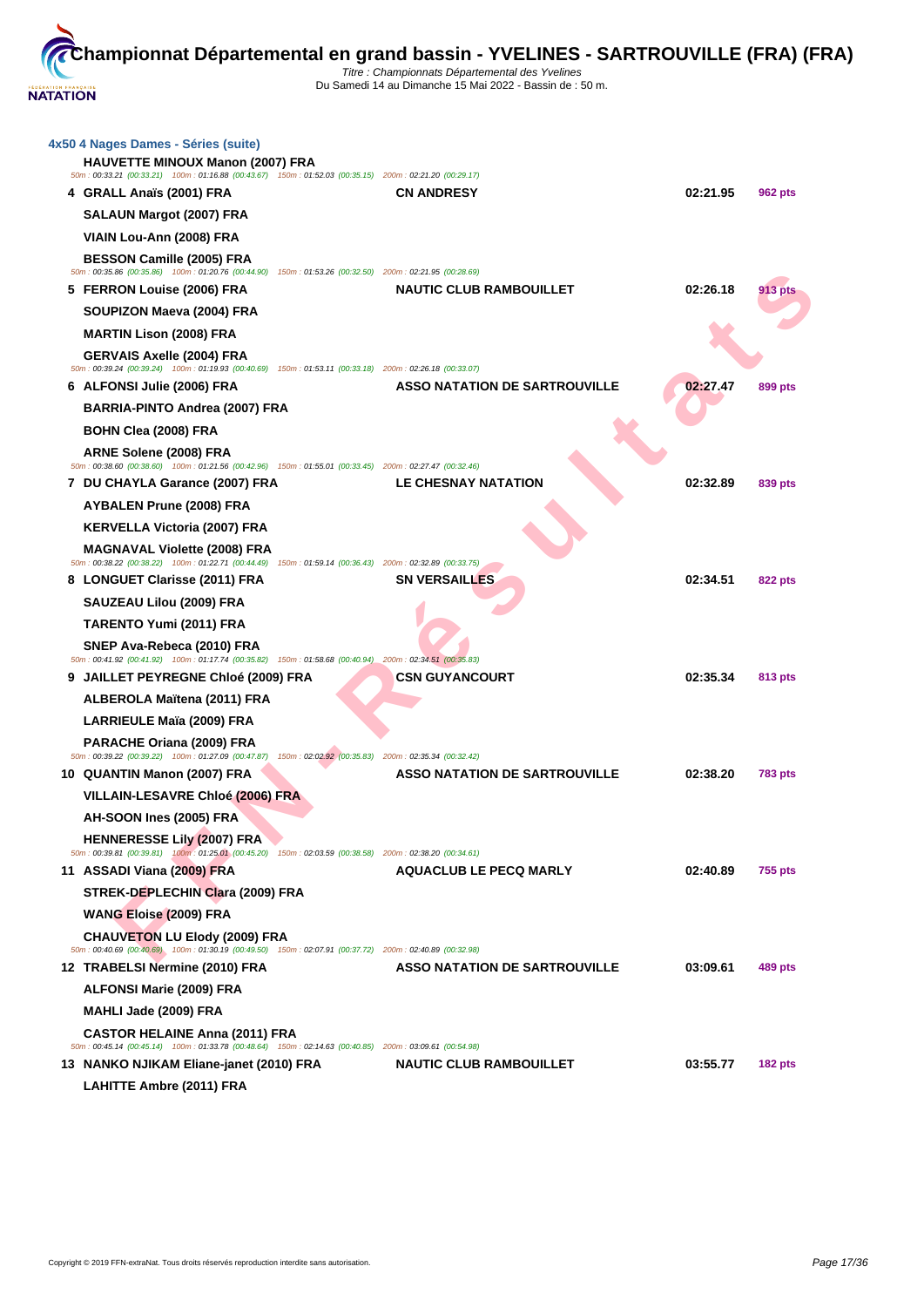

# **[4x50 4 Na](http://www.ffnatation.fr/webffn/index.php)ges Dames - Séries (suite)**

# **DUVAL Nine (2009) FRA**

**DUPORT Coraline (2011) FRA**<br>50m : 00:42.48 (00:42.48) 100m : 01:36.50 (00:54.02) 150m : 02:17.50 (00:41.00) 200m : 03:55.77 (01:38.27)

# **50 Nage Libre Messieurs - Séries** (Samedi 14 Mai 2022)

| 1 HUGONI Alan (2005) FRA               | ESPADON VÉLIZY-VILLACOUBLAY          | 00:25.05 | 1099 pts        |
|----------------------------------------|--------------------------------------|----------|-----------------|
| 2 CAUSSE Adam (2003) FRA               | ESPADON VÉLIZY-VILLACOUBLAY          | 00:25.77 | 1050 pts        |
| 3 BESSON Antoine (2003) FRA            | <b>CN ANDRESY</b>                    | 00:25.84 | <b>1046 pts</b> |
| 4 ZHAKSYBAY Alikhan (2005) KAZ         | <b>CNO ST-GERMAIN-EN-LAYE</b>        | 00:26.39 | $1009$ pts      |
| 5 GROS-HENGSTENBERG Esteban (2003) FRA | <b>US CONFLANS-STE-HONORINE</b>      | 00:26.41 | <b>1008 pts</b> |
| 6 MARIANI Pierre-Orso (2008) FRA       | <b>CNO ST-GERMAIN-EN-LAYE</b>        | 00:26.54 | 999 pts         |
| 7 CETINER Sinan (1996) FRA             | <b>CN HOUILLES-CARRIERES</b>         | 00:26.59 | <b>996 pts</b>  |
| 8 ROUDILLON Nils (2005) FRA            | <b>CN HOUILLES-CARRIERES</b>         | 00:26.62 | 994 pts         |
| 8 FERRAZ SANT'ANA Diego (2001) FRA     | <b>CN PLAISIR</b>                    | 00:26.62 | 994 pts         |
| 10 TOUR Mylan (2006) FRA               | <b>CN POISSY</b>                     | 00:26.64 | 993 pts         |
| 11 VANDEVELDE Thomas (2004) FRA        | <b>SN VERSAILLES</b>                 | 00:26.73 | 987 pts         |
| 12 GAMEIRO DOS SANTOS Tiago (2008) POR | <b>AQUACLUB LE PECQ MARLY</b>        | 00:26.79 | 983 pts         |
| 13 RAULT Aris (2006) FRA               | <b>CNO ST-GERMAIN-EN-LAYE</b>        | 00:26.80 | <b>982 pts</b>  |
| 14 BUSSON Timothée (2006) FRA          | <b>CN ANDRESY</b>                    | 00:26.98 | 971 pts         |
| 15 RATEL Esteban (2003) FRA            | <b>US CONFLANS-STE-HONORINE</b>      | 00:27.04 | 967 pts         |
| 16 POUPON Valentin (1999) FRA          | <b>COM BAGNEUX NATATION</b>          | 00:27.12 | <b>962 pts</b>  |
| 17 FERAY Clement (2004) FRA            | <b>COM BAGNEUX NATATION</b>          | 00:27.13 | 961 pts         |
| 18 LE BARS Paul (2007) FRA             | <b>ESPADON VÉLIZY-VILLACOUBLAY</b>   | 00:27.16 | 959 pts         |
| 19 DUYCK Mathieu (2007) FRA            | <b>CSN GUYANCOURT</b>                | 00:27.18 | 958 pts         |
| 20 HANI Chahine (2006) FRA             | <b>CSN GUYANCOURT</b>                | 00:27.26 | 953 pts         |
| 21 HUET Damien (2005) FRA              | <b>ASSO NATATION DE SARTROUVILLE</b> | 00:27.31 | 949 pts         |
| 22 LE GUENNO Lucas (2002) FRA          | <b>SN VERSAILLES</b>                 | 00:27.33 | 948 pts         |
| 23 GONZALEZ Enzo (2004) FRA            | <b>AQUACLUB LE PECQ MARLY</b>        | 00:27.38 | 945 pts         |
| 24 TAN Lisandre (2007) FRA             | <b>A.O. TRAPPES NATATION</b>         | 00:27.48 | 939 pts         |
| 25 GUYARD Philomin (2005) FRA          | <b>LE CHESNAY NATATION</b>           | 00:27.61 | 930 pts         |
| 26 HUET Mathis (2007) FRA              | <b>CNO ST-GERMAIN-EN-LAYE</b>        | 00:27.74 | 922 pts         |
| 27 VIRONDAUD Solal (2004) FRA          | <b>LE CHESNAY NATATION</b>           | 00:27.75 | 921 pts         |
| 28 DESCHAMP Jeremy (2004) FRA          | <b>NAUTIC CLUB RAMBOUILLET</b>       | 00:27.88 | 913 pts         |
| 29 LOUNIS Yanis (2006) FRA             | <b>CN POISSY</b>                     | 00:27.95 | 909 pts         |
| 29 MANUELLI Pierre-ange (2008) FRA     | <b>CNO ST-GERMAIN-EN-LAYE</b>        | 00:27.95 | 909 pts         |
| 31 LEROY Romain (2007) FRA             | <b>NAUTIC CLUB RAMBOUILLET</b>       | 00:27.98 | 907 pts         |
| 32 BONGERS Samuel (2006) FRA           | <b>AQUACLUB LE PECQ MARLY</b>        | 00:28.02 | 905 pts         |
| 33 VODDEN Ryan (2008) GBR              | <b>CNO ST-GERMAIN-EN-LAYE</b>        | 00:28.09 | <b>900 pts</b>  |
| 34 BRULON Mael (2004) FRA              | <b>CN HOUILLES-CARRIERES</b>         | 00:28.23 | 891 pts         |
| 35 ROUDILLON Timo (2010) FRA           | <b>CN HOUILLES-CARRIERES</b>         | 00:28.38 | 882 pts         |
| 36 CLAVE Mathias (2008) FRA            | <b>CSN GUYANCOURT</b>                | 00:28.40 | 881 pts         |
| 37 DEJOS Matthieu (2004) FRA           | <b>LE CHESNAY NATATION</b>           | 00:28.44 | 879 pts         |
| 38 VINATIER Eliott (2006) FRA          | <b>AQUACLUB LE PECQ MARLY</b>        | 00:28.49 | 875 pts         |
| 39 CROLY-LABOURDETTE Niels (2008) FRA  | <b>LE CHESNAY NATATION</b>           | 00:28.55 | 872 pts         |
| 40 GICQUEL Emilien (2008) FRA          | CN PLAISIR                           | 00:28.58 | <b>870 pts</b>  |
| 41 BORDIER Ethan (2007) FRA            | <b>ASSO NATATION DE SARTROUVILLE</b> | 00:28.71 | <b>862 pts</b>  |
| 42 LE BARS Arthur (2005) FRA           | <b>ESPADON VELIZY-VILLACOUBLAY</b>   | 00:28.91 | 850 pts         |
| 43 MONTIGNIER Léo (2006) FRA           | <b>US CONFLANS-STE-HONORINE</b>      | 00:29.16 | 835 pts         |
| 44 ARHAB Alister (2006) FRA            | <b>ASSO NATATION DE SARTROUVILLE</b> | 00:29.29 | 827 pts         |
| 45 AZIZI Seifeddine (2008) FRA         | <b>CNO ST-GERMAIN-EN-LAYE</b>        | 00:29.32 | 825 pts         |
| 46 MERY Clément (2004) FRA             | <b>CN POISSY</b>                     | 00:29.38 | 822 pts         |
| 47 ALEXANDRE Maxime (2008) FRA         | <b>ESPADON VÉLIZY-VILLACOUBLAY</b>   | 00:29.41 | 820 pts         |
| 48 GUNTZBERGER Matthias (2009) FRA     | <b>SN VERSAILLES</b>                 | 00:29.63 | <b>807 pts</b>  |
| 49 MARZOUKI Elyas (2003) FRA           | <b>COM BAGNEUX NATATION</b>          | 00:29.65 | 806 pts         |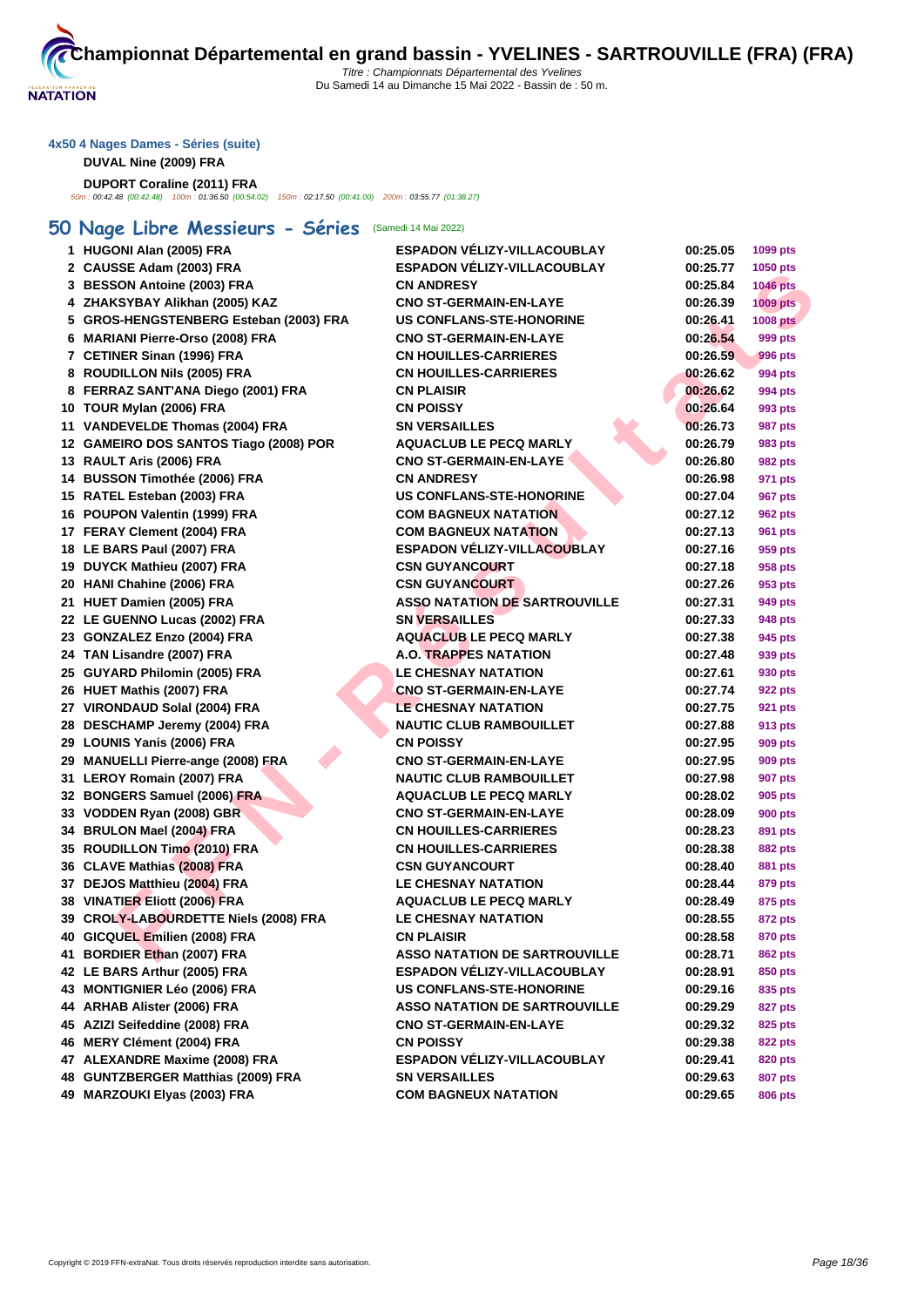

#### **[50 Nage L](http://www.ffnatation.fr/webffn/index.php)ibre Messieurs - Séries (suite)**

| 50 SROUJI William (2009) FRA<br><b>AQUACLUB LE PECQ MARLY</b>        | 00:29.68                                                       | 804 pts         |
|----------------------------------------------------------------------|----------------------------------------------------------------|-----------------|
| 51 DELEPOULLE Gregoire (2005) FRA<br><b>LES SQUALES DE CHATOU</b>    | 00:29.72                                                       | 802 pts         |
| 52 DEGHMOUS Mathias (2008) FRA<br><b>CNO ST-GERMAIN-EN-LAYE</b>      | 00:29.91                                                       | <b>790 pts</b>  |
| 53 JEANNE Samuel (2006) FRA<br><b>CN POISSY</b>                      | 00:29.99                                                       | <b>786 pts</b>  |
| 54 CUVELIER Timothée (2009) FRA<br><b>CNO ST-GERMAIN-EN-LAYE</b>     | 00:30.10                                                       | 779 pts         |
| <b>AQUA VALLÉE-DE-CHEVREUSE</b><br>55 KROMPHOLTZ Raphaël (2008) FRA  | 00:30.17                                                       | <b>775 pts</b>  |
| 56 ZADITHugo (2008) FRA<br><b>CSN GUYANCOURT</b>                     | 00:30.23                                                       | 772 pts         |
| 57 ULRICYanis (2007) FRA<br><b>CN POISSY</b>                         | 00:30.40                                                       | <b>762 pts</b>  |
| 58 ENNEBATI OUAKSEL Mazir (2009) FRA<br><b>SN VERSAILLES</b>         | 00:30.48                                                       | <b>758 pts</b>  |
| 59 GHAOUI Gabriel (2008) FRA<br><b>CN ANDRESY</b>                    | 00:30.63                                                       | 749 pts         |
| <b>CNO ST-GERMAIN-EN-LAYE</b><br>60 SALLOUM Liam (2007) FRA          | 00:30.74                                                       | <b>743 pts</b>  |
| 61 GIBERT Benjamin (2008) FRA<br><b>CN VERNEUIL VERNOUILLET</b>      | 00:30.75                                                       | <b>742 pts</b>  |
| 62 ZOUGAGAnas (2010) FRA<br><b>CNO ST-GERMAIN-EN-LAYE</b>            | 00:30.87                                                       | <b>735 pts</b>  |
| 63 DESMAISON Tom (2008) FRA<br><b>SN VERSAILLES</b>                  | 00:30.90                                                       | <b>734 pts</b>  |
| 64 JULIEN Baptiste (2010) FRA<br><b>SN VERSAILLES</b>                | 00:32.00                                                       | <b>673 pts</b>  |
| 65 SIGRIST Romain (2008) FRA<br><b>US CONFLANS-STE-HONORINE</b>      | 00:32.04                                                       | 671 pts         |
| 66 VICENTE Thomas (2009) FRA<br><b>US CONFLANS-STE-HONORINE</b>      | 00:32.14                                                       | 666 pts         |
| <b>ESPADON VÉLIZY-VILLACOUBLAY</b><br>67 GLEIZE Matéo (2009) FRA     | 00:32.51                                                       | 646 pts         |
| 68 ZAMNI Armand (2009) FRA<br><b>NAUTIC CLUB RAMBOUILLET</b>         | 00:32.54                                                       | 644 pts         |
| 69 TESSON Marceau (2009) FRA<br><b>ASSO NATATION DE SARTROUVILLE</b> | 00:32.65                                                       | 639 pts         |
| 70 DAVID Kaylis (2010) FRA<br><b>CNO ST-GERMAIN-EN-LAYE</b>          | 00:32.75                                                       | 633 pts         |
| 71 BENACHOUR Riyad (2008) FRA<br><b>SN VERSAILLES</b>                | 00:32.79                                                       | <b>631 pts</b>  |
| 72 JOSSEAUME Alexis (2009) FRA<br><b>NAUTIC CLUB RAMBOUILLET</b>     | 00:33.00                                                       | <b>620 pts</b>  |
| 73 BéROT Martin (2008) FRA<br><b>US CONFLANS-STE-HONORINE</b>        | 00:33.05                                                       | <b>618 pts</b>  |
| 74 JABER Iyad (2009) FRA<br><b>US CONFLANS-STE-HONORINE</b>          | 00:33.26                                                       | <b>607 pts</b>  |
| 75 ROLLAND Bilal (2010) FRA<br><b>ASSO NATATION DE SARTROUVILLE</b>  | 00:33.57                                                       | <b>591 pts</b>  |
| 76 JULIA Aubin (2010) FRA<br><b>ASSO NATATION DE SARTROUVILLE</b>    | 00:33.76                                                       | 582 pts         |
| 77 JEANMAIRE Samuel (2009) FRA<br><b>CN HOUILLES-CARRIERES</b>       | 00:33.85                                                       | 577 pts         |
| 78 VILLARET Thomas (2009) FRA<br><b>NAUTIC CLUB RAMBOUILLET</b>      | 00:33.89                                                       | 575 pts         |
| 79 NAOUN Kenzy (2010) FRA<br><b>SN VERSAILLES</b>                    | 00:34.21                                                       | <b>560 pts</b>  |
| 80 MATTE Raphael (2009) FRA<br><b>LES SQUALES DE CHATOU</b>          | 00:34.68                                                       | <b>537 pts</b>  |
| 81 BENBAKKAR Ramy (2010) TUN<br><b>CNO ST-GERMAIN-EN-LAYE</b>        | 00:34.92                                                       | 525 pts         |
| 82 NIEL Marin (2010) FRA<br><b>SN VERSAILLES</b>                     | 00:34.97                                                       | <b>523 pts</b>  |
| 83 CLEMENT Hedi (2009) FRA<br><b>AQUACLUB LE PECQ MARLY</b>          | 00:35.09                                                       | 517 pts         |
| 84 TUGAYE Pierre (2010) FRA<br><b>CNO ST-GERMAIN-EN-LAYE</b>         | 00:37.24                                                       | <b>421 pts</b>  |
| 85 DI GENNARO Tristan (2010) FRA<br><b>CNO ST-GERMAIN-EN-LAYE</b>    | 00:40.22                                                       | 303 pts         |
| --- ABRANTES Noah (2009) FRA<br><b>AS PORCHEVILLE</b>                | <b>DNS</b>                                                     |                 |
| --- CAYRON Nino (2010) FRA<br><b>NAUTIC CLUB RAMBOUILLET</b>         | <b>DNS</b>                                                     |                 |
|                                                                      |                                                                |                 |
| 100 Nage Libre Messieurs - Séries<br>(Dimanche 15 Mai 2022)          |                                                                |                 |
| ESPADON VÉLIZY-VILLACOUBLAY                                          |                                                                |                 |
| 1 HUGONI Alan (2005) FRA                                             | 00:54.43<br>50m: 00:26.59 (00:26.59) 100m: 00:54.43 (00:27.84) | <b>1107 pts</b> |
| 2 CLAIMAND Adrien (2003) FRA<br><b>CSN GUYANCOURT</b>                | 00:54.91                                                       | 1091 pts        |
|                                                                      | 50m: 00:26.91 (00:26.91) 100m: 00:54.91 (00:28.00)             |                 |
| ESPADON VÉLIZY-VILLACOUBLAY<br>3 CAUSSE Adam (2003) FRA              | 00:55.89                                                       | 1059 pts        |
|                                                                      | 50m: 00:27.12 (00:27.12) 100m: 00:55.89 (00:28.77)             |                 |

# **100 Nage Libre Messieurs - Séries** (Dimanche 15 Mai 2022)

| 1 HUGONI Alan (2005) FRA       | <b>ESPADON VÉLIZY-VILLACOUBLAY</b> |                                                    | 00:54.43 | 1107 pts        |
|--------------------------------|------------------------------------|----------------------------------------------------|----------|-----------------|
|                                |                                    | 50m: 00:26.59 (00:26.59) 100m: 00:54.43 (00:27.84) |          |                 |
| 2 CLAIMAND Adrien (2003) FRA   | <b>CSN GUYANCOURT</b>              |                                                    | 00:54.91 | 1091 pts        |
|                                |                                    | 50m: 00:26.91 (00:26.91) 100m: 00:54.91 (00:28.00) |          |                 |
| 3 CAUSSE Adam (2003) FRA       | <b>ESPADON VÉLIZY-VILLACOUBLAY</b> |                                                    | 00:55.89 | 1059 pts        |
|                                |                                    | 50m: 00:27.12 (00:27.12) 100m: 00:55.89 (00:28.77) |          |                 |
| 4 BESSON Antoine (2003) FRA    | <b>CN ANDRESY</b>                  |                                                    | 00:56.67 | 1034 pts        |
|                                |                                    | 50m: 00:26.94 (00:26.94) 100m: 00:56.67 (00:29.73) |          |                 |
| 5 VANDEVELDE Thomas (2004) FRA | <b>SN VERSAILLES</b>               |                                                    | 00:56.77 | 1031 pts        |
|                                |                                    | 50m: 00:27.95 (00:27.95) 100m: 00:56.77 (00:28.82) |          |                 |
| 6 ZHAKSYBAY Alikhan (2005) KAZ | <b>CNO ST-GERMAIN-EN-LAYE</b>      |                                                    | 00:57.13 | 1019 pts        |
|                                |                                    | 50m: 00:27.39 (00:27.39) 100m: 00:57.13 (00:29.74) |          |                 |
| 7 LOUNIS Yanis (2006) FRA      | <b>CN POISSY</b>                   |                                                    | 00:57.75 | <b>1000 pts</b> |
|                                |                                    | 50m: 00:27.92 (00:27.92) 100m: 00:57.75 (00:29.83) |          |                 |
| 8 RAULT Aris (2006) FRA        | <b>CNO ST-GERMAIN-EN-LAYE</b>      |                                                    | 00:57.91 | 994 pts         |
|                                |                                    | 50m: 00:27.98 (00:27.98) 100m: 00:57.91 (00:29.93) |          |                 |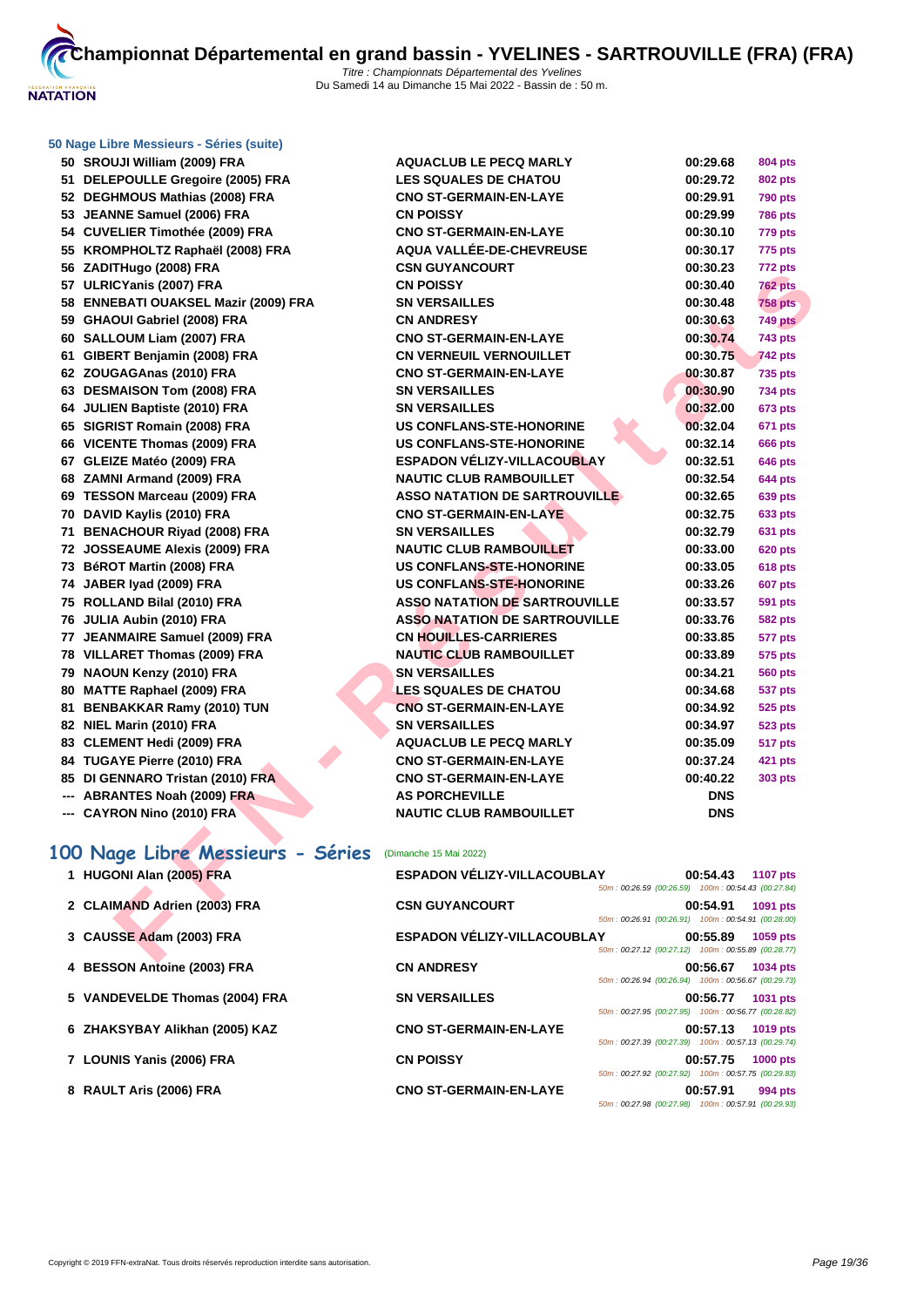

|    | 100 Nage Libre Messieurs - Séries (suite)<br>9 BARATAUD Jazz (2005) FRA | <b>NAUTIC CLUB RAMBOUILLET</b>       | 00:58.00<br>992 pts                                                              |
|----|-------------------------------------------------------------------------|--------------------------------------|----------------------------------------------------------------------------------|
|    |                                                                         |                                      | 50m: 00:28.00 (00:28.00) 100m: 00:58.00 (00:30.00)                               |
|    | 10 ROUDILLON Nils (2005) FRA                                            | <b>CN HOUILLES-CARRIERES</b>         | 00:58.09<br>989 pts<br>50m: 00:28.71 (00:28.71) 100m: 00:58.09 (00:29.38)        |
| 11 | LEE-BOUHOURS Florian (2007) FRA                                         | AQUA VALLÉE-DE-CHEVREUSE             | 00:58.22<br>985 pts<br>50m: 00:28.28 (00:28.28) 100m: 00:58.22 (00:29.94)        |
|    | 12 GENDRIER Esteban (2007) FRA                                          | <b>CSN GUYANCOURT</b>                | 00:58.26<br>983 pts<br>50m: 00:28.17 (00:28.17) 100m: 00:58.26 (00:30.09)        |
| 13 | PORTAL Kylian (2006) FRA                                                | <b>CNO ST-GERMAIN-EN-LAYE</b>        | 00:58.28<br>983 pts<br>50m: 00:27.83 (00:27.83) 100m: 00:58.28 (00:30.45)        |
| 14 | <b>HARDOUIN Romin (2001) FRA</b>                                        | <b>CNO ST-GERMAIN-EN-LAYE</b>        | 00:58.42<br>978 pts<br>50m: 00:27.73 (00:27.73) 100m: 00:58.42 (00:30.69)        |
| 15 | TOUR Mylan (2006) FRA                                                   | <b>CN POISSY</b>                     | 00:58.47<br>977 pts<br>50m: 00:27.70 (00:27.70) 100m: 00:58.47 (00:30.77)        |
| 16 | HANI Chahine (2006) FRA                                                 | <b>CSN GUYANCOURT</b>                | 00:58.72<br>969 pts<br>50m: 00:28.73 (00:28.73) 100m: 00:58.72 (00:29.99)        |
| 17 | DUYCK Mathieu (2007) FRA                                                | <b>CSN GUYANCOURT</b>                | 00:59.12<br>957 pts<br>50m: 00:28.47 (00:28.47) 100m: 00:59.12 (00:30.65)        |
|    | 18 FERAY Clement (2004) FRA                                             | <b>COM BAGNEUX NATATION</b>          | 00:59.34<br>950 pts<br>50m: 00:28.13 (00:28.13) 100m: 00:59.34 (00:31.21)        |
| 19 | DESCHAMP Jeremy (2004) FRA                                              | <b>NAUTIC CLUB RAMBOUILLET</b>       | 00:59.60<br>942 pts<br>50m: 00:28.47 (00:28.47) 100m: 00:59.60 (00:31.13)        |
| 20 | HUET Mathis (2007) FRA                                                  | <b>CNO ST-GERMAIN-EN-LAYE</b>        | 00:59.61<br>942 pts<br>50m: 00:28.35 (00:28.35) 100m: 00:59.61 (00:31.26)        |
| 21 | <b>GAMEIRO DOS SANTOS Andre (2005) POR</b>                              | <b>AQUACLUB LE PECQ MARLY</b>        | 00:59.71<br>939 pts<br>50m: 00:28.41 (00:28.41) 100m: 00:59.71 (00:31.30)        |
|    | 22 BIDAUT Cyprien (2005) FRA                                            | <b>CNO ST-GERMAIN-EN-LAYE</b>        | 00:59.74<br>938 pts<br>50m: 00:28.32 (00:28.32) 100m: 00:59.74 (00:31.42)        |
| 23 | <b>VINATIER Eliott (2006) FRA</b>                                       | <b>AQUACLUB LE PECQ MARLY</b>        | 00:59.77<br>937 pts<br>50m: 00:28.98 (00:28.98) 100m: 00:59.77 (00:30.79)        |
| 24 | GIRAULT Nils (2004) FRA                                                 | <b>NAUTIC CLUB RAMBOUILLET</b>       | 00:59.94<br>932 pts<br>50m: 00:29.28 (00:29.28) 100m: 00:59.94 (00:30.66)        |
|    | 25 HUET Damien (2005) FRA                                               | <b>ASSO NATATION DE SARTROUVILLE</b> | 01:00.04<br>928 pts<br>50m: 00:28.83 (00:28.83) 100m: 01:00.04 (00:31.21)        |
| 26 | <b>BONGERS Samuel (2006) FRA</b>                                        | <b>AQUACLUB LE PECQ MARLY</b>        | 01:00.14<br>925 pts<br>50m: 00:29.26 (00:29.26) 100m: 01:00.14 (00:30.88)        |
| 27 | <b>BUSSON Timothée (2006) FRA</b>                                       | <b>CN ANDRESY</b>                    | 01:00.22<br>923 pts<br>50m: 00:28.46 (00:28.46) 100m: 01:00.22 (00:31.76)        |
| 28 | FERRAZ SANT'ANA Diego (2001) FRA                                        | <b>CN PLAISIR</b>                    | 01:00.38<br><b>918 pts</b><br>50m: 00:28.40 (00:28.40) 100m: 01:00.38 (00:31.98) |
| 29 | POUPON Valentin (1999) FRA                                              | <b>COM BAGNEUX NATATION</b>          | 01:00.40<br>918 pts                                                              |
|    | 30 CETINER Sinan (1996) FRA                                             | <b>CN HOUILLES-CARRIERES</b>         | 50m: 00:28.42 (00:28.42) 100m: 01:00.40 (00:31.98)<br>01:00.43<br>917 pts        |
|    | 30 LEROY Romain (2007) FRA                                              | <b>NAUTIC CLUB RAMBOUILLET</b>       | 50m: 00:28.74 (00:28.74) 100m: 01:00.43 (00:31.69)<br>917 pts<br>01:00.43        |
|    | 32 CAVARO Baptiste (2005) FRA                                           | <b>NAUTIC CLUB RAMBOUILLET</b>       | 50m: 00:29.29 (00:29.29) 100m: 01:00.43 (00:31.14)<br>01:00.47<br>915 pts        |
| 33 | GUYARD Philomin (2005) FRA                                              | <b>LE CHESNAY NATATION</b>           | 50m: 00:29.08 (00:29.08) 100m: 01:00.47 (00:31.39)<br>01:00.65<br>910 pts        |
| 34 | GOHARD Guillaume (2005) FRA                                             | <b>USM VIROFLAY</b>                  | 50m: 00:28.61 (00:28.61) 100m: 01:00.65 (00:32.04)<br>01:01.04<br>898 pts        |
| 35 | <b>GONZALEZ Enzo (2004) FRA</b>                                         | <b>AQUACLUB LE PECQ MARLY</b>        | 50m: 00:29.48 (00:29.48) 100m: 01:01.04 (00:31.56)<br>01:01.20<br>893 pts        |
| 36 | <b>DEJOS Matthieu (2004) FRA</b>                                        | LE CHESNAY NATATION                  | 50m: 00:29.03 (00:29.03) 100m: 01:01.20 (00:32.17)<br>01:01.48<br>885 pts        |
| 37 | VIRONDAUD Solal (2004) FRA                                              | <b>LE CHESNAY NATATION</b>           | 50m: 00:29.54 (00:29.54) 100m: 01:01.48 (00:31.94)<br>01:01.54<br>883 pts        |
|    | 38 BRULON Mael (2004) FRA                                               | <b>CN HOUILLES-CARRIERES</b>         | 50m: 00:29.03 (00:29.03) 100m: 01:01.54 (00:32.51)<br>01:01.89<br>873 pts        |
|    | 39 ROUDILLON Timo (2010) FRA                                            | <b>CN HOUILLES-CARRIERES</b>         | 50m: 00:29.19 (00:29.19) 100m: 01:01.89 (00:32.70)<br>01:02.01<br>869 pts        |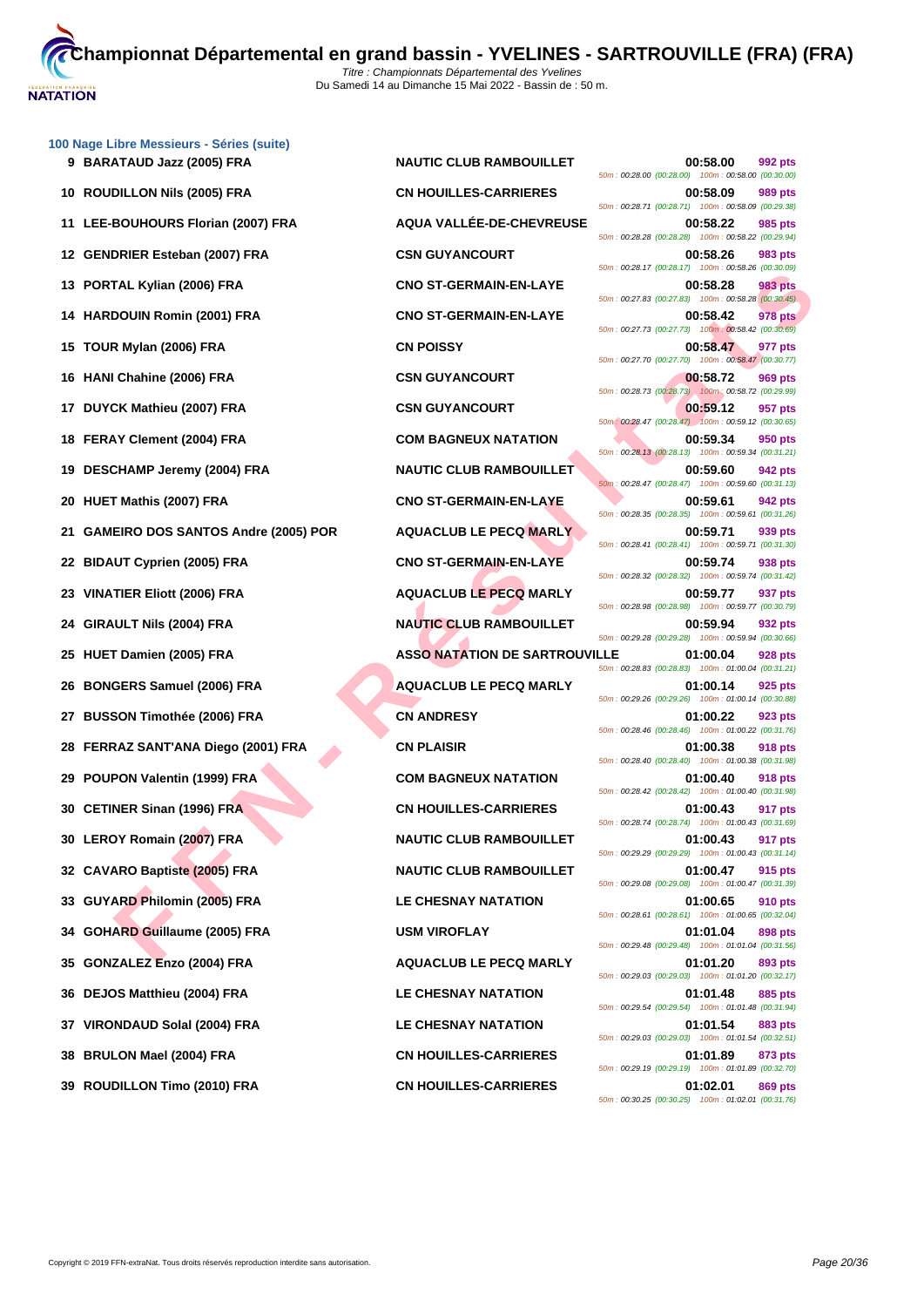

| 100 Nage Libre Messieurs - Séries (suite)<br>40 CLAVE Mathias (2008) FRA | <b>CSN GUYANCOURT</b>                | 01:02.91<br>843 pts<br>50m: 00:30.01 (00:30.01) 100m: 01:02.91 (00:32.90)        |
|--------------------------------------------------------------------------|--------------------------------------|----------------------------------------------------------------------------------|
| <b>KERDREUX Pierre-Yves (2005) FRA</b><br>41                             | <b>USM VIROFLAY</b>                  | 01:02.95<br>842 pts<br>50m: 00:30.13 (00:30.13) 100m: 01:02.95 (00:32.82)        |
| 42 ALEXANDRE Maxime (2008) FRA                                           | ESPADON VÉLIZY-VILLACOUBLAY          | 01:03.17<br>836 pts<br>50m: 00:31.62 (00:31.62) 100m: 01:03.17 (00:31.55)        |
| <b>BORDIER Ethan (2007) FRA</b><br>43                                    | <b>ASSO NATATION DE SARTROUVILLE</b> | 01:03.38<br>830 pts<br>50m: 00:31.06 (00:31.06) 100m: 01:03.38 (00:32.32)        |
| <b>CROLY-LABOURDETTE Niels (2008) FRA</b><br>44                          | <b>LE CHESNAY NATATION</b>           | 01:03.55<br>825 pts<br>50m: 00:30.00 (00:30.00) 100m: 01:03.55 (00:33.55)        |
| <b>ARHAB Alister (2006) FRA</b><br>45                                    | <b>ASSO NATATION DE SARTROUVILLE</b> | 01:03.68<br><b>821 pts</b><br>50m: 00:30.65 (00:30.65) 100m: 01:03.68 (00:33.03) |
| SALLOUM Liam (2007) FRA<br>46                                            | <b>CNO ST-GERMAIN-EN-LAYE</b>        | 01:04.12<br>808 pts<br>50m: 00:30.51 (00:30.51) 100m: 01:04.12 (00:33.61)        |
| MERY Clément (2004) FRA<br>47                                            | <b>CN POISSY</b>                     | 01:04.26<br>804 pts<br>50m: 00:31.24 (00:31.24) 100m: 01:04.26 (00:33.02)        |
| <b>DEGHMOUS Mathias (2008) FRA</b><br>48                                 | <b>CNO ST-GERMAIN-EN-LAYE</b>        | 01:04.43<br>800 pts<br>50m: 00:31.06 (00:31.06) 100m: 01:04.43 (00:33.37)        |
| <b>GUNTZBERGER Matthias (2009) FRA</b><br>49                             | <b>SN VERSAILLES</b>                 | 01:04.46<br><b>799 pts</b><br>50m: 00:31.26 (00:31.26) 100m: 01:04.46 (00:33.20) |
| <b>MAUDUIT Florian (2006) FRA</b><br>50                                  | <b>SN VERSAILLES</b>                 | 01:04.62<br>794 pts<br>50m: 00:30.84 (00:30.84) 100m: 01:04.62 (00:33.78)        |
| 51 LE BARS Arthur (2005) FRA                                             | ESPADON VÉLIZY-VILLACOUBLAY          | 01:04.71<br><b>792 pts</b><br>50m: 00:30.49 (00:30.49) 100m: 01:04.71 (00:34.22) |
| 52 TAMBOISE Clément (2005) FRA                                           | <b>SN VERSAILLES</b>                 | 01:05.01<br><b>783 pts</b><br>50m: 00:31.89 (00:31.89) 100m: 01:05.01 (00:33.12) |
| <b>BOITARD Arthur (2007) FRA</b><br>53                                   | LE CHESNAY NATATION                  | 01:05.64<br><b>766 pts</b><br>50m: 00:30.97 (00:30.97) 100m: 01:05.64 (00:34.67) |
| <b>ENNEBATI OUAKSEL Mazir (2009) FRA</b><br>54                           | <b>SN VERSAILLES</b>                 | 01:06.16<br>751 pts<br>50m: 00:32.44 (00:32.44) 100m: 01:06.16 (00:33.72)        |
| JENVRIN Leo (2008) FRA<br>55                                             | <b>CSN GUYANCOURT</b>                | 01:06.80<br><b>734 pts</b><br>50m: 00:32.28 (00:32.28) 100m: 01:06.80 (00:34.52) |
| ULRICYanis (2007) FRA<br>56                                              | <b>CN POISSY</b>                     | 01:07.38<br><b>718 pts</b><br>50m: 00:31.99 (00:31.99) 100m: 01:07.38 (00:35.39) |
| ZADITHugo (2008) FRA<br>57                                               | <b>CSN GUYANCOURT</b>                | 01:08.18<br>697 pts<br>50m: 00:31.28 (00:31.28) 100m: 01:08.18 (00:36.90)        |
| <b>DESMAISON Tom (2008) FRA</b><br>58                                    | <b>SN VERSAILLES</b>                 | 01:08.22<br>696 pts<br>50m: 00:32.87 (00:32.87) 100m: 01:08.22 (00:35.35)        |
| ZOUGAGAnas (2010) FRA<br>58                                              | <b>CNO ST-GERMAIN-EN-LAYE</b>        | 01:08.22<br><b>696 pts</b><br>50m: 00:32.46 (00:32.46) 100m: 01:08.22 (00:35.76) |
| GIBERT Benjamin (2008) FRA<br>60                                         | <b>CN VERNEUIL VERNOUILLET</b>       | 01:08.23<br>696 pts<br>50m: 00:32.73 (00:32.73) 100m: 01:08.23 (00:35.50)        |
| 61 CHANTEUR Nathan (2009) FRA                                            | <b>USM VIROFLAY</b>                  | 01:09.74<br>657 pts<br>50m: 00:34.29 (00:34.29) 100m: 01:09.74 (00:35.45)        |
| 62 GHAOUI Gabriel (2008) FRA                                             | <b>CN ANDRESY</b>                    | 01:10.40<br>640 pts<br>50m: 00:32.73 (00:32.73) 100m: 01:10.40 (00:37.67)        |
| <b>JULIEN Baptiste (2010) FRA</b><br>63                                  | <b>SN VERSAILLES</b>                 | 01:10.44<br>639 pts<br>50m: 00:33.94 (00:33.94) 100m: 01:10.44 (00:36.50)        |
| MUSSO Elliot (2008) FRA<br>64                                            | <b>LES SQUALES DE CHATOU</b>         | 01:10.90<br>627 pts<br>50m: 00:34.45 (00:34.45) 100m: 01:10.90 (00:36.45)        |
| <b>DENIS Pierric (2004) FRA</b><br>65                                    | <b>COM BAGNEUX NATATION</b>          | 01:11.73<br>607 pts<br>50m: 00:34.64 (00:34.64) 100m: 01:11.73 (00:37.09)        |
| <b>TESSON Marceau (2009) FRA</b><br>66                                   | <b>ASSO NATATION DE SARTROUVILLE</b> | 01:11.95<br>601 pts<br>50m: 00:34.59 (00:34.59) 100m: 01:11.95 (00:37.36)        |
| <b>LAURENCE Mathieu (2008) FRA</b><br>67                                 | <b>LE CHESNAY NATATION</b>           | 01:12.95<br>577 pts<br>50m: 00:34.74 (00:34.74) 100m: 01:12.95 (00:38.21)        |
| <b>JOSSEAUME Alexis (2009) FRA</b><br>68                                 | <b>NAUTIC CLUB RAMBOUILLET</b>       | 01:13.54<br>563 pts<br>50m: 00:34.50 (00:34.50) 100m: 01:13.54 (00:39.04)        |
| <b>ABRANTES Noah (2009) FRA</b><br>69                                    | <b>AS PORCHEVILLE</b>                | 01:14.12<br>549 pts<br>50m: 00:34.25 (00:34.25) 100m: 01:14.12 (00:39.87)        |
| 70 DUBAU Remy (2009) FRA                                                 | <b>CSN GUYANCOURT</b>                | 01:14.29<br>545 pts<br>50m: 00:35.19 (00:35.19) 100m: 01:14.29 (00:39.10)        |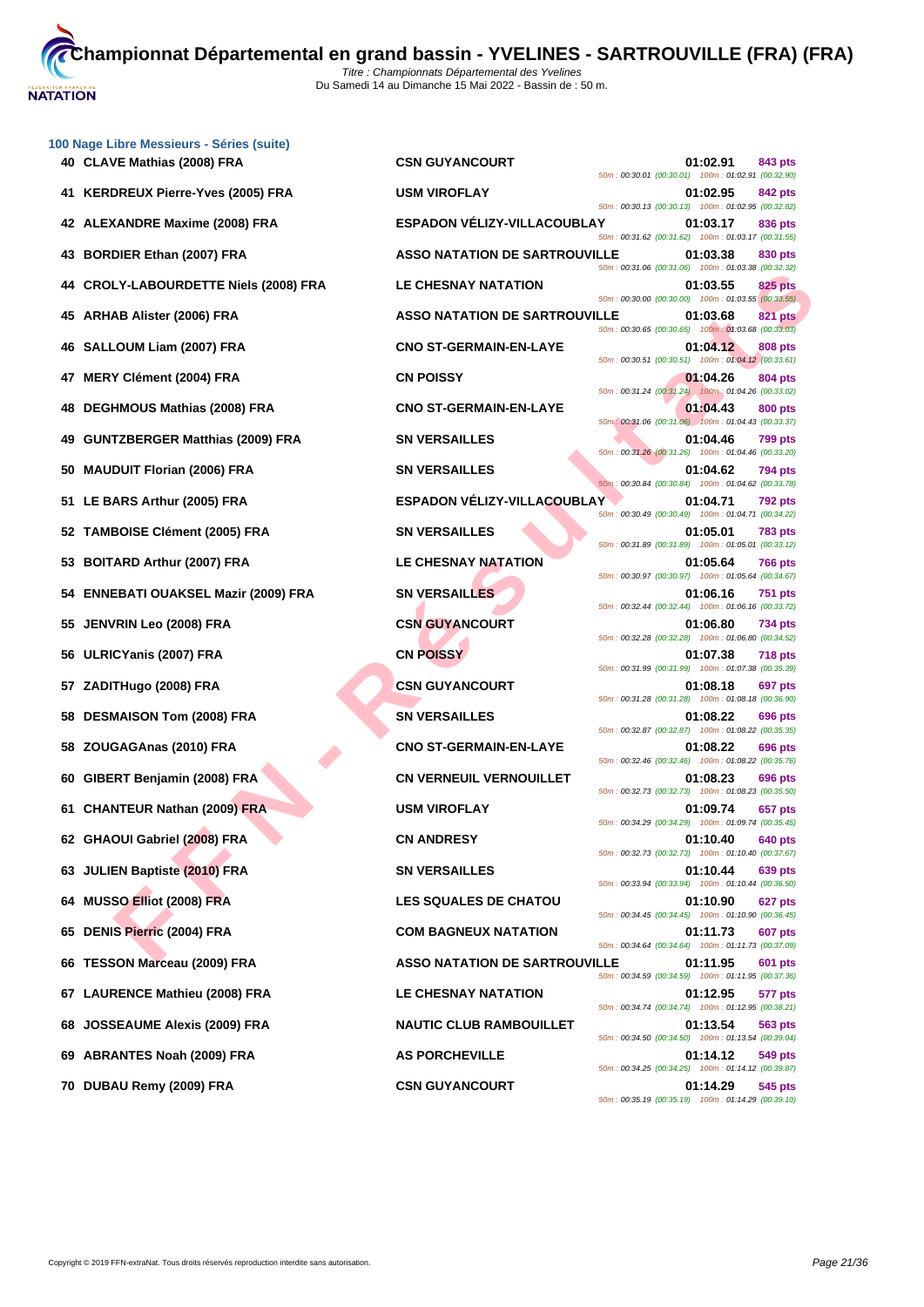

|     | 100 Nage Libre Messieurs - Séries (suite) |                                                                                                                                              |                                                                                                                                 |
|-----|-------------------------------------------|----------------------------------------------------------------------------------------------------------------------------------------------|---------------------------------------------------------------------------------------------------------------------------------|
|     | 70 BENACHOUR Riyad (2008) FRA             | <b>SN VERSAILLES</b>                                                                                                                         | 01:14.29<br>545 pts                                                                                                             |
|     | 72 ROLLAND Bilal (2010) FRA               | <b>ASSO NATATION DE SARTROUVILLE</b>                                                                                                         | 50m: 00:34.82 (00:34.82) 100m: 01:14.29 (00:39.47)<br>01:14.41<br>542 pts<br>50m: 00:35.75 (00:35.75) 100m: 01:14.41 (00:38.66) |
| 72  | <b>GUIENNE Edgar (2008) FRA</b>           | <b>AQUACLUB LE PECQ MARLY</b>                                                                                                                | 01:14.41<br>542 pts<br>50m: 00:35.43 (00:35.43) 100m: 01:14.41 (00:38.98)                                                       |
|     | 74 NAOUN Kenzy (2010) FRA                 | <b>SN VERSAILLES</b>                                                                                                                         | 01:14.76<br>534 pts<br>50m: 00:36.95 (00:36.95) 100m: 01:14.76 (00:37.81)                                                       |
| 75  | PASTOR Bastien (2008) FRA                 | <b>LE CHESNAY NATATION</b>                                                                                                                   | 01:14.93<br>530 pts<br>50m: 00:36.31 (00:36.31) 100m: 01:14.93 (00:38.62)                                                       |
|     | 76 CAYRON Nino (2010) FRA                 | <b>NAUTIC CLUB RAMBOUILLET</b>                                                                                                               | 01:15.28<br><b>522 pts</b><br>50m: 00:35.54 (00:35.54) 100m: 01:15.28 (00:39.74)                                                |
| 77  | ZAMNI Armand (2009) FRA                   | <b>NAUTIC CLUB RAMBOUILLET</b>                                                                                                               | 01:15.60<br>515 pts<br>50m: 00:35.40 (00:35.40) 100m: 01:15.60 (00:40.20)                                                       |
|     | 78 NIEL Marin (2010) FRA                  | <b>SN VERSAILLES</b>                                                                                                                         | 01:15.73<br>512 pts<br>50m: 00:35.70 (00:35.70) 100m: 01:15.73 (00:40.03)                                                       |
| 79  | JEANMAIRE Samuel (2009) FRA               | <b>CN HOUILLES-CARRIERES</b>                                                                                                                 | 01:16.23<br><b>501 pts</b><br>50m: 00:36.07 (00:36.07) 100m: 01:16.23 (00:40.16)                                                |
|     | 80 KHEMIR Ali (2010) FRA                  | <b>SN VERSAILLES</b>                                                                                                                         | 01:19.69<br>426 pts<br>50m: 00:38.50 (00:38.50) 100m: 01:19.69 (00:41.19)                                                       |
| 81. | <b>CLEMENT Hedi (2009) FRA</b>            | <b>AQUACLUB LE PECQ MARLY</b>                                                                                                                | 01:21.09<br>398 pts<br>50m: 00:39.61 (00:39.61) 100m: 01:21.09 (00:41.48)                                                       |
|     | 82 TUGAYE Pierre (2010) FRA               | <b>CNO ST-GERMAIN-EN-LAYE</b>                                                                                                                | 01:21.93<br>381 pts<br>50m: 00:38.63 (00:38.63) 100m: 01:21.93 (00:43.30)                                                       |
|     | 83 DI GENNARO Tristan (2010) FRA          | <b>CNO ST-GERMAIN-EN-LAYE</b>                                                                                                                | 01:31.86<br><b>212 pts</b><br>50m: 00:44.10 (00:44.10) 100m: 01:31.86 (00:47.76)                                                |
|     | 200 Nage Libre Messieurs - Séries         | (Samedi 14 Mai 2022)                                                                                                                         |                                                                                                                                 |
|     | 1 VANDEVELDE Thomas (2004) FRA            | <b>SN VERSAILLES</b><br>50m: 00:29.16 (00:29.16) 100m: 01:00.29 (00:31.13) 150m: 01:31.27 (00:30.98) 200m: 02:02.33 (00:31.06)               | 02:02.33<br>1049 pts                                                                                                            |
|     | 2 TOUR Mylan (2006) FRA                   | <b>CN POISSY</b><br>50m: 00:28.99 (00:28.99) 100m: 01:00.46 (00:31.47) 150m: 01:32.05 (00:31.59) 200m: 02:05.71 (00:33.66)                   | 02:05.71<br>995 pts                                                                                                             |
|     | 3 CLAIMAND Evan (2007) FRA                | <b>CSN GUYANCOURT</b><br>50m: 00:29.84 (00:29.84) 100m: 01:01.75 (00:31.91) 150m: 01:34.47 (00:32.72) 200m: 02:06.03 (00:31.56)              | 02:06.03<br>990 pts                                                                                                             |
|     | 4 LOUNIS Yanis (2006) FRA                 | <b>CN POISSY</b><br>50m: 00:28.75 (00:28.75) 100m: 01:00.65 (00:31.90) 150m: 01:34.23 (00:33.58) 200m: 02:07.34 (00:33.11)                   | 02:07.34<br>970 pts                                                                                                             |
|     | 5 CAUSSE Adam (2003) FRA                  | <b>ESPADON VELIZY-VILLACOUBLAY</b><br>50m: 00:29.34 (00:29.34) 100m: 01:00.92 (00:31.58) 150m: 01:34.53 (00:33.61) 200m: 02:07.50 (00:32.97) | 02:07.50<br>967 pts                                                                                                             |
|     | 6 PORTAL Kylian (2006) FRA                | <b>CNO ST-GERMAIN-EN-LAYE</b><br>50m : 00:29.09 (00:29.09) 100m : 01:01.59 (00:32.50) 150m : 01:36.00 (00:34.41) 200m : 02:08.29 (00:32.29)  | 02:08.29<br>955 pts                                                                                                             |
|     | 7 LEE-BOUHOURS Florian (2007) FRA         | <b>AQUA VALLÉE-DE-CHEVREUSE</b><br>50m: 00:29.94 (00:29.94) 100m: 01:02.37 (00:32.43) 150m: 01:36.14 (00:33.77) 200m: 02:09.33 (00:33.19)    | 02:09.33<br>939 pts                                                                                                             |
|     | 8 MARIANI Pierre-Orso (2008) FRA          | <b>CNO ST-GERMAIN-EN-LAYE</b><br>50m: 00:30.53 (00:30.53) 100m: 01:03.06 (00:32.53) 150m: 01:36.51 (00:33.45) 200m: 02:09.55 (00:33.04)      | 02:09.55<br>936 pts                                                                                                             |
|     | 9 HUET Mathis (2007) FRA                  | <b>CNO ST-GERMAIN-EN-LAYE</b><br>50m: 00:30.24 (00:30.24) 100m: 01:04.83 (00:34.59) 150m: 01:39.82 (00:34.99) 200m: 02:11.13 (00:31.31)      | 02:11.13<br>912 pts                                                                                                             |
|     | 10 LEROY Romain (2007) FRA                | NAUTIC CLUB RAMBOUILLET<br>50m: 00:30.88 (00:30.88) 100m: 01:04.41 (00:33.53) 150m: 01:39.44 (00:35.03) 200m: 02:12.27 (00:32.83)            | 02:12.27<br>895 pts                                                                                                             |
|     | 11 ROUDILLON Nils (2005) FRA              | <b>CN HOUILLES-CARRIERES</b><br>50m: 00:30.54 (00:30.54) 100m: 01:04.11 (00:33.57) 150m: 01:39.27 (00:35.16) 200m: 02:12.55 (00:33.28)       | 02:12.55<br>890 pts                                                                                                             |
|     | 12 GIRAULT Nils (2004) FRA                | <b>NAUTIC CLUB RAMBOUILLET</b><br>50m : 00:30.69 (00:30.69) 100m : 01:04.85 (00:34.16) 150m : 01:39.38 (00:34.53) 200m : 02:12.80 (00:33.42) | 02:12.80<br><b>887 pts</b>                                                                                                      |
|     |                                           |                                                                                                                                              |                                                                                                                                 |

# 200 Nage Libre Messieurs - Séries (Samedi 14 Mai 2022)

- 
- 
- 
- 
- 
- 
- 
- 
- 
- 
- 
- 
- **13 GUYARD Philomin (2005) FRA LE CHESNAY NATATION 02:14.47 862 pts**
- **14 CLAVE Mathias (2008) FRA C C C C 60m**
- **15 ALEXANDRE Maxime (2008) FRA E**
- **16 ROUDILLON Timo (2010) FRA C**<sub>50m</sub>
- 

| $\frac{1}{2}$                     |                               |                                                                                                            |          |                |
|-----------------------------------|-------------------------------|------------------------------------------------------------------------------------------------------------|----------|----------------|
| 1 VANDEVELDE Thomas (2004) FRA    | <b>SN VERSAILLES</b>          |                                                                                                            | 02:02.33 | 1049 pts       |
|                                   |                               | 50m: 00:29.16 (00:29.16) 100m: 01:00.29 (00:31.13) 150m: 01:31.27 (00:30.98) 200m: 02:02.33 (00:31.06)     |          |                |
| 2 TOUR Mylan (2006) FRA           | <b>CN POISSY</b>              |                                                                                                            | 02:05.71 | 995 pts        |
|                                   |                               | 50m: 00:28.99 (00:28.99) 100m: 01:00.46 (00:31.47) 150m: 01:32.05 (00:31.59) 200m: 02:05.71 (00:33.66)     |          |                |
| 3 CLAIMAND Evan (2007) FRA        | <b>CSN GUYANCOURT</b>         |                                                                                                            | 02:06.03 | <b>990 pts</b> |
|                                   |                               | 50m: 00:29.84 (00:29.84) 100m: 01:01.75 (00:31.91) 150m: 01:34.47 (00:32.72) 200m: 02:06.03 (00:31.56)     |          |                |
|                                   |                               |                                                                                                            |          |                |
| 4 LOUNIS Yanis (2006) FRA         | <b>CN POISSY</b>              |                                                                                                            | 02:07.34 | 970 pts        |
|                                   |                               | 50m: 00:28.75 (00:28.75) 100m: 01:00.65 (00:31.90) 150m: 01:34.23 (00:33.58) 200m: 02:07.34 (00:33.11)     |          |                |
| 5 CAUSSE Adam (2003) FRA          |                               | ESPADON VÉLIZY-VILLACOUBLAY                                                                                | 02:07.50 | <b>967 pts</b> |
|                                   |                               | 50m: 00:29.34 (00:29.34) 100m: 01:00.92 (00:31.58) 150m: 01:34.53 (00:33.61) 200m: 02:07.50 (00:32.97)     |          |                |
| 6 PORTAL Kylian (2006) FRA        | <b>CNO ST-GERMAIN-EN-LAYE</b> |                                                                                                            | 02:08.29 | 955 pts        |
|                                   |                               | 50m: 00:29.09 (00:29.09) 100m: 01:01.59 (00:32.50) 150m: 01:36.00 (00:34.41) 200m: 02:08.29 (00:32.29)     |          |                |
|                                   |                               |                                                                                                            |          |                |
| 7 LEE-BOUHOURS Florian (2007) FRA |                               | AQUA VALLÉE-DE-CHEVREUSE                                                                                   | 02:09.33 | 939 pts        |
|                                   |                               | 50m: 00:29.94 (00:29.94) 100m: 01:02.37 (00:32.43) 150m: 01:36.14 (00:33.77) 200m: 02:09.33 (00:33.19)     |          |                |
| 8 MARIANI Pierre-Orso (2008) FRA  | <b>CNO ST-GERMAIN-EN-LAYE</b> |                                                                                                            | 02:09.55 | 936 pts        |
|                                   |                               | 50m: 00:30.53 (00:30.53) 100m: 01:03.06 (00:32.53) 150m: 01:36.51 (00:33.45) 200m: 02:09.55 (00:33.04)     |          |                |
| 9 HUET Mathis (2007) FRA          | <b>CNO ST-GERMAIN-EN-LAYE</b> |                                                                                                            | 02:11.13 | <b>912 pts</b> |
|                                   |                               | 50m: 00:30.24 (00:30.24) 100m: 01:04.83 (00:34.59) 150m: 01:39.82 (00:34.99) 200m: 02:11.13 (00:31.31)     |          |                |
|                                   |                               |                                                                                                            |          |                |
| 10 LEROY Romain (2007) FRA        |                               | <b>NAUTIC CLUB RAMBOUILLET</b>                                                                             | 02:12.27 | 895 pts        |
|                                   |                               | 50m: 00:30.88 (00:30.88) 100m: 01:04.41 (00:33.53) 150m: 01:39.44 (00:35.03) 200m: 02:12.27 (00:32.83)     |          |                |
| 11 ROUDILLON Nils (2005) FRA      | <b>CN HOUILLES-CARRIERES</b>  |                                                                                                            | 02:12.55 | <b>890 pts</b> |
|                                   |                               | 50m: 00:30.54 (00:30.54) 100m: 01:04.11 (00:33.57) 150m: 01:39.27 (00:35.16) 200m: 02:12.55 (00:33.28)     |          |                |
| 12 GIRAULT Nils (2004) FRA        |                               | <b>NAUTIC CLUB RAMBOUILLET</b>                                                                             | 02:12.80 | <b>887 pts</b> |
|                                   |                               | 50m: 00:30.69 (00:30.69) 100m: 01:04.85 (00:34.16) 150m: 01:39.38 (00:34.53) 200m: 02:12.80 (00:33.42)     |          |                |
|                                   |                               |                                                                                                            | 02:14.47 |                |
| 13 GUYARD Philomin (2005) FRA     | LE CHESNAY NATATION           |                                                                                                            |          | <b>862 pts</b> |
|                                   |                               | 50m: 00:30.27 (00:30.27) 100m: 01:04.51 (00:34.24) 150m: 01:39.25 (00:34.74) 200m: 02:14.47 (00:35.22)     |          |                |
| 14 CLAVE Mathias (2008) FRA       | <b>CSN GUYANCOURT</b>         |                                                                                                            | 02:16.32 | 835 pts        |
|                                   |                               | 50m : 00:31.13 (00:31.13) 100m : 01:05.13 (00:34.00) 150m : 01:41.34 (00:36.21) 200m : 02:16.32 (00:34.98) |          |                |
| 15 ALEXANDRE Maxime (2008) FRA    |                               | ESPADON VÉLIZY-VILLACOUBLAY                                                                                | 02:19.01 | <b>797 pts</b> |
|                                   |                               | 50m: 00:32.47 (00:32.47) 100m: 01:07.71 (00:35.24) 150m: 01:43.74 (00:36.03) 200m: 02:19.01 (00:35.27)     |          |                |
| 16 ROUDILLON Timo (2010) FRA      | <b>CN HOUILLES-CARRIERES</b>  |                                                                                                            | 02:20.57 | 775 pts        |
|                                   |                               | 50m: 00:32.03 (00:32.03) 100m: 01:07.92 (00:35.89) 150m: 01:45.34 (00:37.42) 200m: 02:20.57 (00:35.23)     |          |                |
|                                   |                               |                                                                                                            |          |                |
| 17 SALLOUM Liam (2007) FRA        | <b>CNO ST-GERMAIN-EN-LAYE</b> |                                                                                                            | 02:22.89 | <b>743 pts</b> |

50m : 00:32.10 (00:32.10) 100m : 01:09.12 (00:37.02) 150m : 01:4

|  | 02:12.80 887 pts                          |  |
|--|-------------------------------------------|--|
|  | 39.38 (00:34.53) 200m: 02:12.80 (00:33.42 |  |
|  | 02:14.47 862 pts                          |  |
|  | 39.25 (00:34.74) 200m: 02:14.47 (00:35.22 |  |
|  | 02:16.32 835 pts                          |  |
|  | 41.34 (00:36.21) 200m: 02:16.32 (00:34.98 |  |
|  | 02:19.01 797 pts                          |  |
|  | 43.74 (00:36.03) 200m: 02:19.01 (00:35.27 |  |
|  | 02:20.57 775 pts                          |  |
|  | 45.34 (00:37.42) 200m: 02:20.57 (00:35.23 |  |
|  | 02:22.89 743 pts                          |  |
|  | 46.21 (00:37.09) 200m: 02:22.89 (00:36.68 |  |
|  |                                           |  |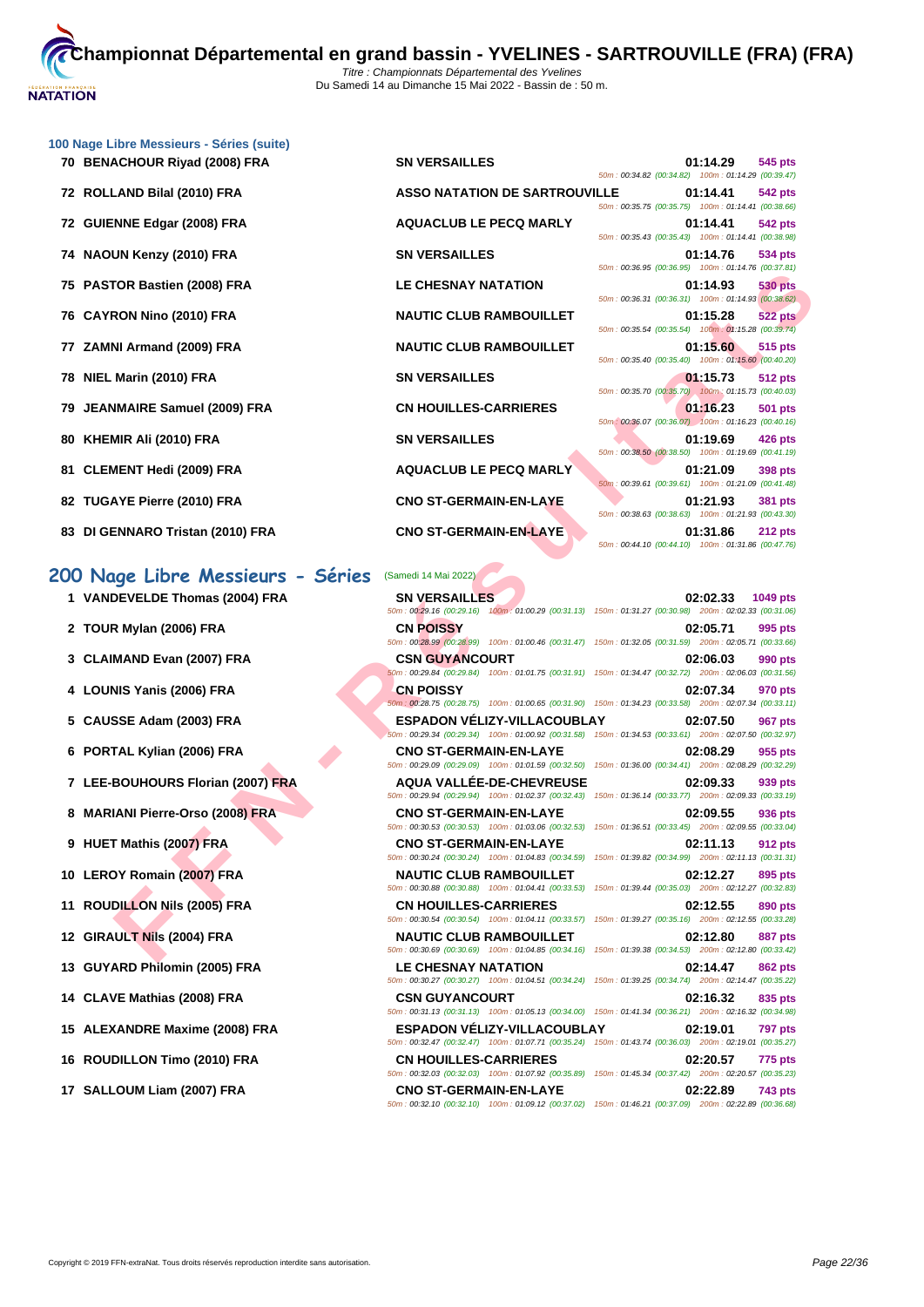|  | 200 Nage Libre Messieurs - Séries (suite) |  |  |
|--|-------------------------------------------|--|--|
|  |                                           |  |  |

- 
- 
- 
- 
- 
- 
- 
- 
- 
- 
- 
- 

# **400 Nage Libre Messieurs - Séries** (Dimanche 15 Mai 2022)

- 
- 
- **3 FAUCONNIER Basile (2005) FRA AQUA VALLÉE-DE-CHEVREUSE 04:28.11 974 pts**
- 
- 
- **6 BARATAUD Jazz (2005) FRA NAUTIC CLUB RAMBOUILLET 04:29.34 965 pts**
- **7 LEE-BOUHOURS Florian (2007) FRA AQUA VALLÉE-DE-CHEVREUSE 04:32.33 942 pts**
- 
- **9 HUET Mathis (2007) FRA CNO ST-GERMAIN-EN-LAYE 04:43.43 859 pts**
- 
- **11 GUNTZBERGER Matthias (2009) FRA SN VERSAILLES 04:47.36 831 pts**
- 
- **13 KERDREUX Pierre-Yves (2005) FRA USM VIROFLAY 04:56.27 768 pts**
- **14 DESMAISON Tom (2008) FRA SN VERSAILLES 04:58.91 750 pts**

| 18 LE BARS Arthur (2005) FRA         | <b>ESPADON VELIZY-VILLACOUBLAY</b><br>50m: 00:32.54 (00:32.54) 100m: 01:09.42 (00:36.88) 150m: 01:46.86 (00:37.44) 200m: 02:23.27 (00:36.41)                                                                        | 02:23.27                                                                                                               | <b>738 pts</b> |
|--------------------------------------|---------------------------------------------------------------------------------------------------------------------------------------------------------------------------------------------------------------------|------------------------------------------------------------------------------------------------------------------------|----------------|
| 19 ENNEBATI OUAKSEL Mazir (2009) FRA | <b>SN VERSAILLES</b><br>50m : 00:34.27 (00:34.27) 100m : 01:12.43 (00:38.16) 150m : 01:49.80 (00:37.37) 200m : 02:24.38 (00:34.58)                                                                                  | 02:24.38                                                                                                               | <b>723 pts</b> |
| 20 PINERO Antoine (2009) FRA         | <b>AQUACLUB LE PECQ MARLY</b><br>50m: 00:32.40 (00:32.40) 100m: 01:09.37 (00:36.97) 150m: 01:48.12 (00:38.75) 200m: 02:26.90 (00:38.78)                                                                             | 02:26.90                                                                                                               | <b>689 pts</b> |
| 21 ARHAB Alister (2006) FRA          | <b>ASSO NATATION DE SARTROUVILLE</b><br>50m: 00:33.04 (00:33.04) 100m: 01:10.39 (00:37.35) 150m: 01:48.81 (00:38.42) 200m: 02:27.24 (00:38.43)                                                                      | 02:27.24                                                                                                               | 685 pts        |
| 22 ZOUGAGAnas (2010) FRA             | <b>CNO ST-GERMAIN-EN-LAYE</b><br>50m: 00:33.84 (00:33.84) 100m: 01:12.37 (00:38.53) 150m: 01:50.95 (00:38.58) 200m: 02:27.62 (00:36.67)                                                                             | 02:27.62                                                                                                               | 680 pts        |
| 23 CUVELIER Timothée (2009) FRA      | <b>CNO ST-GERMAIN-EN-LAYE</b><br>50m: 00:34.04 (00:34.04) 100m: 01:13.10 (00:39.06)                                                                                                                                 | 02:29.62<br>150m: 01:53.04 (00:39.94) 200m: 02:29.62 (00:36.58)                                                        | <b>654 pts</b> |
| 24 ZADITHugo (2008) FRA              | <b>CSN GUYANCOURT</b><br>50m: 00:32.71 (00:32.71) 100m: 01:10.53 (00:37.82)                                                                                                                                         | 02:29.83<br>150m: 01:50.72 (00:40.19) 200m: 02:29.83 (00:39.11)                                                        | 651 pts        |
| 25 LE GRAND MOULIN Mathéo (2010) FRA | <b>CNO ST-GERMAIN-EN-LAYE</b><br>50m: 00:36.21 (00:36.21) 100m: 01:15.30 (00:39.09)                                                                                                                                 | 02:31.67<br>150m: 01:54.87 (00:39.57) 200m: 02:31.67 (00:36.80)                                                        | <b>628 pts</b> |
| 26 GIBERT Benjamin (2008) FRA        | <b>CN VERNEUIL VERNOUILLET</b><br>50m: 00:35.83 (00:35.83) 100m: 01:14.98 (00:39.15)                                                                                                                                | 02:37.17<br>150m: 01:57.27 (00:42.29) 200m: 02:37.17 (00:39.90)                                                        | <b>561 pts</b> |
| 27 BENBAKKAR Ramy (2010) TUN         | <b>CNO ST-GERMAIN-EN-LAYE</b><br>50m: 00:38.83 (00:38.83) 100m: 01:21.32 (00:42.49)                                                                                                                                 | 02:42.45<br>150m: 02:03.00 (00:41.68) 200m: 02:42.45 (00:39.45)                                                        | <b>500 pts</b> |
| 28 DENIS Pierric (2004) FRA          | <b>COM BAGNEUX NATATION</b><br>50m: 00:37.82 (00:37.82) 100m: 01:18.34 (00:40.52)                                                                                                                                   | 02:42.58<br>150m: 02:00.70 (00:42.36) 200m: 02:42.58 (00:41.88)                                                        | 499 pts        |
| 29 DUBAU Remy (2009) FRA             | <b>CSN GUYANCOURT</b><br>50m: 00:36.29 (00:36.29) 100m: 01:17.94 (00:41.65)                                                                                                                                         | 02:44.03<br>150m: 02:02.16 (00:44.22) 200m: 02:44.03 (00:41.87)                                                        | 483 pts        |
| 00 Nage Libre Messieurs - Séries     | (Dimanche 15 Mai 2022)                                                                                                                                                                                              |                                                                                                                        |                |
| 1 CLAIMAND Adrien (2003) FRA         | <b>CSN GUYANCOURT</b><br>50m : 00:29.49 (00:29.49) 100m : 01:01.33 (00:31.84) 150m : 01:33.59 (00:32.26) 200m : 02:06.04 (00:32.45) 50m : 02:06.04 (00:32.45) 500m : 03:10.60 (00:32.45) 500m : 04:14.56 (00:31.41) | 04:14.56                                                                                                               | 1082 pts       |
| 2 GENDRIER Esteban (2007) FRA        | <b>CSN GUYANCOURT</b><br>50m: 00:31.16 (00:31.16) 100m: 01:04.50 (00:33.34)                                                                                                                                         | 04:26.18<br>150m: 01:37.84 (00:33.34) 200m: 02:11.68 (00:33.84)                                                        | 989 pts        |
| 3 FAUCONNIER Basile (2005) FRA       | 250m: 02:45.40 (00:33.72) 300m: 03:19.40 (00:34.00)<br><b>AQUA VALLEE-DE-CHEVREUSE</b>                                                                                                                              | 350m: 03:53.22 (00:33.82) 400m: 04:26.18 (00:32.96)<br>04:28.11                                                        | 974 pts        |
|                                      | 50m: 00:29.74 (00:29.74) 100m: 01:02.76 (00:33.02)<br>250m: 02:45.09 (00:34.57) 300m: 03:19.60 (00:34.51)                                                                                                           | 150m: 01:36.51 (00:33.75) 200m: 02:10.52 (00:34.01)<br>350m: 03:54.54 (00:34.94) 400m: 04:28.11 (00:33.57)             |                |
| 4 CLAIMAND Evan (2007) FRA           | <b>CSN GUYANCOURT</b><br>50m: 00:30.53 (00:30.53) 100m: 01:04.14 (00:33.61)<br>250m: 02:47.47 (00:34.35) 300m: 03:21.84 (00:34.37) 350m: 03:55.99 (00:34.15) 400m: 04:28.19 (00:32.20)                              | 04:28.19<br>150m: 01:38.39 (00:34.25) 200m: 02:13.12 (00:34.73)                                                        | 973 pts        |
| 5 LOUNIS Yanis (2006) FRA            | <b>CN POISSY</b><br>50m: 00:30.00 (00:30.00) 100m: 01:03.11 (00:33.11) 150m: 01:37.45 (00:34.34) 200m: 02:11.88 (00:34.43)<br>250m: 02:46.46 (00:34.58) 300m: 03:21.31 (00:34.85)                                   | 04:28.33<br>350m: 03:55.98 (00:34.67) 400m: 04:28.33 (00:32.35)                                                        | 972 pts        |
| 6 BARATAUD Jazz (2005) FRA           | <b>NAUTIC CLUB RAMBOUILLET</b><br>50m: 00:30.66 (00:30.66) 100m: 01:03.38 (00:32.72)                                                                                                                                | 04:29.34<br>150m: 01:37.29 (00:33.91) 200m: 02:12.01 (00:34.72)                                                        | 965 pts        |
| 7 LEE-BOUHOURS Florian (2007) FRA    | 250m: 02:46.92 (00:34.91) 300m: 03:21.97 (00:35.05)<br><b>AQUA VALLEE-DE-CHEVREUSE</b>                                                                                                                              | 350m: 03:57.63 (00:35.66) 400m: 04:29.34 (00:31.71)<br>04:32.33                                                        | 942 pts        |
| 8 GIRAULT Nils (2004) FRA            | 50m: 00:31.51 (00:31.51) 100m: 01:05.63 (00:34.12)<br>250m: 02:48.43 (00:34.66) 300m: 03:23.62 (00:35.19)<br><b>NAUTIC CLUB RAMBOUILLET</b>                                                                         | 150m: 01:39.69 (00:34.06) 200m: 02:13.77 (00:34.08)<br>350m: 03:58.40 (00:34.78) 400m: 04:32.33 (00:33.93)<br>04:35.86 | 915 pts        |
|                                      | 50m: 00:30.97 (00:30.97) 100m: 01:05.16 (00:34.19)<br>250m: 02:50.49 (00:34.92) 300m: 03:25.85 (00:35.36)                                                                                                           | 150m: 01:40.31 (00:35.15) 200m: 02:15.57 (00:35.26)<br>350m: 04:01.29 (00:35.44) 400m: 04:35.86 (00:34.57)             |                |
| 9 HUET Mathis (2007) FRA             | <b>CNO ST-GERMAIN-EN-LAYE</b><br>50m: 00:32.38 (00:32.38) 100m: 01:08.39 (00:36.01)<br>250m: 02:58.35 (00:36.91) 300m: 03:35.55 (00:37.20)                                                                          | 04:43.43<br>150m: 01:44.77 (00:36.38) 200m: 02:21.44 (00:36.67)<br>350m: 04:11.89 (00:36.34) 400m: 04:43.43 (00:31.54) | 859 pts        |
| 10 LEROY Romain (2007) FRA           | <b>NAUTIC CLUB RAMBOUILLET</b><br>50m: 00:32.50 (00:32.50) 100m: 01:08.07 (00:35.57)                                                                                                                                | 04:47.01<br>150m: 01:44.49 (00:36.42) 200m: 02:21.48 (00:36.99)                                                        | 833 pts        |
| CUNTZDEDGED Metthics (0000) EDA      | 250m: 02:58.07 (00:36.59) 300m: 03:35.37 (00:37.30) 350m: 04:12.12 (00:36.75) 400m: 04:47.01 (00:34.89)                                                                                                             |                                                                                                                        |                |

# **1 CLAIMAND Adrien (2003) FRA CSN GUYANCOURT 04:14.56 1082 pts**

- 
- 50m : 00:32.50 (00:32.50) 100m : 01:08.07 (00:35.57) 150m : 01:44.49 (00:36.42) 200m : 02:21.48 (00:36.99) 250m : 02:58.07 (00:36.59) 300m : 03:35.37 (00:37.30) 350m : 04:12.12 (00:36.75) 400m : 04:47.01 (00:34.89)

# 50m : 00:32.72 (00:32.72) 100m : 01:08.72 (00:36.00) 150m : 01:45.75 (00:37.03) 200m : 02:22.34 (00:36.59) 250m : 02:58.62 (00:36.28) 300m : 03:35.53 (00:36.91) 350m : 04:12.21 (00:36.68) 400m : 04:47.36 (00:35.15)

**12 ALEXANDRE Maxime (2008) FRA ESPADON VÉLIZY-VILLACOUBLAY 04:53.99 784 pts**

50m : 00:32.76 (00:32.76) 100m : 01:09.13 (00:36.37) 150m : 01:47.84 (00:38.71) 200m : 02:26.10 (00:38.26) 250m : 03:04.30 (00:38.20) 300m : 03:41.94 (00:37.64) 350m : 04:20.84 (00:38.90) 400m : 04:56.27 (00:35.43)

50m : 00:35.30 (00:35.30) 100m : 01:14.02 (00:38.72) 150m : 01:52.36 (00:38.34) 200m : 02:30.23 (00:37.87) 250m : 03:07.38 (00:37.15) 300m : 03:45.24 (00:37.86) 350m : 04:22.83 (00:37.59) 400m : 04:58.91 (00:36.08)

50m : 00:34.94 (00:34.94) 100m : 01:12.57 (00:37.63) 150m : 01:49.96 (00:37.39) 200m : 02:27.70 (00:37.74) 250m : 03:05.69 (00:37.99) 300m : 03:42.58 (00:36.89) 350m : 04:19.24 (00:36.66) 400m : 04:53.99 (00:34.75)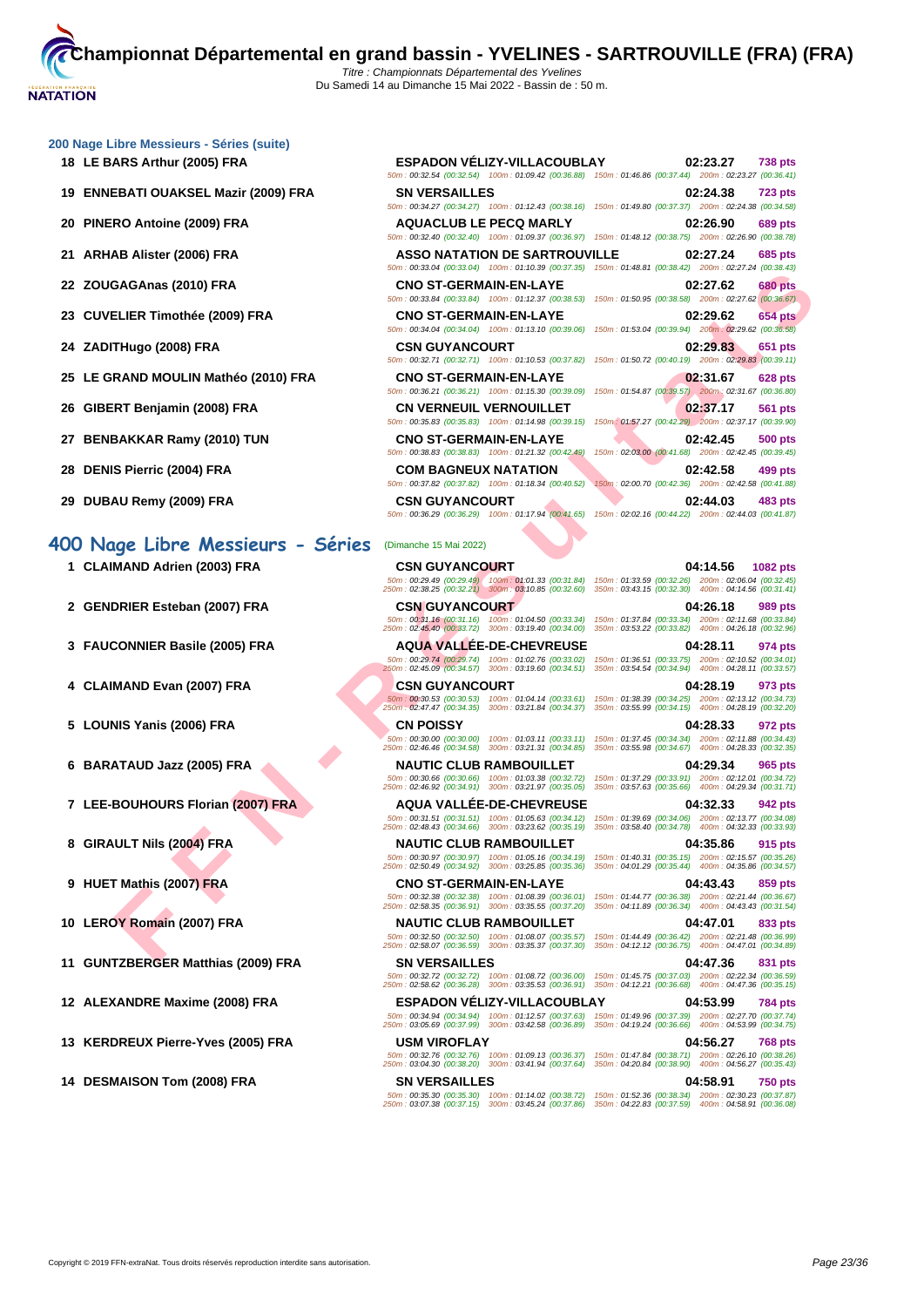|                               | 2 ZHAKSYBAY Alikhan (2005) KAZ                                                                                          |                                                                                                                                                                                                                                                                                                                                                                                                                                                                                                                                                                                                                                                                                                                                                                                                                                        | <b>CNO ST-GERMAIN-EN-LAYE</b>                                                                                                                                                                                         |                                                                                                                          | 00:29.95 | 998 pts         |                                                                                      |
|-------------------------------|-------------------------------------------------------------------------------------------------------------------------|----------------------------------------------------------------------------------------------------------------------------------------------------------------------------------------------------------------------------------------------------------------------------------------------------------------------------------------------------------------------------------------------------------------------------------------------------------------------------------------------------------------------------------------------------------------------------------------------------------------------------------------------------------------------------------------------------------------------------------------------------------------------------------------------------------------------------------------|-----------------------------------------------------------------------------------------------------------------------------------------------------------------------------------------------------------------------|--------------------------------------------------------------------------------------------------------------------------|----------|-----------------|--------------------------------------------------------------------------------------|
| 1 HUGONI Alan (2005) FRA      | 50 Dos Messieurs - Séries                                                                                               | (Dimanche 15 Mai 2022)                                                                                                                                                                                                                                                                                                                                                                                                                                                                                                                                                                                                                                                                                                                                                                                                                 | <b>ESPADON VELIZY-VILLACOUBLAY</b>                                                                                                                                                                                    |                                                                                                                          | 00:29.89 | 1002 pts        |                                                                                      |
|                               |                                                                                                                         | 50m: 00:37.68 (00:37.68) 100m: 01:19.33 (00:41.65) 150m: 02:01.43 (00:42.10) 200m: 02:43.46 (00:42.03) 250m: 03:25.46 (00:42.00) 300m: 04:07.38 (00:41.92) 350m: 04:49.21 (00:41.83) 400m: 05:31.51 (00:42.30)<br>450m : 06:12.74 (00:41.23) 500m : 06:54.33 (00:41.59) 550m : 07:35.62 (00:41.29) 600m : 08:17.58 (00:41.96) 650m : 08:59.51 (00:41.33) 700m : 09:41.24 (00:41.73) 750m : 10:22.94 (00:41.70) 800m : 11:04.76 (00:41.82)<br>850m: 11:46.53 (00:41.77) 900m: 12:27.82 (00:41.29) 950m: 13:09.66 (00:41.84) 1000m: 13:51.60 (00:41.94) 1050m: 14:32.69 (00:41.09) 1100m: 15:14.65 (00:41.95) 1150m: 15:56.02 (00:41.37) 1200m: 16:38.12 (00:42.10)<br>1250m: 17:19.19 (00:41.07) 1300m: 18:00.56 (00:41.37) 1350m: 18:42.43 (00:41.87) 1400m: 19:23.75 (00:41.32) 1450m: 20:05.71 (00:41.96) 1500m: 20:44.77 (00:39.06) |                                                                                                                                                                                                                       |                                                                                                                          |          |                 |                                                                                      |
| 5 JULIEN Baptiste (2010) FRA  |                                                                                                                         | 1250m: 16:05:46 (00:37.96) 1300m: 16:43.83 (00:38.37) 1350m: 17:20.52 (00:36.69) 1400m: 17:58.19 (00:37.67) 1450m: 18:35.01 (00:36.82) 1500m: 19:10.64 (00:35.63)<br><b>SN VERSAILLES</b>                                                                                                                                                                                                                                                                                                                                                                                                                                                                                                                                                                                                                                              |                                                                                                                                                                                                                       |                                                                                                                          | 20:44.77 | 666 pts         |                                                                                      |
| 4 DESMAISON Tom (2008) FRA    | 50m: 00:36.39 (00:36.39) 100m: 01:15.88 (00:39.49)<br>450m: 05:52.38 (00:39.05) 500m: 06:31.49 (00:39.11)               | <b>SN VERSAILLES</b><br>150m: 01:56.11 (00:40.23) 200m: 02:35.42 (00:39.31) 250m: 03:14.56 (00:39.14) 300m: 03:54.44 (00:39.88) 350m: 04:33.93 (00:39.49) 400m: 05:13.33 (00:39.40)<br>550m: 07:10.86 (00:39.37)<br>850m: 11:01.47 (00:38.19) 900m: 11:39.68 (00:38.21) 950m: 12:18.08 (00:38.40) 1000m: 12:56.48 (00:38.40) 1050m: 13:34.00 (00:37.52) 1100m: 14:11.59 (00:37.59) 1150m: 14:49.72 (00:38.13) 1200m: 15:27.50 (00:37.78)                                                                                                                                                                                                                                                                                                                                                                                               | 600m: 07:49.14 (00:38.28) 650m: 08:28.12 (00:38.98) 700m: 09:06.54 (00:38.42) 750m: 09:44.99 (00:38.45) 800m: 10:23.28 (00:38.29)                                                                                     |                                                                                                                          | 19:10.64 | 826 pts         |                                                                                      |
|                               | 100m: 01:10.56 : (01:10.56)<br>500m: 06.55070:(04:14.81)<br>900m: 11:09030 : (01:13.94)<br>1300m: 16t05.89 : (01:13.92) | 200m: 02:26.65 : (04:16.09)<br>600m: 07:860m : (04:14.91)<br>1000m: 12t23.69 : (04:14.39)<br>1400m: 17t49.53 : (04:13.64)                                                                                                                                                                                                                                                                                                                                                                                                                                                                                                                                                                                                                                                                                                              |                                                                                                                                                                                                                       | 300m: 03:45042 : (01:14.77)<br>700m: 08:45(29 : (04:14.68)<br>1100m: 13t38.06 : (01:14.37)<br>1500m: 18:31.11 (01:11.58) |          |                 | 400m: 04:56.89 (01:15.47)<br>800m: 09:55.36 (01:14.07)<br>1200m: 14:51.97 (01:13.91) |
|                               | 3 SOURDOU Nicolas (2008) FRA                                                                                            |                                                                                                                                                                                                                                                                                                                                                                                                                                                                                                                                                                                                                                                                                                                                                                                                                                        | <b>CSN GUYANCOURT</b>                                                                                                                                                                                                 |                                                                                                                          | 18:31.11 | 898 pts         |                                                                                      |
| $900m: -$                     | 100m: 01:08:52 : (01:08.52)<br>500m: 05:59:55:(04:11.74)<br>$950m:$ $-$<br>1300m: 15t45092 : (01:12.99)                 | 200m: 02:25049: (04:12.97)<br>600m: 07:68009 : (04:12.54)<br>1000m: 12t080?7 : (02:24.43)<br>1400m: 16t55.66 : (04:13.74)                                                                                                                                                                                                                                                                                                                                                                                                                                                                                                                                                                                                                                                                                                              |                                                                                                                                                                                                                       | 300m: 03:34047 : (04:12.98)<br>700m: 08:2453 : (01:12.44)<br>1100m: 13t14090: (01:12.63)<br>1500m: 18:05.80 (01:10.14)   |          |                 | 400m: 04:47.81 (01:13.34)<br>800m: 09:37.84 (01:13.31)<br>1200m: 14:28.93 (01:14.03) |
| 2 AZIZI Seifeddine (2008) FRA |                                                                                                                         |                                                                                                                                                                                                                                                                                                                                                                                                                                                                                                                                                                                                                                                                                                                                                                                                                                        | <b>CNO ST-GERMAIN-EN-LAYE</b>                                                                                                                                                                                         |                                                                                                                          | 18:05.80 | 945 pts         |                                                                                      |
|                               | 500m : 05.56688 : (04.11.06)<br>900m: 10:98(52): (01:10.20)<br>1300m: 15t38005 : (04:10.57)                             | 600m: 07.0556: (04.10.88)<br>1000m: 111430m : (04:10.65)<br>1400m: 16t24096 : (04:10.91)                                                                                                                                                                                                                                                                                                                                                                                                                                                                                                                                                                                                                                                                                                                                               |                                                                                                                                                                                                                       | 700m: 08:75096 : (01:10.40)<br>1100m: 12t53(22): (04:10.05)<br>1500m: 17:32.39 (01:07.43)                                |          |                 | 800m: 09:22.32 (01:10.36)<br>1200m: 14:03.48 (01:10.26)                              |
| 1 POHU Eloy (2008) FRA        | 100m: 01:082m: (01:07.21)                                                                                               | 200m: 02:28098 : (04:10.77)                                                                                                                                                                                                                                                                                                                                                                                                                                                                                                                                                                                                                                                                                                                                                                                                            | <b>AQUA VALLEE-DE-CHEVREUSE</b>                                                                                                                                                                                       | 300m: 03:28/56 : (01:10.58)                                                                                              | 17:32.39 | <b>1010 pts</b> | 400m: 04:39.62 (01:11.06)                                                            |
|                               |                                                                                                                         | 1500 Nage Libre Messieurs - Séries 12-14 ans (Samedi 14 Mai 2022)                                                                                                                                                                                                                                                                                                                                                                                                                                                                                                                                                                                                                                                                                                                                                                      |                                                                                                                                                                                                                       |                                                                                                                          |          |                 |                                                                                      |
|                               | 450m: 05:53.70 (00:40.22) 500m: 06:34.45 (00:40.75) 550m: 07:15.82 (00:41.37)                                           | 50m: 00:34.08 (00:34.08) 100m: 01:12.63 (00:38.55) 150m: 01:52.27 (00:39.64) 200m: 02:31.81 (00:39.54) 250m: 03:12.47 (00:40.66) 300m: 03:52.79 (00:40.32) 350m: 04:32.78 (00:39.99) 400m: 05:13.48 (00:40.70)<br>850m: 11:21.05 (00:41.14) 900m: 12:02.63 (00:41.58) 950m: 12:43.19 (00:40.56) 1000m: 13:24.17 (00:40.98) 1050m: 14:04.84 (00:40.67) 1100m: 14:46.05 (00:41.21) 1150m: 15:26.26 (00:40.21) 1200m: 16:05.61 (00:39.35)<br>1250m: 16:45.41 (00:39.80) 1300m: 17:25.54 (00:40.13) 1350m: 18:05.33 (00:39.79) 1400m: 18:45.57 (00:40.24) 1450m: 19:25.15 (00:39.58) 1500m: 20:04.21 (00:39.06)                                                                                                                                                                                                                            | 600m: 07:56.70 (00:40.88) 650m: 08:37.45 (00:40.75) 700m: 09:18.28 (00:40.83) 750m: 09:59.21 (00:40.93) 800m: 10:39.91 (00:40.70)                                                                                     |                                                                                                                          |          |                 |                                                                                      |
|                               | 2 KERDREUX Pierre-Yves (2005) FRA                                                                                       | <b>USM VIROFLAY</b>                                                                                                                                                                                                                                                                                                                                                                                                                                                                                                                                                                                                                                                                                                                                                                                                                    |                                                                                                                                                                                                                       |                                                                                                                          | 20:04.21 | 733 pts         |                                                                                      |
|                               |                                                                                                                         | 50m: 00:30.80 (00:30.80) 100m: 01:04.60 (00:33.80) 150m: 01:38.71 (00:34.11) 200m: 02:12.83 (00:34.12) 250m: 02:47.27 (00:34.44) 300m: 03:21.65 (00:34.38) 350m: 03:55.99 (00:34.34) 400m: 04:30.23 (00:34.24)<br>450m : 05:05.42 (00:35.19) 500m : 05:39.16 (00:33.74) 550m : 06:14.29 (00:35.13) 600m : 06:48.70 (00:34.41) 650m : 07:23.78 (00:35.09) 700m : 07:57.93 (00:34.15) 750m : 08:27.78 (00:34.85) 800m : 09:07.01 (00:34.23)<br>850m :<br>1250m: 14:21.55 (00:35.05) 1300m: 14:56.02 (00:34.47) 1350m: 15:30.65 (00:34.63) 1400m: 16:05.48 (00:34.83) 1450m: 16:39.14 (00:33.66) 1500m: 17:11.50 (00:32.36)                                                                                                                                                                                                               |                                                                                                                                                                                                                       |                                                                                                                          |          |                 |                                                                                      |
| 1 COTTIN Antoine (2005) FRA   |                                                                                                                         | <b>SN VERSAILLES</b>                                                                                                                                                                                                                                                                                                                                                                                                                                                                                                                                                                                                                                                                                                                                                                                                                   |                                                                                                                                                                                                                       |                                                                                                                          | 17:11.50 | 1052 pts        |                                                                                      |
|                               |                                                                                                                         | 1500 Nage Libre Messieurs - Séries 15 ans et plus (Samedi 14 Mai 2022)                                                                                                                                                                                                                                                                                                                                                                                                                                                                                                                                                                                                                                                                                                                                                                 |                                                                                                                                                                                                                       |                                                                                                                          |          |                 |                                                                                      |
|                               |                                                                                                                         |                                                                                                                                                                                                                                                                                                                                                                                                                                                                                                                                                                                                                                                                                                                                                                                                                                        | 50m: 00:38.21 (00:38.21) 100m: 01:22.22 (00:44.01) 150m: 02:08.32 (00:46.10) 200m: 02:52.96 (00:44.64)<br>250m: 03:38.13 (00:45.17) 300m: 04:22.96 (00:44.83) 350m: 05:06.92 (00:43.96) 400m: 05:46.54 (00:39.62)     |                                                                                                                          |          |                 |                                                                                      |
| 23 NAOUN Kenzy (2010) FRA     |                                                                                                                         | <b>SN VERSAILLES</b>                                                                                                                                                                                                                                                                                                                                                                                                                                                                                                                                                                                                                                                                                                                                                                                                                   | 250m: 03:33.85 (00:42.76) 300m: 04:17.03 (00:43.18) 350m: 05:00.13 (00:43.10) 400m: 05:42.42 (00:42.29)                                                                                                               |                                                                                                                          | 05:46.54 | 462 pts         |                                                                                      |
| 22 DUBAU Remy (2009) FRA      |                                                                                                                         |                                                                                                                                                                                                                                                                                                                                                                                                                                                                                                                                                                                                                                                                                                                                                                                                                                        | <b>CSN GUYANCOURT</b><br>50m : 00:38.82 (00:38.82) 100m : 01:22.92 (00:44.10) 150m : 02:07.11 (00:44.19) 200m : 02:51.09 (00:43.98)                                                                                   |                                                                                                                          | 05:42.42 | 484 pts         |                                                                                      |
|                               |                                                                                                                         |                                                                                                                                                                                                                                                                                                                                                                                                                                                                                                                                                                                                                                                                                                                                                                                                                                        | 50m : 00:39.99 (00:39.99) 100m : 01:24.15 (00:44.16) 150m : 02:08.10 (00:43.95) 200m : 02:51.73 (00:43.63)<br>250m: 03:33.94 (00:42.21) 300m: 04:17.01 (00:43.07) 350m: 04:58.53 (00:41.52) 400m: 05:39.29 (00:40.76) |                                                                                                                          |          |                 |                                                                                      |
| 21 KHEMIR Ali (2010) FRA      |                                                                                                                         | <b>SN VERSAILLES</b>                                                                                                                                                                                                                                                                                                                                                                                                                                                                                                                                                                                                                                                                                                                                                                                                                   |                                                                                                                                                                                                                       |                                                                                                                          | 05:39.29 | 501 pts         |                                                                                      |
| 20 JULIEN Baptiste (2010) FRA |                                                                                                                         |                                                                                                                                                                                                                                                                                                                                                                                                                                                                                                                                                                                                                                                                                                                                                                                                                                        | 50m: 00:37.04 (00:37.04) 100m: 01:18.27 (00:41.23) 150m: 01:59.71 (00:41.44) 200m: 02:41.16 (00:41.45)<br>250m: 03:22.10 (00:40.94) 300m: 04:03.25 (00:41.15) 350m: 04:44.11 (00:40.86) 400m: 05:23.20 (00:39.09)     |                                                                                                                          | 05:23.20 | 595 pts         |                                                                                      |
|                               |                                                                                                                         | <b>SN VERSAILLES</b>                                                                                                                                                                                                                                                                                                                                                                                                                                                                                                                                                                                                                                                                                                                                                                                                                   | 250m: 03:13.55 (00:40.99) 300m: 03:55.48 (00:41.93) 350m: 04:36.91 (00:41.43) 400m: 05:16.12 (00:39.21)                                                                                                               |                                                                                                                          |          |                 |                                                                                      |
|                               | 19 TAMBOISE Clément (2005) FRA                                                                                          | <b>SN VERSAILLES</b>                                                                                                                                                                                                                                                                                                                                                                                                                                                                                                                                                                                                                                                                                                                                                                                                                   | 50m: 00:35.14 (00:35.14) 100m: 01:13.06 (00:37.92) 150m: 01:52.64 (00:39.58) 200m: 02:32.56 (00:39.92)                                                                                                                |                                                                                                                          | 05:16.12 | 638 pts         |                                                                                      |
|                               |                                                                                                                         |                                                                                                                                                                                                                                                                                                                                                                                                                                                                                                                                                                                                                                                                                                                                                                                                                                        | 50m: 00:34.89 (00:34.89) 100m: 01:12.41 (00:37.52) 150m: 01:51.42 (00:39.01) 200m: 02:30.12 (00:38.70)<br>250m: 03:08.71 (00:38.59) 300m: 03:48.35 (00:39.64) 350m: 04:27.79 (00:39.44) 400m: 05:05.24 (00:37.45)     |                                                                                                                          |          |                 |                                                                                      |
| 18 ULRICYanis (2007) FRA      |                                                                                                                         | <b>CN POISSY</b>                                                                                                                                                                                                                                                                                                                                                                                                                                                                                                                                                                                                                                                                                                                                                                                                                       | 50m: 00:31.50 (00:31.50) 100m: 01:07.47 (00:35.97)<br>250m: 03:03.92 (00:39.56) 300m: 03:43.48 (00:39.56) 350m: 04:24.89 (00:41.41) 400m: 05:04.62 (00:39.73)                                                         | 150m: 01:45.46 (00:37.99) 200m: 02:24.36 (00:38.90)                                                                      | 05:05.24 | <b>708 pts</b>  |                                                                                      |
| 17 BOITARD Arthur (2007) FRA  |                                                                                                                         |                                                                                                                                                                                                                                                                                                                                                                                                                                                                                                                                                                                                                                                                                                                                                                                                                                        | LE CHESNAY NATATION                                                                                                                                                                                                   |                                                                                                                          | 05:04.62 | <b>712 pts</b>  |                                                                                      |
|                               |                                                                                                                         |                                                                                                                                                                                                                                                                                                                                                                                                                                                                                                                                                                                                                                                                                                                                                                                                                                        | 50m; 00:31.69 (00:31.69) 100m; 01:07.80 (00:36.11) 150m; 01:45.39 (00:37.59) 200m; 02:23.85 (00:38.46)<br>250m: 03:03.44 (00:39.59) 300m: 03:43.92 (00:40.48) 350m: 04:25.26 (00:41.34) 400m: 05:02.60 (00:37.34)     |                                                                                                                          |          |                 |                                                                                      |
|                               |                                                                                                                         |                                                                                                                                                                                                                                                                                                                                                                                                                                                                                                                                                                                                                                                                                                                                                                                                                                        | LE CHESNAY NATATION                                                                                                                                                                                                   |                                                                                                                          | 05:02.60 | <b>726 pts</b>  |                                                                                      |
| 16 DEJOS Matthieu (2004) FRA  |                                                                                                                         |                                                                                                                                                                                                                                                                                                                                                                                                                                                                                                                                                                                                                                                                                                                                                                                                                                        | 50m: 00:33.10 (00:33.10) 100m: 01:10.98 (00:37.88) 150m: 01:49.86 (00:38.88) 200m: 02:28.37 (00:38.51)<br>250m: 03:07.11 (00:38.74) 300m: 03:45.62 (00:38.51) 350m: 04:23.85 (00:38.23) 400m: 05:01.42 (00:37.57)     |                                                                                                                          |          |                 |                                                                                      |

**4 [BESSON Antoine \(2003\) FRA](http://www.ffnatation.fr/webffn/resultats.php?idact=nat&go=epr&idcpt=78175&idepr=61) CN ANDRESY 00:30.08 991 pts 5 NEVOT Romain (2004) FRA A.O. TRAPPES NATATION 00:30.22 983 pts**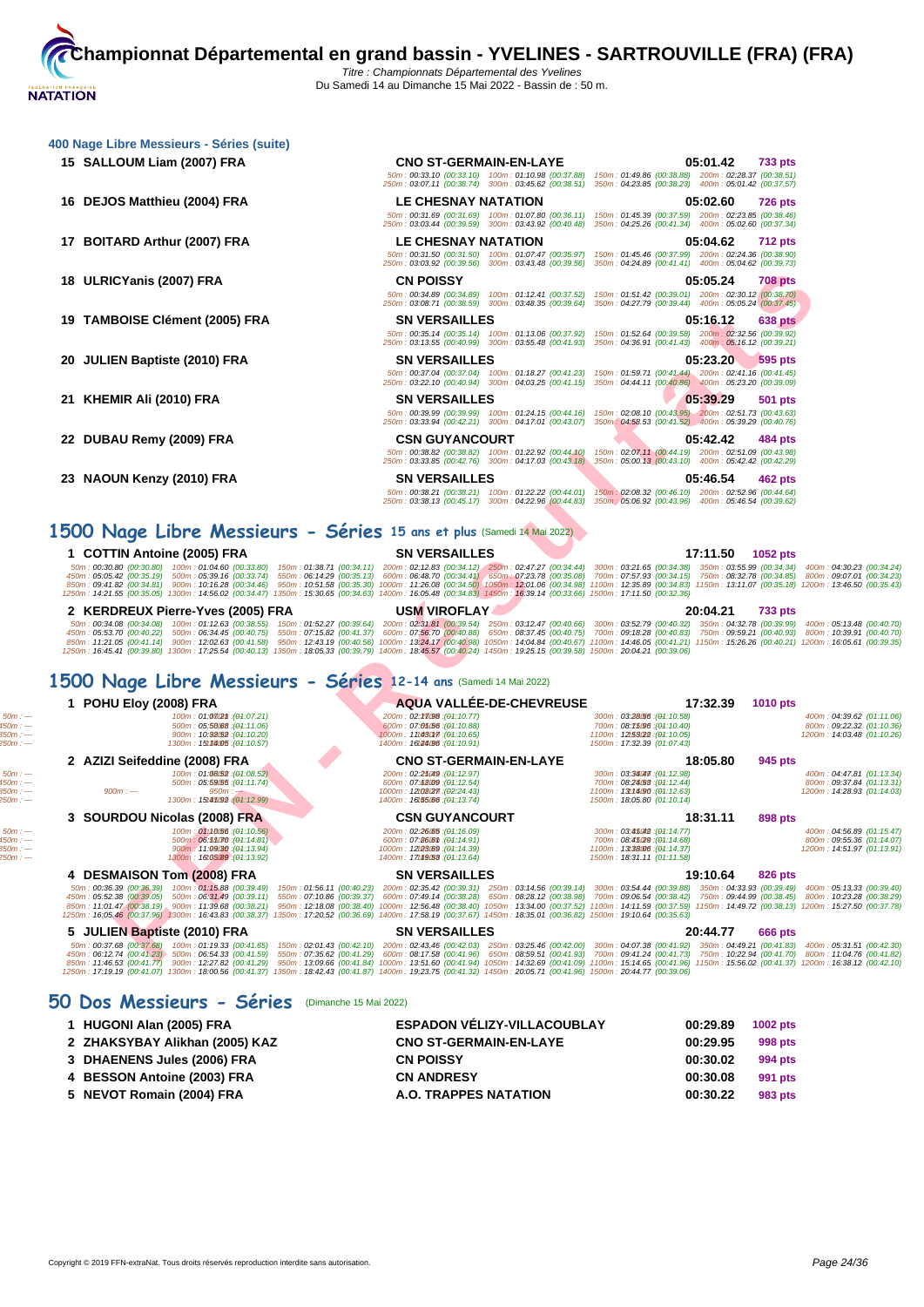

#### **[50 Dos M](http://www.ffnatation.fr/webffn/index.php)essieurs - Séries (suite)**

**6 DUYCK Mathieu (2007) FRA CSN GUYANCOURT 00:31.02 940 pts 7** LE BARS Paul (2007) FRA **8 BIDAUT Cyprien (2005) FRA 9 NOUVEL Bastien (2004) FRA 10 FERAY Clement (2004) FRA 11 DEGHMOUS Mathias (2008) FRA 12 GICQUEL Emilien (2008) FRA 13 ARHAB Alister (2006) FRA 14 MONTIGNIER Léo (2006) FRA 15 BéROT Martin (2008) FRA 16 TESSON Marceau (2009) FRA 17 SIGRIST Romain (2008) FRA 18 GLEIZE Matéo (2009) FRA 19 ROLLAND Bilal (2010) FRA 20 GUIENNE Edgar (2008) FRA 21 NAOUN Kenzy (2010) FRA 22 JABER Iyad (2009) FRA US CONFLANS-STE-HONORINE 00:40.06 517 pts 23 JUBEA Stefan (2010) FRA 24 NIEL Marin (2010) FRA 25 CLEMENT Hedi (2009) FRA AQUACLUB LE PECQ MARLY 00:44.12 368 pts**

| GƏN GUTANGOUR I                      | <b>UU.SI.UZ</b> | 940 pts        |
|--------------------------------------|-----------------|----------------|
| ESPADON VÉLIZY-VILLACOUBLAY          | 00:31.07        | 937 pts        |
| <b>CNO ST-GERMAIN-EN-LAYE</b>        | 00:31.85        | <b>896 pts</b> |
| A.O. TRAPPES NATATION                | 00:32.02        | 887 pts        |
| <b>COM BAGNEUX NATATION</b>          | 00:32.26        | 874 pts        |
| <b>CNO ST-GERMAIN-EN-LAYE</b>        | 00:33.76        | 798 pts        |
| <b>CN PLAISIR</b>                    | 00:34.33        | 770 pts        |
| <b>ASSO NATATION DE SARTROUVILLE</b> | 00:34.93        | 742 pts        |
| <b>US CONFLANS-STE-HONORINE</b>      | 00:35.06        | <b>735 pts</b> |
| <b>US CONFLANS-STE-HONORINE</b>      | 00:36.52        | <b>668 pts</b> |
| <b>ASSO NATATION DE SARTROUVILLE</b> | 00:36.69        | <b>660 pts</b> |
| <b>US CONFLANS-STE-HONORINE</b>      | 00:37.28        | 634 pts        |
| <b>ESPADON VÉLIZY-VILLACOUBLAY</b>   | 00:37.77        | 612 pts        |
| <b>ASSO NATATION DE SARTROUVILLE</b> | 00:38.47        | <b>582 pts</b> |
| <b>AQUACLUB LE PECQ MARLY</b>        | 00:39.50        | <b>540 pts</b> |
| <b>SN VERSAILLES</b>                 | 00:39.78        | <b>528 pts</b> |
| <b>US CONFLANS-STE-HONORINE</b>      | 00:40.06        | 517 pts        |
| <b>ASSO NATATION DE SARTROUVILLE</b> | 00:40.41        | <b>503 pts</b> |
| <b>SN VERSAILLES</b>                 | 00:40.63        | 495 pts        |
|                                      |                 |                |

# **100 Dos Messieurs - Séries** (Samedi 14 Mai 2022)

| <b>IZ GIOGOLL LITTLEH (ZUU) I INA</b>             |                                      |                                                    | 00.JT.JJ | <i>i</i> iv pis |
|---------------------------------------------------|--------------------------------------|----------------------------------------------------|----------|-----------------|
| 13 ARHAB Alister (2006) FRA                       | <b>ASSO NATATION DE SARTROUVILLE</b> |                                                    | 00:34.93 | 742 pts         |
| 14 MONTIGNIER Léo (2006) FRA                      | US CONFLANS-STE-HONORINE             |                                                    | 00:35.06 | <b>735 pts</b>  |
| 15 BéROT Martin (2008) FRA                        | <b>US CONFLANS-STE-HONORINE</b>      |                                                    | 00:36.52 | <b>668 pts</b>  |
| 16 TESSON Marceau (2009) FRA                      | <b>ASSO NATATION DE SARTROUVILLE</b> |                                                    | 00:36.69 | 660 pts         |
| 17 SIGRIST Romain (2008) FRA                      | <b>US CONFLANS-STE-HONORINE</b>      |                                                    | 00:37.28 | 634 pts         |
| 18 GLEIZE Matéo (2009) FRA                        | <b>ESPADON VELIZY-VILLACOUBLAY</b>   |                                                    | 00:37.77 | 612 pts         |
| 19 ROLLAND Bilal (2010) FRA                       | <b>ASSO NATATION DE SARTROUVILLE</b> |                                                    | 00:38.47 | 582 pts         |
| 20 GUIENNE Edgar (2008) FRA                       | <b>AQUACLUB LE PECQ MARLY</b>        |                                                    | 00:39.50 | 540 pts         |
| 21 NAOUN Kenzy (2010) FRA                         | <b>SN VERSAILLES</b>                 |                                                    | 00:39.78 | 528 pts         |
| 22 JABER Iyad (2009) FRA                          | <b>US CONFLANS-STE-HONORINE</b>      |                                                    | 00:40.06 | 517 pts         |
| 23 JUBEA Stefan (2010) FRA                        | <b>ASSO NATATION DE SARTROUVILLE</b> |                                                    | 00:40.41 | 503 pts         |
| 24 NIEL Marin (2010) FRA                          | <b>SN VERSAILLES</b>                 |                                                    | 00:40.63 | 495 pts         |
| 25 CLEMENT Hedi (2009) FRA                        | <b>AQUACLUB LE PECQ MARLY</b>        |                                                    | 00:44.12 | 368 pts         |
| 00 Dos Messieurs - Séries<br>(Samedi 14 Mai 2022) |                                      |                                                    |          |                 |
| 1 LE GUENNO Lucas (2002) FRA                      | <b>SN VERSAILLES</b>                 |                                                    | 01:02.37 | 1040 pts        |
|                                                   |                                      | 50m: 00:29.90 (00:29.90) 100m: 01:02.37 (00:32.47) |          |                 |
| 2 HUGONI Alan (2005) FRA                          | <b>ESPADON VÉLIZY-VILLACOUBLAY</b>   | 50m: 00:30.28 (00:30.28) 100m: 01:02.63 (00:32.35) | 01:02.63 | 1033 pts        |
|                                                   | <b>CN ANDRESY</b>                    |                                                    |          |                 |
| 3 BESSON Antoine (2003) FRA                       |                                      | 50m: 00:30.84 (00:30.84) 100m: 01:04.66 (00:33.82) | 01:04.66 | 979 pts         |
| 4 NEVOT Romain (2004) FRA                         | <b>A.O. TRAPPES NATATION</b>         |                                                    | 01:05.17 | 965 pts         |
|                                                   |                                      | 50m: 00:31.25 (00:31.25) 100m: 01:05.17 (00:33.92) |          |                 |
| 5 LE BARS Paul (2007) FRA                         | ESPADON VÉLIZY-VILLACOUBLAY          |                                                    | 01:06.69 | <b>926 pts</b>  |
|                                                   |                                      | 50m: 00:33.06 (00:33.06) 100m: 01:06.69 (00:33.63) |          |                 |
| 6 DUYCK Mathieu (2007) FRA                        | <b>CSN GUYANCOURT</b>                | 50m: 00:32.89 (00:32.89) 100m: 01:07.00 (00:34.11) | 01:07.00 | <b>918 pts</b>  |
| 7 VODDEN Ryan (2008) GBR                          | <b>CNO ST-GERMAIN-EN-LAYE</b>        |                                                    | 01:09.20 | 863 pts         |
|                                                   |                                      | 50m: 00:33.58 (00:33.58) 100m: 01:09.20 (00:35.62) |          |                 |
| 8 BIDAUT Cyprien (2005) FRA                       | <b>CNO ST-GERMAIN-EN-LAYE</b>        |                                                    | 01:09.58 | 854 pts         |
|                                                   |                                      | 50m: 00:32.74 (00:32.74) 100m: 01:09.58 (00:36.84) |          |                 |
| 9 GAMEIRO DOS SANTOS Tiago (2008) POR             | <b>AQUACLUB LE PECQ MARLY</b>        |                                                    | 01:11.35 | 811 pts         |
|                                                   | <b>COM BAGNEUX NATATION</b>          | 50m: 00:34.21 (00:34.21) 100m: 01:11.35 (00:37.14) |          |                 |
| 10 FERAY Clement (2004) FRA                       |                                      | 50m: 00:34.70 (00:34.70) 100m: 01:11.66 (00:36.96) | 01:11.66 | 803 pts         |
| 11 JENVRIN Leo (2008) FRA                         | <b>CSN GUYANCOURT</b>                |                                                    | 01:13.27 | 765 pts         |
|                                                   |                                      | 50m: 00:36.13 (00:36.13) 100m: 01:13.27 (00:37.14) |          |                 |
| 12 GUNTZBERGER Matthias (2009) FRA                | <b>SN VERSAILLES</b>                 |                                                    | 01:13.97 | 749 pts         |
|                                                   |                                      | 50m: 00:35.86 (00:35.86) 100m: 01:13.97 (00:38.11) |          |                 |
| 13 DEGHMOUS Mathias (2008) FRA                    | <b>CNO ST-GERMAIN-EN-LAYE</b>        | 50m: 00:36.17 (00:36.17) 100m: 01:14.17 (00:38.00) | 01:14.17 | 744 pts         |
| 14 METREAU Stanislas (2005) FRA                   | <b>COM BAGNEUX NATATION</b>          |                                                    | 01:15.09 | <b>723 pts</b>  |
|                                                   |                                      | 50m: 00:36.09 (00:36.09) 100m: 01:15.09 (00:39.00) |          |                 |
| 15 DEJOS Matthieu (2004) FRA                      | <b>LE CHESNAY NATATION</b>           |                                                    | 01:15.46 | 715 pts         |
|                                                   |                                      | 50m: 00:36.47 (00:36.47) 100m: 01:15.46 (00:38.99) |          |                 |
| 16 ALBEROLA Peyo (2008) FRA                       | <b>CSN GUYANCOURT</b>                |                                                    | 01:15.63 | <b>711 pts</b>  |
|                                                   |                                      | 50m: 00:37.40 (00:37.40) 100m: 01:15.63 (00:38.23) |          |                 |
| 17 PINERO Antoine (2009) FRA                      | <b>AQUACLUB LE PECQ MARLY</b>        | 50m: 00:36.51 (00:36.51) 100m: 01:16.05 (00:39.54) | 01:16.05 | <b>702 pts</b>  |
| 18 BORDIER Ethan (2007) FRA                       | <b>ASSO NATATION DE SARTROUVILLE</b> |                                                    | 01:17.64 | 667 pts         |
|                                                   |                                      | 50m: 00:38.03 (00:38.03) 100m: 01:17.64 (00:39.61) |          |                 |
|                                                   |                                      |                                                    |          |                 |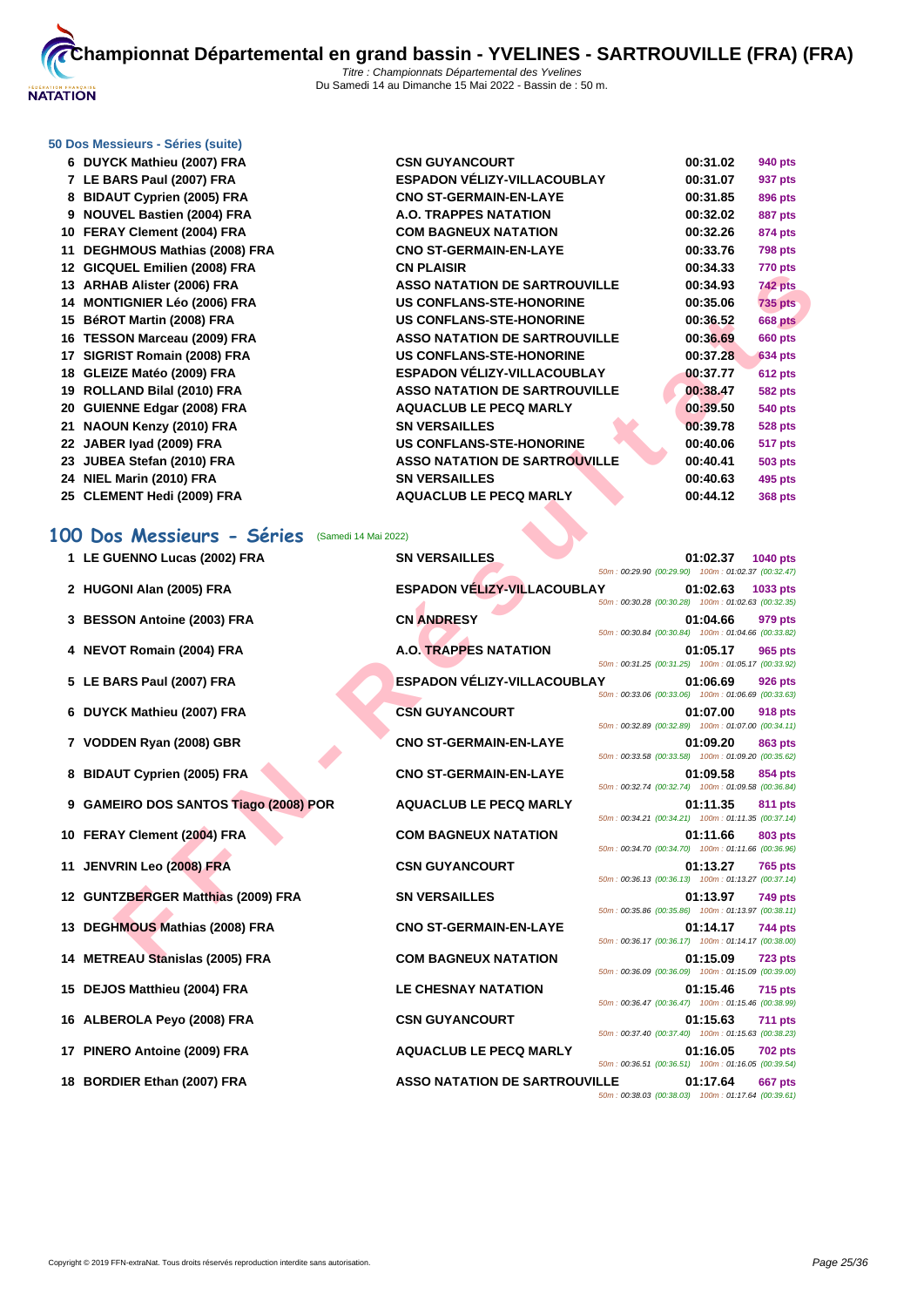

# **[100 Dos M](http://www.ffnatation.fr/webffn/index.php)essieurs - Séries (suite)**

| 19 ENNEBATI OUAKSEL Mazir (2009) FRA | <b>SN VERSAILLES</b>                 | 50m: 00:38.59 (00:38.59) 100m: 01:18.18 (00:39.59) | 01:18.18   | 655 pts        |
|--------------------------------------|--------------------------------------|----------------------------------------------------|------------|----------------|
| 20 SROUJI William (2009) FRA         | <b>AQUACLUB LE PECQ MARLY</b>        | 50m: 00:38.09 (00:38.09) 100m: 01:18.25 (00:40.16) | 01:18.25   | 654 pts        |
| 21 JOSSEAUME Alexis (2009) FRA       | <b>NAUTIC CLUB RAMBOUILLET</b>       | 50m: 00:39.64 (00:39.64) 100m: 01:20.58 (00:40.94) | 01:20.58   | <b>605 pts</b> |
| 22 GLEIZE Matéo (2009) FRA           | ESPADON VÉLIZY-VILLACOUBLAY          | 50m: 00:40.84 (00:40.84) 100m: 01:21.96 (00:41.12) | 01:21.96   | <b>576 pts</b> |
| 23 TESSON Marceau (2009) FRA         | <b>ASSO NATATION DE SARTROUVILLE</b> | 50m: 00:39.68 (00:39.68) 100m: 01:22.15 (00:42.47) | 01:22.15   | <b>572 pts</b> |
| 24 DAVID Kaylis (2010) FRA           | <b>CNO ST-GERMAIN-EN-LAYE</b>        | 50m: 00:39.77 (00:39.77) 100m: 01:22.78 (00:43.01) | 01:22.78   | <b>560 pts</b> |
| 25 GUIENNE Edgar (2008) FRA          | <b>AQUACLUB LE PECQ MARLY</b>        | 50m: 00:41.68 (00:41.68) 100m: 01:24.95 (00:43.27) | 01:24.95   | 518 pts        |
| 26 NAOUN Kenzy (2010) FRA            | <b>SN VERSAILLES</b>                 | 50m: 00:42.01 (00:42.01) 100m: 01:26.66 (00:44.65) | 01:26.66   | 485 pts        |
| 27 KHEMIR Ali (2010) FRA             | <b>SN VERSAILLES</b>                 | 50m: 00:42.55 (00:42.55) 100m: 01:27.57 (00:45.02) | 01:27.57   | 469 pts        |
| 28 MATTE Raphael (2009) FRA          | <b>LES SQUALES DE CHATOU</b>         | 50m: 00:42.85 (00:42.85) 100m: 01:28.42 (00:45.57) | 01:28.42   | 453 pts        |
| 29 CLEMENT Hedi (2009) FRA           | <b>AQUACLUB LE PECQ MARLY</b>        | 50m: 00:46.60 (00:46.60) 100m: 01:33.07 (00:46.47) | 01:33.07   | 374 pts        |
| --- ZHAKSYBAY Alikhan (2005) KAZ     | <b>CNO ST-GERMAIN-EN-LAYE</b>        |                                                    | <b>DNS</b> |                |
| --- ROLLAND Bilal (2010) FRA         | <b>ASSO NATATION DE SARTROUVILLE</b> |                                                    | <b>DSQ</b> |                |

# **200 Dos Messieurs - Séries** (Samedi 14 Mai 2022)

|                                       |                                                                                                                                              | $50011.00.40.04(00.40.04)$ 10011. 01.21.30 $(00.41.12)$                          |
|---------------------------------------|----------------------------------------------------------------------------------------------------------------------------------------------|----------------------------------------------------------------------------------|
| 23 TESSON Marceau (2009) FRA          | <b>ASSO NATATION DE SARTROUVILLE</b>                                                                                                         | 01:22.15<br>572 pts<br>50m: 00:39.68 (00:39.68) 100m: 01:22.15 (00:42.47)        |
| 24 DAVID Kaylis (2010) FRA            | <b>CNO ST-GERMAIN-EN-LAYE</b>                                                                                                                | 01:22.78<br>560 pts<br>50m: 00:39.77 (00:39.77) 100m: 01:22.78 (00:43.01)        |
| 25 GUIENNE Edgar (2008) FRA           | <b>AQUACLUB LE PECQ MARLY</b>                                                                                                                | 01:24.95<br><b>518 pts</b><br>50m: 00:41.68 (00:41.68) 100m: 01:24.95 (00:43.27) |
| 26 NAOUN Kenzy (2010) FRA             | <b>SN VERSAILLES</b>                                                                                                                         | 01:26.66<br>485 pts<br>50m: 00:42.01 (00:42.01) 100m: 01:26.66 (00:44.65)        |
| 27   KHEMIR Ali (2010) FRA            | <b>SN VERSAILLES</b>                                                                                                                         | 01:27.57<br>469 pts<br>50m: 00:42.55 (00:42.55) 100m: 01:27.57 (00:45.02)        |
| 28 MATTE Raphael (2009) FRA           | <b>LES SQUALES DE CHATOU</b>                                                                                                                 | 01:28.42<br>453 pts<br>50m: 00:42.85 (00:42.85) 100m: 01:28.42 (00:45.57)        |
| 29 CLEMENT Hedi (2009) FRA            | <b>AQUACLUB LE PECQ MARLY</b>                                                                                                                | 01:33.07<br><b>374 pts</b><br>50m: 00:46.60 (00:46.60) 100m: 01:33.07 (00:46.47) |
| ---   ZHAKSYBAY Alikhan (2005) KAZ    | <b>CNO ST-GERMAIN-EN-LAYE</b>                                                                                                                | <b>DNS</b>                                                                       |
| --- ROLLAND Bilal (2010) FRA          | <b>ASSO NATATION DE SARTROUVILLE</b>                                                                                                         | <b>DSQ</b>                                                                       |
|                                       |                                                                                                                                              |                                                                                  |
| 00 Dos Messieurs - Séries             | (Samedi 14 Mai 2022)                                                                                                                         |                                                                                  |
| 1 BRACHET Alan (1998) FRA             | <b>USM VIROFLAY</b>                                                                                                                          | 02:21.10<br>947 pts                                                              |
|                                       | 50m: 00:33.50 (00:33.50) 100m: 01:08.27 (00:34.77) 150m: 01:43.82 (00:35.55) 200m: 02:21.10 (00:37.28)                                       |                                                                                  |
| 2 GIRAULT Nils (2004) FRA             | <b>NAUTIC CLUB RAMBOUILLET</b><br>50m: 00:33.88 (00:33.88) 100m: 01:10.17 (00:36.29) 150m: 01:46.80 (00:36.63) 200m: 02:22.36 (00:35.56)     | 02:22.36<br>931 pts                                                              |
| 3 LE BARS Paul (2007) FRA             | <b>ESPADON VELIZY-VILLACOUBLAY</b><br>50m: 00:34.21 (00:34.21) 100m: 01:11.01 (00:36.80) 150m: 01:47.87 (00:36.86) 200m: 02:23.72 (00:35.85) | 02:23.72<br>913 pts                                                              |
| 4 NEVOT Romain (2004) FRA             | A.O. TRAPPES NATATION<br>50m : 00:34.86 (00:34.86) 100m : 01:12.10 (00:37.24) 150m : 01:49.04 (00:36.94) 200m : 02:23.87 (00:34.83)          | 02:23.87<br>912 pts                                                              |
| 5 CLAIMAND Evan (2007) FRA            | <b>CSN GUYANCOURT</b><br>50m: 00:34.62 (00:34.62) 100m: 01:11.29 (00:36.67) 150m: 01:48.34 (00:37.05) 200m: 02:24.03 (00:35.69)              | 02:24.03<br><b>910 pts</b>                                                       |
| 6 DUYCK Mathieu (2007) FRA            | <b>CSN GUYANCOURT</b><br>50m: 00:34.34 (00:34.34) 100m: 01:11.24 (00:36.90) 150m: 01:48.79 (00:37.55) 200m: 02:25.29 (00:36.50)              | 02:25.29<br>894 pts                                                              |
| 7 VODDEN Ryan (2008) GBR              | <b>CNO ST-GERMAIN-EN-LAYE</b><br>50m: 00:35.15 (00:35.15) 100m: 01:12.90 (00:37.75) 150m: 01:52.32 (00:39.42) 200m: 02:28.43 (00:36.11)      | 02:28.43<br>855 pts                                                              |
| 8 MARIANI Pierre-Orso (2008) FRA      | <b>CNO ST-GERMAIN-EN-LAYE</b><br>50m : 00:35.63 (00:35.63) 100m : 01:14.84 (00:39.21) 150m : 01:53.84 (00:39.00) 200m : 02:32.96 (00:39.12)  | 02:32.96<br>800 pts                                                              |
| 9 LEROY Romain (2007) FRA             | <b>NAUTIC CLUB RAMBOUILLET</b><br>50m: 00:37.41 (00:37.41) 100m: 01:17.41 (00:40.00) 150m: 01:58.21 (00:40.80) 200m: 02:36.32 (00:38.11)     | 02:36.32<br>761 pts                                                              |
| 10 GUNTZBERGER Matthias (2009) FRA    | <b>SN VERSAILLES</b><br>50m: 00:37.29 (00:37.29) 100m: 01:17.54 (00:40.25) 150m: 01:58.07 (00:40.53) 200m: 02:36.59 (00:38.52)               | 02:36.59<br><b>758 pts</b>                                                       |
| 11 METREAU Stanislas (2005) FRA       | <b>COM BAGNEUX NATATION</b><br>50m: 00:36.74 (00:36.74) 100m: 01:17.82 (00:41.08) 150m: 02:00.58 (00:42.76) 200m: 02:42.47 (00:41.89)        | 02:42.47<br>691 pts                                                              |
| 12 JULIEN Baptiste (2010) FRA         | <b>SN VERSAILLES</b><br>50m : 00:40.18 (00:40.18) 100m : 01:23.28 (00:43.10) 150m : 02:05.76 (00:42.48) 200m : 02:47.33 (00:41.57)           | 02:47.33<br>639 pts                                                              |
| 13 GLEIZE Matéo (2009) FRA            | <b>ESPADON VELIZY-VILLACOUBLAY</b><br>50m: 00:41.74 (00:41.74) 100m: 01:25.63 (00:43.89) 150m: 02:09.70 (00:44.07) 200m: 02:51.68 (00:41.98) | 02:51.68<br>594 pts                                                              |
| <b>14 JOSSEAUME Alexis (2009) FRA</b> | <b>NAUTIC CLUB RAMBOUILLET</b><br>50m : 00:42.14 (00:42.14) 100m : 01:26.71 (00:44.57) 150m : 02:12.03 (00:45.32) 200m : 02:55.98 (00:43.95) | 02:55.98<br>551 pts                                                              |
| 15 GUIENNE Edgar (2008) FRA           | <b>AQUACLUB LE PECQ MARLY</b><br>50m: 00:42.23 (00:42.23) 100m: 01:28.24 (00:46.01)                                                          | 02:56.03<br>550 pts<br>150m: 02:13.67 (00:45.43) 200m: 02:56.03 (00:42.36)       |
| 16 DAVID Kaylis (2010) FRA            | <b>CNO ST-GERMAIN-EN-LAYE</b><br>50m : 00:40.50 (00:40.50) 100m : 01:25.85 (00:45.35) 150m : 02:12.25 (00:46.40) 200m : 02:56.45 (00:44.20)  | 02:56.45<br>546 pts                                                              |
| 17 MOHANRAJ Sarvesh (2010) FRA        | <b>ESPADON VELIZY-VILLACOUBLAY</b><br>50m: 00:41.69 (00:41.69) 100m: 01:30.11 (00:48.42)                                                     | 03:03.51<br>479 pts<br>150m: 02:17.93 (00:47.82) 200m: 03:03.51 (00:45.58)       |
| 18 VILLARET Thomas (2009) FRA         | <b>NAUTIC CLUB RAMBOUILLET</b><br>50m : 00:43.62 (00:43.62) 100m : 01:31.08 (00:47.46) 150m : 02:19.83 (00:48.75) 200m : 03:03.93 (00:44.10) | 03:03.93<br>475 pts                                                              |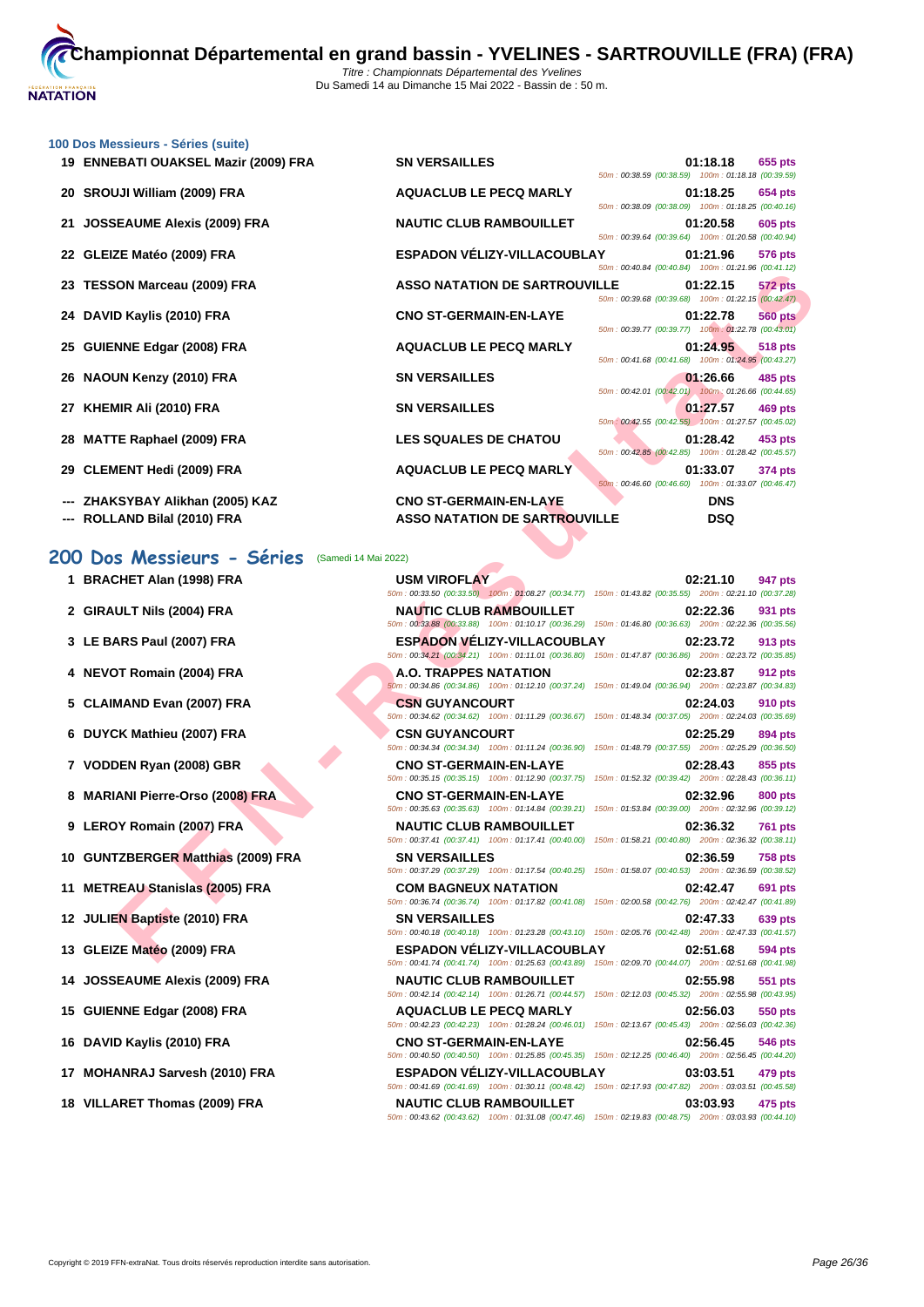

## **[200 Dos M](http://www.ffnatation.fr/webffn/index.php)essieurs - Séries (suite)**

- 
- 
- 

#### **ROY-GAILLARD Mathis (2010) FRA ESPADON VÉLIZY-VILLACOUBLAY 03:04.85 467 pts** 50m : 00:43.01 (00:43.01) 100m : 01:30.53 (00:47.52) 150m : 02:19.55 (00:49.02) 200m : 03:04.85 (00:45.30) **KHEMIR Ali (2010) FRA SN VERSAILLES 03:05.82 458 pts** 50m : 00:45.30 (00:45.30) 100m : 01:32.64 (00:47.34) 150m : 02:19.80 (00:47.16) 200m : 03:05.82 (00:46.02) **MSADEK Yacine (2010) FRA ESPADON VÉLIZY-VILLACOUBLAY 03:19.41 344 pts** 50m : 00:45.92 (00:45.92) 100m : 01:37.23 (00:51.31) 150m : 02:28.79 (00:51.56) 200m : 03:19.41 (00:50.62)

# **50 Brasse Messieurs - Séries** (Samedi 14 Mai 2022)

| v. | <b>DI'USSE MESSIEUI'S - JEI'IES</b> (Sanieul 14 Mai 2022) |                                      |            |                 |
|----|-----------------------------------------------------------|--------------------------------------|------------|-----------------|
|    | 1 TEULE Enzo (2004) FRA                                   | <b>CNO ST-GERMAIN-EN-LAYE</b>        | 00:31.14   | <b>1086 pts</b> |
|    | 2 GROS-HENGSTENBERG Esteban (2003) FRA                    | <b>US CONFLANS-STE-HONORINE</b>      | 00:31.15   | 1085 pts        |
|    | 3 JAEGLE Come (2005) FRA                                  | <b>CNO ST-GERMAIN-EN-LAYE</b>        | 00:31.21   | <b>1082 pts</b> |
|    | 4 CETINER Sinan (1996) FRA                                | <b>CN HOUILLES-CARRIERES</b>         | 00:31.64   | 1060 pts        |
|    | 5 PORTAL Alex (2002) FRA                                  | <b>CNO ST-GERMAIN-EN-LAYE</b>        | 00:32.55   | <b>1014 pts</b> |
|    | 6 POBEL-CRAPPE Matys (2005) FRA                           | <b>CSN GUYANCOURT</b>                | 00:32.67   | <b>1008 pts</b> |
|    | 7 HUON-MERCEUR Nils (2005) FRA                            | <b>LE CHESNAY NATATION</b>           | 00:32.87   | 998 pts         |
|    | 8 BERT Matis (2005) FRA                                   | <b>CNO ST-GERMAIN-EN-LAYE</b>        | 00:32.88   | 997 pts         |
|    | 9 MOUSSA Adam-Samy (2007) FRA                             | <b>CNO ST-GERMAIN-EN-LAYE</b>        | 00:33.23   | <b>980 pts</b>  |
|    | 10 GOHARD Guillaume (2005) FRA                            | <b>USM VIROFLAY</b>                  | 00:33.46   | <b>969 pts</b>  |
|    | 11 GONZALEZ Enzo (2004) FRA                               | <b>AQUACLUB LE PECQ MARLY</b>        | 00:33.53   | 965 pts         |
|    | 12 TAN Lisandre (2007) FRA                                | <b>A.O. TRAPPES NATATION</b>         | 00:33.61   | <b>961 pts</b>  |
|    | 13 GUYARD Philomin (2005) FRA                             | <b>LE CHESNAY NATATION</b>           | 00:33.75   | 955 pts         |
|    | 14 VANDEVELDE Thomas (2004) FRA                           | <b>SN VERSAILLES</b>                 | 00:34.22   | 932 pts         |
|    | 15 TOUR Mylan (2006) FRA                                  | <b>CN POISSY</b>                     | 00:34.49   | 919 pts         |
|    | 16 HANI Chahine (2006) FRA                                | <b>CSN GUYANCOURT</b>                | 00:34.62   | <b>913 pts</b>  |
|    | 17 VIRONDAUD Solal (2004) FRA                             | <b>LE CHESNAY NATATION</b>           | 00:34.73   | 907 pts         |
|    | 18 BIDAUT Cyprien (2005) FRA                              | <b>CNO ST-GERMAIN-EN-LAYE</b>        | 00:35.38   | 877 pts         |
|    | 19 MANUELLI Pierre-ange (2008) FRA                        | <b>CNO ST-GERMAIN-EN-LAYE</b>        | 00:36.54   | <b>824 pts</b>  |
|    | 20 SOURDOU Nicolas (2008) FRA                             | <b>CSN GUYANCOURT</b>                | 00:36.94   | <b>806 pts</b>  |
|    | 21 GAMEIRO DOS SANTOS Tiago (2008) POR                    | <b>AQUACLUB LE PECQ MARLY</b>        | 00:37.07   | <b>800 pts</b>  |
|    | 22 VINATIER Eliott (2006) FRA                             | <b>AQUACLUB LE PECQ MARLY</b>        | 00:37.09   | <b>799 pts</b>  |
|    | 23 ALBEROLA Peyo (2008) FRA                               | <b>CSN GUYANCOURT</b>                | 00:37.74   | 770 pts         |
|    | 24 CROLY-LABOURDETTE Niels (2008) FRA                     | <b>LE CHESNAY NATATION</b>           | 00:38.06   | <b>756 pts</b>  |
|    | 25 KERDREUX Pierre-Yves (2005) FRA                        | <b>USM VIROFLAY</b>                  | 00:38.42   | 741 pts         |
|    | 26 GICQUEL Emilien (2008) FRA                             | <b>CN PLAISIR</b>                    | 00:39.65   | <b>689 pts</b>  |
|    | 27 PINERO Antoine (2009) FRA                              | <b>AQUACLUB LE PECQ MARLY</b>        | 00:39.88   | <b>680 pts</b>  |
|    | 28 GHAOUI Gabriel (2008) FRA                              | <b>CN ANDRESY</b>                    | 00:40.06   | <b>672 pts</b>  |
|    | 29 SROUJI William (2009) FRA                              | <b>AQUACLUB LE PECQ MARLY</b>        | 00:40.77   | <b>644 pts</b>  |
|    | 30 BORDIER Ethan (2007) FRA                               | <b>ASSO NATATION DE SARTROUVILLE</b> | 00:41.39   | <b>619 pts</b>  |
|    | 31 ABRANTES Noah (2009) FRA                               | <b>AS PORCHEVILLE</b>                | 00:41.79   | <b>604 pts</b>  |
|    | 32 BENACHOUR Riyad (2008) FRA                             | <b>SN VERSAILLES</b>                 | 00:42.04   | <b>594 pts</b>  |
|    | 33 VICENTE Thomas (2009) FRA                              | <b>US CONFLANS-STE-HONORINE</b>      | 00:42.47   | <b>578 pts</b>  |
|    | 34 DI GENNARO Tristan (2010) FRA                          | <b>CNO ST-GERMAIN-EN-LAYE</b>        | 00:50.78   | <b>306 pts</b>  |
|    | --- CRESTIA Théo (1989) FRA                               | <b>COM BAGNEUX NATATION</b>          | <b>DSQ</b> |                 |
|    | 00 Brasse Messieurs - Séries (Dimanche 15 Mai 2022)       |                                      |            |                 |
|    | 1 GROS-HENGSTENBERG Esteban (2003) FRA                    | <b>US CONFLANS-STE-HONORINE</b>      | 01:09.55   | <b>1067 pts</b> |
|    |                                                           | $00.2400$ $(00.24)$                  |            |                 |

# **100 Brasse Messieurs - Séries** (Dimanche 15 Mai 2022)

| 1 GROS-HENGSTENBERG Esteban (2003) FRA | US CONFLANS-STE-HONORINE     | 01:09.55<br><b>1067 pts</b><br>50m: 00:31.92 (00:31.92) 100m: 01:09.55 (00:37.63) |
|----------------------------------------|------------------------------|-----------------------------------------------------------------------------------|
| 2 POBEL-CRAPPE Matys (2005) FRA        | <b>CSN GUYANCOURT</b>        | 01:09.92<br>1058 pts<br>50m: 00:32.66 (00:32.66) 100m: 01:09.92 (00:37.26)        |
| 3 CETINER Sinan (1996) FRA             | <b>CN HOUILLES-CARRIERES</b> | 01:12.86<br>984 pts<br>50m: 00:33.47 (00:33.47) 100m: 01:12.86 (00:39.39)         |
| 4 GOHARD Guillaume (2005) FRA          | <b>USM VIROFLAY</b>          | 01:15.32<br>925 pts<br>50m: 00:34.56 (00:34.56) 100m: 01:15.32 (00:40.76)         |
| 5 CRESTIA Théo (1989) FRA              | <b>COM BAGNEUX NATATION</b>  | 01:15.51<br>920 pts<br>50m: 00:34.87 (00:34.87) 100m: 01:15.51 (00:40.64)         |
| 6 TOUR Mylan (2006) FRA                | <b>CN POISSY</b>             | 01:16.59<br>895 pts<br>50m: 00:36.12 (00:36.12) 100m: 01:16.59 (00:40.47)         |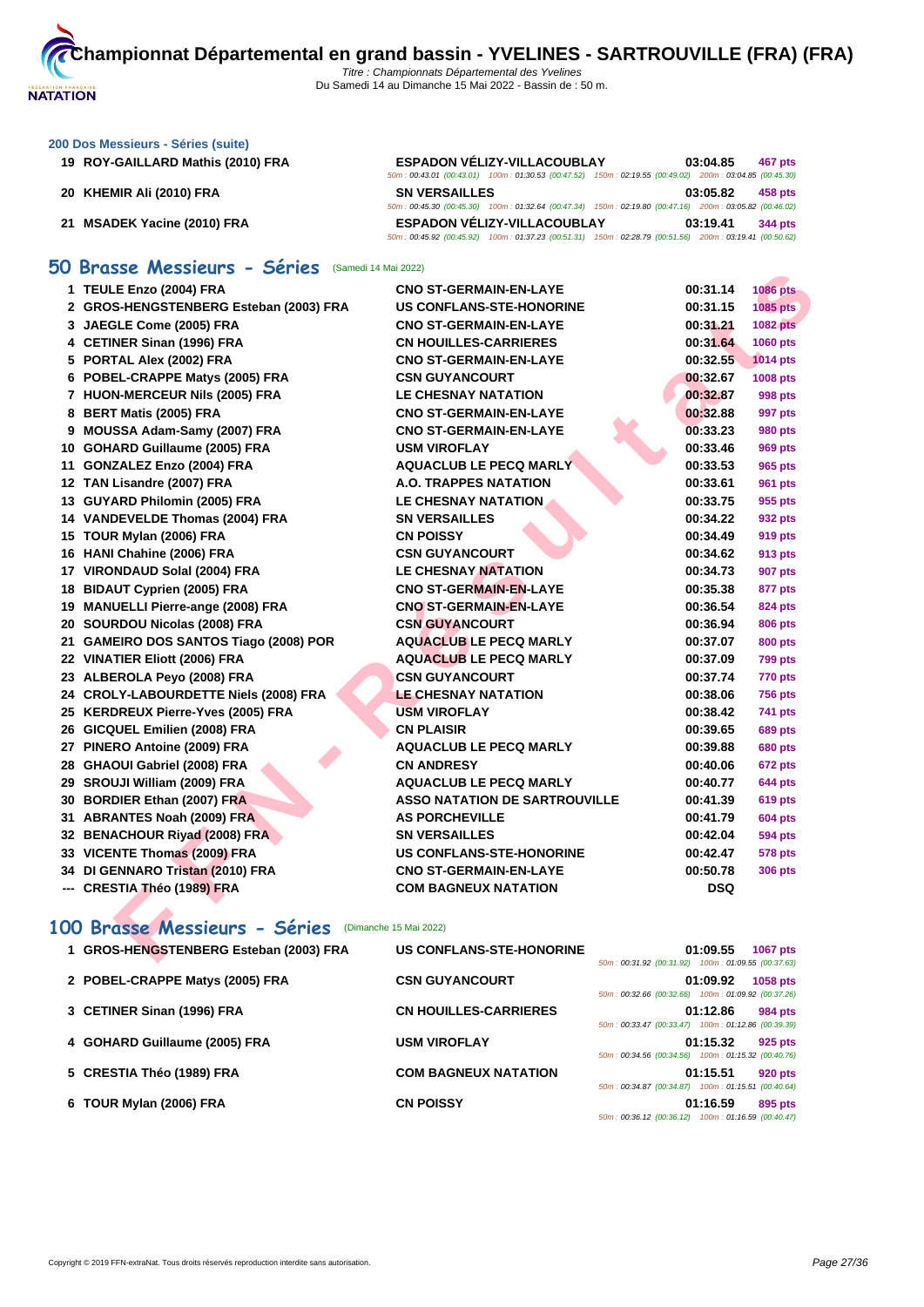

|     | 100 Brasse Messieurs - Séries (suite)<br>7 HANI Chahine (2006) FRA | <b>CSN GUYANCOURT</b>                                                             | 01:16.81<br>890 pts<br>50m: 00:35.94 (00:35.94) 100m: 01:16.81 (00:40.87)                                                          |
|-----|--------------------------------------------------------------------|-----------------------------------------------------------------------------------|------------------------------------------------------------------------------------------------------------------------------------|
|     | 8 TAN Lisandre (2007) FRA                                          | A.O. TRAPPES NATATION                                                             | 01:16.93<br>887 pts<br>50m: 00:35.42 (00:35.42) 100m: 01:16.93 (00:41.51)                                                          |
|     | 9 GONZALEZ Enzo (2004) FRA                                         | <b>AQUACLUB LE PECQ MARLY</b>                                                     | 01:17.31<br>878 pts<br>50m: 00:36.17 (00:36.17) 100m: 01:17.31 (00:41.14)                                                          |
| 10  | <b>BIDAUT Cyprien (2005) FRA</b>                                   | <b>CNO ST-GERMAIN-EN-LAYE</b>                                                     | 01:17.84<br>866 pts<br>50m: 00:35.39 (00:35.39) 100m: 01:17.84 (00:42.45)                                                          |
| 11  | POUPON Valentin (1999) FRA                                         | <b>COM BAGNEUX NATATION</b>                                                       | 01:18.36<br><b>854 pts</b><br>50m: 00:36.04 (00:36.04) 100m: 01:18.36 (00:42.32)                                                   |
|     | 12 MAUDUIT Florian (2006) FRA                                      | <b>SN VERSAILLES</b>                                                              | 01:18.80<br>844 pts<br>50m: 00:35.67 (00:35.67) 100m: 01:18.80 (00:43.13)                                                          |
| 13  | SOURDOU Nicolas (2008) FRA                                         | <b>CSN GUYANCOURT</b>                                                             | 01:20.38<br>808 pts                                                                                                                |
| 14. | ALBEROLA Peyo (2008) FRA                                           | <b>CSN GUYANCOURT</b>                                                             | 50m: 00:37.91 (00:37.91) 100m: 01:20.38 (00:42.47)<br>01:21.22<br><b>790 pts</b>                                                   |
|     | 14 CROLY-LABOURDETTE Niels (2008) FRA                              | <b>LE CHESNAY NATATION</b>                                                        | 50m: 00:38.49 (00:38.49) 100m: 01:21.22 (00:42.73)<br>01:21.22<br>790 pts                                                          |
| 16  | <b>VINATIER Eliott (2006) FRA</b>                                  | <b>AQUACLUB LE PECQ MARLY</b>                                                     | 50m: 00:37.85 (00:37.85) 100m: 01:21.22 (00:43.37)<br>01:22.49<br><b>762 pts</b>                                                   |
| 17  | <b>ABRANTES Noah (2009) FRA</b>                                    | <b>AS PORCHEVILLE</b>                                                             | 50m: 00:38.58 (00:38.58) 100m: 01:22.49 (00:43.91)<br>01:29.61<br>616 pts                                                          |
| 18  | <b>VICENTE Thomas (2009) FRA</b>                                   | <b>US CONFLANS-STE-HONORINE</b>                                                   | 50m: 00:41.99 (00:41.99) 100m: 01:29.61 (00:47.62)<br>01:29.77<br>613 pts                                                          |
|     | 19 GHAOUI Gabriel (2008) FRA                                       | <b>CN ANDRESY</b>                                                                 | 50m: 00:40.85 (00:40.85) 100m: 01:29.77 (00:48.92)<br>01:31.32<br>583 pts                                                          |
| 20  | <b>BENACHOUR Riyad (2008) FRA</b>                                  | <b>SN VERSAILLES</b>                                                              | 50m: 00:41.76 (00:41.76) 100m: 01:31.32 (00:49.56)<br>01:32.94<br>553 pts                                                          |
| 21  | <b>DENIS Pierric (2004) FRA</b>                                    | <b>COM BAGNEUX NATATION</b>                                                       | 50m: 00:42.08 (00:42.08) 100m: 01:32.94 (00:50.86)<br>01:36.39<br>491 pts                                                          |
|     | 22 DI GENNARO Tristan (2010) FRA                                   | <b>CNO ST-GERMAIN-EN-LAYE</b>                                                     | 50m: 00:47.63 (00:47.63) 100m: 01:36.39 (00:48.76)<br>01:49.43<br><b>291 pts</b>                                                   |
|     |                                                                    |                                                                                   | 50m: 00:52.00 (00:52.00) 100m: 01:49.43 (00:57.43)                                                                                 |
|     | LE BARS Arthur (2005) FRA<br><b>VANDEVELDE Thomas (2004) FRA</b>   | <b>ESPADON VELIZY-VILLACOUBLAY</b><br><b>SN VERSAILLES</b>                        | <b>DSQ</b><br><b>DSQ</b>                                                                                                           |
|     | 200 Brasse Messieurs - Séries                                      | (Dimanche 15 Mai 2022)                                                            |                                                                                                                                    |
|     | 1 CLAIMAND Adrien (2003) FRA                                       | <b>CSN GUYANCOURT</b>                                                             | 02:29.55<br>1049 pts                                                                                                               |
|     |                                                                    |                                                                                   | 50m: 00:34.33 (00:34.33) 100m: 01:12.61 (00:38.28) 150m: 01:51.37 (00:38.76) 200m: 02:29.55 (00:38.18)                             |
|     | 2 POBEL-CRAPPE Matys (2005) FRA                                    | <b>CSN GUYANCOURT</b>                                                             | 02:30.08<br>1043 pts<br>50m : 00:34.49 (00:34.49) 100m : 01:13.02 (00:38.53) 150m : 01:51.71 (00:38.69) 200m : 02:30.08 (00:38.37) |
|     | 3 GENDRIER Esteban (2007) FRA                                      | <b>CSN GUYANCOURT</b>                                                             | 02:41.69<br>902 pts<br>50m: 00:37.86 (00:37.86) 100m: 01:18.97 (00:41.11) 150m: 02:00.51 (00:41.54) 200m: 02:41.69 (00:41.18)      |
|     | 4 CETINER Sinan (1996) FRA                                         | <b>CN HOUILLES-CARRIERES</b>                                                      | 02:42.68<br>890 pts<br>50m : 00:35.59 (00:35.59) 100m : 01:17.07 (00:41.48) 150m : 01:59.44 (00:42.37) 200m : 02:42.68 (00:43.24)  |
|     | 5 CRESTIA Théo (1989) FRA                                          | <b>COM BAGNEUX NATATION</b><br>50m: 00:37.77 (00:37.77) 100m: 01:20.37 (00:42.60) | 02:46.91<br>842 pts<br>150m: 02:04.04 (00:43.67) 200m: 02:46.91 (00:42.87)                                                         |
|     | 6 HUON-MERCEUR Nils (2005) FRA                                     | <b>LE CHESNAY NATATION</b>                                                        | 02:47.29<br>838 pts                                                                                                                |
|     | 7 ALBEROLA Peyo (2008) FRA                                         | <b>CSN GUYANCOURT</b>                                                             | 50m: 00:37.21 (00:37.21) 100m: 01:20.71 (00:43.50) 150m: 02:04.60 (00:43.89) 200m: 02:47.29 (00:42.69)<br>02:52.19<br>783 pts      |
|     | 8 SOURDOU Nicolas (2008) FRA                                       | <b>CSN GUYANCOURT</b>                                                             | 50m: 00:38.76 (00:38.76) 100m: 01:22.13 (00:43.37) 150m: 02:06.82 (00:44.69) 200m: 02:52.19 (00:45.37)<br>02:53.35<br>771 pts      |
|     |                                                                    |                                                                                   |                                                                                                                                    |

- **22 DI GENNARO Tristan (2010) FRA CNO ST-GERMAIN-EN-LAYE 01:49.43 291 pts**
- **--- LE BARS Arthur (2005) FRA ESPADON VÉLIZY-VILLACOUBLAY DSQ**
- **--- VANDEVELDE Thomas (2004) FRA SN VERSAILLES DSQ**

#### **200 Brasse Messieurs - Séries** (Dimar

- 
- 
- 
- 
- 
- 
- 
- 
- 
- 
- 

# **50 Papillon Messieurs - Séries** (Samedi 14 Mai 2022)

| che 15 Mai 2022) |  |  |  |  |
|------------------|--|--|--|--|
|------------------|--|--|--|--|

| 1 CLAIMAND Adrien (2003) FRA    | <b>CSN GUYANCOURT</b>        | 50m: 00:34.33 (00:34.33) 100m: 01:12.61 (00:38.28) 150m: 01:51.37 (00:38.76) 200m: 02:29.55 (00:38.18)     | 02:29.55 | 1049 pts       |
|---------------------------------|------------------------------|------------------------------------------------------------------------------------------------------------|----------|----------------|
| 2 POBEL-CRAPPE Matys (2005) FRA | <b>CSN GUYANCOURT</b>        | 50m: 00:34.49 (00:34.49) 100m: 01:13.02 (00:38.53) 150m: 01:51.71 (00:38.69) 200m: 02:30.08 (00:38.37)     | 02:30.08 | 1043 pts       |
| 3 GENDRIER Esteban (2007) FRA   | <b>CSN GUYANCOURT</b>        | 50m: 00:37.86 (00:37.86) 100m: 01:18.97 (00:41.11) 150m: 02:00.51 (00:41.54) 200m: 02:41.69 (00:41.18)     | 02:41.69 | <b>902 pts</b> |
| 4 CETINER Sinan (1996) FRA      | <b>CN HOUILLES-CARRIERES</b> | 50m: 00:35.59 (00:35.59) 100m: 01:17.07 (00:41.48) 150m: 01:59.44 (00:42.37) 200m: 02:42.68 (00:43.24)     | 02:42.68 | 890 pts        |
| 5 CRESTIA Théo (1989) FRA       | <b>COM BAGNEUX NATATION</b>  | 50m: 00:37.77 (00:37.77) 100m: 01:20.37 (00:42.60) 150m: 02:04.04 (00:43.67) 200m: 02:46.91 (00:42.87)     | 02:46.91 | 842 pts        |
| 6 HUON-MERCEUR Nils (2005) FRA  | <b>LE CHESNAY NATATION</b>   | 50m: 00:37.21 (00:37.21) 100m: 01:20.71 (00:43.50) 150m: 02:04.60 (00:43.89) 200m: 02:47.29 (00:42.69)     | 02:47.29 | 838 pts        |
| 7 ALBEROLA Peyo (2008) FRA      | <b>CSN GUYANCOURT</b>        | 50m: 00:38.76 (00:38.76) 100m: 01:22.13 (00:43.37) 150m: 02:06.82 (00:44.69) 200m: 02:52.19 (00:45.37)     | 02:52.19 | <b>783 pts</b> |
| 8 SOURDOU Nicolas (2008) FRA    | <b>CSN GUYANCOURT</b>        | 50m : 00:39.90 (00:39.90) 100m : 01:24.66 (00:44.76) 150m : 02:09.62 (00:44.96) 200m : 02:53.35 (00:43.73) | 02:53.35 | 771 pts        |
| 9 METREAU Stanislas (2005) FRA  | <b>COM BAGNEUX NATATION</b>  | 50m: 00:38.61 (00:38.61) 100m: 01:24.06 (00:45.45) 150m: 02:10.27 (00:46.21) 200m: 02:56.75 (00:46.48)     | 02:56.75 | <b>734 pts</b> |
| 10 CHAPELIER Owen (2008) FRA    | <b>SN VERSAILLES</b>         | 50m: 00:46.97 (00:46.97) 100m: 01:38.82 (00:51.85) 150m: 02:31.33 (00:52.51) 200m: 03:22.12 (00:50.79)     | 03:22.12 | 491 pts        |
| 11 GOURAUD Arthur (2010) FRA    | <b>CSN GUYANCOURT</b>        |                                                                                                            | 03:33.80 | <b>396 pts</b> |

50m : 00:48.03 (00:48.03) 100m : 01:42.65 (00:54.62) 150m : 02:39.67 (00:57.02) 200m : 03:33.80 (00:54.13)

**1 TEULE Enzo (2004) FRA CNO ST-GERMAIN-EN-LAYE 00:25.61 1179 pts**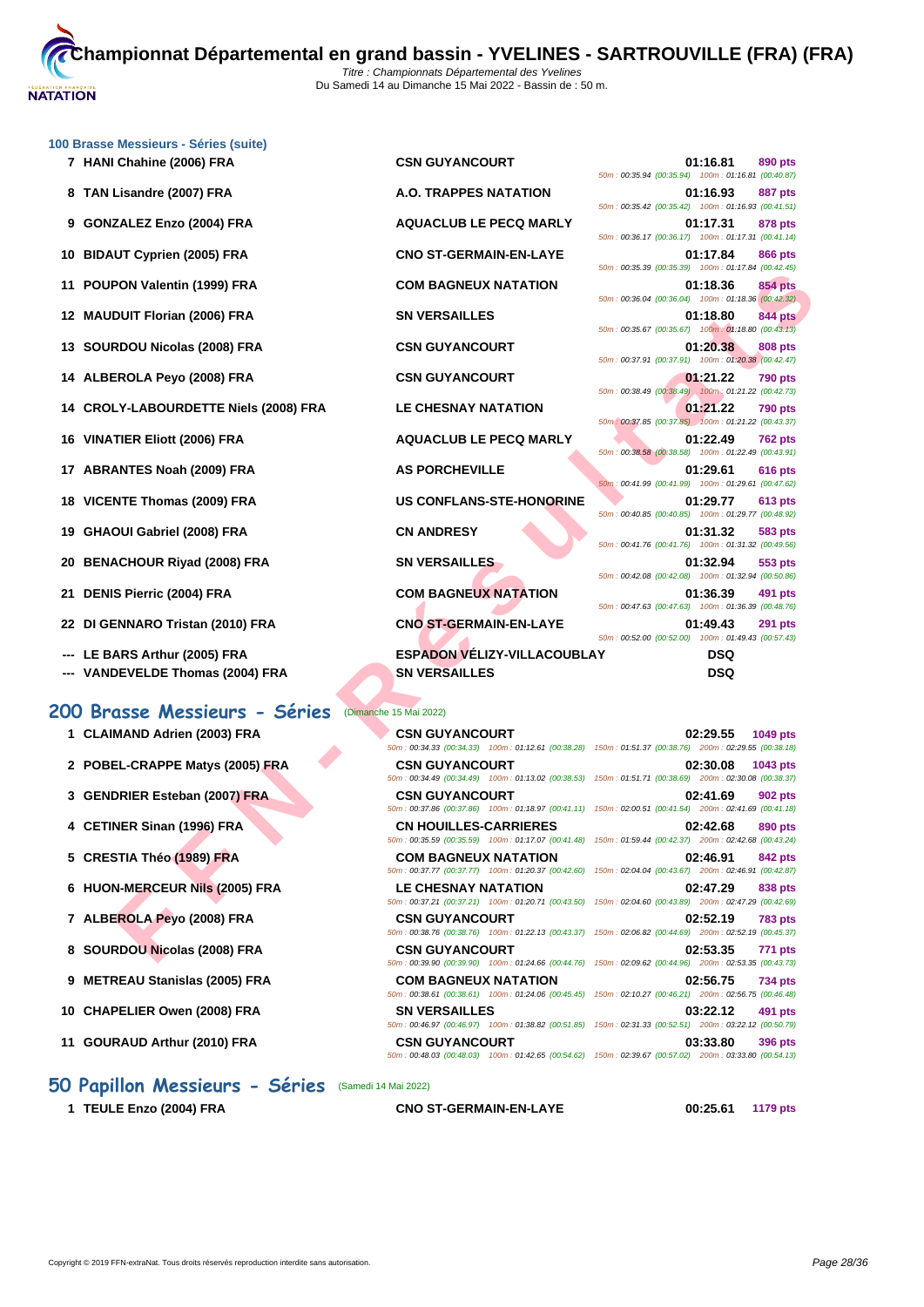

**[50 Papillo](http://www.ffnatation.fr/webffn/index.php)n Messieurs - Séries (suite)**

| 2 PORTAL Alex (2002) FRA               | <b>CNO ST-GERMAIN-EN-LAYE</b>        | 00:26.35 | <b>1129 pts</b> |
|----------------------------------------|--------------------------------------|----------|-----------------|
| 3 BERT Matis (2005) FRA                | <b>CNO ST-GERMAIN-EN-LAYE</b>        | 00:26.39 | <b>1127 pts</b> |
| 4 DHAENENS Jules (2006) FRA            | <b>CN POISSY</b>                     | 00:26.71 | 1105 pts        |
| 5 ZHAKSYBAY Alikhan (2005) KAZ         | <b>CNO ST-GERMAIN-EN-LAYE</b>        | 00:27.03 | <b>1084 pts</b> |
| 6 BARATAUD Jazz (2005) FRA             | NAUTIC CLUB RAMBOUILLET              | 00:27.31 | <b>1066 pts</b> |
| 7 JAEGLE Come (2005) FRA               | <b>CNO ST-GERMAIN-EN-LAYE</b>        | 00:27.42 | 1059 pts        |
| 8 MOUSSA Adam-Samy (2007) FRA          | <b>CNO ST-GERMAIN-EN-LAYE</b>        | 00:27.49 | 1054 pts        |
| 9 HUON-MERCEUR Nils (2005) FRA         | <b>LE CHESNAY NATATION</b>           | 00:27.51 | <b>1053 pts</b> |
| 10 RATEL Esteban (2003) FRA            | US CONFLANS-STE-HONORINE             | 00:28.22 | <b>1008 pts</b> |
| 11 RAULT Aris (2006) FRA               | <b>CNO ST-GERMAIN-EN-LAYE</b>        | 00:28.39 | 997 pts         |
| 12 GAMEIRO DOS SANTOS Andre (2005) POR | <b>AQUACLUB LE PECQ MARLY</b>        | 00:28.43 | 994 pts         |
| 13 POBEL-CRAPPE Matys (2005) FRA       | <b>CSN GUYANCOURT</b>                | 00:28.53 | <b>988 pts</b>  |
| 14 FERRAZ SANT'ANA Diego (2001) FRA    | <b>CN PLAISIR</b>                    | 00:28.68 | 979 pts         |
| 15 NOUVEL Bastien (2004) FRA           | <b>A.O. TRAPPES NATATION</b>         | 00:28.70 | 978 pts         |
| 16 CAVARO Baptiste (2005) FRA          | <b>NAUTIC CLUB RAMBOUILLET</b>       | 00:28.81 | 971 pts         |
| 17 ROUDILLON Nils (2005) FRA           | <b>CN HOUILLES-CARRIERES</b>         | 00:28.83 | <b>969 pts</b>  |
| 18 BUSSON Timothée (2006) FRA          | <b>CN ANDRESY</b>                    | 00:28.99 | <b>960 pts</b>  |
| 19 TAN Lisandre (2007) FRA             | <b>A.O. TRAPPES NATATION</b>         | 00:29.01 | 958 pts         |
| 20 DESCHAMP Jeremy (2004) FRA          | <b>NAUTIC CLUB RAMBOUILLET</b>       | 00:29.15 | 950 pts         |
| 21 VINATIER Eliott (2006) FRA          | <b>AQUACLUB LE PECQ MARLY</b>        | 00:30.03 | 897 pts         |
| 22 CLAVE Mathias (2008) FRA            | <b>CSN GUYANCOURT</b>                | 00:30.07 | 894 pts         |
| 23 POUPON Valentin (1999) FRA          | <b>COM BAGNEUX NATATION</b>          | 00:30.19 | <b>887 pts</b>  |
| 24 VODDEN Ryan (2008) GBR              | <b>CNO ST-GERMAIN-EN-LAYE</b>        | 00:30.21 | <b>886 pts</b>  |
| 25 MARIANI Pierre-Orso (2008) FRA      | <b>CNO ST-GERMAIN-EN-LAYE</b>        | 00:30.50 | <b>869 pts</b>  |
| 26 FERAY Clement (2004) FRA            | <b>COM BAGNEUX NATATION</b>          | 00:30.58 | <b>864 pts</b>  |
| 27 BONGERS Samuel (2006) FRA           | <b>AQUACLUB LE PECQ MARLY</b>        | 00:30.61 | <b>862 pts</b>  |
| 28 GAMEIRO DOS SANTOS Tiago (2008) POR | <b>AQUACLUB LE PECQ MARLY</b>        | 00:30.77 | 853 pts         |
| 29 MARZOUKI Elyas (2003) FRA           | <b>COM BAGNEUX NATATION</b>          | 00:31.08 | 835 pts         |
| 30 JEANNE Samuel (2006) FRA            | <b>CN POISSY</b>                     | 00:31.09 | 835 pts         |
| 31 HUET Mathis (2007) FRA              | <b>CNO ST-GERMAIN-EN-LAYE</b>        | 00:31.36 | 819 pts         |
| 32 KROMPHOLTZ Raphaël (2008) FRA       | AQUA VALLÉE-DE-CHEVREUSE             | 00:31.46 | 813 pts         |
| 33 COUNY Alexis (2007) FRA             | <b>CN POISSY</b>                     | 00:31.51 | 811 pts         |
| 34 MANUELLI Pierre-ange (2008) FRA     | <b>CNO ST-GERMAIN-EN-LAYE</b>        | 00:31.69 | <b>800 pts</b>  |
| 35 CHAPELIER Owen (2008) FRA           | <b>SN VERSAILLES</b>                 | 00:32.25 | <b>769 pts</b>  |
| 36 METREAU Stanislas (2005) FRA        | <b>COM BAGNEUX NATATION</b>          | 00:32.69 | 745 pts         |
| 37 CROLY-LABOURDETTE Niels (2008) FRA  | <b>LE CHESNAY NATATION</b>           | 00:32.91 | <b>733 pts</b>  |
| 38 PINERO Antoine (2009) FRA           | <b>AQUACLUB LE PECQ MARLY</b>        | 00:33.02 | 727 pts         |
| 39 SROUJI William (2009) FRA           | <b>AQUACLUB LE PECQ MARLY</b>        | 00:33.15 | <b>720 pts</b>  |
| 40 GICQUEL Emilien (2008) FRA          | <b>CN PLAISIR</b>                    | 00:33.70 | 691 pts         |
| 41 CUVELIER Timothée (2009) FRA        | <b>CNO ST-GERMAIN-EN-LAYE</b>        | 00:33.99 | <b>676 pts</b>  |
| 42 CHANTEUR Nathan (2009) FRA          | <b>USM VIROFLAY</b>                  | 00:34.45 | 653 pts         |
| 43 LE GRAND MOULIN Mathéo (2010) FRA   | <b>CNO ST-GERMAIN-EN-LAYE</b>        | 00:35.09 | <b>620 pts</b>  |
| 44 LAURENCE Mathieu (2008) FRA         | <b>LE CHESNAY NATATION</b>           | 00:35.34 | <b>608 pts</b>  |
| 45 ZADITHugo (2008) FRA                | <b>CSN GUYANCOURT</b>                | 00:35.49 | <b>601 pts</b>  |
| 46 DUBAU Remy (2009) FRA               | <b>CSN GUYANCOURT</b>                | 00:35.69 | 591 pts         |
| 47 TESSON Marceau (2009) FRA           | <b>ASSO NATATION DE SARTROUVILLE</b> | 00:35.83 | 584 pts         |
| 48 GHAOUI Gabriel (2008) FRA           | <b>CN ANDRESY</b>                    | 00:36.40 | 557 pts         |
| 49 DAVID Kaylis (2010) FRA             | <b>CNO ST-GERMAIN-EN-LAYE</b>        | 00:36.77 | 540 pts         |
| 50 SIGRIST Romain (2008) FRA           | US CONFLANS-STE-HONORINE             | 00:37.57 | <b>504 pts</b>  |
| 51 PASTOR Bastien (2008) FRA           | LE CHESNAY NATATION                  | 00:37.86 | 491 pts         |
| 52 JEANMAIRE Samuel (2009) FRA         | <b>CN HOUILLES-CARRIERES</b>         | 00:38.00 | <b>485 pts</b>  |
| 53 JUBEA Stefan (2010) FRA             | <b>ASSO NATATION DE SARTROUVILLE</b> | 00:38.10 | 480 pts         |
| 54 JOSSEAUME Alexis (2009) FRA         | <b>NAUTIC CLUB RAMBOUILLET</b>       | 00:38.31 | <b>471 pts</b>  |
| 54 ZAMNI Armand (2009) FRA             | <b>NAUTIC CLUB RAMBOUILLET</b>       | 00:38.31 | <b>471 pts</b>  |

| 2 PORTAL AIEX (2002) FRA                | CNO SI-GERMAIN-EN-LAYE               | 00:26.35 | <b>1129 pts</b> |
|-----------------------------------------|--------------------------------------|----------|-----------------|
| 3 BERT Matis (2005) FRA                 | <b>CNO ST-GERMAIN-EN-LAYE</b>        | 00:26.39 | <b>1127 pts</b> |
| 4 DHAENENS Jules (2006) FRA             | <b>CN POISSY</b>                     | 00:26.71 | 1105 pts        |
| 5 ZHAKSYBAY Alikhan (2005) KAZ          | <b>CNO ST-GERMAIN-EN-LAYE</b>        | 00:27.03 | 1084 pts        |
| 6 BARATAUD Jazz (2005) FRA              | <b>NAUTIC CLUB RAMBOUILLET</b>       | 00:27.31 | 1066 pts        |
| 7 JAEGLE Come (2005) FRA                | <b>CNO ST-GERMAIN-EN-LAYE</b>        | 00:27.42 | 1059 pts        |
| 8 MOUSSA Adam-Samy (2007) FRA           | <b>CNO ST-GERMAIN-EN-LAYE</b>        | 00:27.49 | 1054 pts        |
| 9 HUON-MERCEUR Nils (2005) FRA          | <b>LE CHESNAY NATATION</b>           | 00:27.51 | <b>1053 pts</b> |
| 10 RATEL Esteban (2003) FRA             | <b>US CONFLANS-STE-HONORINE</b>      | 00:28.22 | <b>1008 pts</b> |
| 11 RAULT Aris (2006) FRA                | <b>CNO ST-GERMAIN-EN-LAYE</b>        | 00:28.39 | <b>997 pts</b>  |
| 12 GAMEIRO DOS SANTOS Andre (2005) POR  | <b>AQUACLUB LE PECQ MARLY</b>        | 00:28.43 | <b>994 pts</b>  |
| 13 POBEL-CRAPPE Matys (2005) FRA        | <b>CSN GUYANCOURT</b>                | 00:28.53 | 988 pts         |
| 14 FERRAZ SANT'ANA Diego (2001) FRA     | <b>CN PLAISIR</b>                    | 00:28.68 | 979 pts         |
| 15 NOUVEL Bastien (2004) FRA            | <b>A.O. TRAPPES NATATION</b>         | 00:28.70 | 978 pts         |
| 16 CAVARO Baptiste (2005) FRA           | <b>NAUTIC CLUB RAMBOUILLET</b>       | 00:28.81 | 971 pts         |
| 17 ROUDILLON Nils (2005) FRA            | <b>CN HOUILLES-CARRIERES</b>         | 00:28.83 | 969 pts         |
| 18 BUSSON Timothée (2006) FRA           | <b>CN ANDRESY</b>                    | 00:28.99 | <b>960 pts</b>  |
| 19 TAN Lisandre (2007) FRA              | <b>A.O. TRAPPES NATATION</b>         | 00:29.01 | 958 pts         |
| 20 DESCHAMP Jeremy (2004) FRA           | <b>NAUTIC CLUB RAMBOUILLET</b>       | 00:29.15 | 950 pts         |
| 21 VINATIER Eliott (2006) FRA           | <b>AQUACLUB LE PECQ MARLY</b>        | 00:30.03 | 897 pts         |
| 22 CLAVE Mathias (2008) FRA             | <b>CSN GUYANCOURT</b>                | 00:30.07 | 894 pts         |
| 23 POUPON Valentin (1999) FRA           | <b>COM BAGNEUX NATATION</b>          | 00:30.19 | 887 pts         |
| 24 VODDEN Ryan (2008) GBR               | <b>CNO ST-GERMAIN-EN-LAYE</b>        | 00:30.21 | 886 pts         |
| 25 MARIANI Pierre-Orso (2008) FRA       | <b>CNO ST-GERMAIN-EN-LAYE</b>        | 00:30.50 | 869 pts         |
| 26 FERAY Clement (2004) FRA             | <b>COM BAGNEUX NATATION</b>          | 00:30.58 | <b>864 pts</b>  |
| 27 BONGERS Samuel (2006) FRA            | <b>AQUACLUB LE PECQ MARLY</b>        | 00:30.61 | <b>862 pts</b>  |
| 28 GAMEIRO DOS SANTOS Tiago (2008) POR  | <b>AQUACLUB LE PECQ MARLY</b>        | 00:30.77 | 853 pts         |
| 29 MARZOUKI Elyas (2003) FRA            | <b>COM BAGNEUX NATATION</b>          | 00:31.08 | 835 pts         |
| 30 JEANNE Samuel (2006) FRA             | <b>CN POISSY</b>                     | 00:31.09 | 835 pts         |
| 31 HUET Mathis (2007) FRA               | <b>CNO ST-GERMAIN-EN-LAYE</b>        | 00:31.36 | 819 pts         |
| 32 KROMPHOLTZ Raphaël (2008) FRA        | AQUA VALLÉE-DE-CHEVREUSE             | 00:31.46 | 813 pts         |
| 33 COUNY Alexis (2007) FRA              | <b>CN POISSY</b>                     | 00:31.51 | 811 pts         |
| 34 MANUELLI Pierre-ange (2008) FRA      | <b>CNO ST-GERMAIN-EN-LAYE</b>        | 00:31.69 | <b>800 pts</b>  |
| 35 CHAPELIER Owen (2008) FRA            | <b>SN VERSAILLES</b>                 | 00:32.25 | <b>769 pts</b>  |
| 36 METREAU Stanislas (2005) FRA         | <b>COM BAGNEUX NATATION</b>          | 00:32.69 | 745 pts         |
| 37   CROLY-LABOURDETTE Niels (2008) FRA | <b>LE CHESNAY NATATION</b>           | 00:32.91 | <b>733 pts</b>  |
| 38 PINERO Antoine (2009) FRA            | <b>AQUACLUB LE PECQ MARLY</b>        | 00:33.02 | 727 pts         |
| 39 SROUJI William (2009) FRA            | <b>AQUACLUB LE PECQ MARLY</b>        | 00:33.15 | <b>720 pts</b>  |
| 40 GICQUEL Emilien (2008) FRA           | <b>CN PLAISIR</b>                    | 00:33.70 | 691 pts         |
| 41 CUVELIER Timothée (2009) FRA         | <b>CNO ST-GERMAIN-EN-LAYE</b>        | 00:33.99 | <b>676 pts</b>  |
| 42 CHANTEUR Nathan (2009) FRA           | <b>USM VIROFLAY</b>                  | 00:34.45 | 653 pts         |
| 43 LE GRAND MOULIN Mathéo (2010) FRA    | <b>CNO ST-GERMAIN-EN-LAYE</b>        | 00:35.09 | <b>620 pts</b>  |
| 44 LAURENCE Mathieu (2008) FRA          | <b>LE CHESNAY NATATION</b>           | 00:35.34 | <b>608 pts</b>  |
| 45 ZADITHugo (2008) FRA                 | <b>CSN GUYANCOURT</b>                | 00:35.49 | 601 pts         |
| 46 DUBAU Remy (2009) FRA                | <b>CSN GUYANCOURT</b>                | 00:35.69 | <b>591 pts</b>  |
| 47 TESSON Marceau (2009) FRA            | <b>ASSO NATATION DE SARTROUVILLE</b> | 00:35.83 | 584 pts         |
| 48 GHAOUI Gabriel (2008) FRA            | <b>CN ANDRESY</b>                    | 00:36.40 | 557 pts         |
| 49 DAVID Kaylis (2010) FRA              | <b>CNO ST-GERMAIN-EN-LAYE</b>        | 00:36.77 | 540 pts         |
| 50 SIGRIST Romain (2008) FRA            | US CONFLANS-STE-HONORINE             | 00:37.57 | <b>504 pts</b>  |
| 51 PASTOR Bastien (2008) FRA            | LE CHESNAY NATATION                  | 00:37.86 | 491 pts         |
| 52 JEANMAIRE Samuel (2009) FRA          | <b>CN HOUILLES-CARRIERES</b>         | 00:38.00 | 485 pts         |
| 53 JUBEA Stefan (2010) FRA              | <b>ASSO NATATION DE SARTROUVILLE</b> | 00:38.10 | <b>480 pts</b>  |
| 54 JOSSEAUME Alexis (2009) FRA          | <b>NAUTIC CLUB RAMBOUILLET</b>       | 00:38.31 | 471 pts         |
| 54 ZAMNI Armand (2009) FRA              | <b>NAUTIC CLUB RAMBOUILLET</b>       | 00:38.31 | 471 pts         |
|                                         |                                      |          |                 |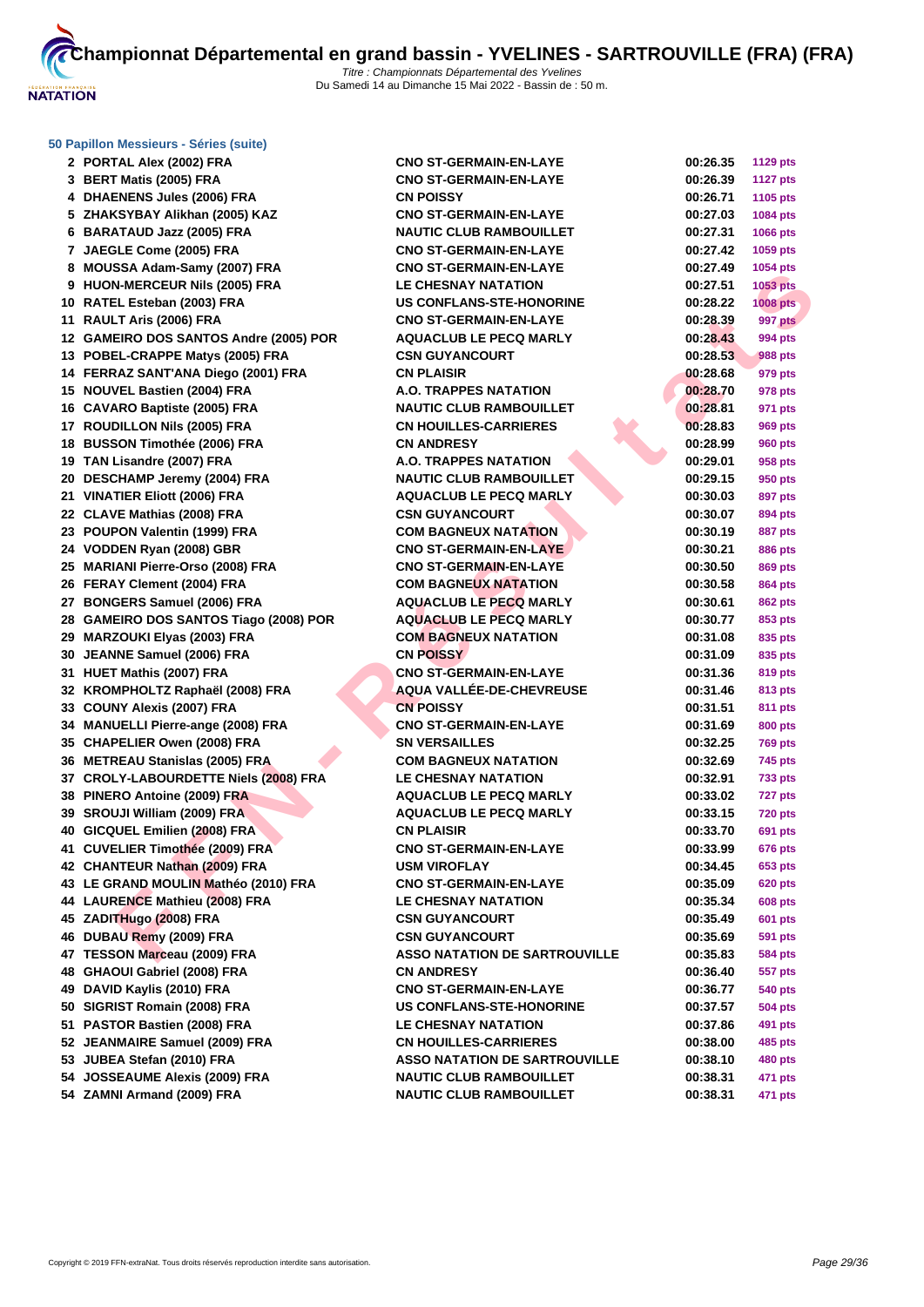

#### **[50 Papillo](http://www.ffnatation.fr/webffn/index.php)n Messieurs - Séries (suite)**

| 56 ROLLAND Bilal (2010) FRA   | <b>ASSO NATATION DE SARTROUVILLE</b> | 00:38.61 | 458 pts        |
|-------------------------------|--------------------------------------|----------|----------------|
| 57 BENACHOUR Riyad (2008) FRA | <b>SN VERSAILLES</b>                 | 00:38.81 | 450 pts        |
| 58 ABRANTES Noah (2009) FRA   | <b>AS PORCHEVILLE</b>                | 00:39.08 | 438 pts        |
| 59 DENIS Pierric (2004) FRA   | <b>COM BAGNEUX NATATION</b>          | 00:39.91 | 405 pts        |
| 60 BéROT Martin (2008) FRA    | <b>US CONFLANS-STE-HONORINE</b>      | 00:40.55 | 379 pts        |
| 61 VICENTE Thomas (2009) FRA  | <b>US CONFLANS-STE-HONORINE</b>      | 00:40.88 | <b>367 pts</b> |
| 62 NIEL Marin (2010) FRA      | <b>SN VERSAILLES</b>                 | 00:41.43 | <b>346 pts</b> |
| 63 TUGAYE Pierre (2010) FRA   | <b>CNO ST-GERMAIN-EN-LAYE</b>        | 00:41.71 | <b>336 pts</b> |
| 64 BENBAKKAR Ramy (2010) TUN  | <b>CNO ST-GERMAIN-EN-LAYE</b>        | 00:42.14 | <b>320 pts</b> |
| 65 CAYRON Nino (2010) FRA     | <b>NAUTIC CLUB RAMBOUILLET</b>       | 00:42.99 | <b>291 pts</b> |
| 66 CLEMENT Hedi (2009) FRA    | <b>AQUACLUB LE PECQ MARLY</b>        | 00:45.45 | $213$ pts      |
|                               |                                      |          |                |

# **100 Papillon Messieurs - Séries** (Dimanche 15 Mai 2022)

|    | אוווק עו שבוווח שונו בשנים בש     | UN YLIVUMILLLU                     | 00. THU<br>ວ+ບ µເວ                                                                |
|----|-----------------------------------|------------------------------------|-----------------------------------------------------------------------------------|
|    | 63 TUGAYE Pierre (2010) FRA       | <b>CNO ST-GERMAIN-EN-LAYE</b>      | 00:41.71<br><b>336 pts</b>                                                        |
|    | 64 BENBAKKAR Ramy (2010) TUN      | <b>CNO ST-GERMAIN-EN-LAYE</b>      | 00:42.14<br><b>320 pts</b>                                                        |
|    | 65 CAYRON Nino (2010) FRA         | <b>NAUTIC CLUB RAMBOUILLET</b>     | 00:42.99<br>291 pts                                                               |
|    | 66 CLEMENT Hedi (2009) FRA        | <b>AQUACLUB LE PECQ MARLY</b>      | 00:45.45<br><b>213 pts</b>                                                        |
|    |                                   |                                    |                                                                                   |
|    | 100 Papillon Messieurs - Séries   | (Dimanche 15 Mai 2022)             |                                                                                   |
|    |                                   |                                    |                                                                                   |
|    | 1 DHAENENS Jules (2006) FRA       | <b>CN POISSY</b>                   | 00:59.11<br><b>1122 pts</b><br>50m; 00:27.84 (00:27.84) 100m: 00:59.11 (00:31.27) |
|    | 2 CLAIMAND Adrien (2003) FRA      | <b>CSN GUYANCOURT</b>              | 00:59.29<br><b>1117 pts</b>                                                       |
|    |                                   |                                    | 50m : 00:27.72 (00:27.72) 100m : 00:59.29 (00:31.57)                              |
|    | 3 HUGONI Alan (2005) FRA          | <b>ESPADON VÉLIZY-VILLACOUBLAY</b> | 00:59.98<br>1097 pts                                                              |
|    |                                   |                                    | 50m: 00:27.49 (00:27.49) 100m: 00:59.98 (00:32.49)                                |
|    | 4 HUON-MERCEUR Nils (2005) FRA    | <b>LE CHESNAY NATATION</b>         | 01:02.37<br><b>1030 pts</b><br>50m: 00:28.53 (00:28.53) 100m: 01:02.37 (00:33.84) |
|    | 5 NOUVEL Bastien (2004) FRA       | A.O. TRAPPES NATATION              | 01:03.94<br><b>987 pts</b>                                                        |
|    |                                   |                                    | 50m: 00:29.36 (00:29.36) 100m: 01:03.94 (00:34.58)                                |
| 6  | <b>HARDOUIN Romin (2001) FRA</b>  | <b>CNO ST-GERMAIN-EN-LAYE</b>      | 01:04.18<br>981 pts                                                               |
|    |                                   |                                    | 50m: 00:27.58 (00:27.58) 100m: 01:04.18 (00:36.60)                                |
|    | <b>LOUNIS Yanis (2006) FRA</b>    | <b>CN POISSY</b>                   | 01:04.57<br>970 pts<br>50m : 00:29.92 (00:29.92) 100m : 01:04.57 (00:34.65)       |
|    | 8 RAULT Aris (2006) FRA           | <b>CNO ST-GERMAIN-EN-LAYE</b>      | 01:04.61<br>969 pts                                                               |
|    |                                   |                                    | 50m: 00:29.75 (00:29.75) 100m: 01:04.61 (00:34.86)                                |
| 9  | <b>ROUDILLON Nils (2005) FRA</b>  | <b>CN HOUILLES-CARRIERES</b>       | 01:05.29<br>951 pts                                                               |
|    |                                   |                                    | 50m: 00:30.23 (00:30.23) 100m: 01:05.29 (00:35.06)                                |
| 10 | <b>CAVARO Baptiste (2005) FRA</b> | <b>NAUTIC CLUB RAMBOUILLET</b>     | 01:06.34<br>923 pts                                                               |
|    | ROUDILLON Timo (2010) FRA         | <b>CN HOUILLES-CARRIERES</b>       | 50m: 00:30.72 (00:30.72) 100m: 01:06.34 (00:35.62)<br>01:06.69                    |
| 11 |                                   |                                    | 914 pts<br>50m: 00:30.67 (00:30.67) 100m: 01:06.69 (00:36.02)                     |
|    | 12 BUSSON Timothée (2006) FRA     | <b>CN ANDRESY</b>                  | 01:07.33<br>898 pts                                                               |
|    |                                   |                                    | 50m: 00:29.95 (00:29.95) 100m: 01:07.33 (00:37.38)                                |
|    | 13 BONGERS Samuel (2006) FRA      | <b>AQUACLUB LE PECQ MARLY</b>      | 01:08.29<br>873 pts                                                               |
|    |                                   |                                    | 50m: 00:32.09 (00:32.09) 100m: 01:08.29 (00:36.20)                                |
|    | 14 GENDRIER Esteban (2007) FRA    | <b>CSN GUYANCOURT</b>              | 01:08.40<br>870 pts<br>50m: 00:31.50 (00:31.50) 100m: 01:08.40 (00:36.90)         |
|    | 15 CLAVE Mathias (2008) FRA       | <b>CSN GUYANCOURT</b>              | 01:08.68<br>863 pts                                                               |
|    |                                   |                                    | 50m: 00:30.89 (00:30.89) 100m: 01:08.68 (00:37.79)                                |
|    | 16 COUNY Alexis (2007) FRA        | <b>CN POISSY</b>                   | 01:09.87<br>833 pts                                                               |
|    |                                   |                                    | 50m: 00:32.80 (00:32.80) 100m: 01:09.87 (00:37.07)                                |
|    | 17 JENVRIN Leo (2008) FRA         | <b>CSN GUYANCOURT</b>              | 01:12.40<br><b>772 pts</b><br>50m: 00:34.30 (00:34.30) 100m: 01:12.40 (00:38.10)  |
|    | 18 CHAPELIER Owen (2008) FRA      | <b>SN VERSAILLES</b>               | 01:18.15<br>641 pts                                                               |
|    |                                   |                                    | 50m: 00:36.98 (00:36.98) 100m: 01:18.15 (00:41.17)                                |
|    | 19 CHANTEUR Nathan (2009) FRA     | <b>USM VIROFLAY</b>                | 01:18.36<br>636 pts                                                               |
|    |                                   |                                    | 50m: 00:35.46 (00:35.46) 100m: 01:18.36 (00:42.90)                                |
|    | 20 DUBAU Remy (2009) FRA          | <b>CSN GUYANCOURT</b>              | 01:22.77<br>544 pts<br>50m: 00:38.01 (00:38.01) 100m: 01:22.77 (00:44.76)         |
|    | 21 LAURENCE Mathieu (2008) FRA    | LE CHESNAY NATATION                | 01:23.69<br>526 pts                                                               |
|    |                                   |                                    | 50m: 00:38.32 (00:38.32) 100m: 01:23.69 (00:45.37)                                |
|    | 22 JABER Iyad (2009) FRA          | <b>US CONFLANS-STE-HONORINE</b>    | 01:29.41<br>419 pts                                                               |
|    |                                   |                                    | 50m: 00:41.51 (00:41.51) 100m: 01:29.41 (00:47.90)                                |
|    | 23 PASTOR Bastien (2008) FRA      | <b>LE CHESNAY NATATION</b>         | 01:30.97<br>392 pts                                                               |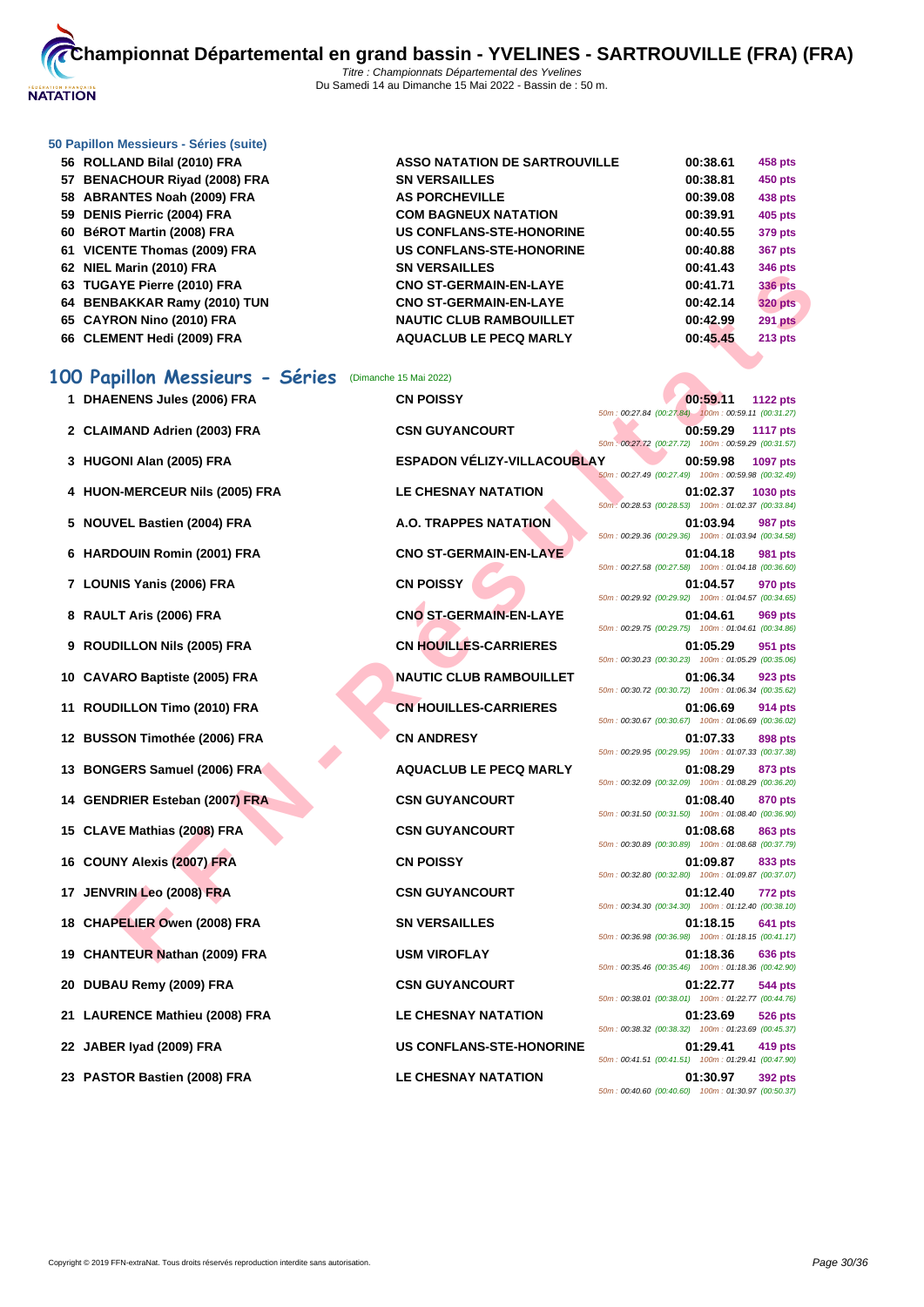

|   | 100 Papillon Messieurs - Séries (suite) |                                                                                    |                                                                                                                                       |
|---|-----------------------------------------|------------------------------------------------------------------------------------|---------------------------------------------------------------------------------------------------------------------------------------|
|   | 24 NIEL Marin (2010) FRA                | <b>SN VERSAILLES</b>                                                               | 01:35.30<br><b>322 pts</b><br>50m: 00:40.37 (00:40.37) 100m: 01:35.30 (00:54.93)                                                      |
|   | 200 Papillon Messieurs - Séries         | (Samedi 14 Mai 2022)                                                               |                                                                                                                                       |
|   | 1 DHAENENS Jules (2006) FRA             | <b>CN POISSY</b>                                                                   | 02:13.18<br><b>1067 pts</b><br>50m: 00:30.07 (00:30.07) 100m: 01:04.07 (00:34.00) 150m: 01:38.82 (00:34.75) 200m: 02:13.18 (00:34.36) |
|   | 2 BARATAUD Jazz (2005) FRA              | <b>NAUTIC CLUB RAMBOUILLET</b>                                                     | 02:18.17<br>997 pts<br>50m : 00:30.81 (00:30.81) 100m : 01:05.09 (00:34.28) 150m : 01:41.28 (00:36.19) 200m : 02:18.17 (00:36.89)     |
|   | 3 FAUCONNIER Basile (2005) FRA          | <b>AQUA VALLEE-DE-CHEVREUSE</b>                                                    | 02:21.60<br>951 pts<br>50m : 00:30.78 (00:30.78) 100m : 01:07.29 (00:36.51) 150m : 01:44.60 (00:37.31) 200m : 02:21.60 (00:37.00)     |
|   | 4 CLAIMAND Evan (2007) FRA              | <b>CSN GUYANCOURT</b>                                                              | 02:26.85<br><b>882 pts</b>                                                                                                            |
|   | 5 PORTAL Kylian (2006) FRA              | <b>CNO ST-GERMAIN-EN-LAYE</b>                                                      | 50m: 00:33.54 (00:33.54) 100m: 01:10.86 (00:37.32) 150m: 01:49.55 (00:38.69) 200m: 02:26.85 (00:37.30)<br>02:27.43<br>875 pts         |
|   | 6 SNEP Damien (2006) FRA                | <b>SN VERSAILLES</b>                                                               | 50m: 00:31.66 (00:31.66) 100m: 01:10.37 (00:38.71) 150m: 01:49.76 (00:39.39) 200m: 02:27.43 (00:37.67)<br>02:27.77<br>870 pts         |
|   | 7 ROUDILLON Timo (2010) FRA             | 50m: 00:31.81 (00:31.81) 100m: 01:08.05 (00:36.24)<br><b>CN HOUILLES-CARRIERES</b> | 150m: 01:47.16 (00:39.11) 200m: 02:27.77 (00:40.61)<br>02:36.57<br><b>762 pts</b>                                                     |
| 8 | <b>JENVRIN Leo (2008) FRA</b>           | 50m: 00:33.05 (00:33.05) 100m: 01:12.20 (00:39.15)<br><b>CSN GUYANCOURT</b>        | 150m: 01:53.51 (00:41.31) 200m: 02:36.57 (00:43.06)<br>02:37.18<br><b>754 pts</b>                                                     |
|   | 9 NOUVEL Bastien (2004) FRA             | 50m: 00:35.43 (00:35.43) 100m: 01:16.28 (00:40.85)<br><b>A.O. TRAPPES NATATION</b> | 150m: 01:56.92 (00:40.64) 200m: 02:37.18 (00:40.26)<br>02:40.33<br>717 pts                                                            |
|   | 10 COUNY Alexis (2007) FRA              | 50m: 00:32.63 (00:32.63) 100m: 01:13.17 (00:40.54)<br><b>CN POISSY</b>             | 150m: 01:55.51 (00:42.34) 200m: 02:40.33 (00:44.82)<br>02:42.19<br>696 pts                                                            |
|   | 11 LE GRAND MOULIN Mathéo (2010) FRA    | <b>CNO ST-GERMAIN-EN-LAYE</b>                                                      | 50m : 00:35.83 (00:35.83) 100m : 01:17.55 (00:41.72) 150m : 02:00.61 (00:43.06) 200m : 02:42.19 (00:41.58)<br>02:45.49<br>659 pts     |
|   | 12 CHAPELIER Owen (2008) FRA            | <b>SN VERSAILLES</b>                                                               | 50m : 00:37.82 (00:37.82) 100m : 01:21.68 (00:43.86) 150m : 02:04.92 (00:43.24) 200m : 02:45.49 (00:40.57)<br>02:53.97<br>568 pts     |
|   |                                         |                                                                                    | 50m : 00:39.50 (00:39.50) 100m : 01:23.94 (00:44.44) 150m : 02:09.89 (00:45.95) 200m : 02:53.97 (00:44.08)                            |
|   | 200 4 Nages Messieurs - Séries          | (Dimanche 15 Mai 2022)                                                             |                                                                                                                                       |
|   | 1 CLAIMAND Adrien (2003) FRA            | <b>CSN GUYANCOURT</b>                                                              | 02:11.72<br>1109 pts<br>50m: 00:28.15 (00:28.15) 100m: 01:02.55 (00:34.40) 150m: 01:41.24 (00:38.69) 200m: 02:11.72 (00:30.48)        |
|   | 2 POBEL-CRAPPE Matys (2005) FRA         | <b>CSN GUYANCOURT</b>                                                              | 02:16.31<br>1043 pts<br>60m : 00:29.05 (00:29.05) 100m : 01:05.15 (00:36.10) 150m : 01:44.05 (00:38.90) 200m : 02:16.31 (00:32.26)    |
|   | 3 GENDRIER Esteban (2007) FRA           | <b>CSN GUYANCOURT</b>                                                              | 02:21.10<br>975 pts                                                                                                                   |
|   | 4 CLAIMAND Evan (2007) FRA              | <b>CSN GUYANCOURT</b>                                                              | 50m : 00:30.44 (00:30.44) 100m : 01:05.02 (00:34.58) 150m : 01:47.24 (00:42.22) 200m : 02:21.10 (00:33.86)<br>02:24.13<br>934 pts     |
|   | 5 HUON-MERCEUR Nils (2005) FRA          | <b>LE CHESNAY NATATION</b>                                                         | 50m: 00:31.51 (00:31.51) 100m: 01:09.54 (00:38.03) 150m: 01:52.15 (00:42.61) 200m: 02:24.13 (00:31.98)<br>02:26.14<br>907 pts         |
|   | 6 LE BARS Paul (2007) FRA               | <b>ESPADON VELIZY-VILLACOUBLAY</b>                                                 | 50m: 00:29.28 (00:29.28) 100m: 01:08.38 (00:39.10) 150m: 01:52.33 (00:43.95) 200m: 02:26.14 (00:33.81)<br>02:30.51<br>849 pts         |
|   | 7 SOURDOU Nicolas (2008) FRA            | <b>CSN GUYANCOURT</b>                                                              | 50m: 00:32.27 (00:32.27) 100m: 01:10.46 (00:38.19) 150m: 01:55.65 (00:45.19) 200m: 02:30.51 (00:34.86)<br>02:30.98<br>843 pts         |
|   | 8 BONGERS Samuel (2006) FRA             | <b>AQUACLUB LE PECQ MARLY</b>                                                      | 50m: 00:32.07 (00:32.07) 100m: 01:11.79 (00:39.72) 150m: 01:56.29 (00:44.50) 200m: 02:30.98 (00:34.69)<br>02:33.65<br>809 pts         |
|   | 9 NEVOT Romain (2004) FRA               | 50m: 00:32.19 (00:32.19) 100m: 01:13.06 (00:40.87)<br>A.O. TRAPPES NATATION        | 150m: 01:58.00 (00:44.94) 200m: 02:33.65 (00:35.65)<br>02:34.04<br>804 pts                                                            |
|   | 10 ALBEROLA Peyo (2008) FRA             | 50m: 00:32.08 (00:32.08) 100m: 01:11.98 (00:39.90)<br><b>CSN GUYANCOURT</b>        | 150m: 01:58.58 (00:46.60) 200m: 02:34.04 (00:35.46)<br>02:35.61<br>785 pts                                                            |
|   | 11 TAN Lisandre (2007) FRA              | A.O. TRAPPES NATATION                                                              | 50m: 00:33.93 (00:33.93) 100m: 01:14.13 (00:40.20) 150m: 01:59.27 (00:45.14) 200m: 02:35.61 (00:36.34)<br>02:36.61<br>772 pts         |
|   | 12 KERDREUX Pierre-Yves (2005) FRA      | 50m: 00:31.70 (00:31.70) 100m: 01:16.68 (00:44.98)<br><b>USM VIROFLAY</b>          | 150m: 01:59.45 (00:42.77) 200m: 02:36.61 (00:37.16)<br>02:38.01<br>755 pts                                                            |
|   | 13 JENVRIN Leo (2008) FRA               | 50m: 00:33.15 (00:33.15) 100m: 01:15.75 (00:42.60)<br><b>CSN GUYANCOURT</b>        | 150m: 02:03.09 (00:47.34) 200m: 02:38.01 (00:34.92)<br>02:38.96<br>744 pts                                                            |
|   | 14 METREAU Stanislas (2005) FRA         | <b>COM BAGNEUX NATATION</b>                                                        | 50m : 00:34.71 (00:34.71) 100m : 01:14.70 (00:39.99) 150m : 02:02.34 (00:47.64) 200m : 02:38.96 (00:36.62)<br>02:39.65<br>735 pts     |
|   |                                         |                                                                                    | 50m : 00:34.02 (00:34.02) 100m : 01:15.08 (00:41.06) 150m : 02:02.04 (00:46.96) 200m : 02:39.65 (00:37.61)                            |
|   | 15 TAMBOISE Clément (2005) FRA          | <b>SN VERSAILLES</b>                                                               | 02:39.72<br>734 pts<br>50m: 00:33.83 (00:33.83) 100m: 01:16.68 (00:42.85) 150m: 02:04.28 (00:47.60) 200m: 02:39.72 (00:35.44)         |
|   | 16 ALEXANDRE Maxime (2008) FRA          | <b>ESPADON VELIZY-VILLACOUBLAY</b>                                                 | 02:40.34<br>727 pts<br>50m : 00:36.46 (00:36.46) 100m : 01:17.41 (00:40.95) 150m : 02:05.15 (00:47.74) 200m : 02:40.34 (00:35.19)     |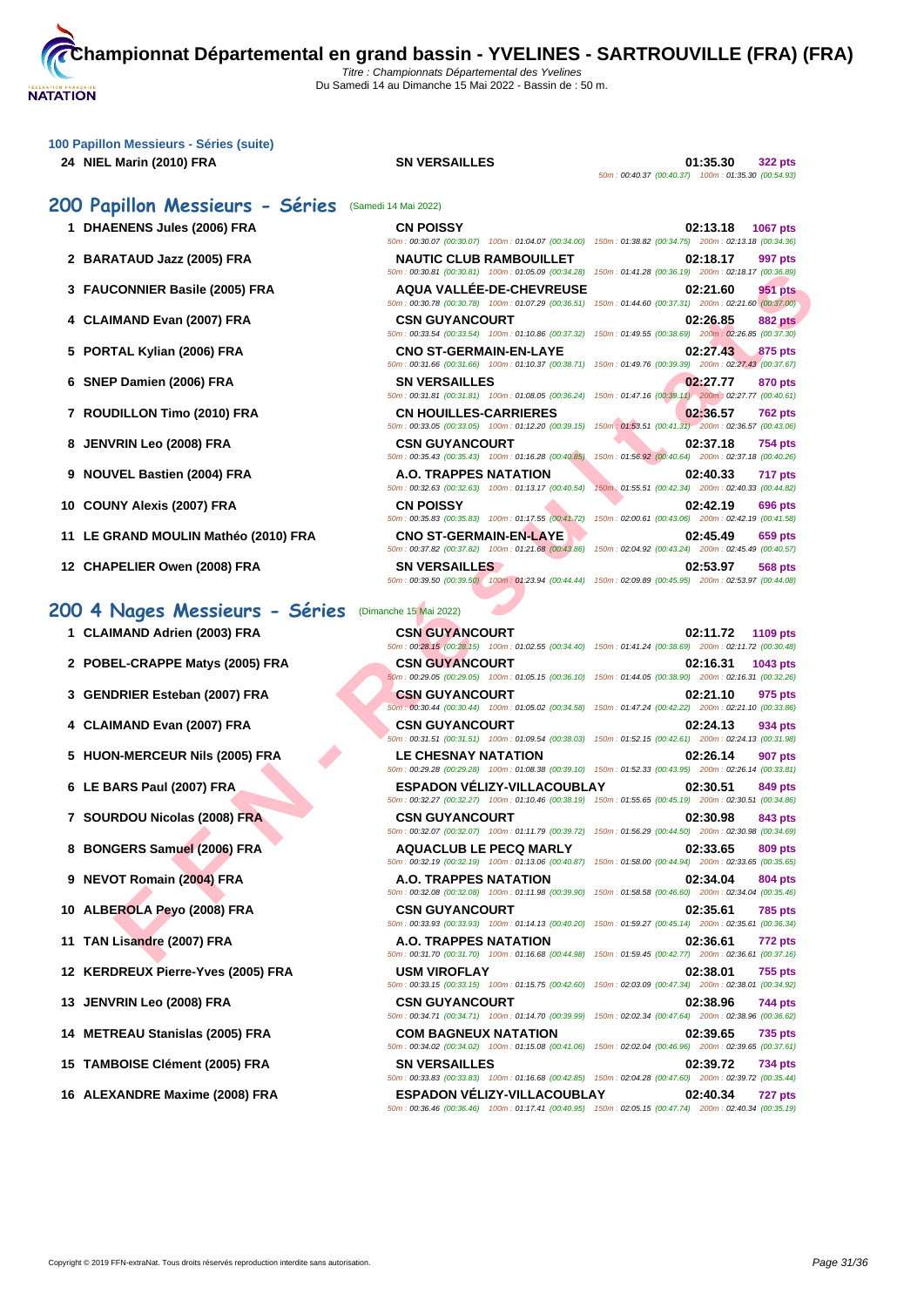| 200 4 Nages Messieurs - Séries (suite)                                                                                                            |                                                                                                                                                                                                  |                                                                             |
|---------------------------------------------------------------------------------------------------------------------------------------------------|--------------------------------------------------------------------------------------------------------------------------------------------------------------------------------------------------|-----------------------------------------------------------------------------|
| 17 DESMAISON Tom (2008) FRA                                                                                                                       | <b>SN VERSAILLES</b><br>50m: 00:36.46 (00:36.46) 100m: 01:18.34 (00:41.88) 150m: 02:08.64 (00:50.30) 200m: 02:44.65 (00:36.01)                                                                   | 02:44.65<br>676 pts                                                         |
| 18 COUNY Alexis (2007) FRA                                                                                                                        | <b>CN POISSY</b><br>50m : 00:33.07 (00:33.07) 100m : 01:13.89 (00:40.82) 150m : 02:06.04 (00:52.15) 200m : 02:44.85 (00:38.81)                                                                   | 02:44.85<br>674 pts                                                         |
| 19 LE BARS Arthur (2005) FRA                                                                                                                      | <b>ESPADON VELIZY-VILLACOUBLAY</b><br>50m: 00:34.35 (00:34.35) 100m: 01:18.81 (00:44.46) 150m: 02:06.85 (00:48.04) 200m: 02:44.88 (00:38.03)                                                     | 02:44.88<br>674 pts                                                         |
| 20 CHAPELIER Owen (2008) FRA                                                                                                                      | <b>SN VERSAILLES</b><br>50m: 00:35.58 (00:35.58) 100m: 01:19.90 (00:44.32) 150m: 02:09.17 (00:49.27) 200m: 02:45.67 (00:36.50)                                                                   | 02:45.67<br>665 pts                                                         |
| 21 ENNEBATI OUAKSEL Mazir (2009) FRA                                                                                                              | <b>SN VERSAILLES</b><br>50m : 00:35.56 (00:35.56) 100m : 01:19.06 (00:43.50) 150m : 02:11.79 (00:52.73) 200m : 02:47.13 (00:35.34)                                                               | 02:47.13<br><b>648 pts</b>                                                  |
| 22 GLEIZE Matéo (2009) FRA                                                                                                                        | <b>ESPADON VELIZY-VILLACOUBLAY</b><br>50m : 00:36.48 (00:36.48) 100m : 01:19.61 (00:43.13) 150m : 02:11.78 (00:52.17) 200m : 02:49.82 (00:38.04)                                                 | 02:49.82<br><b>618 pts</b>                                                  |
| 23 ZADITHugo (2008) FRA                                                                                                                           | <b>CSN GUYANCOURT</b><br>50m: 00:36.02 (00:36.02) 100m: 01:19.64 (00:43.62) 150m: 02:13.45 (00:53.81) 200m: 02:52.53 (00:39.08)                                                                  | 02:52.53<br>589 pts                                                         |
| 24 GIBERT Benjamin (2008) FRA                                                                                                                     | <b>CN VERNEUIL VERNOUILLET</b><br>50m : 00:41.13 (00:41.13) 100m : 01:30.17 (00:49.04) 150m : 02:26.45 (00:56.28) 200m : 03:03.91 (00:37.46)                                                     | 03:03.91<br>473 pts                                                         |
| 25 GUIENNE Edgar (2008) FRA                                                                                                                       | <b>AQUACLUB LE PECQ MARLY</b><br>50m: 00:43.57 (00:43.57) 100m: 01:28.87 (00:45.30) 150m: 02:23.56 (00:54.69) 200m: 03:04.41 (00:40.85)                                                          | 03:04.41<br>468 pts                                                         |
| 26 LAURENCE Mathieu (2008) FRA                                                                                                                    | <b>LE CHESNAY NATATION</b><br>50m : 00:38.75 (00:38.75) 100m : 01:26.74 (00:47.99) 150m : 02:25.90 (00:59.16) 200m : 03:06.59 (00:40.69)                                                         | 03:06.59<br>447 pts                                                         |
| 27 JUBEA Stefan (2010) FRA                                                                                                                        | <b>ASSO NATATION DE SARTROUVILLE</b><br>50m : 00:38.48 (00:38.48) 100m : 01:28.97 (00:50.49) 150m : 02:23.79 (00:54.82) 200m : 03:07.31 (00:43.52)                                               | 03:07.31<br>440 pts                                                         |
| 28 KHEMIR Ali (2010) FRA                                                                                                                          | <b>SN VERSAILLES</b><br>50m : 00:45.85 (00:45.85) 100m : 01:33.14 (00:47.29) 150m : 02:28.60 (00:55.46) 200m : 03:09.09 (00:40.49)                                                               | 03:09.09<br>424 pts                                                         |
| 400 4 Nages Messieurs - Séries                                                                                                                    | (Samedi 14 Mai 2022)                                                                                                                                                                             |                                                                             |
| 1 VANDEVELDE Alexis (2001) FRA                                                                                                                    | <b>SN VERSAILLES</b><br>50m: 00:29.88 (00:29.88) 100m: 01:04.44 (00:34.56) 150m: 01:44.28 (00:39.84) 200m: 02:21.98 (00:37.70)<br>250m: 03:05.35 (00:43.37) 300m: 03:47.81 (00:42.46)            | 04:53.43<br>1003 pts<br>350m: 04:21.57 (00:33.76) 400m: 04:53.43 (00:31.86) |
| 2 FAUCONNIER Basile (2005) FRA                                                                                                                    | <b>AQUA VALLEE-DE-CHEVREUSE</b><br>50m: 00:30.61 (00:30.61) 100m: 01:07.36 (00:36.75)<br>250m: 03:09.53 (00:43.17) 300m: 03:52.91 (00:43.38) 350m: 04:26.58 (00:33.67) 400m: 04:59.69 (00:33.11) | 04:59.69<br>959 pts<br>150m: 01:47.42 (00:40.06) 200m: 02:26.36 (00:38.94)  |
| 4x50 Nage Libre Messieurs - Séries                                                                                                                | (Samedi 14 Mai 2022)                                                                                                                                                                             |                                                                             |
| 1 JAEGLE Come (2005) FRA                                                                                                                          | <b>CNO ST-GERMAIN-EN-LAYE</b>                                                                                                                                                                    | 01:38.02<br><b>1206 pts</b>                                                 |
| <b>BERT Matis (2005) FRA</b>                                                                                                                      |                                                                                                                                                                                                  |                                                                             |
| PORTAL Alex (2002) FRA                                                                                                                            |                                                                                                                                                                                                  |                                                                             |
| <b>TEULE Enzo (2004) FRA</b><br>50m : 00:24.80 (00:24.80) 100m : 00:48.52 (00:23.72) 150m : 01:13.65 (00:25.13) 200m : 01:38.02 (00:24.37)        |                                                                                                                                                                                                  |                                                                             |
| 2 MOUSSA Adam-Samy (2007) FRA                                                                                                                     | <b>CNO ST-GERMAIN-EN-LAYE</b>                                                                                                                                                                    | 01:46.78<br>1072 pts                                                        |
| RAULT Aris (2006) FRA                                                                                                                             |                                                                                                                                                                                                  |                                                                             |
| <b>HUET Mathis (2007) FRA</b>                                                                                                                     |                                                                                                                                                                                                  |                                                                             |
| PORTAL Kylian (2006) FRA<br>50m : 00:26.31 (00:26.31) (100m : 00:53.03 (00:26.72) 150m : 01:21.32 (00:28.29) 200m : 01:46.78 (00:25.46)           |                                                                                                                                                                                                  |                                                                             |
| 3 GAMEIRO DOS SANTOS Tiago (2008) POR                                                                                                             | <b>AQUACLUB LE PECQ MARLY</b>                                                                                                                                                                    | 01:47.48<br>1062 pts                                                        |
| <b>VINATIER Eliott (2006) FRA</b>                                                                                                                 |                                                                                                                                                                                                  |                                                                             |
| <b>GONZALEZ Enzo (2004) FRA</b>                                                                                                                   |                                                                                                                                                                                                  |                                                                             |
| GAMEIRO DOS SANTOS Andre (2005) POR<br>50m : 00:26.87 (00:26.87) 100m : 00:54.45 (00:27.58) 150m : 01:22.29 (00:27.84) 200m : 01:47.48 (00:25.19) |                                                                                                                                                                                                  |                                                                             |
| 4   CLAIMAND Evan (2007) FRA                                                                                                                      | <b>CSN GUYANCOURT</b>                                                                                                                                                                            | 01:47.66<br>1059 pts                                                        |
| DUYCK Mathieu (2007) FRA                                                                                                                          |                                                                                                                                                                                                  |                                                                             |
| HANI Chahine (2006) FRA                                                                                                                           |                                                                                                                                                                                                  |                                                                             |
| POBEL-CRAPPE Matys (2005) FRA<br>50m : 00:28.10 (00:28.10) 100m : 00:55.22 (00:27.12) 150m : 01:21.86 (00:26.64) 200m : 01:47.66 (00:25.80)       |                                                                                                                                                                                                  |                                                                             |
| 5 HUON-MERCEUR Nils (2005) FRA                                                                                                                    | <b>LE CHESNAY NATATION</b>                                                                                                                                                                       | 01:48.42<br>1048 pts                                                        |
| VIRONDAUD Solal (2004) FRA                                                                                                                        |                                                                                                                                                                                                  |                                                                             |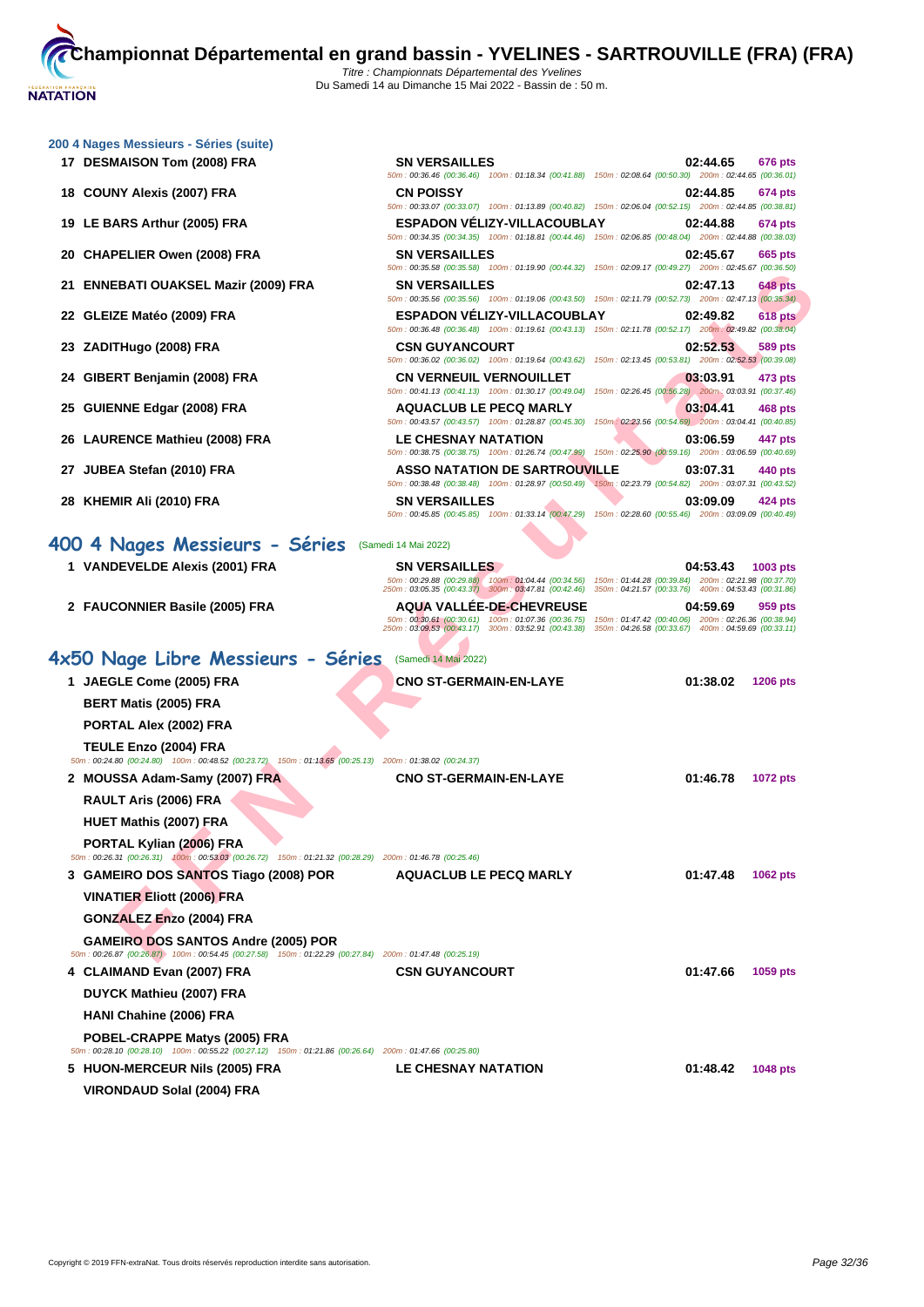| 4x50 Nage Libre Messieurs - Séries (suite)<br>DEJOS Matthieu (2004) FRA                                                                                           |                                      |          |                 |
|-------------------------------------------------------------------------------------------------------------------------------------------------------------------|--------------------------------------|----------|-----------------|
| GUYARD Philomin (2005) FRA<br>50m: 00:27.00 (00:27.00) 100m: 00:53.74 (00:26.74) 150m: 01:21.57 (00:27.83) 200m: 01:48.42 (00:26.85)                              |                                      |          |                 |
| 6 TOUR Mylan (2006) FRA                                                                                                                                           | <b>CN POISSY</b>                     | 01:48.95 | <b>1041 pts</b> |
| <b>DHAENENS Jules (2006) FRA</b>                                                                                                                                  |                                      |          |                 |
| <b>LOUNIS Yanis (2006) FRA</b>                                                                                                                                    |                                      |          |                 |
| <b>MERY Clément (2004) FRA</b>                                                                                                                                    |                                      |          |                 |
| 50m : 00:26.93 (00:26.93) 100m : 00:52.85 (00:25.92) 150m : 01:20.06 (00:27.21) 200m : 01:48.95 (00:28.89)<br>7 DESCHAMP Jeremy (2004) FRA                        | <b>NAUTIC CLUB RAMBOUILLET</b>       | 01:50.48 | 1018 pts        |
| GIRAULT Nils (2004) FRA                                                                                                                                           |                                      |          |                 |
| <b>CAVARO Baptiste (2005) FRA</b>                                                                                                                                 |                                      |          |                 |
| BARATAUD Jazz (2005) FRA                                                                                                                                          |                                      |          |                 |
| 50m: 00:28.11 (00:28.11) 100m: 00:55.80 (00:27.69) 150m: 01:23.64 (00:27.84) 200m: 01:50.48 (00:26.84)                                                            |                                      |          |                 |
| 8 HUGONI Alan (2005) FRA                                                                                                                                          | <b>ESPADON VÉLIZY-VILLACOUBLAY</b>   | 01:51.49 | 1004 pts        |
| LE BARS Paul (2007) FRA                                                                                                                                           |                                      |          |                 |
| LE BARS Arthur (2005) FRA                                                                                                                                         |                                      |          |                 |
| <b>ALEXANDRE Maxime (2008) FRA</b><br>50m : 00:25.34 (00:25.34) 100m : 00:52.74 (00:27.40) 150m : 01:21.57 (00:28.83) 200m : 01:51.49 (00:29.92)                  |                                      |          |                 |
| 9 MARIANI Pierre-Orso (2008) FRA                                                                                                                                  | <b>CNO ST-GERMAIN-EN-LAYE</b>        | 01:53.15 | 980 pts         |
| AZIZI Seifeddine (2008) FRA                                                                                                                                       |                                      |          |                 |
| VODDEN Ryan (2008) GBR                                                                                                                                            |                                      |          |                 |
| <b>MANUELLI Pierre-ange (2008) FRA</b><br>50m: 00:27.13 (00:27.13) 100m: 00:56.48 (00:29.35) 150m: 01:25.03 (00:28.55) 200m: 01:53.15 (00:28.12)                  |                                      |          |                 |
| 10 ZHAKSYBAY Alikhan (2005) KAZ                                                                                                                                   | <b>CNO ST-GERMAIN-EN-LAYE</b>        | 01:54.66 | 959 pts         |
| <b>BIDAUT Cyprien (2005) FRA</b>                                                                                                                                  |                                      |          |                 |
| SALLOUM Liam (2007) FRA                                                                                                                                           |                                      |          |                 |
| <b>DEGHMOUS Mathias (2008) FRA</b><br>50m : 00:26.30 (00:26.30) 100m : 00:55.08 (00:28.78) 150m : 01:25.28 (00:30.20) 200m : 01:54.66 (00:29.38)                  |                                      |          |                 |
| 11 ANTON Bastien (2007) FRA                                                                                                                                       | <b>CN HOUILLES-CARRIERES</b>         | 01:54.81 | 957 pts         |
| <b>ROUDILLON Nils (2005) FRA</b>                                                                                                                                  |                                      |          |                 |
| VIOLETTE Gabriel (2006) FRA                                                                                                                                       |                                      |          |                 |
| <b>CETINER Sinan (1996) FRA</b>                                                                                                                                   |                                      |          |                 |
| 50m : 00:31.26 (00:31.26) 100m : 00:58.08 (00:26.82) 150m : 01:27.62 (00:29.54) 200m : 01:54.81 (00:27.19)<br>12 BORDIER Ethan (2007) FRA                         | <b>ASSO NATATION DE SARTROUVILLE</b> | 01:57.72 | <b>917 pts</b>  |
| RIBEIRO Enzo (2006) FRA                                                                                                                                           |                                      |          |                 |
| TESSON Célian (2006) FRA                                                                                                                                          |                                      |          |                 |
| <b>ARHAB Alister (2006) FRA</b><br>50m : 00:28.85 (00:28.85) 100m : 00:59.69 (00:30.84) 150m : 01:28.51 (00:28.82) 200m : 01:57.72 (00:29.21)                     |                                      |          |                 |
| 13 CLAVE Mathias (2008) FRA                                                                                                                                       | <b>CSN GUYANCOURT</b>                | 01:59.30 | 895 pts         |
| JENVRIN Leo (2008) FRA                                                                                                                                            |                                      |          |                 |
| ALBEROLA Peyo (2008) FRA                                                                                                                                          |                                      |          |                 |
| SOURDOU Nicolas (2008) FRA<br>50m: 00:28.69 (00:28.69) 100m: 01:00.47 (00:31.78) 150m: 01:29.87 (00:29.40) 200m: 01:59.30 (00:29.43)                              |                                      |          |                 |
| 14 PINERO Antoine (2009) FRA                                                                                                                                      | <b>AQUACLUB LE PECQ MARLY</b>        | 02:00.30 | 882 pts         |
| <b>BONGERS Samuel (2006) FRA</b>                                                                                                                                  |                                      |          |                 |
| <b>GUIENNE Edgar (2008) FRA</b>                                                                                                                                   |                                      |          |                 |
| SROUJI William (2009) FRA<br>50m: 00:30.38 (00:30.38) 100m: 01:00.15 (00:29.77) 150m: 01:32.86 (00:32.71) 200m: 02:00.30 (00:27.44)<br>15 COUNY Alexis (2007) FRA | <b>CN POISSY</b>                     | 02:00.75 | 876 pts         |
|                                                                                                                                                                   |                                      |          |                 |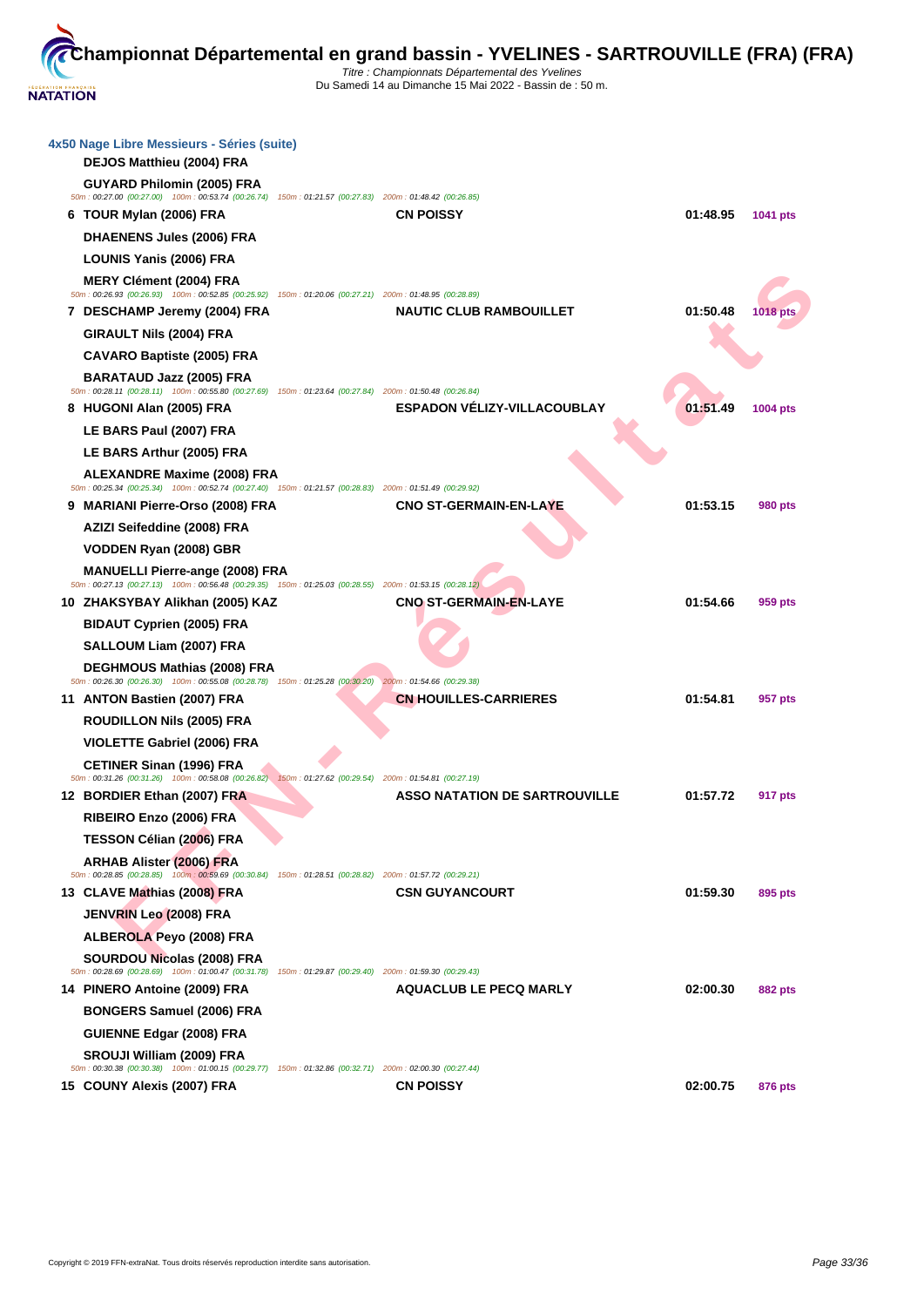| 4x50 Nage Libre Messieurs - Séries (suite)<br>RETHO Emilien (2005) FRA                                                                               |                                                  |                 |
|------------------------------------------------------------------------------------------------------------------------------------------------------|--------------------------------------------------|-----------------|
| JEANNE Samuel (2006) FRA                                                                                                                             |                                                  |                 |
| ULRICYanis (2007) FRA<br>50m : 00:30.50 (00:30.50) 100m : 01:00.33 (00:29.83) 150m : 01:30.74 (00:30.41) 200m : 02:00.75 (00:30.01)                  |                                                  |                 |
| 16 JULIEN Baptiste (2010) FRA                                                                                                                        | 02:02.73<br><b>SN VERSAILLES</b>                 | 850 pts         |
| <b>CHAPELIER Owen (2008) FRA</b>                                                                                                                     |                                                  |                 |
| <b>ENNEBATI OUAKSEL Mazir (2009) FRA</b>                                                                                                             |                                                  |                 |
| <b>GUNTZBERGER Matthias (2009) FRA</b><br>50m : 00:32.16 (00:32.16) 100m : 01:02.70 (00:30.54) 150m : 01:33.49 (00:30.79) 200m : 02:02.73 (00:29.24) |                                                  |                 |
| 17 LANGLET Mathys (2007) FRA                                                                                                                         | 02:06.93<br><b>LE CHESNAY NATATION</b>           | <b>795 pts</b>  |
| PASTOR Bastien (2008) FRA                                                                                                                            |                                                  |                 |
| <b>CROLY-LABOURDETTE Niels (2008) FRA</b>                                                                                                            |                                                  |                 |
| LAURENCE Mathieu (2008) FRA<br>50m : 00:30.79 (00:30.79) 100m : 01:05.15 (00:34.36) 150m : 01:33.73 (00:28.58) 200m : 02:06.93 (00:33.20)            |                                                  |                 |
| 18 JUBEA Stefan (2010) FRA                                                                                                                           | <b>ASSO NATATION DE SARTROUVILLE</b><br>02:15.01 | <b>696 pts</b>  |
| JULIA Aubin (2010) FRA                                                                                                                               |                                                  |                 |
| ROLLAND Bilal (2010) FRA                                                                                                                             |                                                  |                 |
| <b>TESSON Marceau (2009) FRA</b><br>50m : 00:33.28 (00:33.28) 100m : 01:08.67 (00:35.39) 150m : 01:41.98 (00:33.31) 200m : 02:15.01 (00:33.03)       |                                                  |                 |
| 19 GLEIZE Matéo (2009) FRA                                                                                                                           | <b>ESPADON VÉLIZY-VILLACOUBLAY</b><br>02:17.60   | 665 pts         |
| <b>MSADEK Yacine (2010) FRA</b>                                                                                                                      |                                                  |                 |
| <b>MOHANRAJ Sarvesh (2010) FRA</b>                                                                                                                   |                                                  |                 |
| ROY-GAILLARD Mathis (2010) FRA<br>50m : 00:32.32 (00:32.32) 100m : 01:08.77 (00:36.45) 150m : 01:42.37 (00:33.60) 200m : 02:17.60 (00:35.23)         |                                                  |                 |
| 20 ZAMNI Armand (2009) FRA                                                                                                                           | <b>NAUTIC CLUB RAMBOUILLET</b><br>02:18.37       | 657 pts         |
| <b>VILLARET Thomas (2009) FRA</b>                                                                                                                    |                                                  |                 |
| DUPART Léandre (2010) FRA                                                                                                                            |                                                  |                 |
| <b>JOSSEAUME Alexis (2009) FRA</b><br>50m: 00:33.32 (00:33.32) 100m: 01:08.10 (00:34.78) 150m: 01:43.49 (00:35.39) 200m: 02:18.37 (00:34.88)         |                                                  |                 |
| 4x50 4 Nages Messieurs - Séries                                                                                                                      | (Dimanche 15 Mai 2022)                           |                 |
| 1 DHAENENS Jules (2006) FRA                                                                                                                          | <b>CN POISSY</b><br>02:00.56                     | 1045 pts        |
| TOUR Mylan (2006) FRA                                                                                                                                |                                                  |                 |
| <b>COUNY Alexis (2007) FRA</b>                                                                                                                       |                                                  |                 |
| LOUNIS Yanis (2006) FRA<br>50m : 00:29.29 (00:29.29) 100m : 01:03.11 (00:33.82) 150m : 01:34.02 (00:30.91) 200m : 02:00.56 (00:26.54)                |                                                  |                 |
| 2 ZHAKSYBAY Alikhan (2005) KAZ                                                                                                                       | <b>CNO ST-GERMAIN-EN-LAYE</b><br>02:01.34        | 1035 pts        |
| <b>BIDAUT Cyprien (2005) FRA</b>                                                                                                                     |                                                  |                 |
| <b>HARDOUIN Romin (2001) FRA</b>                                                                                                                     |                                                  |                 |
| SALLOUM Liam (2007) FRA                                                                                                                              |                                                  |                 |
| 50m : 00:30.80 (00:30.80) 100m : 01:04.68 (00:33.88) 150m : 01:31.77 (00:27.09) 200m : 02:01.34 (00:29.57)<br>3 DEJOS Matthieu (2004) FRA            | <b>LE CHESNAY NATATION</b><br>02:02.34           | 1023 pts        |
| GUYARD Philomin (2005) FRA                                                                                                                           |                                                  |                 |
| <b>HUON-MERCEUR Nils (2005) FRA</b>                                                                                                                  |                                                  |                 |
| VIRONDAUD Solal (2004) FRA                                                                                                                           |                                                  |                 |
| 50m: 00:34.22 (00:34.22) 100m: 01:07.60 (00:33.38) 150m: 01:35.34 (00:27.74) 200m: 02:02.34 (00:27.00)                                               |                                                  |                 |
| 4 VINATIER Eliott (2006) FRA                                                                                                                         | <b>AQUACLUB LE PECQ MARLY</b><br>02:03.27        | <b>1012 pts</b> |
| GONZALEZ Enzo (2004) FRA                                                                                                                             |                                                  |                 |
| <b>BONGERS Samuel (2006) FRA</b>                                                                                                                     |                                                  |                 |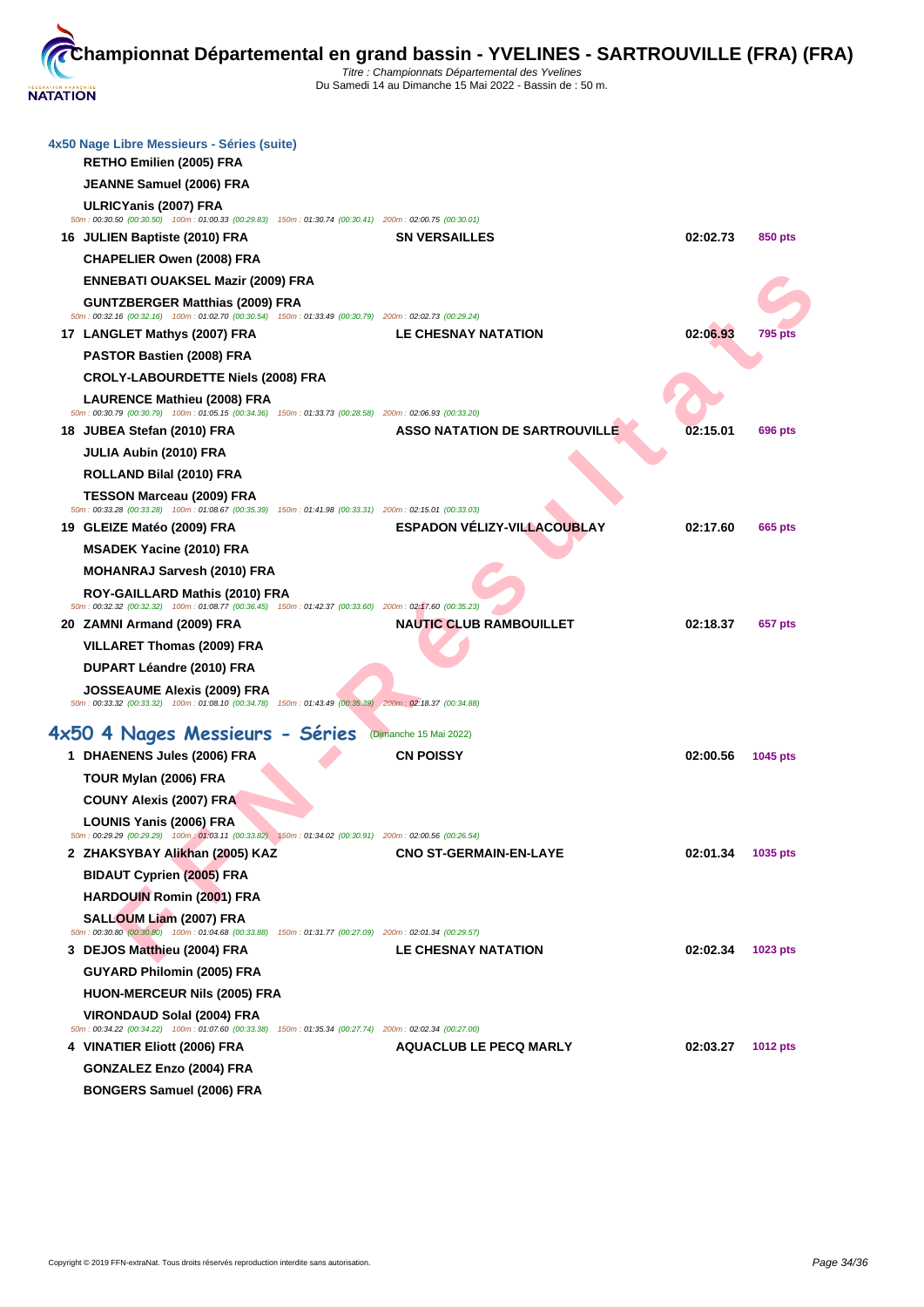| 4x50 4 Nages Messieurs - Séries (suite)                                                                                                                |                                      |          |                |
|--------------------------------------------------------------------------------------------------------------------------------------------------------|--------------------------------------|----------|----------------|
| <b>GAMEIRO DOS SANTOS Andre (2005) POR</b><br>50m: 00:32.27 (00:32.27) 100m: 01:06.50 (00:34.23) 150m: 01:36.79 (00:30.29) 200m: 02:03.27 (00:26.48)   |                                      |          |                |
| 5 RAULT Aris (2006) FRA                                                                                                                                | <b>CNO ST-GERMAIN-EN-LAYE</b>        | 02:06.02 | 978 pts        |
| TISSIER Noah (2007) FRA                                                                                                                                |                                      |          |                |
| HUET Mathis (2007) FRA                                                                                                                                 |                                      |          |                |
| PORTAL Kylian (2006) FRA                                                                                                                               |                                      |          |                |
| 50m : 00:32.21 (00:32.21) 100m : 01:07.85 (00:35.64) 150m : 01:39.20 (00:31.35) 200m : 02:06.02 (00:26.82)<br>6 ROUDILLON Timo (2010) FRA              | <b>CN HOUILLES-CARRIERES</b>         | 02:06.36 | 974 pts        |
| <b>CETINER Sinan (1996) FRA</b>                                                                                                                        |                                      |          |                |
| <b>ROUDILLON Nils (2005) FRA</b>                                                                                                                       |                                      |          |                |
| VIOLETTE Gabriel (2006) FRA                                                                                                                            |                                      |          |                |
| 50m: 00:34.18 (00:34.18) 100m: 01:08.14 (00:33.96) 150m: 01:36.61 (00:28.47) 200m: 02:06.36 (00:29.75)                                                 |                                      |          |                |
| 7 GIRAULT Nils (2004) FRA                                                                                                                              | <b>NAUTIC CLUB RAMBOUILLET</b>       | 02:06.60 | 971 pts        |
| <b>CAVARO Baptiste (2005) FRA</b>                                                                                                                      |                                      |          |                |
| BARATAUD Jazz (2005) FRA                                                                                                                               |                                      |          |                |
| DESCHAMP Jeremy (2004) FRA<br>50m: 00:31.65 (00:31.65) 100m: 01:11.12 (00:39.47) 150m: 01:38.20 (00:27.08) 200m: 02:06.60 (00:28.40)                   |                                      |          |                |
| 8 KERDREUX Pierre-Yves (2005) FRA                                                                                                                      | <b>USM VIROFLAY</b>                  | 02:08.12 | 953 pts        |
| GOHARD Guillaume (2005) FRA                                                                                                                            |                                      |          |                |
| <b>CHANTEUR Nathan (2009) FRA</b>                                                                                                                      |                                      |          |                |
| <b>BRACHET Alan (1998) FRA</b><br>50m: 00:33.53 (00:33.53) 100m: 01:07.26 (00:33.73) 150m: 01:42.27 (00:35.01) 200m: 02:08.12 (00:25.85)               |                                      |          |                |
| 9 JENVRIN Leo (2008) FRA                                                                                                                               | <b>CSN GUYANCOURT</b>                | 02:13.65 | 888 pts        |
| ALBEROLA Peyo (2008) FRA                                                                                                                               |                                      |          |                |
| <b>CLAVE Mathias (2008) FRA</b>                                                                                                                        |                                      |          |                |
| SOURDOU Nicolas (2008) FRA<br>50m : 00:35.77 (00:35.77) 100m : 01:13.39 (00:37.62) 150m : 01:45.13 (00:31.74) 200m : 02:13.65 (00:28.52)               |                                      |          |                |
| 10 BORDIER Ethan (2007) FRA                                                                                                                            | <b>ASSO NATATION DE SARTROUVILLE</b> | 02:16.56 | 855 pts        |
| <b>ARHAB Alister (2006) FRA</b>                                                                                                                        |                                      |          |                |
| HUET Damien (2005) FRA                                                                                                                                 |                                      |          |                |
| BATTATA Mohamed-Lokman (2006) FRA                                                                                                                      |                                      |          |                |
| 50m: 00:34.26 (00:34.26) 100m: 01:13.91 (00:39.65) 150m: 01:44.60 (00:30.69) 200m: 02:16.56 (00:31.96)                                                 |                                      |          |                |
| 11 GUNTZBERGER Matthias (2009) FRA                                                                                                                     | <b>SN VERSAILLES</b>                 | 02:22.74 | <b>787 pts</b> |
| <b>DESMAISON Tom (2008) FRA</b>                                                                                                                        |                                      |          |                |
| <b>CHAPELIER Owen (2008) FRA</b>                                                                                                                       |                                      |          |                |
| <b>ENNEBATI OUAKSEL Mazir (2009) FRA</b><br>50m : 00:34.99 (00:34.99) 100m : 01:20.16 (00:45.17) 150m : 01:51.59 (00:31.43) 200m : 02:22.74 (00:31.15) |                                      |          |                |
| 12 BOITARD Arthur (2007) FRA                                                                                                                           | <b>LE CHESNAY NATATION</b>           | 02:28.83 | 722 pts        |
| <b>CROLY-LABOURDETTE Niels (2008) FRA</b>                                                                                                              |                                      |          |                |
| <b>LAURENCE Mathieu (2008) FRA</b>                                                                                                                     |                                      |          |                |
| <b>PASTOR Bastien (2008) FRA</b><br>50m : 00:35.98 (00:35.98) 100m : 01:16.79 (00:40.81) 150m : 01:52.91 (00:36.12) 200m : 02:28.83 (00:35.92)         |                                      |          |                |
| 13 ROLLAND Bilal (2010) FRA                                                                                                                            | <b>ASSO NATATION DE SARTROUVILLE</b> | 02:32.08 | <b>689 pts</b> |
| JUBEA Stefan (2010) FRA                                                                                                                                |                                      |          |                |
| <b>TESSON Marceau (2009) FRA</b>                                                                                                                       |                                      |          |                |
| JULIA Aubin (2010) FRA<br>50m : 00:39.03 (00:39.03) 100m : 01:21.74 (00:42.71) 150m : 01:57.63 (00:35.89) 200m : 02:32.08 (00:34.45)                   |                                      |          |                |
| 14 DEGHMOUS Mathias (2008) FRA                                                                                                                         | <b>CNO ST-GERMAIN-EN-LAYE</b>        | 02:45.01 | 564 pts        |
| DI GENNARO Tristan (2010) FRA                                                                                                                          |                                      |          |                |